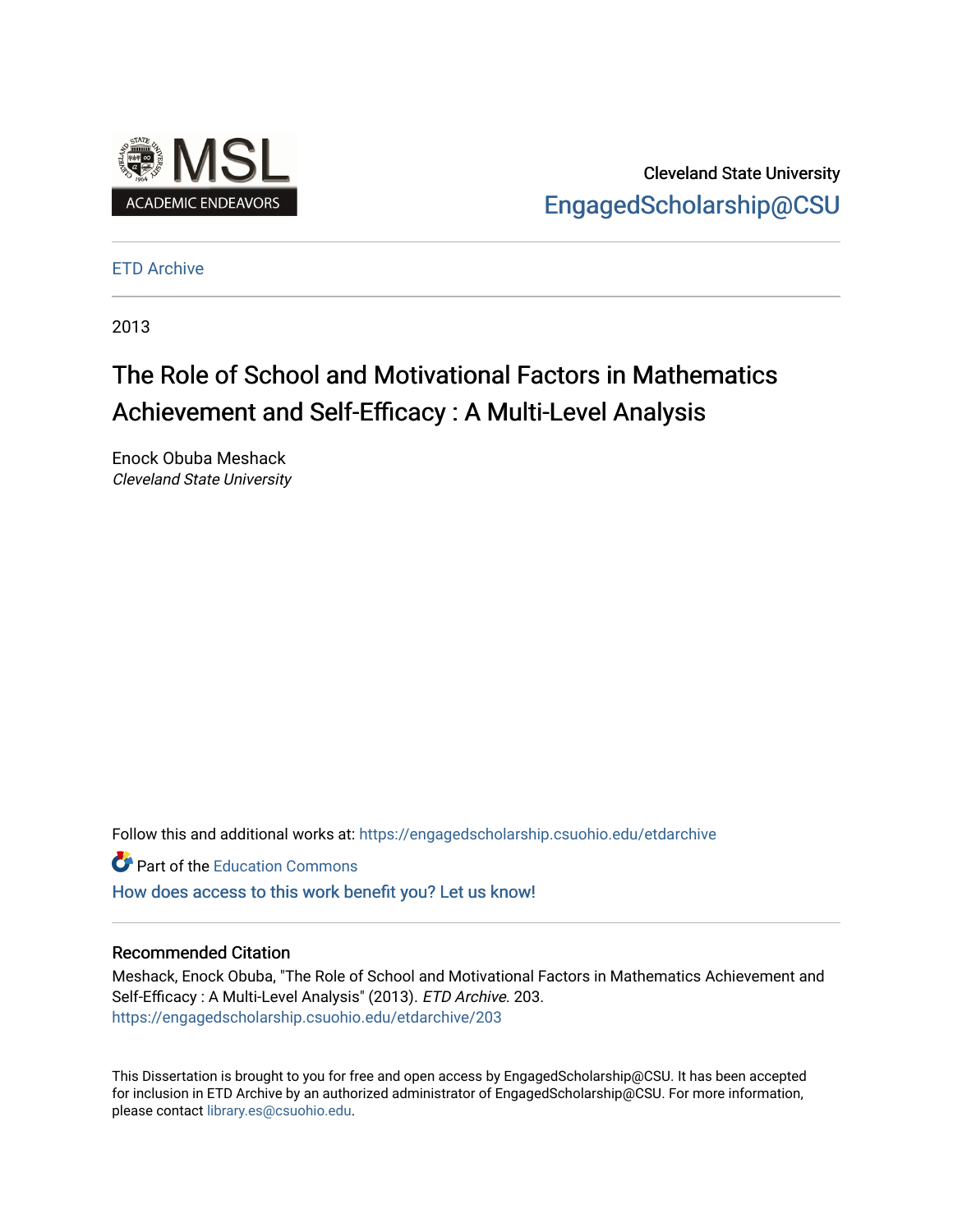## CHAPTER ONE

#### INTRODUCTION

## 1.1 Introduction

The performance of U.S. students in national and international mathematics assessments has been unsatisfactory (Hanushek, Peterson & Woessmann, 2010). The Program for International Student Assessment (PISA), a system of international assessments that focuses on 15-year-olds' capabilities in reading, mathematics and science, placed U.S. students below most of those in the other developed nations in the Organization for Economic Cooperation and Development (OECD), that participated in the 2009 assessment. The country's performance in mathematics was described as below average and placed  $25<sup>th</sup>$  out of the 34 participants (Fleischman, Hopstock, Peczar & Shelly, 2010).

Only 31% of the U.S. students performed at or above proficiency. Shanghai, a province in China, was the highest ranked entity with 75% at or above proficiency. According to Strutchens & Silver (2000) and Flores (2007), the U.S. national average cannot be compared to other participants like Shanghai because of differences in the size of the economies and diversity in culture, languages, curriculum, and state standards. However, the National Center for Educational Statistics (NCES) compared the small economies with similar units in the U.S. like the best performing states, Massachusetts and Minnesota. Only 51% and 43% of their students respectively performed at or above proficiency (NCES, 2010). The performance of the top states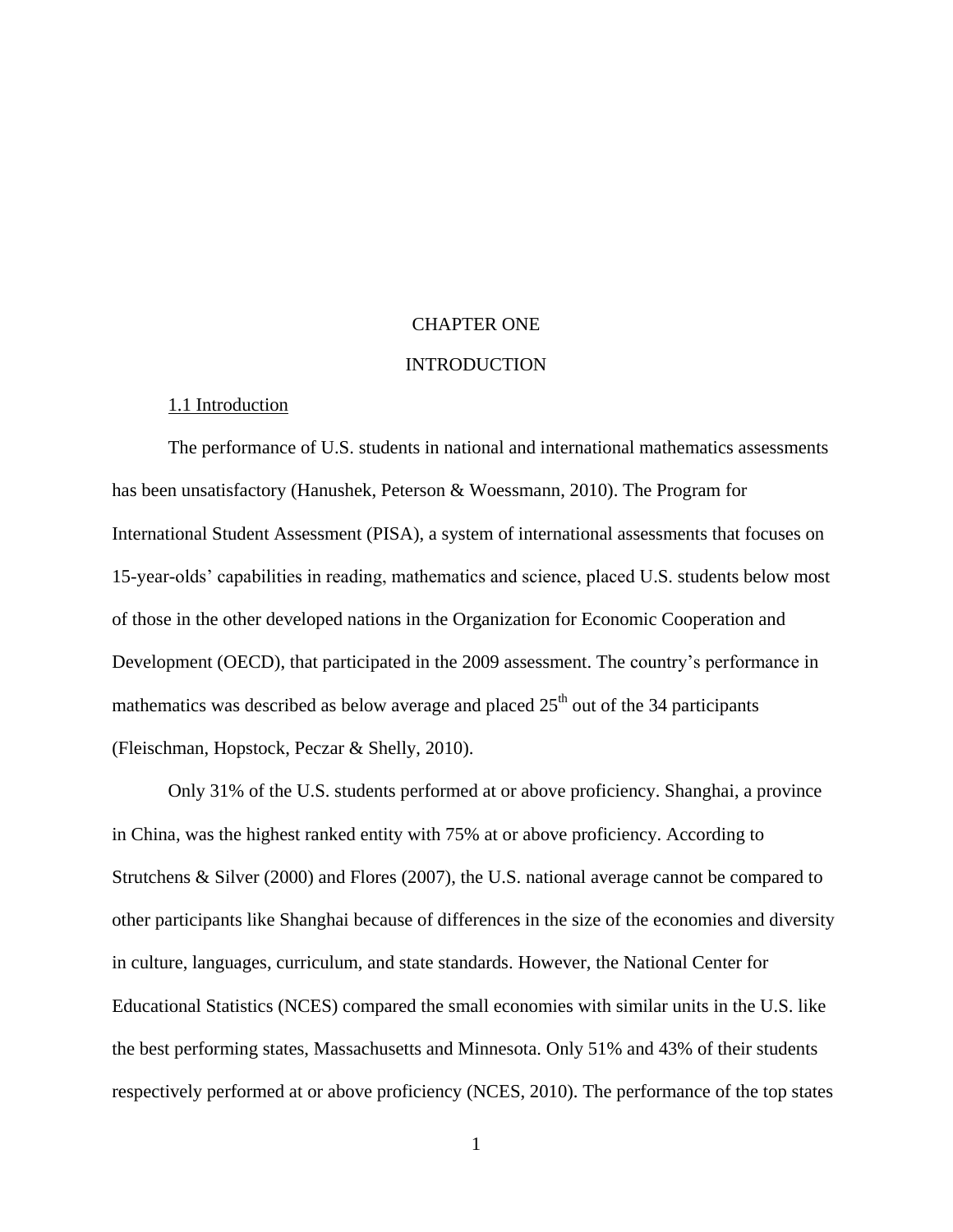is still distinctly lower than Shanghai. The 2009 students' average score was higher than 2006 by two percentage points but not significantly different from 2003.

Comparable assessments confirm the trends. For example, the 2007 Trends in International Mathematics and Science Studies (TIMSS) showed that only 10% of fourth graders and 6% of eighth graders performed at or above the advanced international benchmark. Although the  $4<sup>th</sup>$  and  $8<sup>th</sup>$  grade performances improved by 11 and 16 points respectively between 1995 and 2007 (TIMSS, 2007), there was no measurable difference in the percentages of those scoring at advanced benchmark. Nationally, the National Education Assessment Program (NAEP), in the Nation's report card in mathematics for 2011, results showed that both  $4<sup>th</sup>$  and  $8<sup>th</sup>$ grade students improved their performance by a point compared to 2007, but the percentage of those performing at advanced did not change (NAEP, 2011).

The low achievement and the persisting trends in mathematics performance have negative implications at various levels. For example, Peterson, Woessman, Hanushek & Lastra-Anadón (2011) stated that the mathematics underachievement can adversely impact the national economy in the long run. The study stated the following:

Assuming past economic patterns continue, the country could enjoy a remarkable increment in its annual GDP growth per capita by enhancing the math proficiency of U.S. students. Increasing the percentage of proficient students to the levels attained in Canada and Korea would increase the annual U.S. economic growth rate by 0.9 percentage points and 1.3 percentage points, respectively. Since long-term average annual growth rates hover between 2 and 3 percentage points, that increment would lift growth rates by between 30 and 50 percent (p10).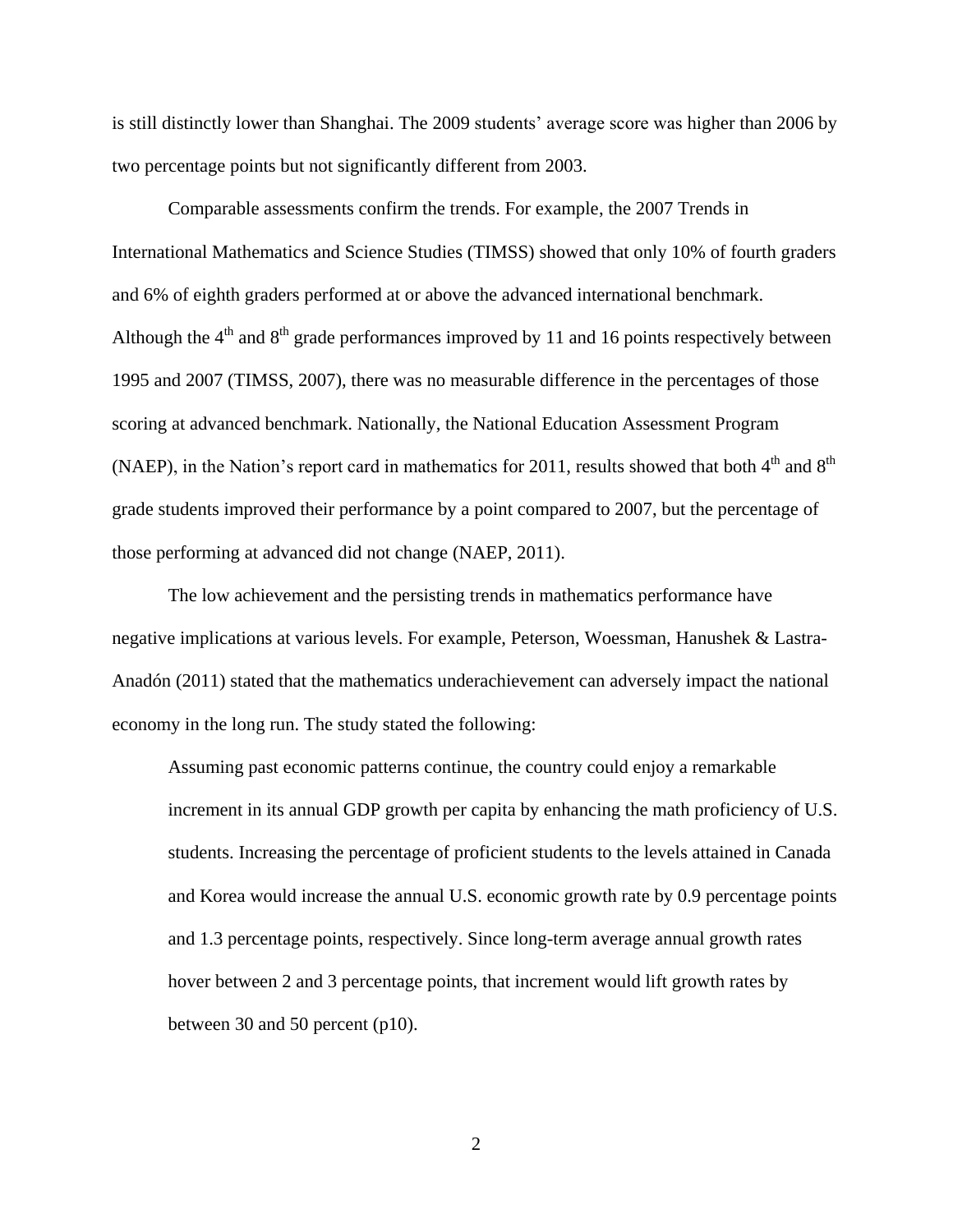The significant national economic implication attributable to mathematics underachievement cannot be ignored. Furthermore, the negative implications on underachieving individuals which include unequal access to higher education and employment opportunities are life impacting.

## 1.2 Statement of the problem

National and state education agencies are concerned about mathematics underachievement and are searching for solutions. For example, when reacting to the 2006 PISA results, former U.S. Education Secretary Margaret Spellings said that the department of education has long been advocating for more rigor in the nation's high schools, adding resources for advanced courses to prepare students for college-level studies, and encouraging stronger mathematics and science education (Johnson, 2010). These actions, aimed at setting the stage for better performance, have not fully addressed the mathematics underachievement problem. There is need to supplement the effort by looking at the underachievement problem from other perspectives. Underachievement in mathematics has both long and short term, individual and collective negative implications.

Despite the many recommendations and implementation of programs to improve mathematics performance, both the international and national assessments indicate dismal progress. Solutions to mathematics underachievement continue to be elusive. Therefore, more studies are needed to address the mathematics underachievement problem. The studies need to address the problem from multiple perspectives. Motivation and self-efficacy in learning are invaluable, but their roles in, and relationship to mathematics achievement have not been fully appreciated. Motivation is multifaceted too: it has components generally accepted as defined, and others that are subjectively definable. This study defines motivational scales and self-efficacy in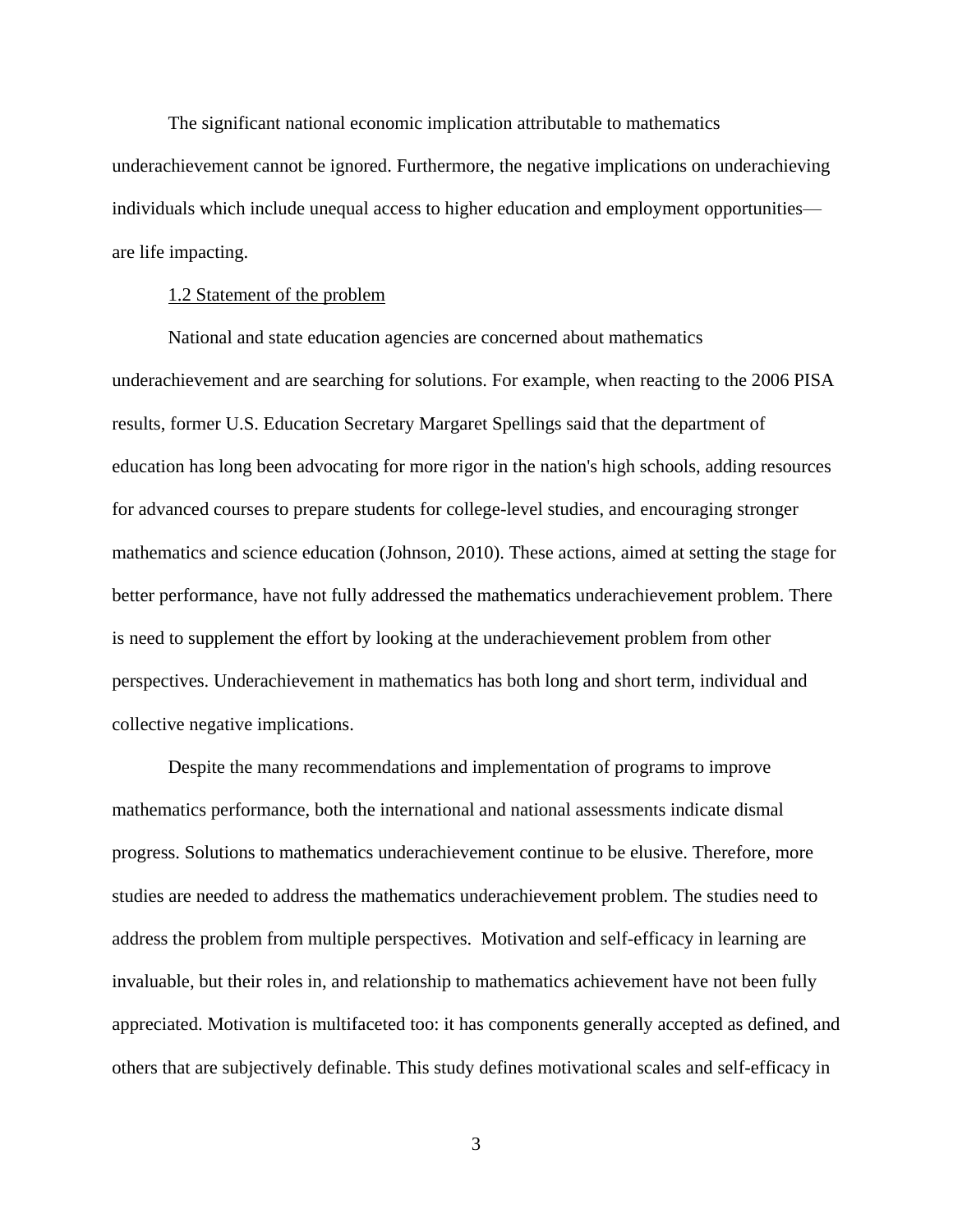the context of the ELS -2002 survey (see Appendix A), which is different from the self-efficacy scales as used in Bagakas (2011), Johnson (2008) and Pajares (1996, 2002) and related those scales to mathematics achievement.

The hypothesis is that learners' motivation and other psychological and somatic states about school and academic work are related to how much they learn and demonstrate in achievement. In his social cognitive theory, Bandura argues that both the motivation and achievement (behavioral factors) are related to learners' socio-demographic characteristics (personal factors), and school context (environmental factors) (Bandura, 1989). The problem is that not much is known about how factors interact and how they could be used in intervention, especially to improve mathematics achievement. According to Darling-Hammond (2010), although programs that emphasize rigor, physical resource provisions, teacher quality, and technology are unequally distributed among the higher and lower socioeconomic status, racial groups and regionally, the role of personal and psychological factors in underachievement cannot be ignored.

The overall problem is that mathematics underperformance is both an individual and collective problem. The psychological variables have not been exhaustively related to mathematics achievement. Furthermore, they have not been studied abundantly in different school contexts. This study, therefore, identifies unique student motivational variables, studies them as nested in school contexts, using a multilevel approach, and seeks relationships that could be relevant in improving mathematics achievement.

#### 1.3 Purpose

Motivation and engagement are interrelated and key in learning mathematics (Peterson & Fennema, 1985), and self-competence, self-efficacy, and self-esteem, are significantly related to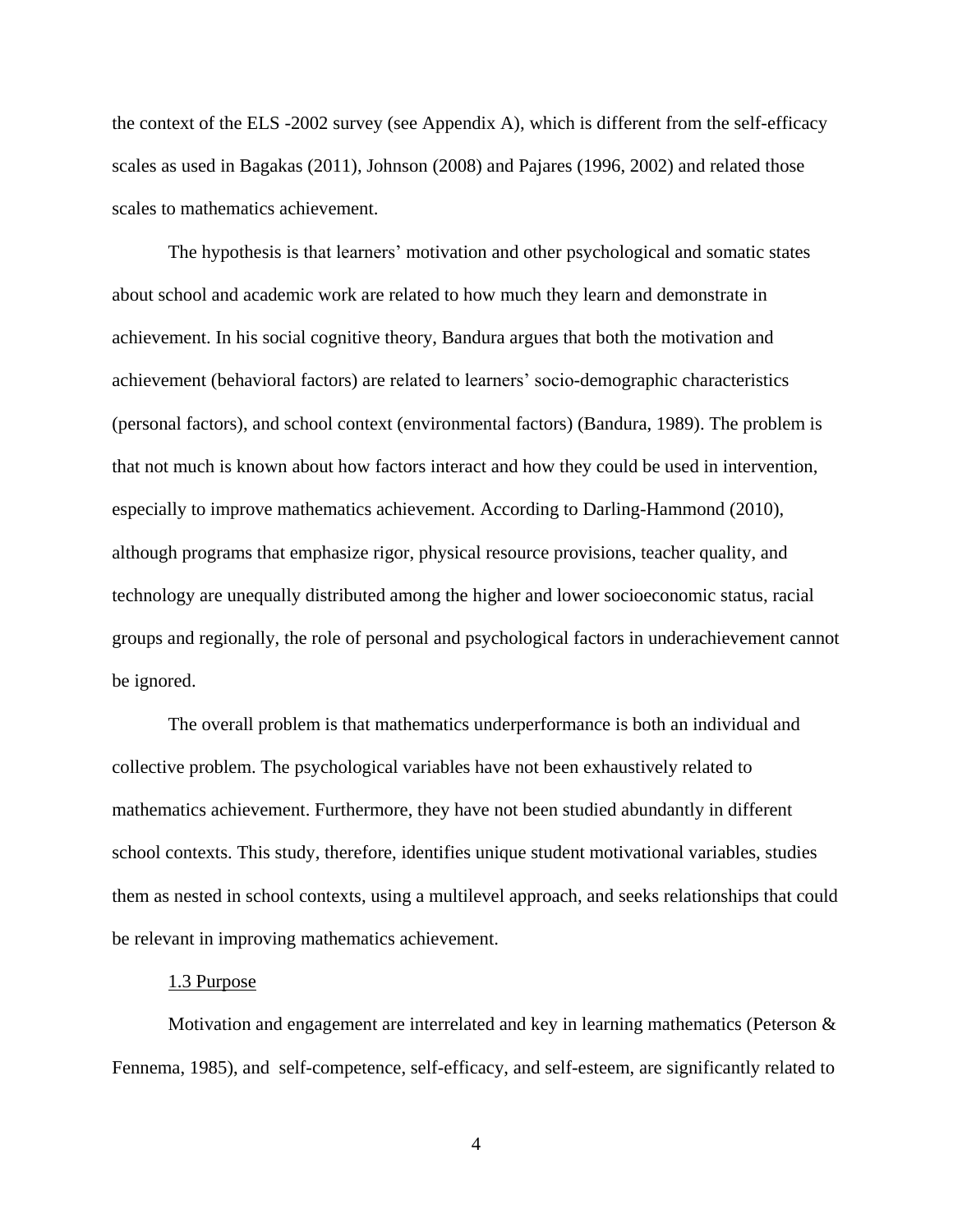engagement in learning activities (Akey, 2006). However both the definition of motivation and self-efficacy, and their dimensions are widely varied. Teacher practices, individual and collective efficacy, and students self-efficacy and performance were found to be linked in different ways (Bagakas, 2011; England 2006; Johnson, 2008; Pajares, 2002).

According to Bandura (1999), self-efficacy, achievement, engagement and motivation have a triadic reciprocal causation relationship. The main purpose of this study is to relate these components in seeking the explanations and solutions to the mathematics underachievement problem through multiple methods. First, explore the triadic reciprocal relationships between motivational factors, mathematics achievement and mathematics efficacy. The aim is to ascertain the relationships and how they influence mathematics achievement. The information gained can be used by administrators, teachers, psychologist and counselors in programming intervention for better performance in mathematics.

Second, study the relationships between mathematics achievement, motivational factors and, student socio-demographic characteristics such as gender and race, in a hierarchical form within school contexts. The contexts include location, socioeconomic status, sponsorship and academic climate. The multi-level relationships identified can give stakeholder deeper insight into the origins and causes of mathematics underachievement, and how to uniquely address them according to learner characteristics and contexts.

Third, explore the learning theories, specifically Bandura's reciprocal determinism theory, empirically test it, and create knowledge for intervention to improve mathematics performance. Fourth, study mathematics achievement using different variables and combinations to supplement other studies. The study utilizes two-level hierarchical linear models with student measures at level one and school measures at level two.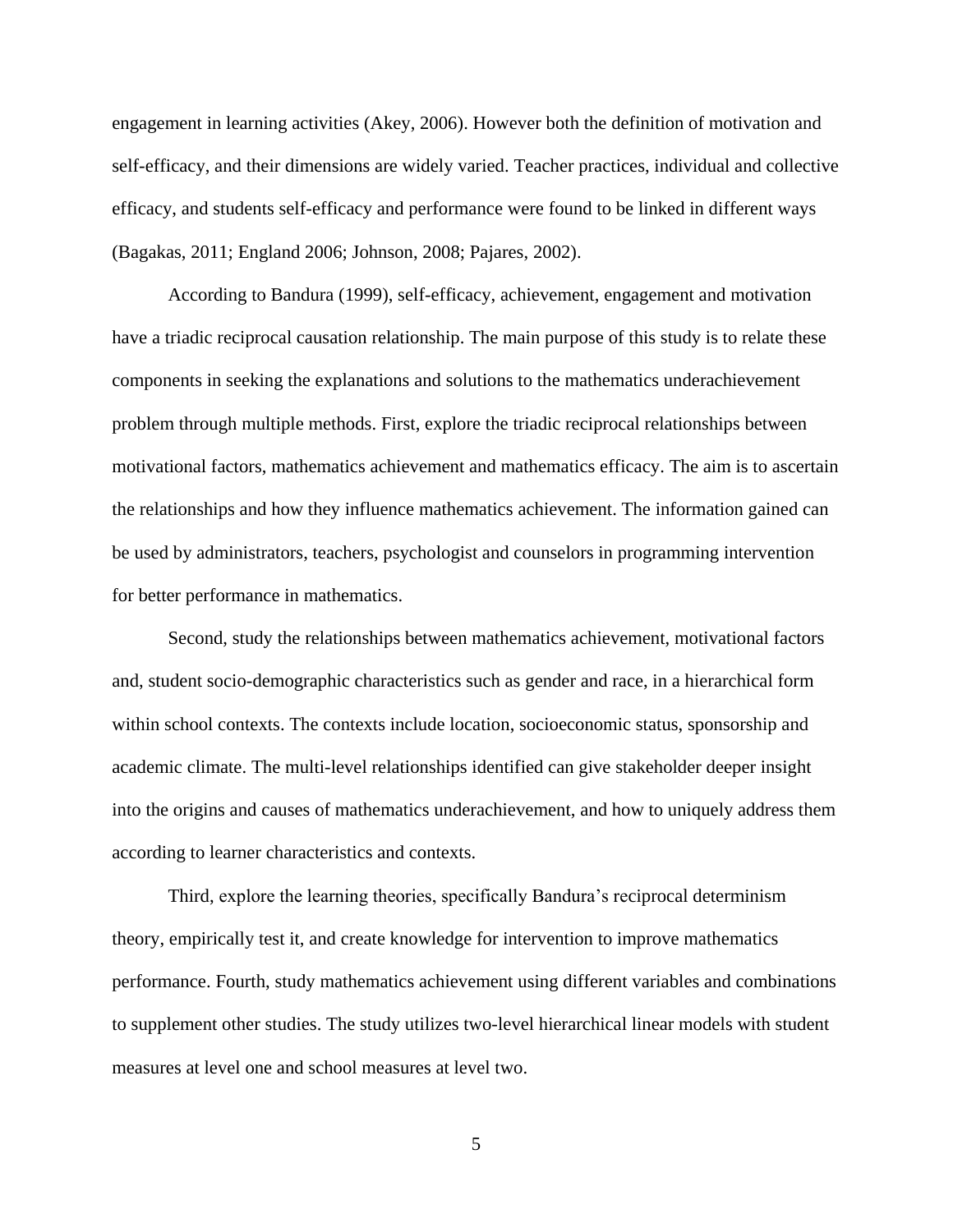Fifth, identify relationships between new motivational variables and mathematics achievement, and recommend effective variables for inclusion in intervention programs. Brunner (2008) argues that, research in the behavioral sciences in general, and educational research in particular, aims to advance the understanding of the relationships between theoretical constructs Research helps identify the conditions that mediate relationships among the constructs. Multilevel data, such as used in this study, provide an opportunity to explore both direct and indirect relationships, over time and across groups.

Sixth, explore the large database for new variables and relationships. This study utilizes the Educational Longitudinal Survey of 2002 (ELS-2002) database, because it has multilevel variables, is longitudinal, and other interesting contemporary studies have been based on it.

## 1.4 Research Questions

The study addressed the following research questions:

- 1. To what extent do students' motivational attributes— such as extrinsic motivation, effort and persistence, individual determination and learner preparedness, and personal characteristics such as gender and race— predict their mathematics self-efficacy and achievement?
- 2. To what extent do school sponsor, location, socioeconomic status and school climate predict a school's adjusted average in mathematics self-efficacy and achievement?
- 3. To what extent do school sponsor, location, socioeconomic status and school climate mediate the relationships between mathematics self-efficacy and mathematics achievement, and motivational attributes such as extrinsic motivation, effort and persistence, individual determination, and learner preparedness?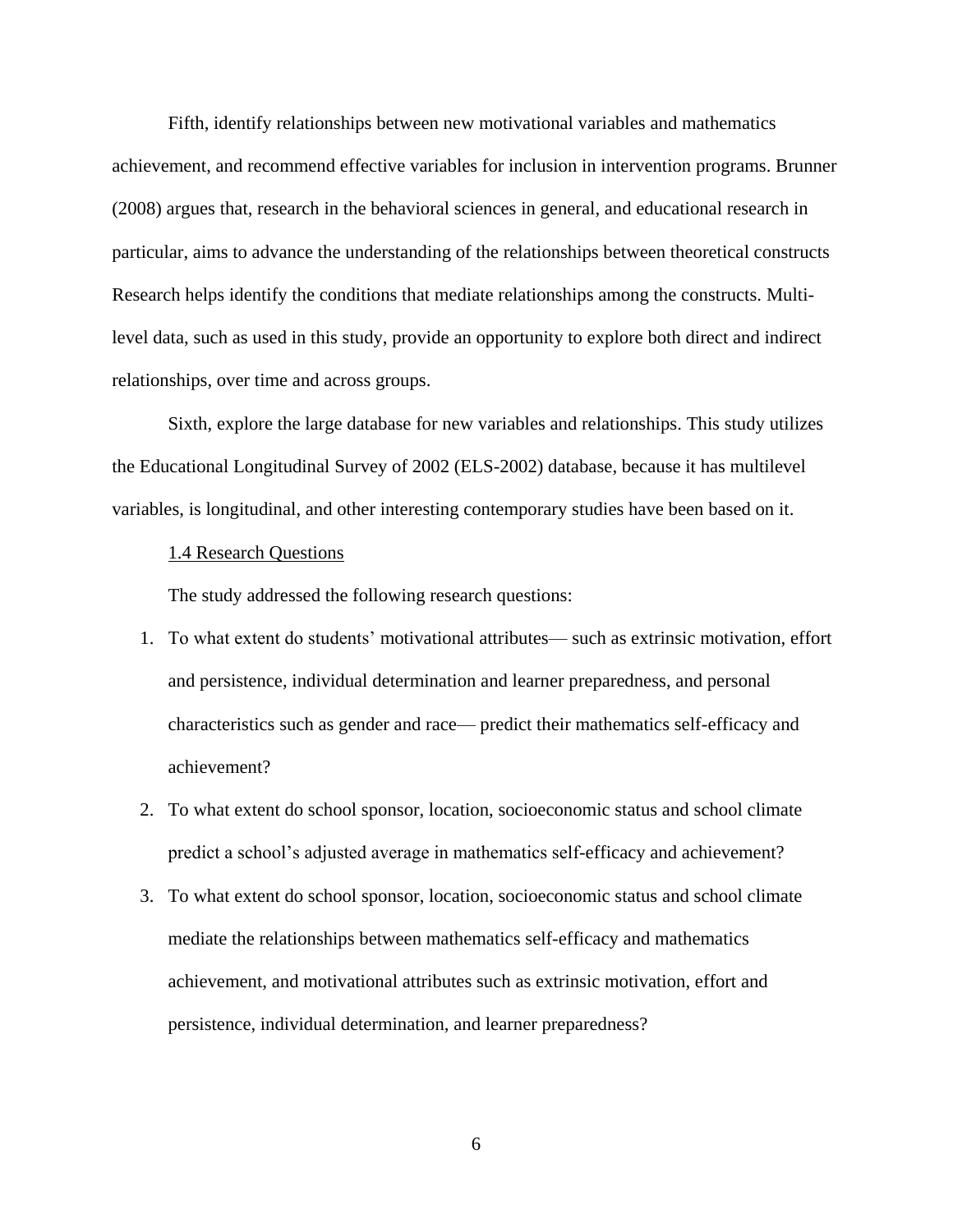4. To what extent do schools' sponsor, location, socioeconomic status and climate mediate the gender and race gap in mathematics self-efficacy and achievement?

## 1.5 Significance of the study

The subjects of the study are high school students. High school years mostly coincide with adolescence (11-19 years). Sinha, Cnaan & Gelles, (2007 analyzed a national sample of youths and concluded that, adolescence is characterized by risk taking behaviors, solidifying identity and making lifelong impacting decisions. The stage also presents an opportunity to embrace positive societal values. This study informs decisions by different school staffs and parents, for and about students, mostly adolescents, in their everyday interaction. Such decisions significantly determine and influence their behavior, choices and outcomes. The study findings may be beneficial in advising, counseling, intervening and modeling for students. This study of high school students is significant in two ways: 1) it makes management and instruction of adolescents more valuable and relevant, and 2) it relates school achievement to personal psychological factors and school contexts.

Watt (2004) observed that expectancy-value social cognitive constructs are very important in understanding and influencing the development of achievement related outcomes over time. This study considered other social cognitive constructs and related them to mathematics achievement and self-efficacy. The understanding thereof can be used for planning instruction and intervention. This is significant because mathematics underachievement is a problem with far reaching implications measurable at both individual and collective economic levels (Hoyles, Wolf, Molyneux-Hodgso, & Kent, 2002; Peterson, Woessman, Hanushek & Lastra-Anadón, 2011).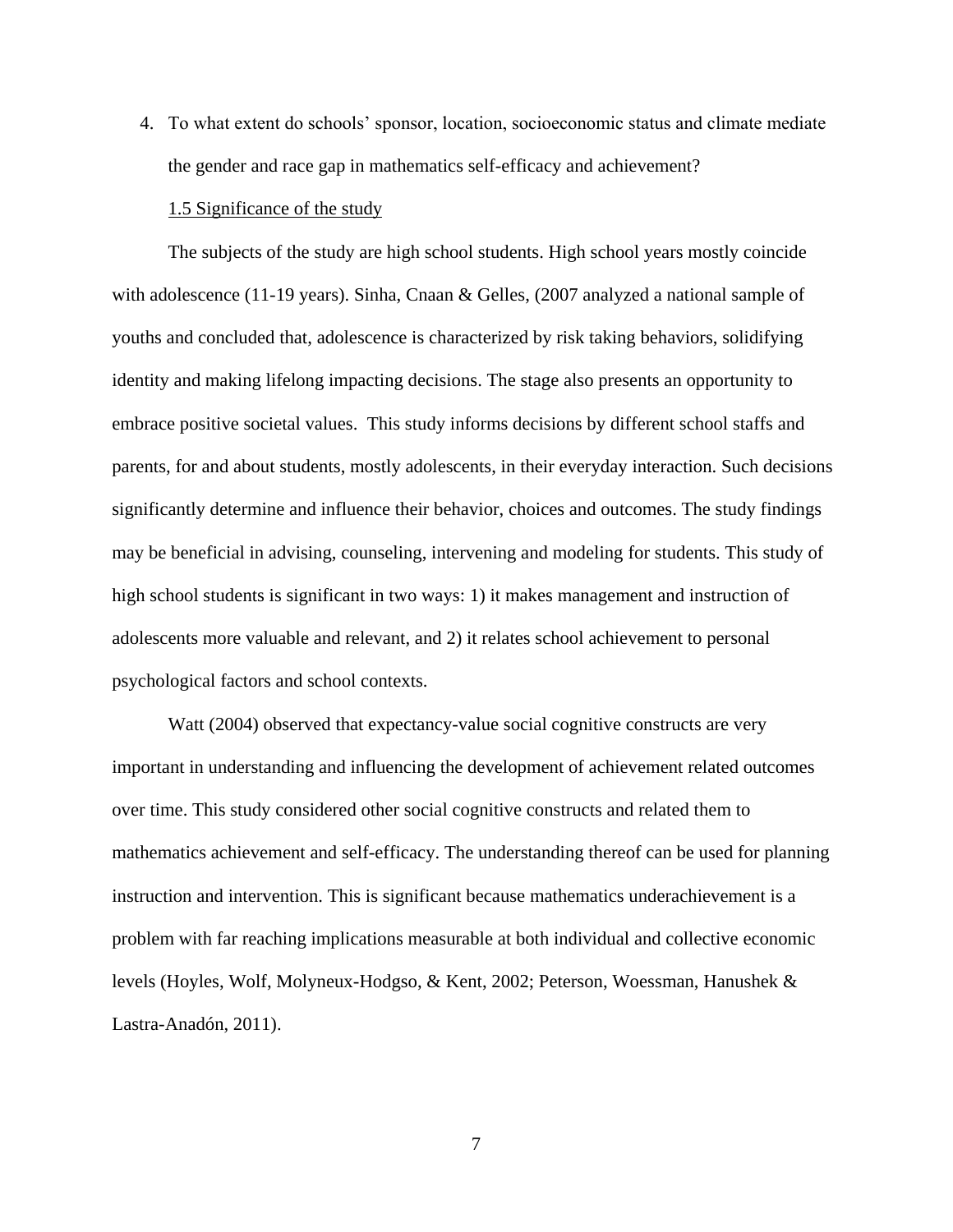Jacobs, Lanza, Osgood, Eccles, & Wigfield (2002) observed that mathematics ability self-perceptions decline linearly, from grade 1 through 12, but also increase in accuracy over the same period. Michelson (1990) also differentiated abstract from concrete attitudes, and observed that concrete attitudes are formed at high school and are related to behavior and academic achievement. Specifically student behavior and attitudes towards curriculum, teachers and school generally have significant relationships with achievement. Motivational attributes like attitudes, self-efficacy and perceived competence are psychological factors related to engagement and learning, This means that self-efficacy and other motivational constructs at high school, have concretized and can be accurately measured, and if related to achievement outcomes may lead to stable conclusions. This is significant for generalizable study results.

Institutional administrators and policy makers will benefit from the findings as they will tailor curriculum at high school level to match intended goals. Knowing the relationships between environments, personal and behavioral performances, and mathematics achievement is important for planning and programing intervention.

## 1.6 Theoretical framework

The theoretical basis of the study is Bandura's triadic reciprocal determinism model. The basic principle of the theory is that academic performance is dependent on what the students learn and learning both as a process and product is dependent on reciprocal relationships between environmental, personal and behavioral factors (Bandura, 1989). Bandura also identified three factors that determine the learning outcomes: individual choices and actions (behavioral factors), physical and social surroundings (environmental factors), and cognitive, physiological and psychological (personal factors) (Bandura, 1986).

In another related study Bandura stated the following: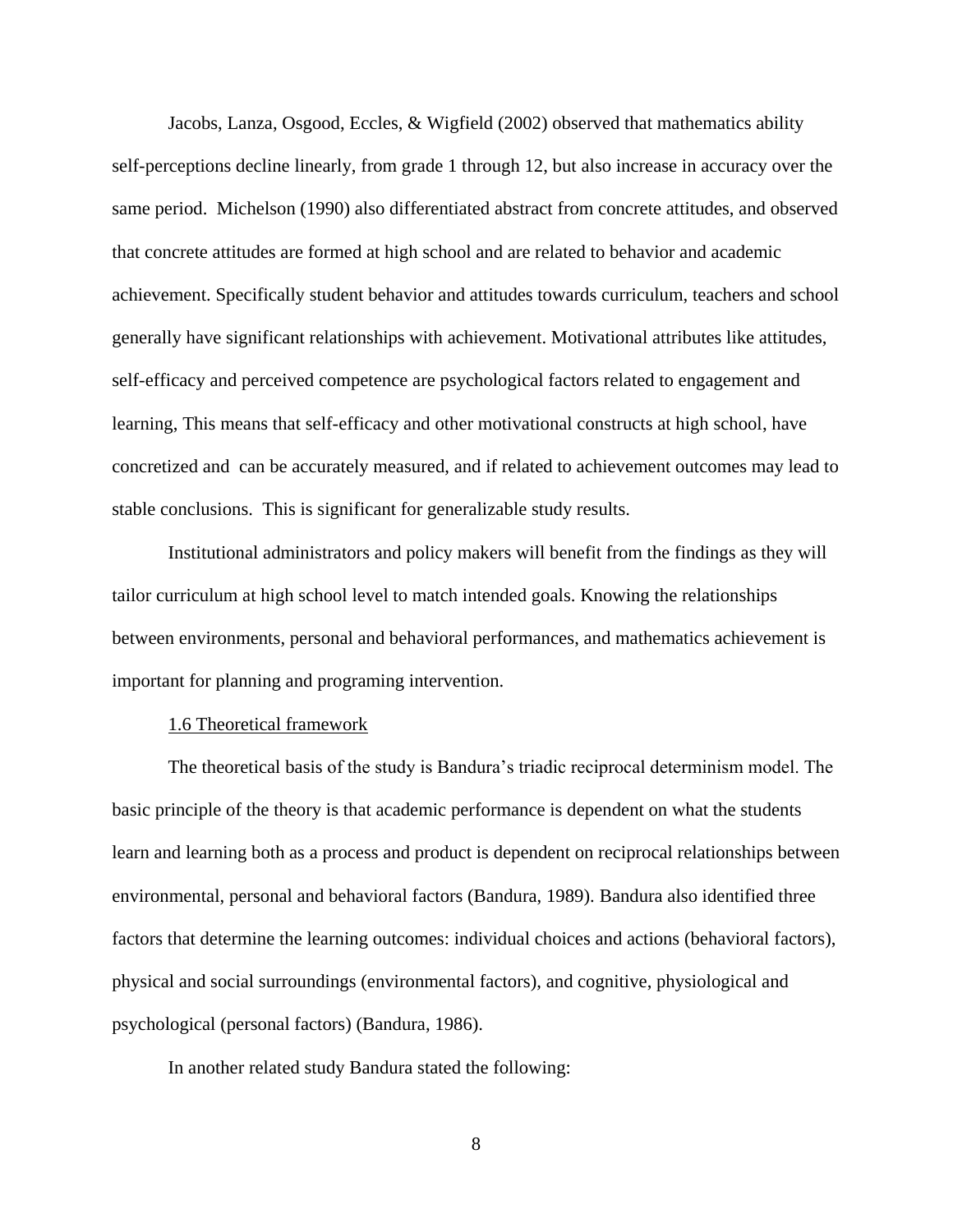In this model of reciprocal causality, internal personal factors in the form of cognitive, affective and biological events; behavioral patterns, and environmental events all operate as interacting determinants that influence one another bi-directionally……In triadic causation there is no fixed pattern for reciprocal interaction. Rather, the relative contribution of each of the constituent classes of influences depends on the activities, situational circumstances, and socio-structural constraints and opportunities (Bandura, 1999, p.6)

The students' behavioral and personal factors (such as race, gender, intelligence, motivation, and self-efficacy), interact with school environmental factors such as sponsor, location, socioeconomic status and climate, bi-directionally, to cause measurable changes in all the three components in the triadic model.

The original triadic framework stated that human function is as a result of the interaction of the three distinct factors: behavioral, personal and environmental. Behavioral factors are what other people perceive of others mainly through the five common senses (hearing, touching, tasting, seeing and smelling). The factors include actions, verbal and non-verbal expressions. According to social cognitive theory, an object or action can elicit different behavior from different people. Hence we see people, animals, cars, colors, and academic subjects liked and disliked by others. According to Pajares (2002) this response to the external and internal environment is "behavior." Mathematics achievement, effort and persistence, and learner preparedness are considered behavioral factors in this study.

Environmental factors include the physical (weather, mountains, arrangements), social (people, relationships), and cultural (language, values and roles). According to Bandura (1999), environment is not monolithic; it can be viewed as imposed, selected or constructed for the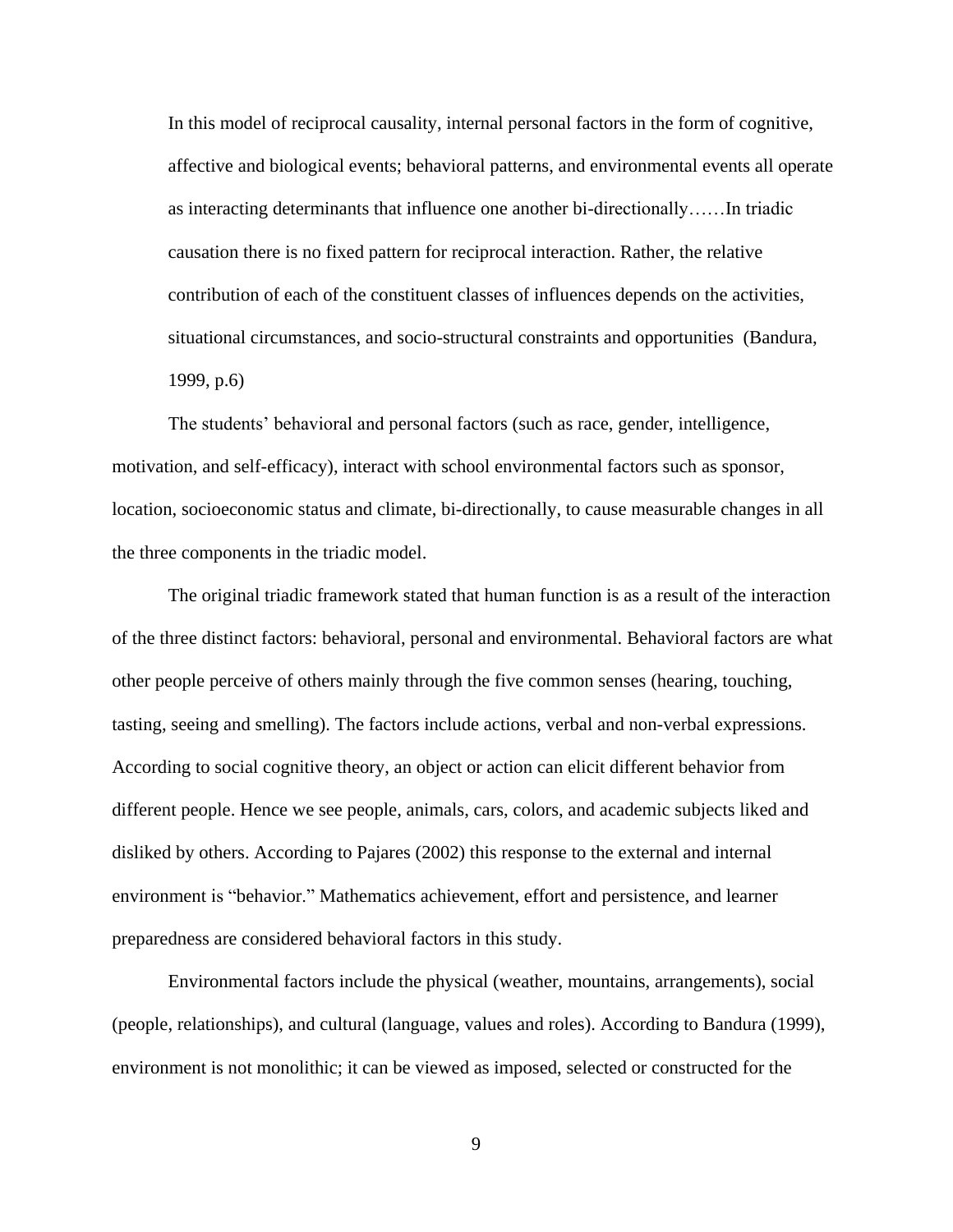youth. Environmental factors can be perceived as imposed as youth do not have control over them. Schools present different environments in different measures. Students individually or collectively, behave differently according to their perception of the environment. Their actions also determine the environment around them. School climate, socioeconomic status, sponsor and location are considered environmental factors in this study. Reciprocal determinism theory could hold that environment interacts with behavior to cause change in both the actor and the environment.

Personal factors can be classified into psychological, physiological and cognitive. They include thoughts, preferences, temperament or personality, and intelligence. Although race and gender are arguably social and personal factors, in this study they are considered personal. In this framework, personal, environmental and behavioral factors interact bi-directionally to cause change in each other.

Bandura (1989) reiterated that, human behavior changes have been conceptualized as either being mechanical, autonomous or emergent interactive. Mechanical change of behavior occurs when people respond to the environment and change accordingly without motivation, self-reflection, creativity, or self-directive properties. In a school, it is likened to when students take instructions handed down by authority, without question or input. Behaviorist John Watson's claim that all behavior is observable, that people have no free will and that behavior is a result of stimulus-response relationship, could be a good example of mechanical behavior change. This means that behavior is purely in response to some experience. Watson's claims have been criticized and most of them repudiated.

Autonomous behavior change occurs when humans serve as entirely independent agents of their own actions. Pure autonomous situations include students' choices independent of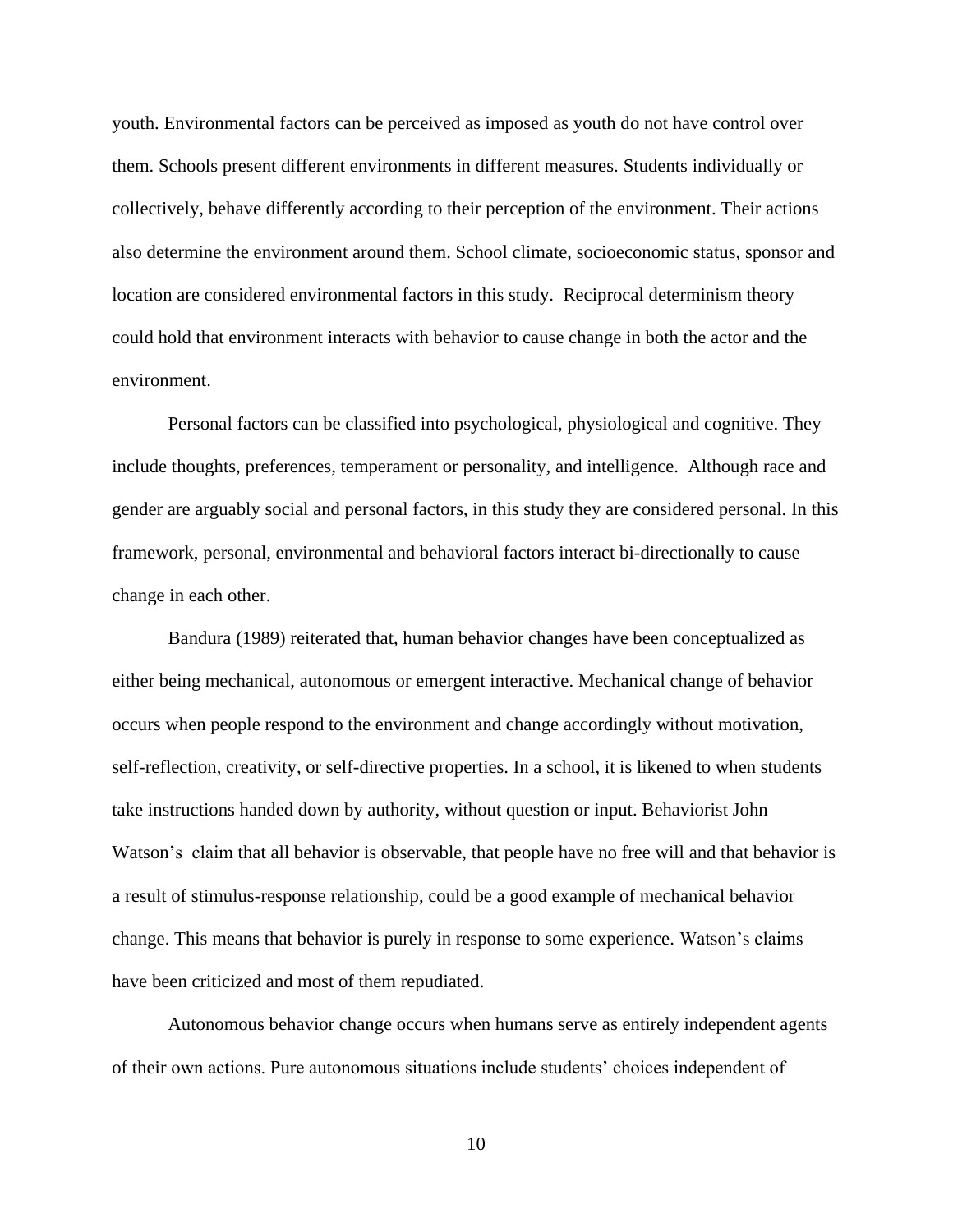everybody, to learn or not, what to learn, when and how. Teachers also respond to students' behavior in varied ways. This theory of behavior change, on its own has little following without any modification (Bandura, 1989). Mechanical or autonomous behavior changes are both considered one-directional and unrealistic in the human nature.

The social cognitive theory from which triadic reciprocal determinism originates adopts the emergent interactive model of behavior change. Emergent interactive behavior change holds that people are neither just autonomous nor mechanical, but rather have a reciprocal causation where personal, behavioral and environmental factors interact to cause change in the person and in the environment. This means that factors like intelligence, affect, forethought, self-reflection, self- regulation and motivation can lead to certain outcomes dependent on environmental contexts, personal factors, and the behavior of self and others.

In this study, school climate, school sponsor, socioeconomic status and location are considered environmental factors that will interact with the students' personal factors (mathematics self-efficacy, individual determination, extrinsic motivation, gender and race) and behavioral factors (learner preparedness, effort and persistence) in influencing self-efficacy and mathematics achievement. The hypothesis is that students' behavioral and motivational factors and environmental contexts have a triadic reciprocal interaction that influences mathematics outcomes. Figure 1.1 is a visual representation of a modified reciprocal determinism model.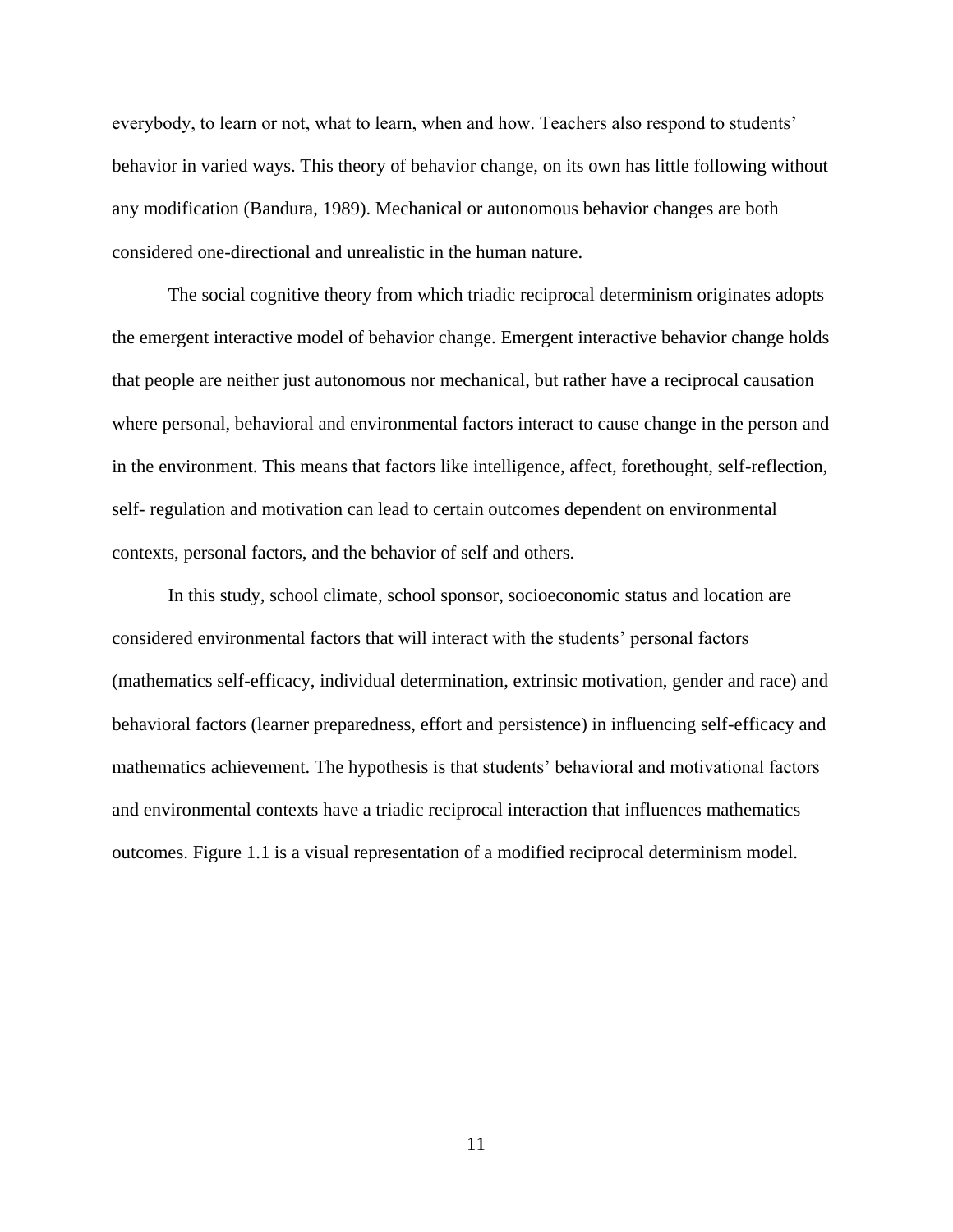Figure 1.1 Modified reciprocal determinism model

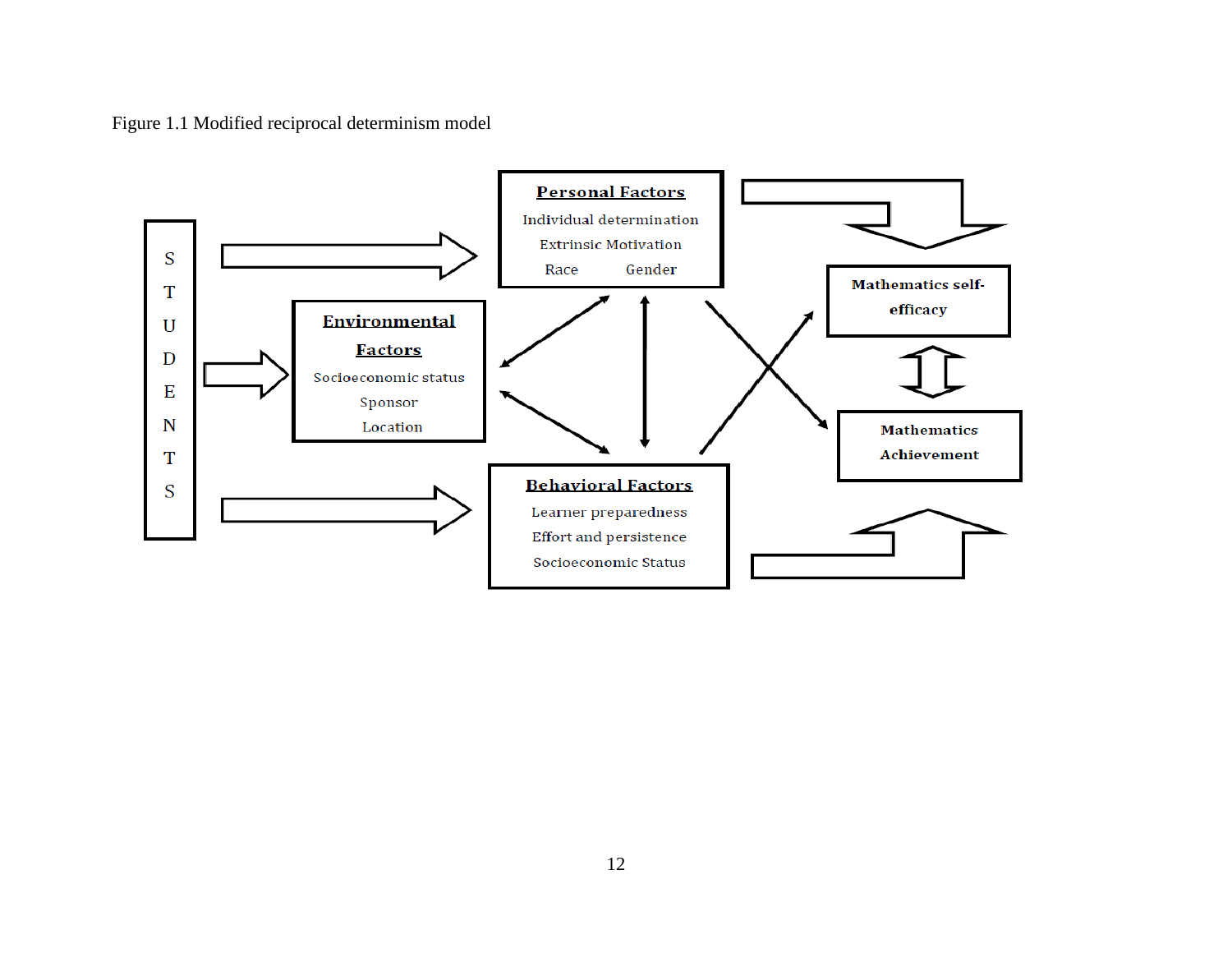#### CHAPTER TWO

### REVIEW OF LITERATURE

## 2.1 Introduction

In chapter one, this study introduced mathematics underachievement as a problem that deserves attention. Despite the many studies on the problem, along with recommendations and implementations of proposed solutions and programs, the problem persists. Yet, as the former U.S. Education Secretary, Margret Spelling, aptly observed, this kind of performance of America's students is a problem that the economy can neither afford to accept, nor ignore (Johnson, 2010).

This chapter delves deeper into the current literature on the mathematics underachievement. It begins with a discussion on the reasons for great interest in mathematics achievement, follows with a discussion on role of socioeconomic status, and mathematics selfefficacy and its relationship to mathematics achievement. A look at motivational factors and their influence on both mathematics self-efficacy and mathematics achievement concludes the chapter.

## 2.2 The value of mathematics skills

The value of mathematics in modern society cannot be overemphasized. Mathematics underachievement in state, national and international assessments denies the students the benefits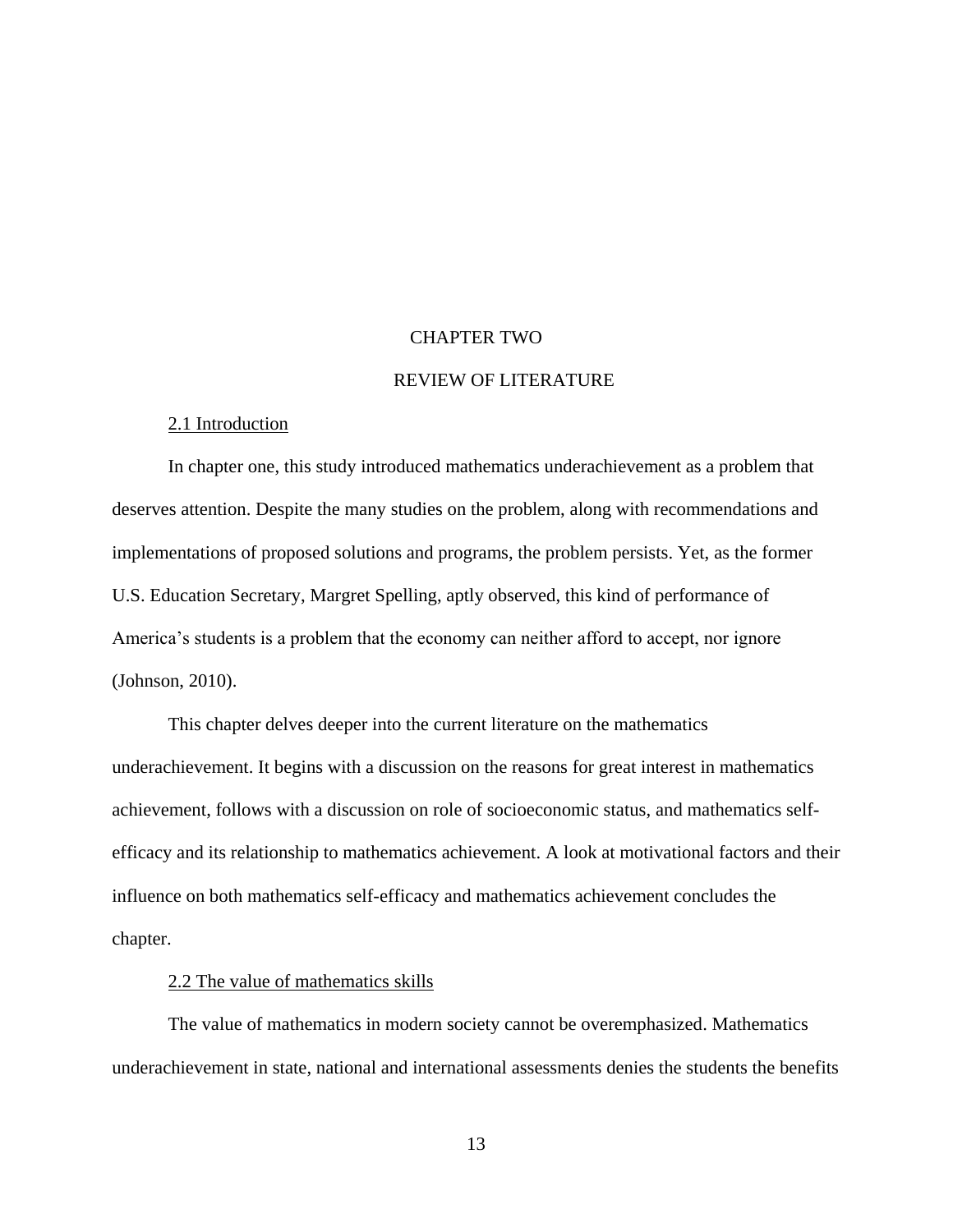attached to the value of mathematics, which include job prospects and academic advancement, and the nation, the general economic value of an educated citizenry. In the U.S., as in many other developed countries, it is of great concern to political and institutional administrators that being outperformed in mathematics, a core subject in and with, technology, engineering and science, will lead to competitive disadvantage, a step towards being economically outdone by other developed nations.

Steeel (2012) observed that Science, Technology, Engineering and Mathematics (STEM) subjects are continuously emphasized in education systems throughout the world, and any technological development is dependent on how future generations understand the subjects. Mathematics is of particularly great interest and concern because of its important role in educational advancement, its strategic role as partner and tool in the other subjects, and its demand and rigor as a stand-alone discipline. Darkwing (2012) observed that the subject is a human endeavor (because of its use in everyday life), it's a discipline like history, philosophy, archeology or economics, and it's an interdisciplinary language and tool because of being an important component in learning and doing in other disciplines.

According to Bagakas (2011), high achievement in mathematics is important for joining a variety of colleges and specific majors. It is also a foundation for technological and scientific development. Mathematics serves as a representative measure of general academic achievement, intelligence and competence (Brunner, 2008). It is a science because its theory can be empirically verified, and scientifically replicated, and an art because of its symbols, aesthetic patterns, logical reasoning, and abstraction. It cuts across many subjects both as a tool and/or partner. Mathematics also stands on its own with unique reasoning, language, theory and practice.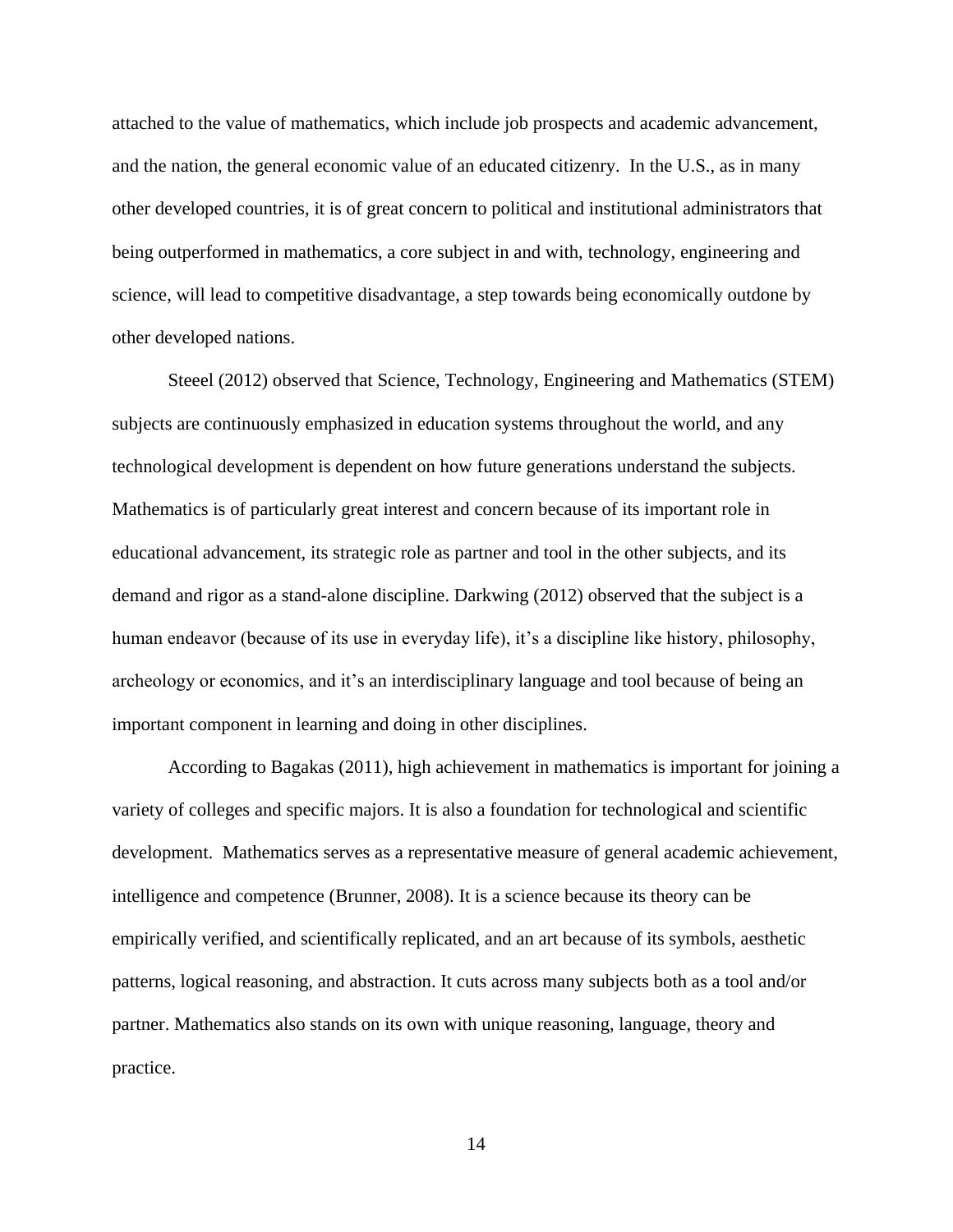Mathematics is a critical filter that determines subsequent educational achievement and post-secondary education attainment, and students who perform poorly in mathematics are discouraged or restricted from enrolment in advanced mathematics courses, which are normally prerequisites for higher status courses in college (Gemici & Rojewski, 2010). Newton, Torres & Rivero (2008) observed that underperformance in mathematics at K-12 level wastes students' resources (time and money) at college level. Underperforming students are required to take precollege courses in mathematics and related subjects at college, at a college cost. Because of the cost inherent in inadequate preparation, STEM related programs suffer low enrolment.

Mathematics literacy is a major requirement in most workplaces. Hoyles, Wolf, Molyneux-Hodgson & Kent (2002) said that employers prefer mathematics skills for one or more of the following five interrelated purposes: improving efficiency, dealing with constant change and innovation, informing improvement, remaining competitive, and maintaining operations. Accordingly, while different employers require different levels of mathematics skills, all employers require mathematics literacy. High school mathematics is especially important, as it provides learners with basic skills for employment and introduces advanced skills for higher education.

Peterson (2011) observed that twenty two percent of American businesses could not find people with good mathematics technical and analytical skills to hire, while the Bureau of Labor Statistics projected that thirty of the fastest growing professions will require employees with a minimum of college degree, preferably in the STEM fields. There is need for enhancing mathematics achievement to satisfy employer needs, for higher education and in readiness for jobs in the fastest growing professions.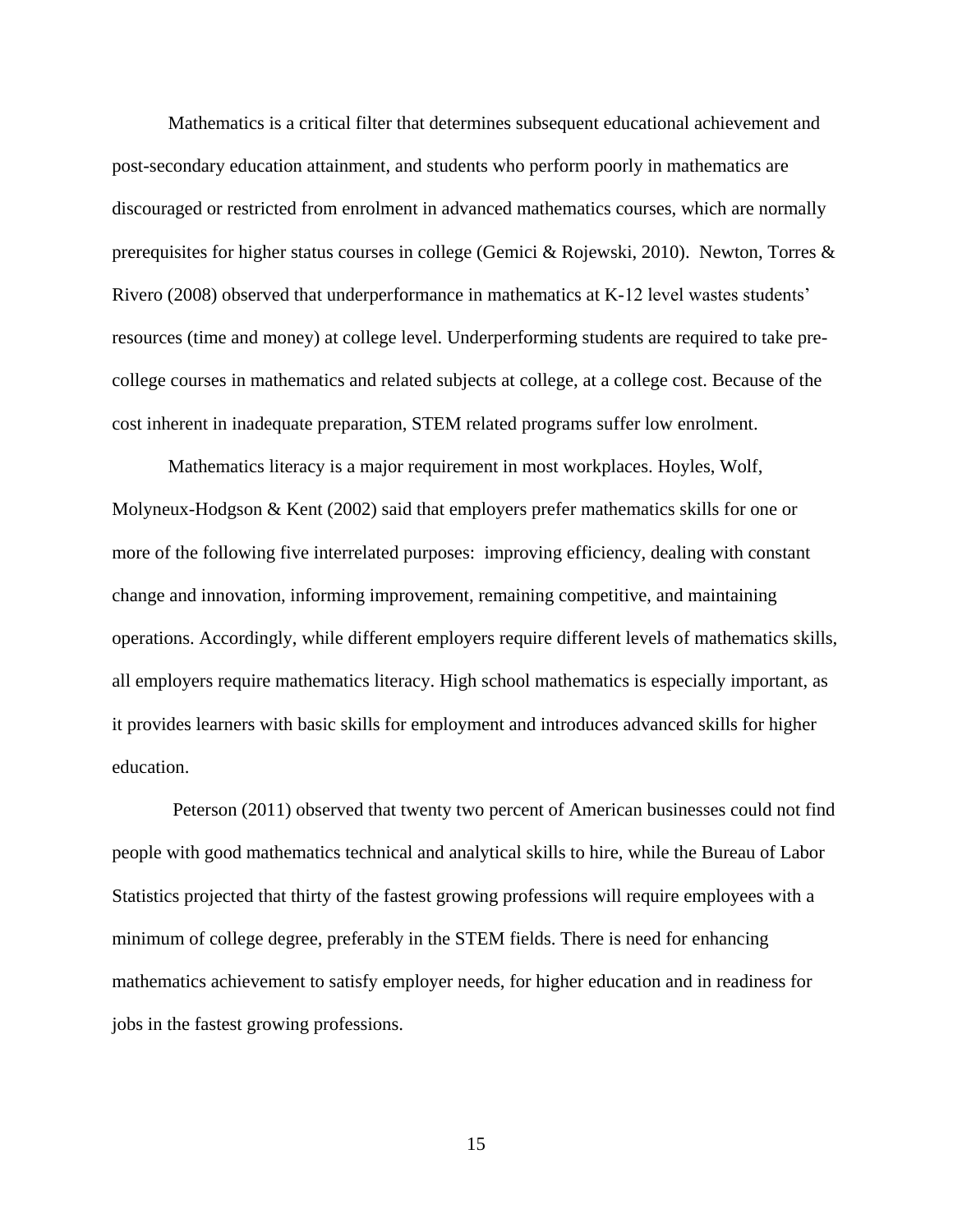The Bureau of Census 1999, referred the following to as 'familial and personal factors' in classifying students as educationally at-risk: the presence of a disability, speaking English less than "very well," low family income, absence of one or both parents from the household, at least one or both parents being of recent immigration status, the presence of an unemployed parent in the household and poor performance in mathematics (Kominski, Jamieson, &Martinez2001). The inclusion of mathematics in the list ascribes a social role to the subject, besides the academic and economic roles.

In a study on early mathematics achievement as a critical filter in career aspirations trajectories of adolescents and young adults, Shapka, Domene & Keating (2006) observed that mathematics performance at high school is a major determinant of career aspirations. The study observed that students who performed poorly at  $9<sup>th</sup>$  grade aspired to less than first ranked courses in all fields (health, technology, business, physical and social sciences). First ranked courses are those viewed as prestigious, demanding and rigorous, generally described as difficulty to get into and "hard" to complete. They are the high income earners.

[Phillips,](http://www.springerlink.com/content/?Author=Susan+D.+Phillips) [Burns,](http://www.springerlink.com/content/?Author=Barbara+J.+Burns) [Wagner,](http://www.springerlink.com/content/?Author=H.+Ryan+Wagner) [Kramer](http://www.springerlink.com/content/?Author=Teresa+L.+Kramer) & [Robbins](http://www.springerlink.com/content/?Author=James+M.+Robbins) (2002) observed that the adolescents who are likely to move from high school through postsecondary education and work are those with generalizable work skills, clear and realistic plans, optimistic about their plans, resilient in facing obstacles, and generally not failing in mathematics.

Thus studies on the curriculum, standards, outcomes, pedagogy of mathematics, and its relationship to and role in the STEM fields— and indeed all other subjects— are of great importance to teachers, parents, educational administrators, other stakeholders and the economy in general. In addition, the personal, behavioral and environmental factors that influence mathematics learning and performance are fields of interest to educators, psychologists and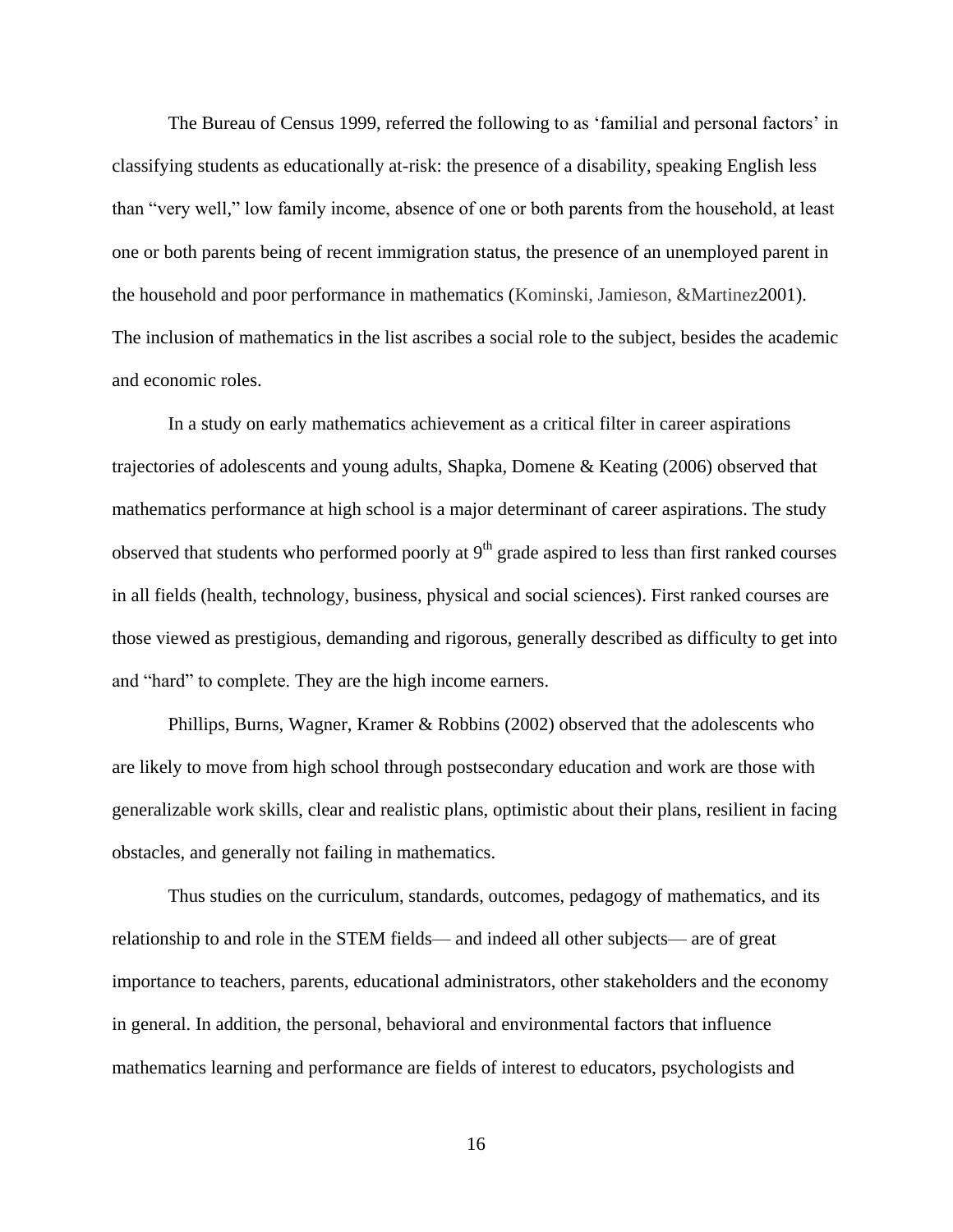philosophers not only to further understanding and solving human problems, but also as areas of interest in the specific theories and practices of the specializations.

#### 2.3 Some documented reasons for underachievement in mathematics

Performance in mathematics is gauged on the correctness or error in objective mathematical reasoning when working a mathematical problem which leads to incorrect/correct solution. Incorrect solutions to mathematical problems are due to either the inability to recognize which skills are required for solving a particular problem or the lack of the skills themselves. These are indicators of low fluency in mathematical concepts (Tuminaro, 2004).

Fluency in mathematical skills and concepts refers to the ability to correctly work out mathematical problems precisely, accurately and in a timely manner. Fluency is essential for standardized tests because they are normally timed, are out of the sequence that they were taught, and require deeper understanding, application and variety of methods. Fluency is a cause of variability in the choice of method, thus variability in achievement (Goodwin, Ostrom & Scott, 2009).

Mathematical fluency, especially in higher grades, is a combination of several factors including cultural capital, the level of parents' education, and language. Alon, Domina, & Tienda, (2010) attributed the college degree attainment gap between the Hispanic and the White students to lower parental education levels among Hispanic families. Although this conclusion was drawn based on the general education trends, the situation is worse in more demanding subjects like mathematics. Students with educated parents start school with and benefit from their parents knowledge, network and resources that support their learning in school. This is referred to as the cultural and social capital.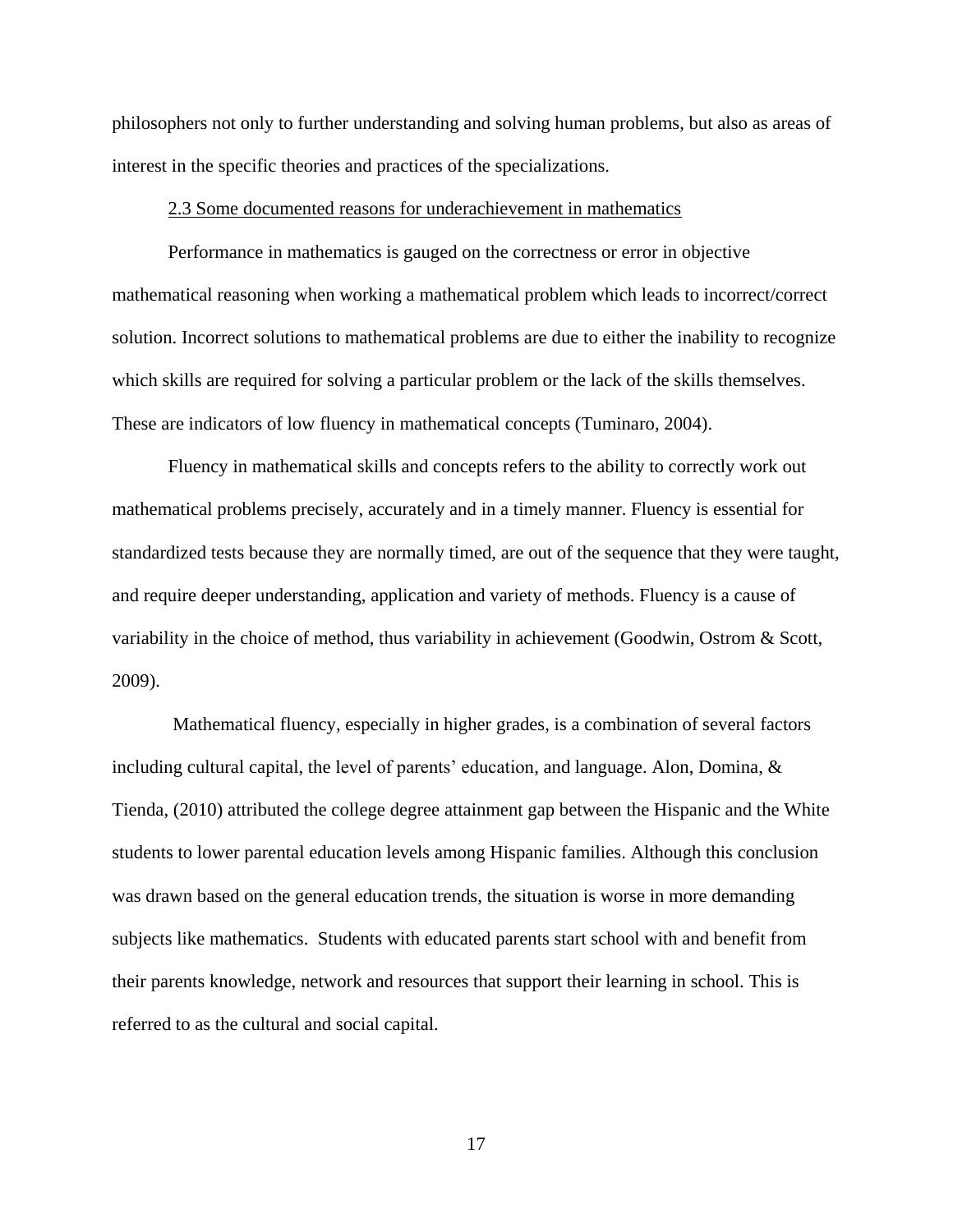A study done by Mji & Makgato (2006) in South African attributed poor performance in mathematics to educator preparation. The study found most teachers to be less knowledgeable in content and pedagogy. The study broadly categorized the teacher factors into problems in (a) teaching strategies; (b) insufficient content knowledge and understanding; (c) low motivation and interest; (d) limited and inappropriate use of laboratory; and (e) syllabus non-completion. Although students' entry behavior in this study was discussed, poor performance was blamed on the negative effects of an education system, embedded institutional discriminatory teacher behavior, and less conducive learning environment. Although American classrooms and education systems cannot be overly compared with the distant South Africa, mathematical concepts are universal across the board, and South Africa experiences similar racial issues that affect schools as does the U.S.

In the U.S., general underperformance in mathematics has been attributed to the averaging of extremely low scores with high scores. Using the racial achievement gap as an example, data from National Assessment of Educational Progress (NAEP) show that by 8<sup>th</sup> grade only 37% of White students and 47% of Asian American students are proficient in mathematics, compared to 13% of Latino students and 9% of African American students. When scores are averaged, a different picture of each racial group's performance is painted. The assigned national score reflects none of the racial group's achievement level.

Darling-Hammond (2010) observed that the average of White and Asian students scores in PISA were significantly higher than the national average in both reading and mathematics. The study further observed that the racial and socioeconomic gap in mathematics and reading achievement in the U.S. was the largest in the diversity gaps category among all OECD countries. This means that achievement disparities are better discussed in terms of race and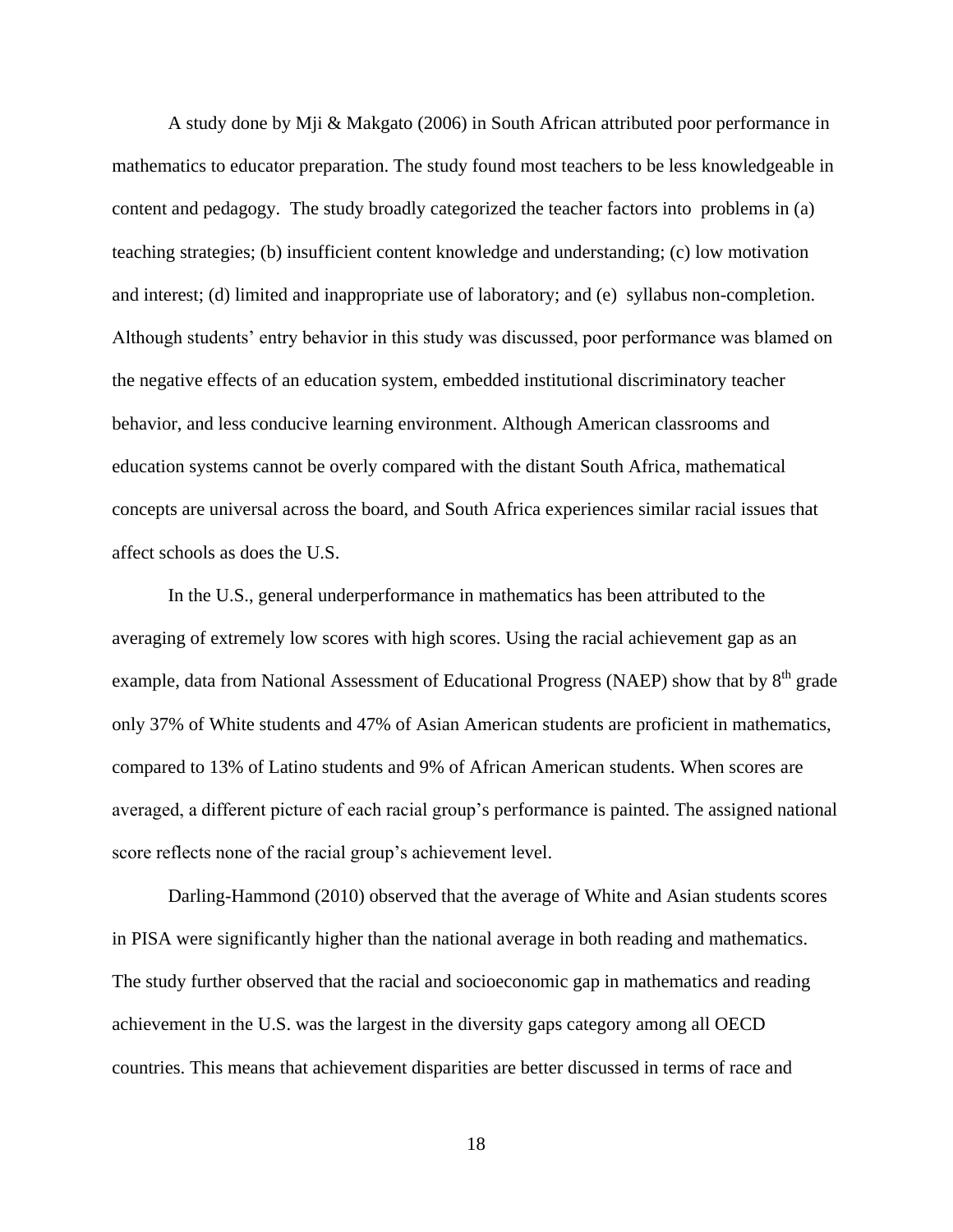socioeconomic status, which is intertwined for the disadvantage of African American and Hispanic students.

Flores (2007), while examining disparities in mathematics education as an achievement or opportunity gap, claimed that the Latino and African American  $12<sup>th</sup>$  grade mathematics students perform as 8<sup>th</sup> grade White students Averaging all American students' score for purposes of international ranking seems a misrepresentation of all students. The achievement gap by race, despite having fairly narrowed twenty years ago, has remained constant since 1998, and in some cases has been widening. The study posits that the underachievement in mathematics may not be as pervasive as statistics seem to indicate, because the dismal performance is among specific groups, who should be focused on. Specific intervention should be so directed. Nevertheless a national picture is needed for comparisons with the other developed nations.

In the NAEP's Trial Urban District Assessment (TUDA, 2011), researchers observed that most of the large cities with disproportionately higher non-white populations scored lower than the average of large cities that participated, at both  $4<sup>th</sup>$  and  $8<sup>th</sup>$  grade mathematics assessment. The large cities include: Atlanta, Baltimore City, Chicago, Cleveland, Detroit, District of Columbia (DCPS), Fresno, Los Angeles, Milwaukee and Philadelphia. In Cleveland Ohio, for example, where racial distribution is 40.4% White, 52.5% Black and 8.1% others, there was no significant change in either 4th or  $8<sup>th</sup>$  grade mathematics achievement over the past four assessments, which has remained below the national and large districts performance. One may argue, then, that low scores are due to the size of the American economy with great diversity in environmental, social, cultural and cognitive levels and differences in state curricula which is not comparable with almost homogenous competitors like Shanghai, Finland or Korea.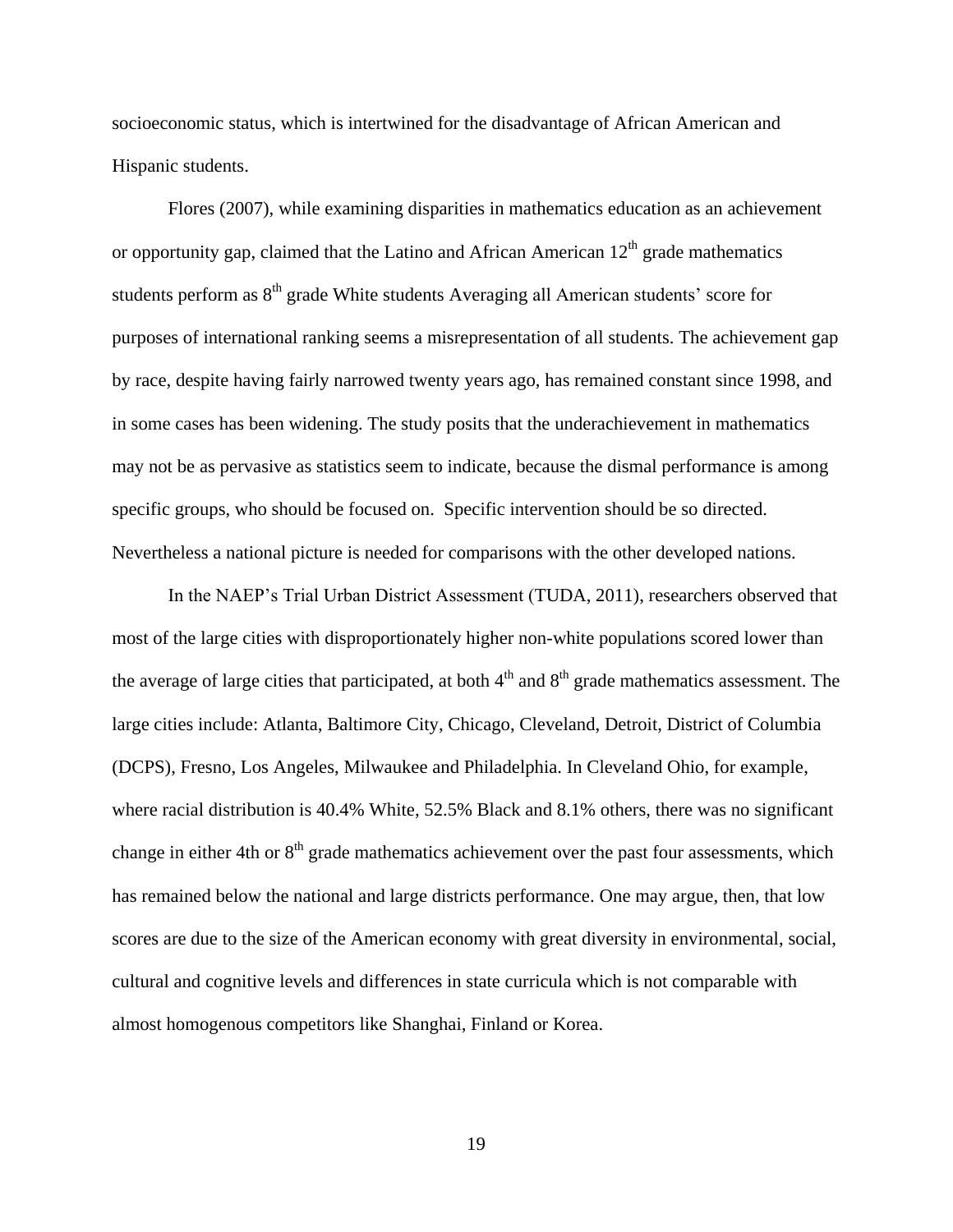The PISA assessment of 2009 also showed a racial factor in mathematics achievement. Peterson et al. (2011) wrote that 42% of White, 11% of Black, 15% of Hispanic and16% of Native Americans students are described as proficient. But more than 50% of the students of the Asian and the Pacific Island origin were similarly classified. A comparison of the performance of White students in the U.S. with other countries showed that, although the proficient 42% of White American students is significantly higher than most minorities; this is much lower than the students in 16 other countries that participated. The study stated;

A better than 25-percentage-point gap exists between the performance of U.S. White students and the percentage of *all* students deemed proficient in Korea and Finland. White students in the U.S. trail well behind all students in countries such as Japan, Germany, Belgium, and Canada (p.10.)

This implies that underperformance in mathematics is comparatively higher in the US than other developed countries regardless of the student demographics.

General mathematics achievement shows signs of being significantly influenced by the substantive minority population in the US, which performs dismally, thus affecting the average used in international comparisons. Minority poor performance is often associated with poverty, linguistic proficiency, socio-cultural capital and socioeconomic status. Flores (2007) argued that studies that invoke race and gender only make the situation worse because they tend to perpetuate prejudice and stereotypes that continue to enhance the achievement gaps. Instead, she concurred with Strutchens & Silver (2000) in concluding that African American and Latino students are not as likely as White students to have teachers who emphasize non-routine problem solving and reasoning, teachers with access to computers, or teachers who use computers for simulations and applications. Flores (2007) calls this unequal access to learning opportunities an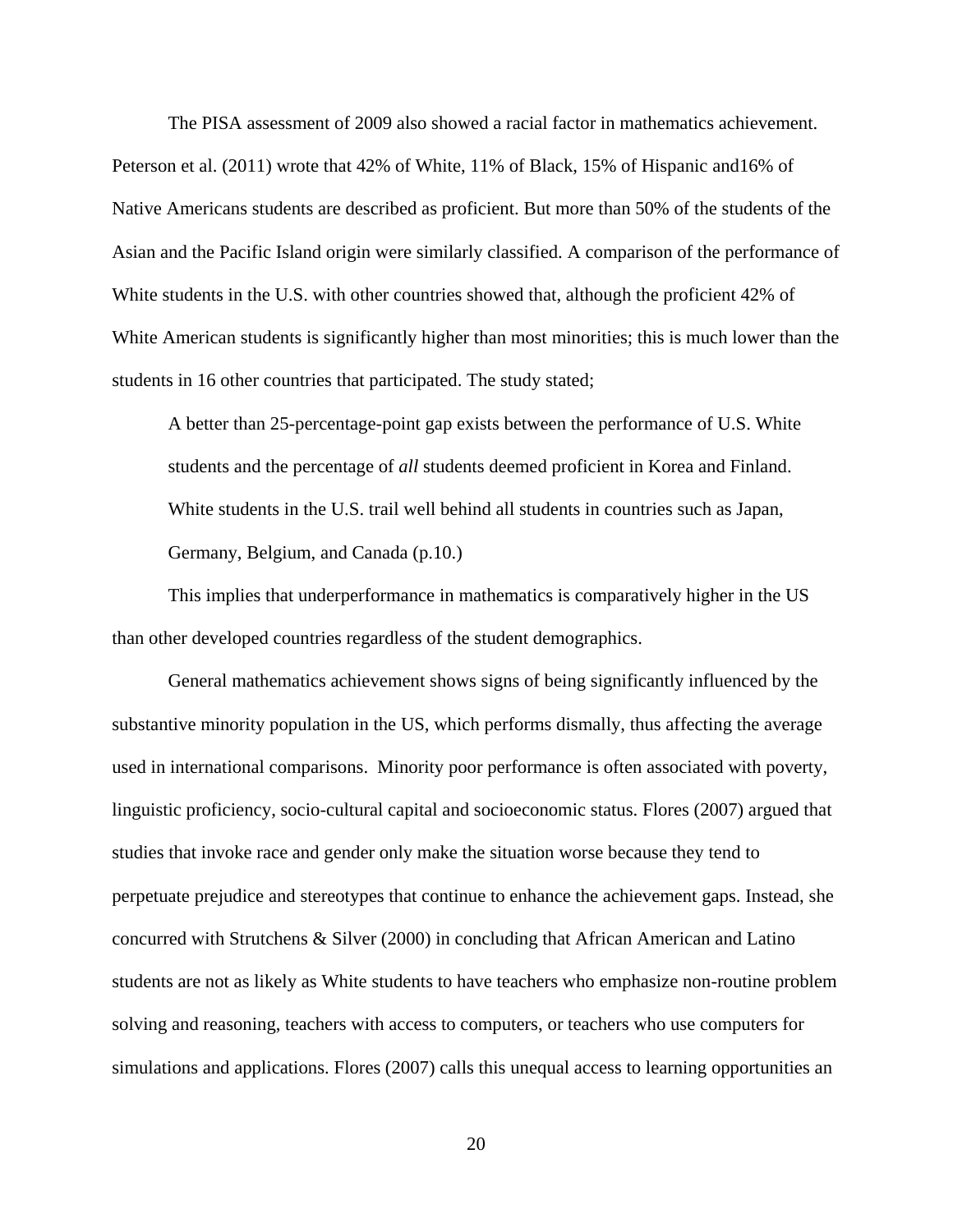"opportunity gap" that manifests as an achievement gap. Both Flore (2007) and Peterson et al (2011) concur that underperformance generally persists and that it is attributed to causes other than student characteristics.

Howley & Gunn (2003) claimed that, because mathematics is arguably the most teachable subject, the achievement gap can only be attributed to other causes like resource allocation. Their study concluded that the observable unequal access to learning resources by locations puts rural schools at a disadvantage. The study also compared poverty levels between rural and urban districts and observed significant gaps. The study concluded that children who grow up in poor neighborhoods are disadvantaged, especially in the learning of mathematics, because rural areas do not retain highly qualified teachers, and a higher percentage of students are likely to be taught by non-certified teachers or teachers who did not take mathematics as a core course in college.

Most of the studies have attributed the poor performance to the factors outside of the students. Motivational factors are scales that are very personal to individual students. They can be influenced by psychology, counseling and motivation professionals. This study focuses on mathematics achievement from additional angles: students' self-efficacy, motivational attributes, gender and race. However, socioeconomic status cannot be ignored in a discussion of achievement. Most of the achievers and non-achievers attribute their situations to socioeconomic status (Darling-Hammond, 2010). The next section revisits the discussion on socioeconomic status.

## 2.4 Socioeconomic status and education

A useful indicator of socioeconomic status has been whether or not a student qualifies for free or reduced price lunch in public schools. According to the United Nations International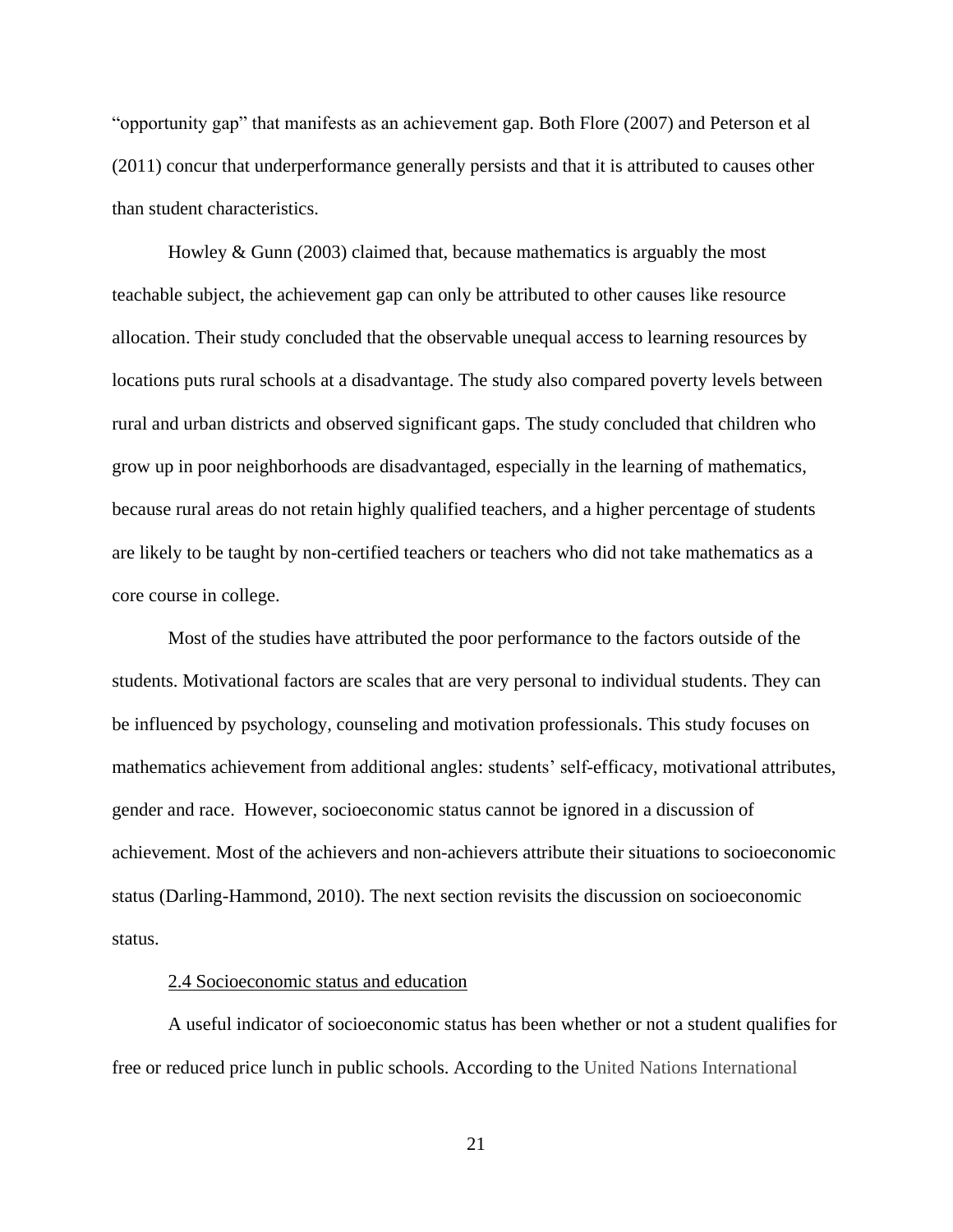Children's Emergency Fund (UNICEF), children living in homes where disposable income, when adjusted for family size and composition is less than 50% of median disposable household income for the country concerned are said to be living in poverty. By this definition, in 2012, 22% (16.2 million) of the children lived in poverty in the U.S. According to OECD, a child is described as "deprived" if he or she lacks two or more of a list of 14 basic items, such as three meals a day, a quiet place to do homework, educational books at home, or an Internet connection. Socioeconomic status has often simply indicated a level of poverty. However socioeconomic status as used in this study is an indicator derived from parents' education, income, and occupation prestige. This measurement is usually used to denote an individual's or family's rank on the social and economic hierarchy (Ozturk & Singh, 2006).

Socio-economic status is one of the most important factors affecting education. Children in low socioeconomic status homes miss out on parental involvement in most of their activities, especially academic related activities. While parental involvement in itself does not lead to higher academic achievement, involvement influences behavior, controls choice of activities, and trains responsibility (Domina, 2005). Parents in the higher socioeconomic groups not only help their children with their academic work, but can also afford the extra books, technology and other resources their children need for their academic pursuits. Although many argue that these do not necessarily translate to high achievement, Milne & Plourde (2006) found out that educational resources and influences were two of the characteristics that parents of low socioeconomic status, with high achieving children had in common. Milne & Plourde (2006) concluded that high achieving students, from low socioeconomic status, had parents who prioritized the provision of educational resources, deliberately directed study, helped with school work, and controlled amount of television time for their children.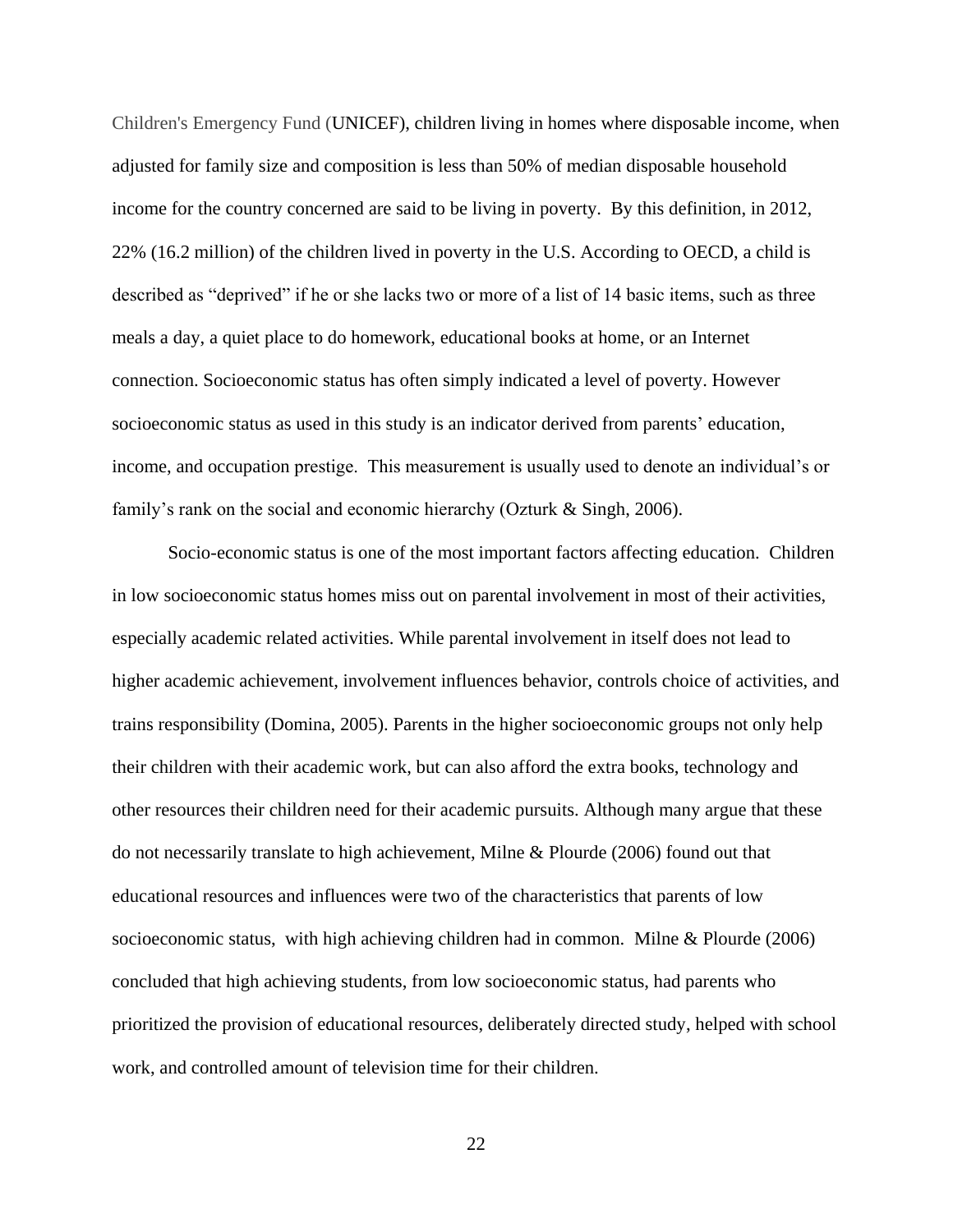Socioeconomic status defines relationships with the children, community, school and work. Most relationships form from shared experiences. Milne & Plourde (2006) observed that parents in low socioeconomic status, whose children were high achievers, strived to form respectful relationships with adults—especially partners and spouses— that defined social boundaries for children, supported the children, encouraged openness, and were resourceful in times of challenges. Despite many hours away at low paying jobs, the parents strived to spend quality time with family. People of higher socioeconomic status have such relationships by virtue of their neighborhoods, occupations, and fewer hours at work, and they use them to advice and influence decisions for and by their children at school (Ozturk & Singh, 2006). In most cases these relationships naturally develop as they connect in paid events, participate in community affairs and are sought for their resourcefulness. Not only do their children learn from such involvements, but their parents and other adults become role models, mentors and advisors Positive relationships are core in academic achievement and self- perception. High socioeconomic status comes with real, social, cultural and human capitals that start the children academically ahead of the lower cadre inevitably creating a lasting achievement gap (Engberg & Wolniak, 2010).

A mother's education level is a significant contributor to academic achievement. For the high socioeconomic status cadre, it becomes handy as they serve as informal teachers for their children out of school. Other parents in this cadre opt to live as guides at home, and unpaid teacher aides at school instead of taking employment. Educated mothers develop positive selfperceptions such as competence in their line of training, academic self-efficacy because of their achievements, and both self-esteem and self-worth because of their occupations and the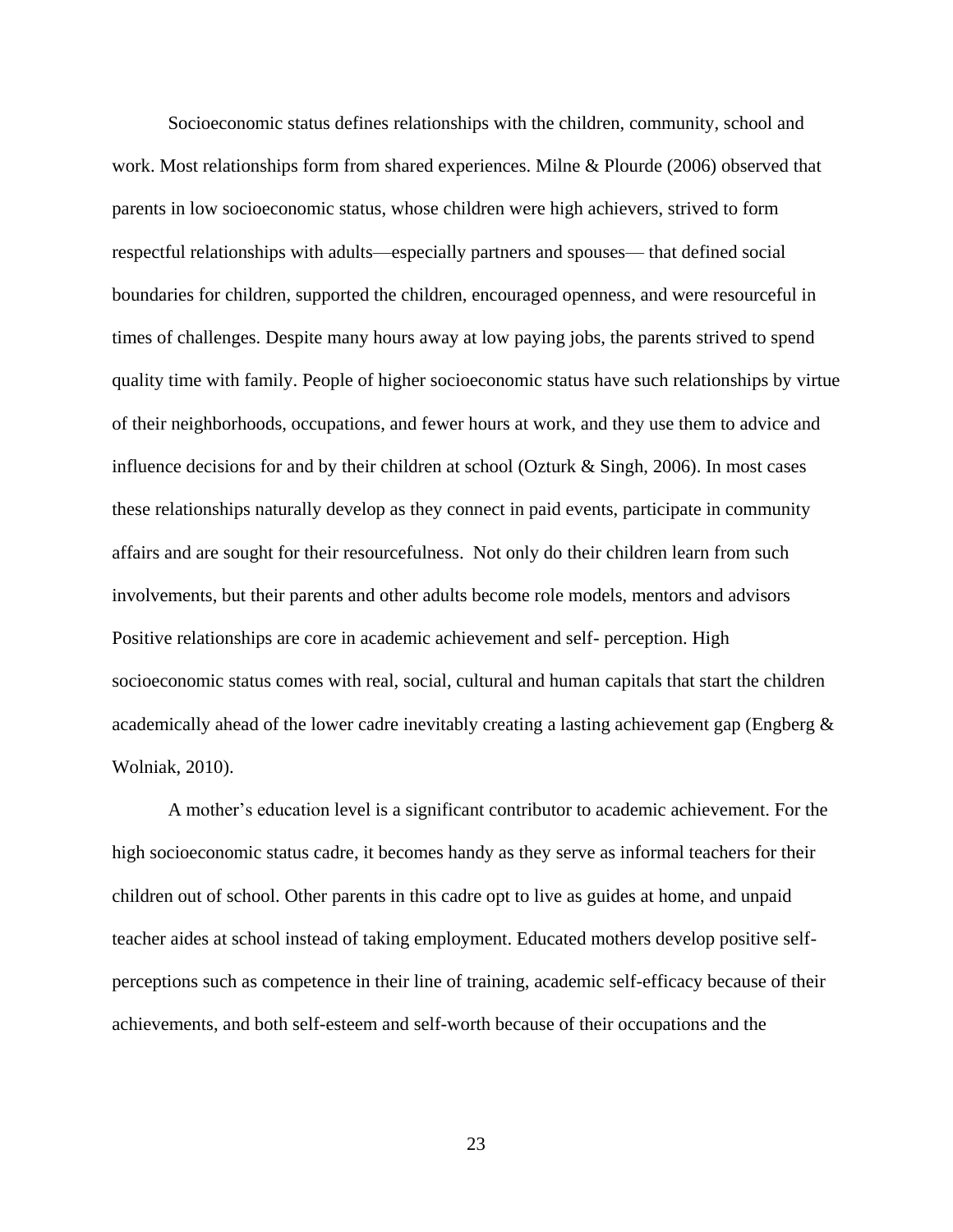community they live in (Bogard, 2005). The social capital in a mother's education trickles down to the children and translates into their own self-perceptions and academic achievements.

In the lower socioeconomic classes the mothers are often not informed enough to be resourceful to their children, often work long hours , in low income jobs, are more likely to be unemployed, are more likely to use or live in homes with drug users, are more likely to be single with many children, and usually live in low income neighborhoods. Children in poverty areas are four times more likely to be diagnosed with a disability than those from non-poverty areas, and are likely to be underserved with the physiological needs such as food, housing and decent clothing, making it difficult for them to focus on education (Casanova, Garcia-Linares, Torre & Carpio, 2005). The children do not get their own time for school work, and are likely to develop unhealthy relationships, with peers and other adults. Milne & Plourde (2006) reiterated that mothers of low socioeconomic status, whose children were high achievers, emphasized the importance of education to their children, regretted lost opportunities while in school, planned to or were pursuing further education to improve their situations, and blamed low motivation for their failures in school. For mothers, therefore, the challenge is developing an appreciation of the role of education and expressing such values before their children.

By the official definition of poverty, it is difficult for a diverse and large economy like U.S. to be without people described as poor. Despite the high correlation between socioeconomic status and academic achievement, programs that redirect and prioritize certain educational values and perceptions can ensure that every child is taught and learns (Milne & Plourde, 2006).Comparatively, most American classrooms have enough for every child to learn, especially mathematics, but interfering variables such as disengagement, distractions and poor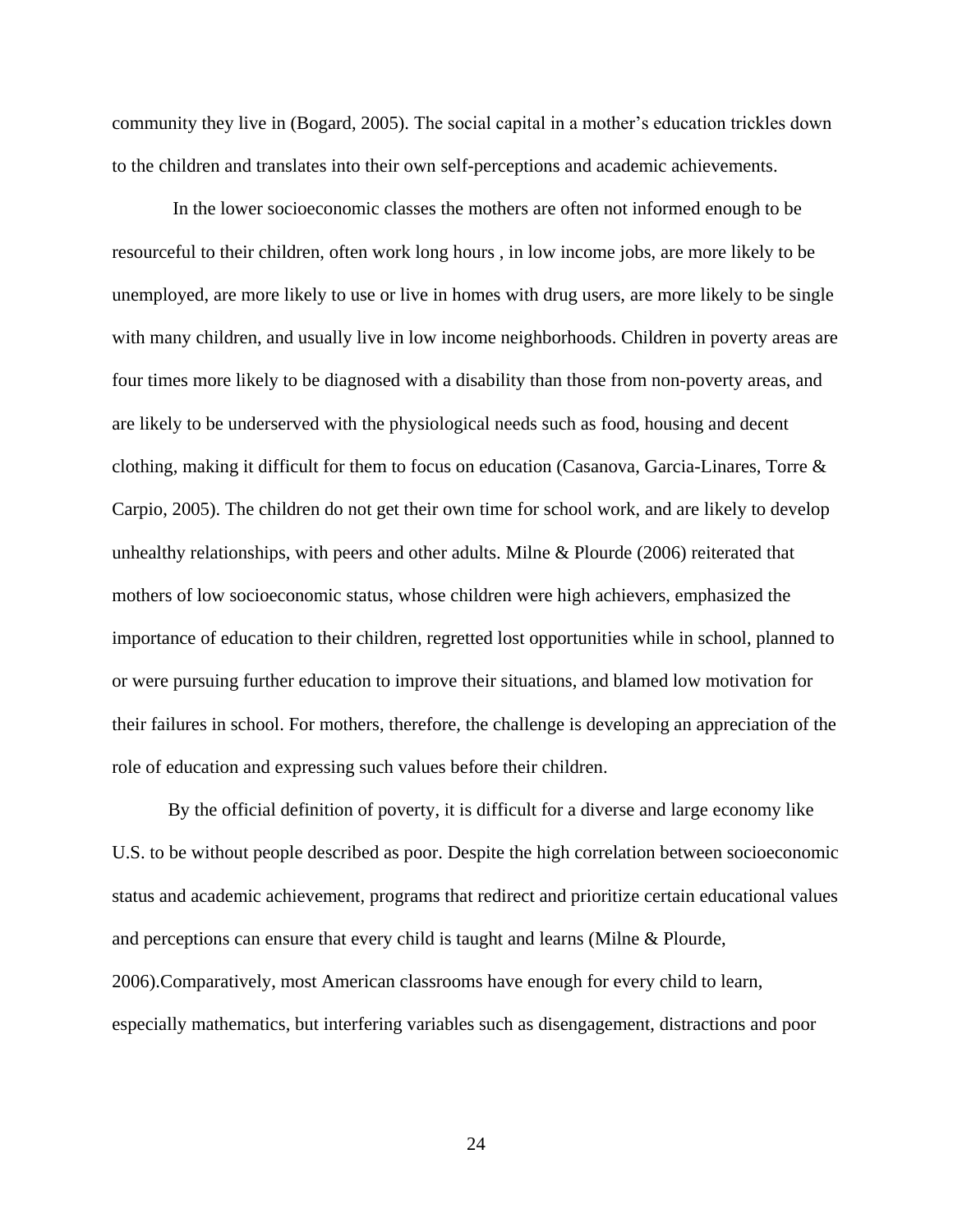discipline vary from school to school. Unfortunately, these educational detractors correlate highly with socioeconomic status.

Reaching out to parents, especially mothers to appreciate education and be motivators at home, is one method of raising achievement. This can be done through both formally and informally educating and involving the parents, especially the mothers, in learning and teaching activities. Fan & Williams (2010) saw a significant relationship between parental involvement, motivation and achievement. This study explores the relationships between socioeconomic status and motivational factors, gender and race, and mathematics achievement.

#### 2.5 Relationship between mathematics achievement and self-efficacy

Pajares (2002) defined self-efficacy as "people's judgments of their capabilities to organize and execute courses of action required for attaining designated types of performances" (p.3). Self-efficacy is a personal construct about self. It is domain specific in that one may feel efficacious in one area and not in another. Domain specific efficacy is also not necessarily constant over time. In education, there is general academic efficacy and subject specific efficacy. Mathematics self-efficacy is the person's belief or judgment about his/ her ability to correctly solve mathematics problems.

Self-efficacy construct is directly or indirectly determined by both contextual and situational factors (Gaddard, Hoy & Hoy, 2002). For example students who are efficacious in mathematics may feel uncertain of their performance in testing under certain conditions (say timed tests), or type of questions (multiple choice or structured) yet others may be anxious when they know that the scorer is not their teacher (Nicolaidou & Philippou, 2012; Matsui, Matsui & Ohnishi, 1990). This means that there is a given level of efficacy about every task, at any given time, and it can be altered by certain conditions.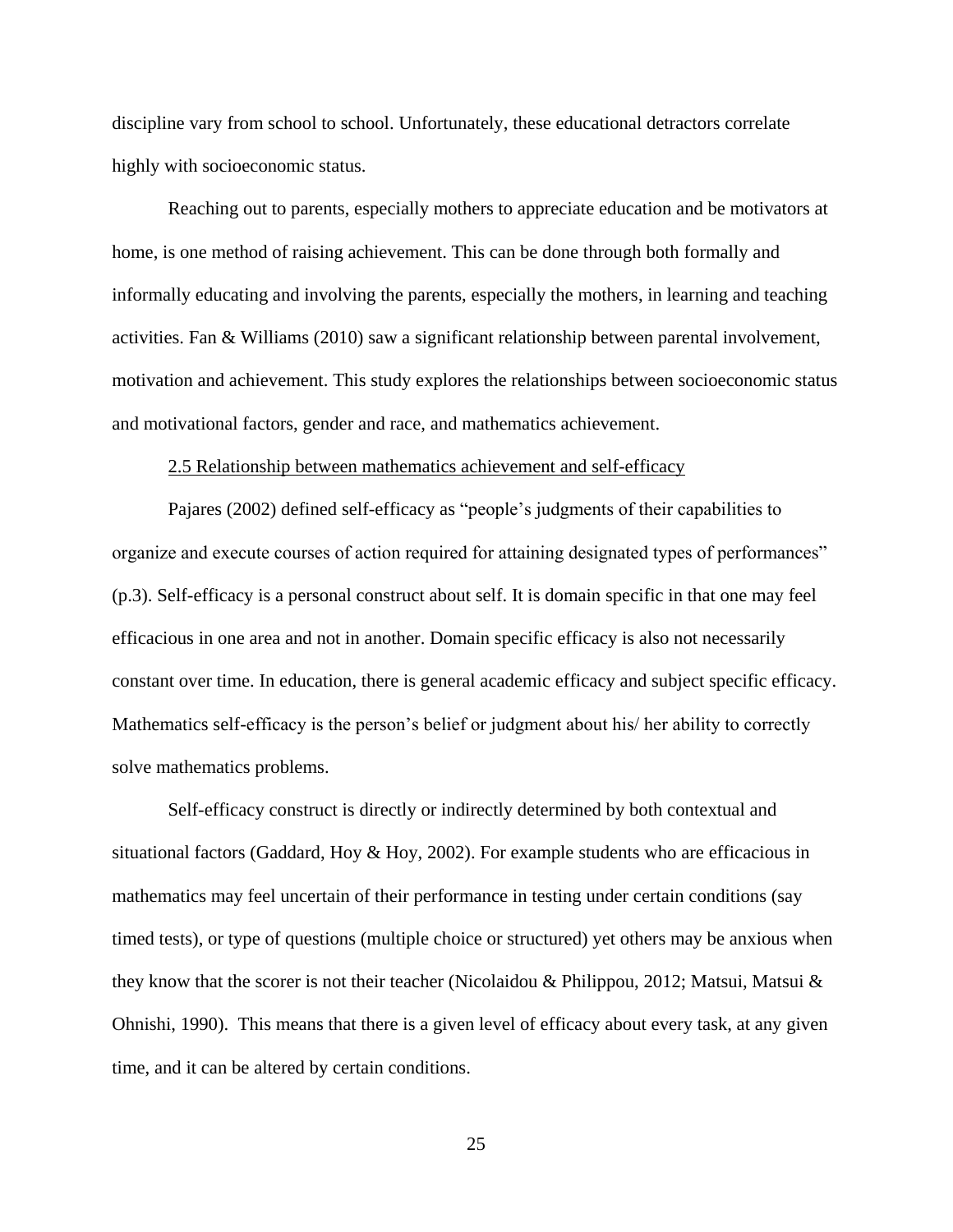Bandura (1986) observed that beliefs are very highly related to outcomes as they psychologically act as self-prophesy. If one believes that it is futile to work on mathematics because it is "hard," then one is likely to fail. Research has shown that self-efficacy is an important determinant of achievement (Schunk, 1989; Zimmerman, Bandura & Martinez-Pons, 1992).

Mathematics self-efficacy directly influences students' expectation of success and their valuation of the subject. If students' beliefs about their ability to do mathematical tasks are low, they will tend to put little effort into overcoming the challenge, and instead attempt to rationalize it away as less important. They tend to seek ways of doing without mathematics by attaching little value to the subject (Meece, Wigfield & Eccles, 1990).

A longitudinal study observing students in fifth, eight and eleventh grade, conducted by Zimmerman & Martinez-Pons (1990) observed that the students accurately rated their abilities in tackling mathematics, and that the accuracy increased as they advanced in school. Furthermore students' attempts to strategically control their effort to learn mathematics were directly influenced by mathematics self-efficacy. Thus students with high mathematics self-efficacy were more likely to choose to study mathematics and stay on it until they have achieved a certain level of understanding or achievement.

According to Linnenbrink & Pintrich (2003), self-efficacy forms the foundation of human motivation, well-being and personal accomplishment. People have no incentive to persevere with difficult tasks if they believe that their actions will not lead to desirable outcomes. Research has proved Bandura right on the role of self-efficacy in productive thought or depression, selfdepreciation, pessimism or optimism, self-motivation, perseverance and life choices, the study concludes.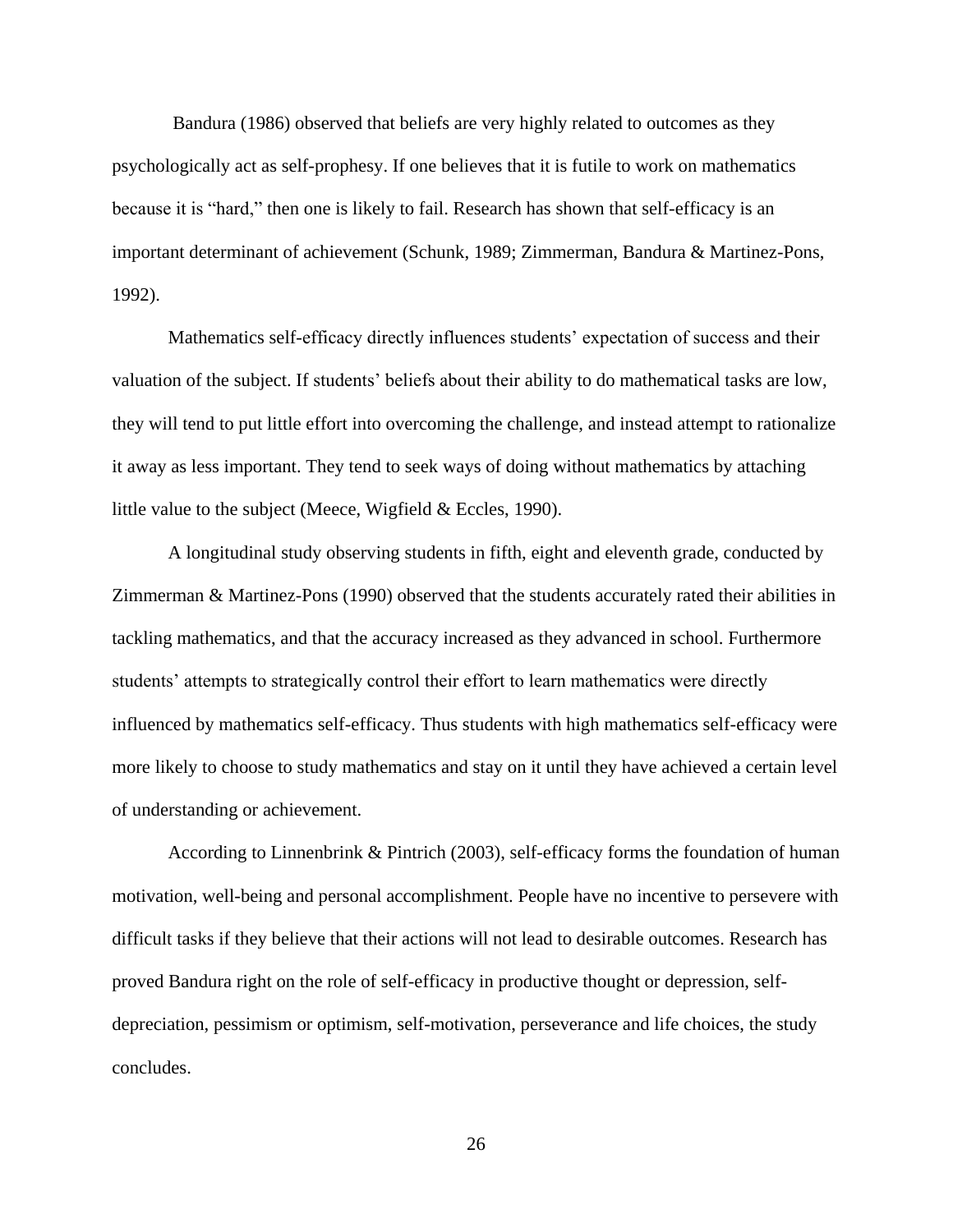Self-efficacy has also been critical in studies on self-regulation. Bandura (1997) argued that individuals have some influence or control over what they can accomplish. Therefore individuals form intentions, set goals, anticipate possible results, monitor and regulate actions, and reflect on their personal efficacy. The ability that helps to build the capacity for selfregulation is referred to as human agency (Bandura, 1997).

Bandura (1997) further added that people's actions, levels of affection and motivation are based more on what they believe rather than objective truth. People do what they believe they can do with their knowledge and skills, but not what they can (potentially) do. Thus Bandura concluded that behavior is better predicted from individual's beliefs rather than their achievement. Specifically in education, individuals' beliefs are better predictors of academic achievement than previous academic achievements, knowledge or skills (Pajares, 2002).

Self –efficacy beliefs also critically determine how well knowledge and skills are acquired (Bandura, 1997; Pajares, 2002). Early theorist had conjectured that affective, episodic and evaluative nature of beliefs makes the same beliefs filters through which new phenomena is interpreted (Pajares, 1996). That is, the amount of emotional attachment or feelings, coupled with some satisfaction that comes with success (say honor roll, or public acknowledgment) and reflections on belief systems are perspectives that influence self-efficacy belief formation.

Self-efficacy beliefs play a role as determinants of the expected outcomes. Confident students in academic pursuits and social interactions expect high marks and positive social encounters. Conversely, students who are not confident in academic pursuits will expect failure, and those unsure of their social skills will expect rejection or ridicule long before the encounter (Zeldin & Pajares, 2000). Such expectations, though totally different from reality, will influence the environment (social or physical). Expectations also influence reaction to outcomes. Thus,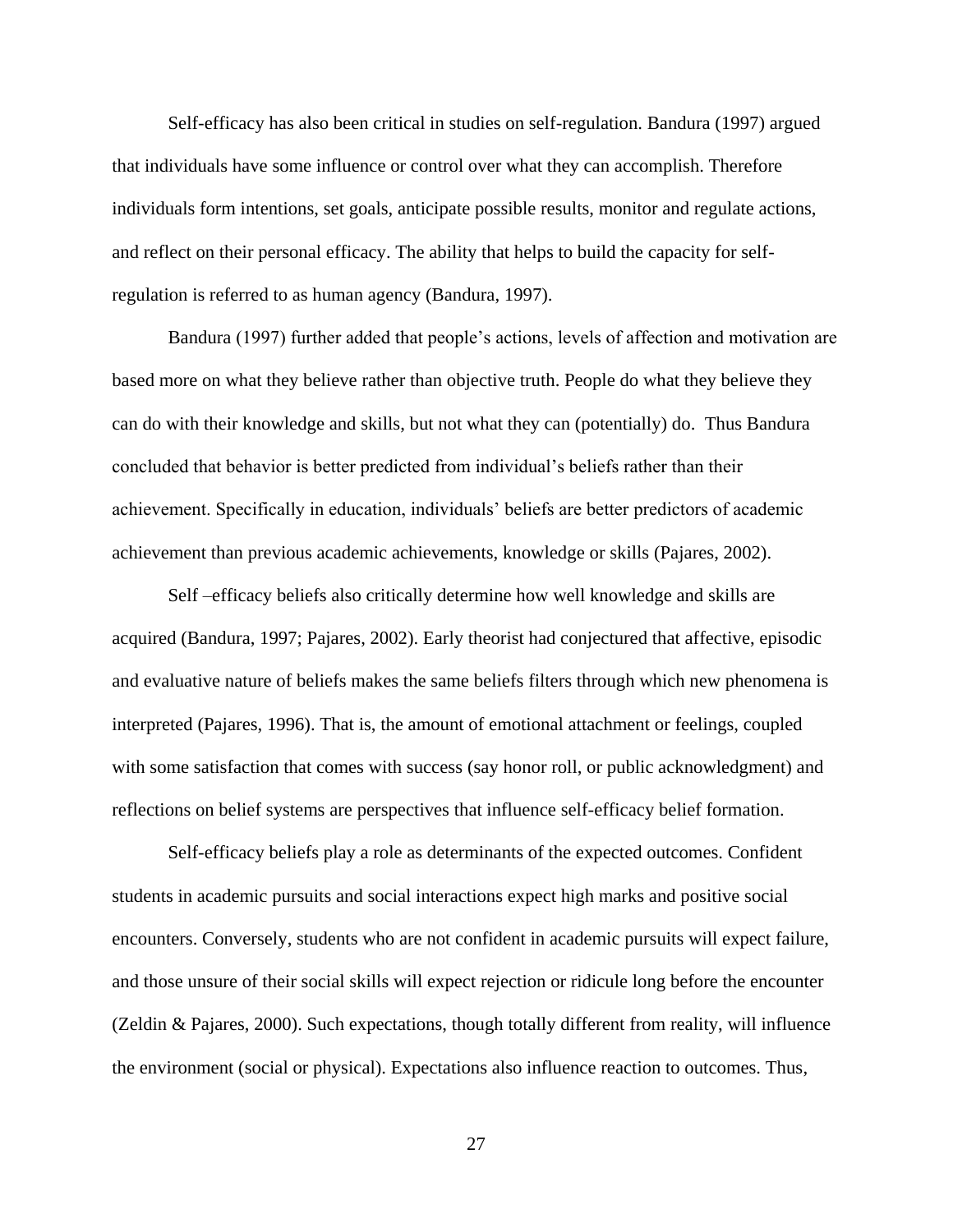highly efficacious students who fail will question themselves and follow up to find why, while those who already believed they would not pass will not be surprised when they fail.

Self-efficacy is both a personal and a social construct. Hoy  $&$  Hoy (2000) observed that teacher collective efficacy is "the groups' shared belief in its conjoint capabilities to organize and execute courses of action required to produce given levels of attainments" (p.482). It is a common belief among group members that they have capabilities to positively impact student achievement. But students' collective self-efficacy may be viewed as a common belief among students that they are capable of certain achievements from shared experiences or environments. If a group (for instance, a school) has common belief in their capabilities as a school, then they have a collective efficacy.

For example, many schools that have performed well in their academic pursuits form collective efficacy beliefs while others, whose pass rates have been dismal, influence members to doubt their capabilities, resulting in low self-efficacy. Students' collective efficacy is different from teachers' collective efficacy. Thus student groups, that by whatever means develop mathematics self-efficacy, are likely to perform better in mathematics.

Bandura (1986) wrote that self-efficacy can affect behavior in four main ways; (1) choice, (2) effort and persistence, (3) thought patterns and emotional reactions, and (4) whether the individuals will be a producer of behavior or a foreteller of behavior. People will tend to choose activities in which they feel efficacious and avoid those where they doubt their capabilities (Zeldin & Pajares, 2000). In mathematics learning, students who doubt their abilities are likely to avoid the subject, and are likely to do little to learn the subject. Such behavior partly explains why students who perform poorly continue performing poorly. They never attempt to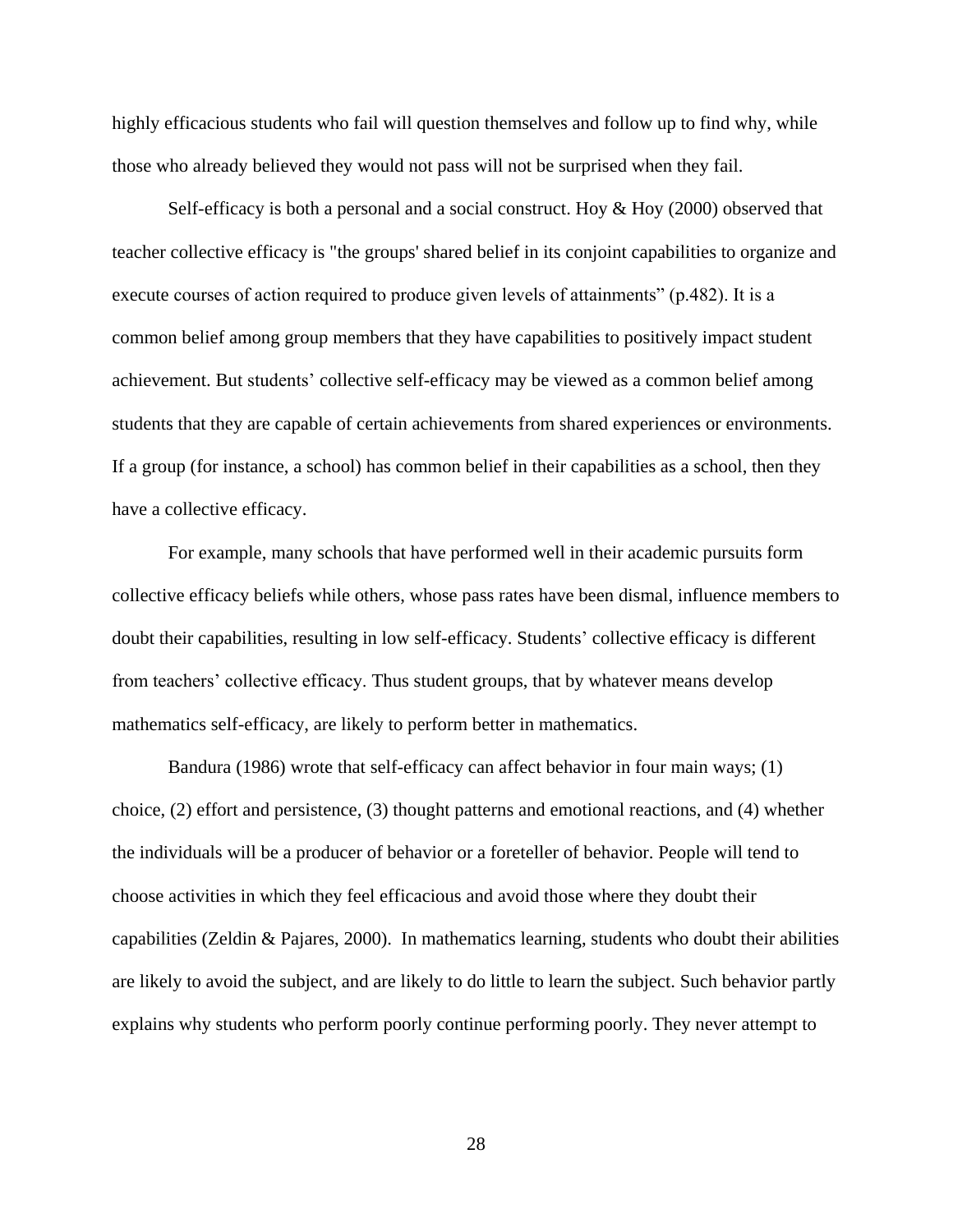learn the subject. Unless people believe that their actions will lead to desired outcomes, they have little incentive to engage in the activities.

Self-efficacy beliefs also determine how much effort one can expend and how long one can persist on an activity. If self-efficacy beliefs are stronger in an individual, he or she is likely to put in more effort, persevere longer and, in case of adversity, remain resilient (Bandura, 1986). Pajares (2002) added that people with high self-efficacy approach difficult tasks as challenges to be overcome rather than threats to be avoided, and also recover quickly from failures. Therefore, students with high self-efficacy create an opportunities to interact more with the subject, and learn what they could not have learned without persistence and effort.

Self-efficacy beliefs influence thoughts and emotions (Cassady & Johnson, 2001). Highly efficacious people approach difficult tasks with serenity, while those with low self-efficacy may experience anxiety, stress and, depression, and perceive limited options of how the problem can be solved. Mathematics self-efficacy not only significantly determines how much preparation is done through practice and assignments, but also controls the detrimental contextual factors like anxiety, stress and depression. These factors, especially anxiety, have been negatively associated with academic achievement.

Lastly, Bandura (1986) stated that "people, who regard themselves as highly efficacious act, think and feel different from those who perceive themselves as highly inefficacious. They produce their own future, rather than simply foretell it" (p.395). Indeed ones belief in self leads to innovative, creative and inventive activities that enhance learning, creating new ideas and inventions.

Other studies have reinforced reciprocal determinism theory, by showing that selfefficacy and performance have a reciprocal relationship. Pajares (2002) points out that successful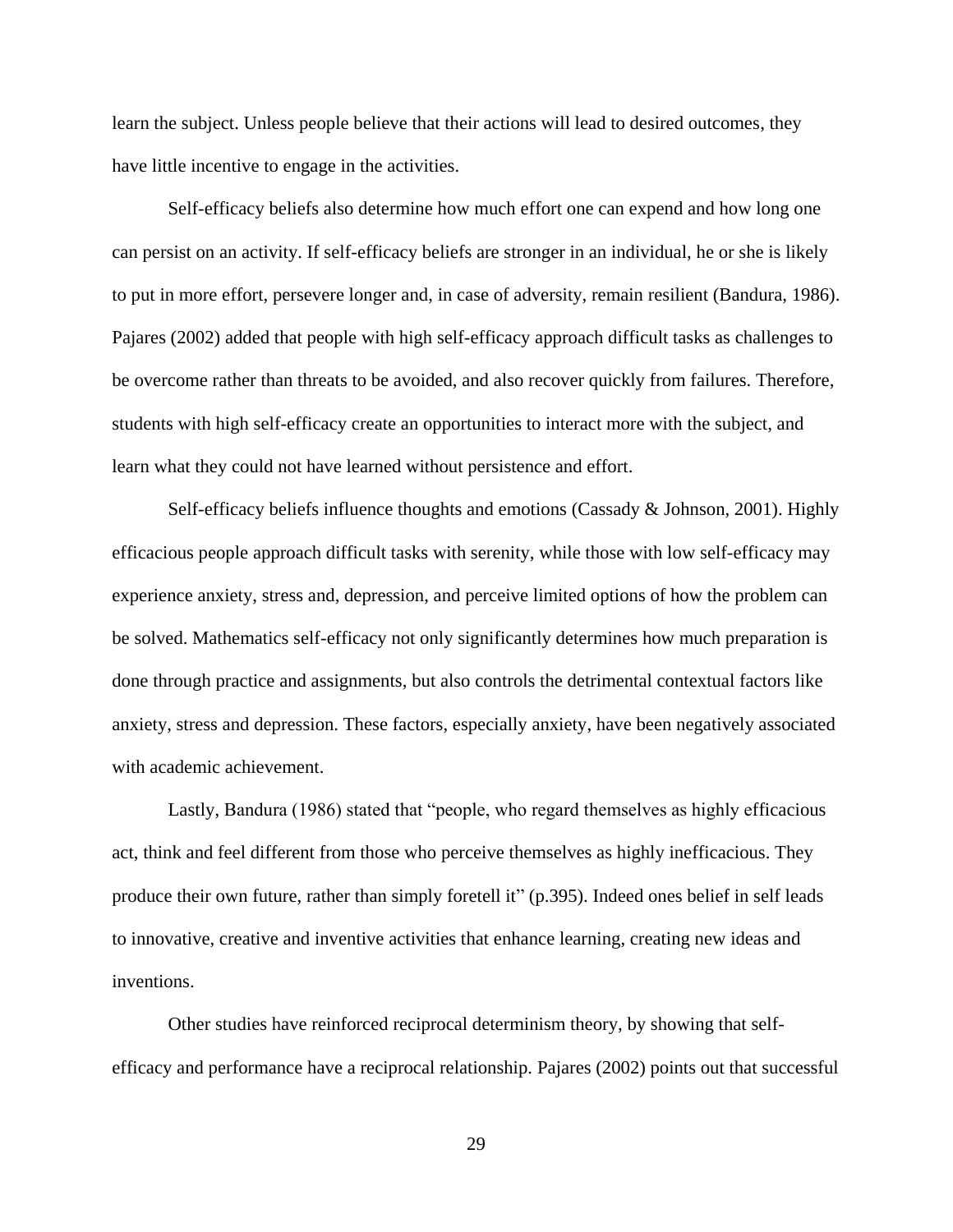performance in preceding tasks creates efficacious beliefs in future assignments, while high selfefficacy encourages individuals to approach task as challenges to be overcome rather than as obstacles to be avoided , leading to readiness to succeed. Yoon (2002) believes that in mathematics, teachers should help students develop efficacious beliefs by guiding them to mastery from simple to complex concepts, through means such as calculated verbal persuasion and positive feedback, peer teaching and the creation of classroom environments that are free of anxiety, depression and frustration (Yoon, 2002).

## 2.6 Sources of self-efficacy

Internal and external sources of information form the basis of people's assessment of their abilities (Bandura, 1997). As a result self-efficacy beliefs are formed by interpretation of gathered information. According to Bandura, (1997), individuals develop their self-efficacy beliefs relying on four types of information. The first, mastery experiences, is where an individual believes in his or her capabilities and competence because of successfully completing similar or related activities. Experiencing success in an activity creates a belief in individuals that they can complete similar activities in future. Students who have performed well in mathematics are likely to have high self-efficacy. After repeated success, occasional failure is less likely to affect the efficacy level. Failures overcome by effort and persistence increase one's self-efficacy and once it is established, it is generalized to similar tasks. Failure in a task that one is highly efficacious in is likely to be attributed to situational or contextual factors other than incompetence. Mastery experience, as a source of self-efficacy beliefs, is the most impactful among the four (Bong & Skaalvik, 2004)

The second source of information for developing self-efficacy beliefs is vicarious experiences, especially modeling and social comparison. Individuals feel efficacious in tasks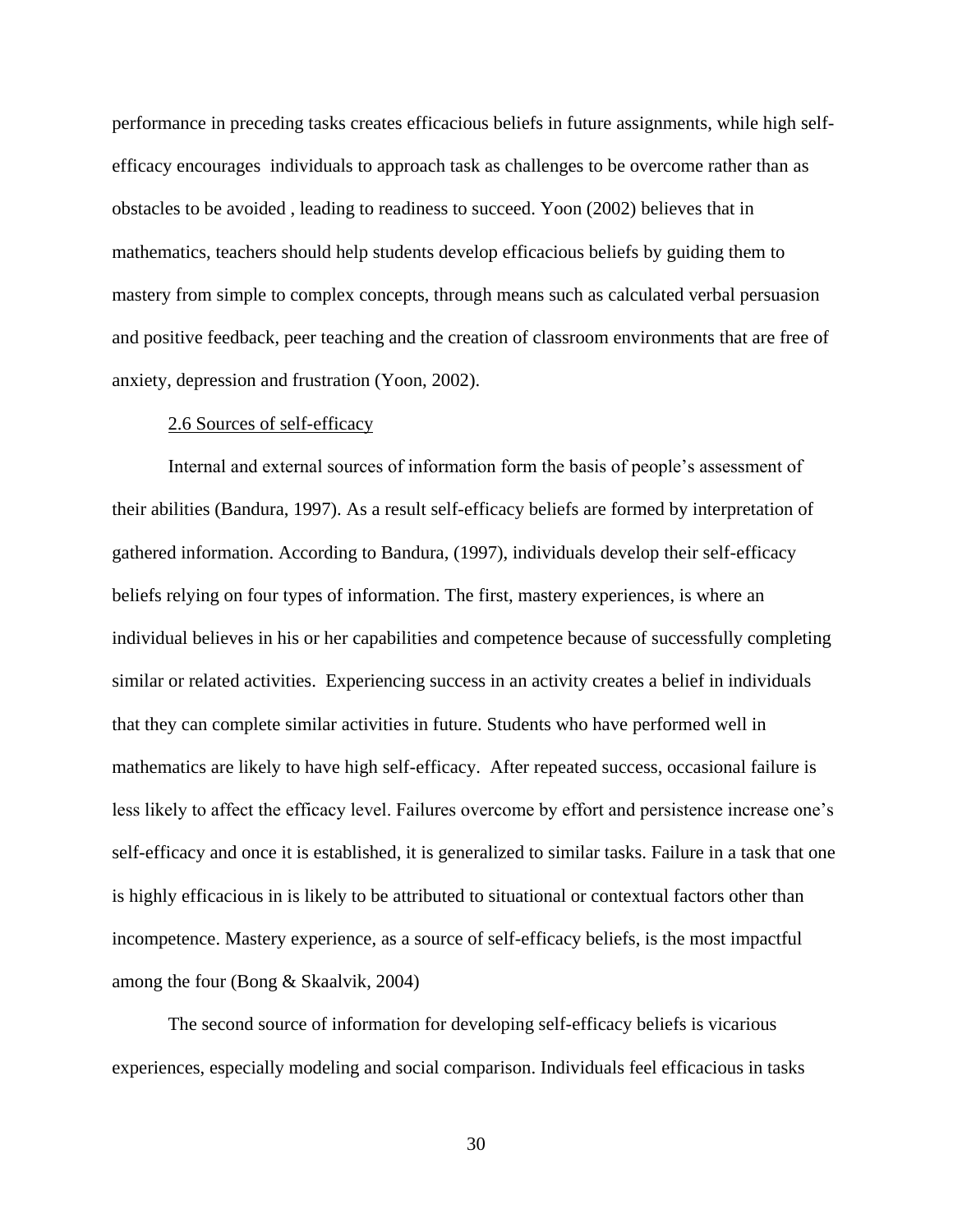when they observe their peers being successful in similar tasks. Similarly, if they observe their peers failing, they may doubt their own ability. People convinced vicariously of their inefficacy are inclined to behave in ineffectual ways that, in fact, generate confirmatory behavioral evidence of inability (Bandura, 1986). This is especially impactful in the educational setting, where a student's demonstration of mathematics or even general academic fluency ignites in others a sense of urgency to learn just like their peers. The more the model is similar to the observer, the greater the impact of the vicarious experience on self-efficacy belief formation (Zeldin & Pajares, 2000).

The third source of information for self-efficacy belief formation is social encouragement, feedback and praise (all referred to as verbal persuasion). Positive appraisal and encouragement have been known to raise self-efficacy when they are realistic (Zeldin & Pajares, 2000). Verbal persuasion is impactful when the credibility, expertise and trustworthiness of the persuader are high. Social persuasion is very detrimental both to self-efficacy and achievement, and can discredit the persuaders when the appraisal becomes clearly unrealistic (Bandura, 1986). Both Bandura (1986) and Zeldin & Pajares (2000) hold that verbal persuasion is more likely to undermine self-efficacy than to raise it, because in most cases it will seem unrealistic. Teachers should be cautious of their feedback in terms of comments and praise, lest they be detrimental in enhancing self-efficacy.

Finally, the fourth source of information for self-efficacy belief is the somatic and emotional states, also referred to as physiological states. According to Bandura (1986), people live in psychic moments of their own making, and therefore physiological states such as anxiety, depression, and emotional attachment to the outcomes and activities influences level of selfefficacy beliefs. Melancholic physiological states will lower self-efficacy, just as positive states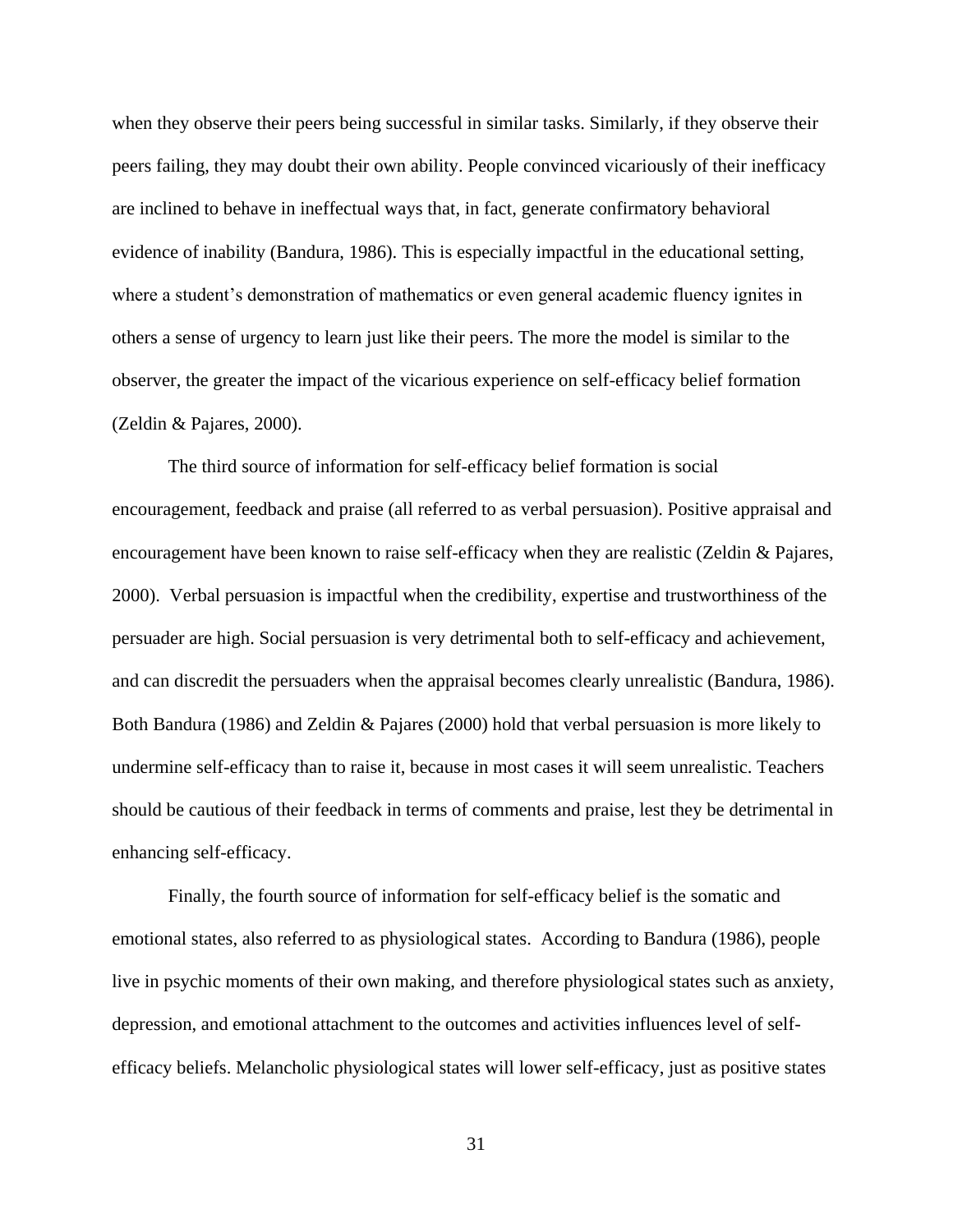of mind such as good mood will raise self-efficacy. However, research has shown a reciprocal influence of the physiological states of the body and self-efficacy interaction (Zeldin & Pajares, 2000). If physiological states can be improved, they will raise self-efficacy, and if self-efficacy is raised by any means, negative physiological states will be reversed.

It can then be inferred that self-efficacy beliefs in mathematics learning are invaluable. When raised and kept high, they are likely to impact mathematics achievement. Mathematics achievement and self-efficacy are also viewed as having a reciprocal relationship (Linnenbrink & Pintrich, 2003). Therefore, teachers should be careful with students in their formative years of learning mathematics, and they should offer manageable tasks that can be successfully accomplished by learners in order for them to build self-efficacy. Once self-efficacy is high, students are likely to develop positive attitudes, self-regulate and persist on mathematics, which will in turn enhance performance and high self-efficacy.

One of the effective aspects in classrooms and among learners that deserve attention include creation of a learning environment that enhances mathematics self-efficacy (mathematics self-efficacy is directly related to performance (Phelps, 2010; Gutman, 2006)). Environments that enhance positive goals formation have been positively associated with mathematics selfefficacy (Jagacinski et al., 2010). Other effective aspects include, identification, encouragement and the creation of a intrinsically motivating learning environment (intrinsically motivated learners are persistent, perform better, work harder and are more focused (Schunk, Pintrich & Meecee, 2008).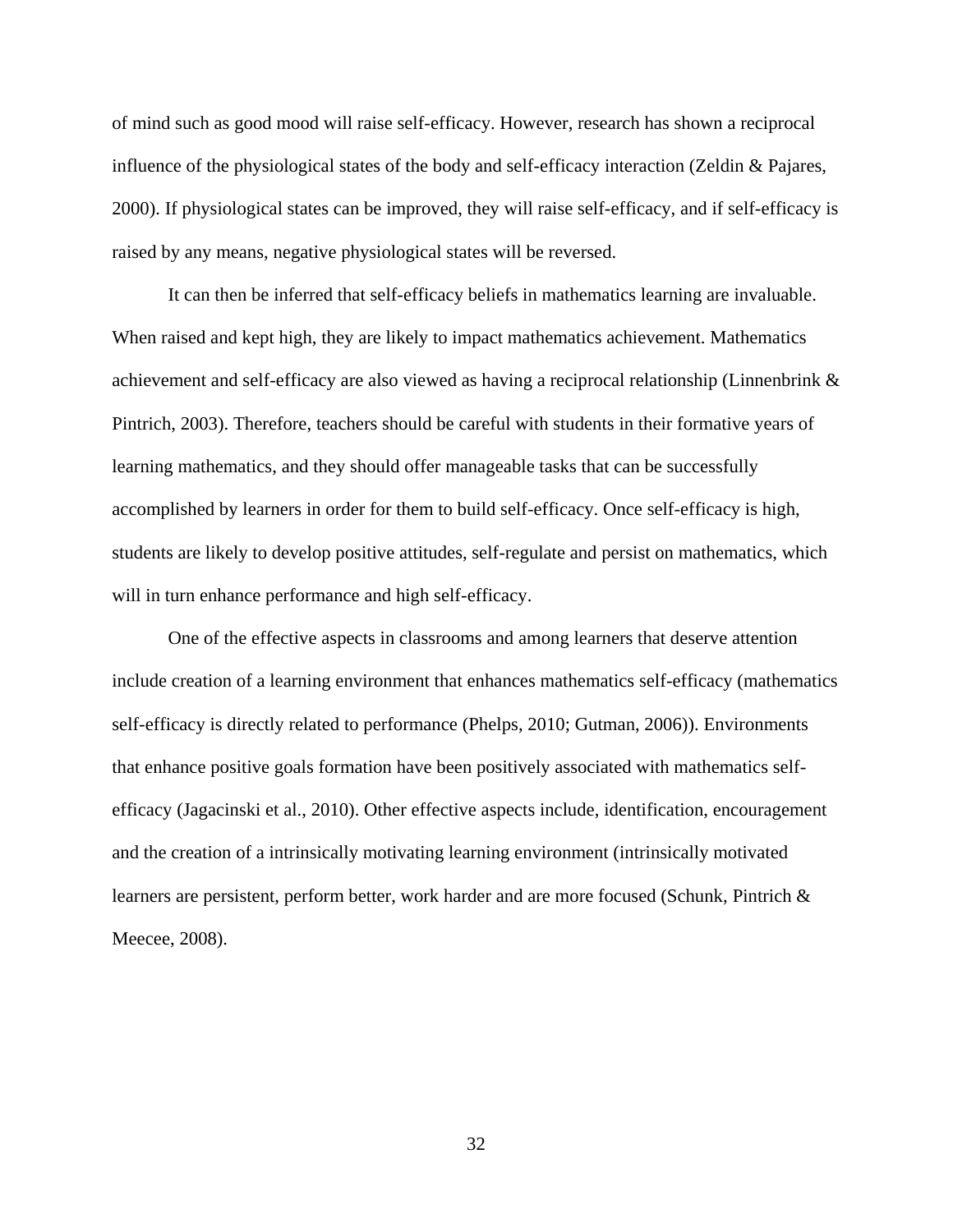## 2.7 The meaning of motivation

A number of definitions of motivation in counseling, education and psychology abound. Schunk, Pintrich & Meecee (2008) define motivation as the process whereby goal-directed activity is instigated and sustained. Hannula (2006) posits that motivation is the tendency to do some things and avoid doing some others, while Sasson (2010) describes motivation as the inner power or energy that pushes toward taking action, performing and achieving. Motivation has much to do with desire and ambition, and if they are absent, motivation is absent too.

Dicknison (1995) wrote that motivation are the options people take as to what experiences or goals they will approach or avoid and the amount of effort and persistence they will put forth for it. All of these definitions imply that motivation is that which creates an urge to start or avoid starting and endeavor, and persist to a desirable end. In the context of this study, motivation is the purposeful striving, the skill and will to learn mathematics. Accordingly students who are interested in learning or improving their skills are expected to display motivated behavior evident through their choice of activity, effort and persistency on the activity, and will and preparedness to learn (Schunk et.al. 2008).

The role of motivation in the teaching and learning of mathematics cannot be emphasized enough. Hannula (2006) observed that students in a mathematics classroom are motivated to do many things, more than the assigned and expected. In order to understand student behavior in classrooms teachers need to increase their understanding of what motivates, regulates and controls students' actions. This is necessary for planning class activities that elicit motivated behavior towards learning generally, and mathematics in particular. Harkness (2007) added that there is much to learn about the connection between motivation and learning theories through a careful analysis of students' reflections, about themselves, their goals, and courses they are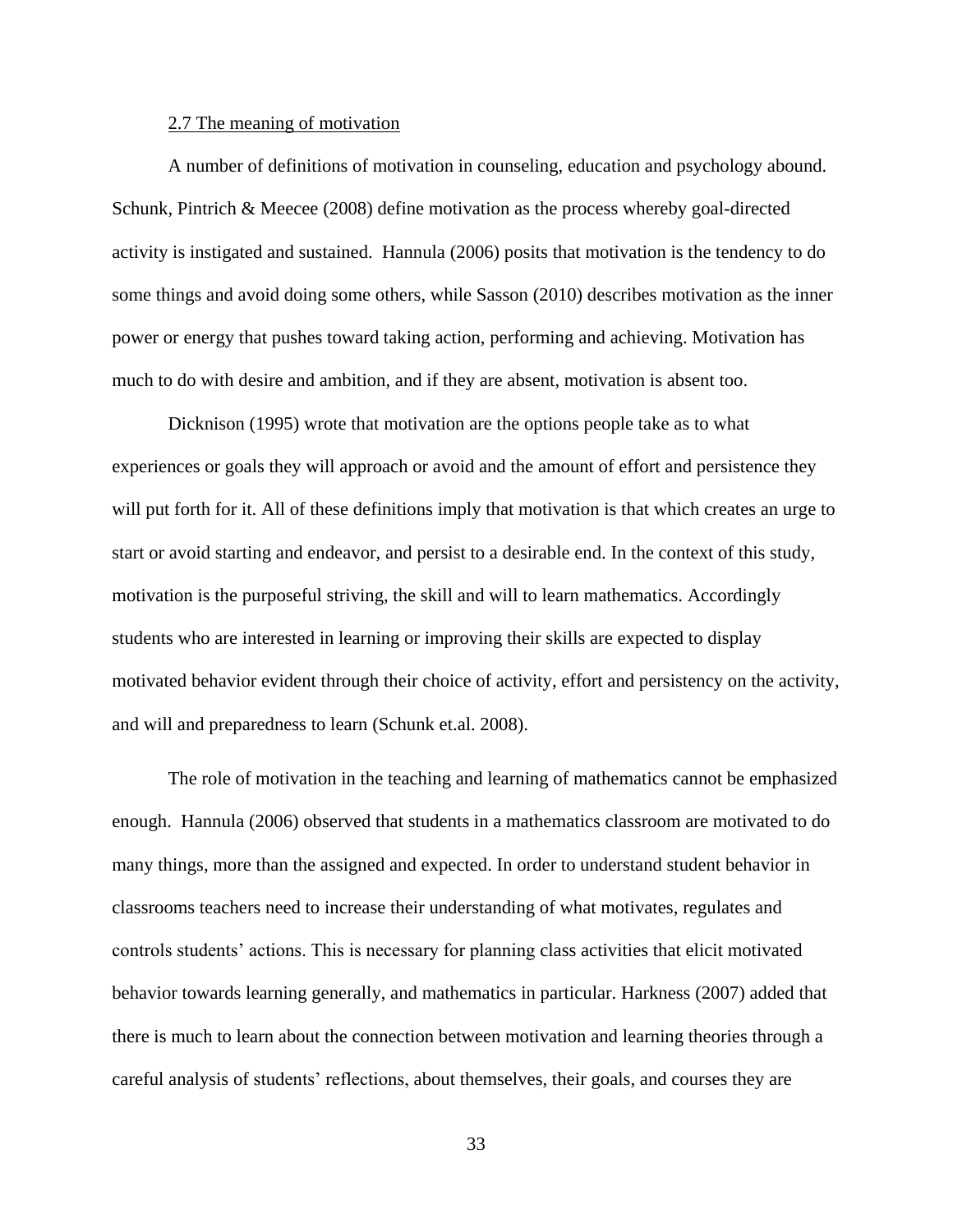taught. In fact getting students to be enthusiastic about learning will, not only benefit the students whose lives teachers mold, but be both a pleasant experience and an effective classroom management strategy.

There are many theories on motivation. In this section, the researcher discusses the difference between intrinsic and extrinsic motivation, how they relate to each other, and other factors in learning and teaching mathematics.

#### 2.71 Intrinsic vs. extrinsic motivation

Intrinsic motivation refers to the urge to engage in an activity for its own sake. According to Schunk et.al (2008), intrinsic motivation is the goal directed activity instigated and sustained by an internal desire. Examples include the urge to perform a task because it is morally right, or for the sake of personal pleasure, or to learn a skill. In mathematics classrooms, students whose desire to learn mathematics comes from a desire to know it, a belief in its importance, and a pleasure in learning it, can be said to be intrinsically motivated. Intrinsic motivation originates from the satisfaction inherent in the action (Deci & Ryan, 2002).

On the other hand, extrinsic motivation is the urge to engage in a goal directed activity instigated and sustained by factors unrelated to the activity. Students who want to learn mathematics to be top of the class, to get a reward, earn better grades or because they want to please their teachers or parents are extrinsically motivated. This means that, without the unrelated goal, the students won't be interested in the learning activity. In extrinsic motivation the outcomes are unrelated and separable from the action (Deci& Ryan, 2002).

Although extrinsic and intrinsic motivations are not mutually exclusive, nor do they lie on a dichotomous continuum, the Self Determination Theory (SDT) brings out the differences that can arise in learning outcomes of students, depending on whether they are intrinsically or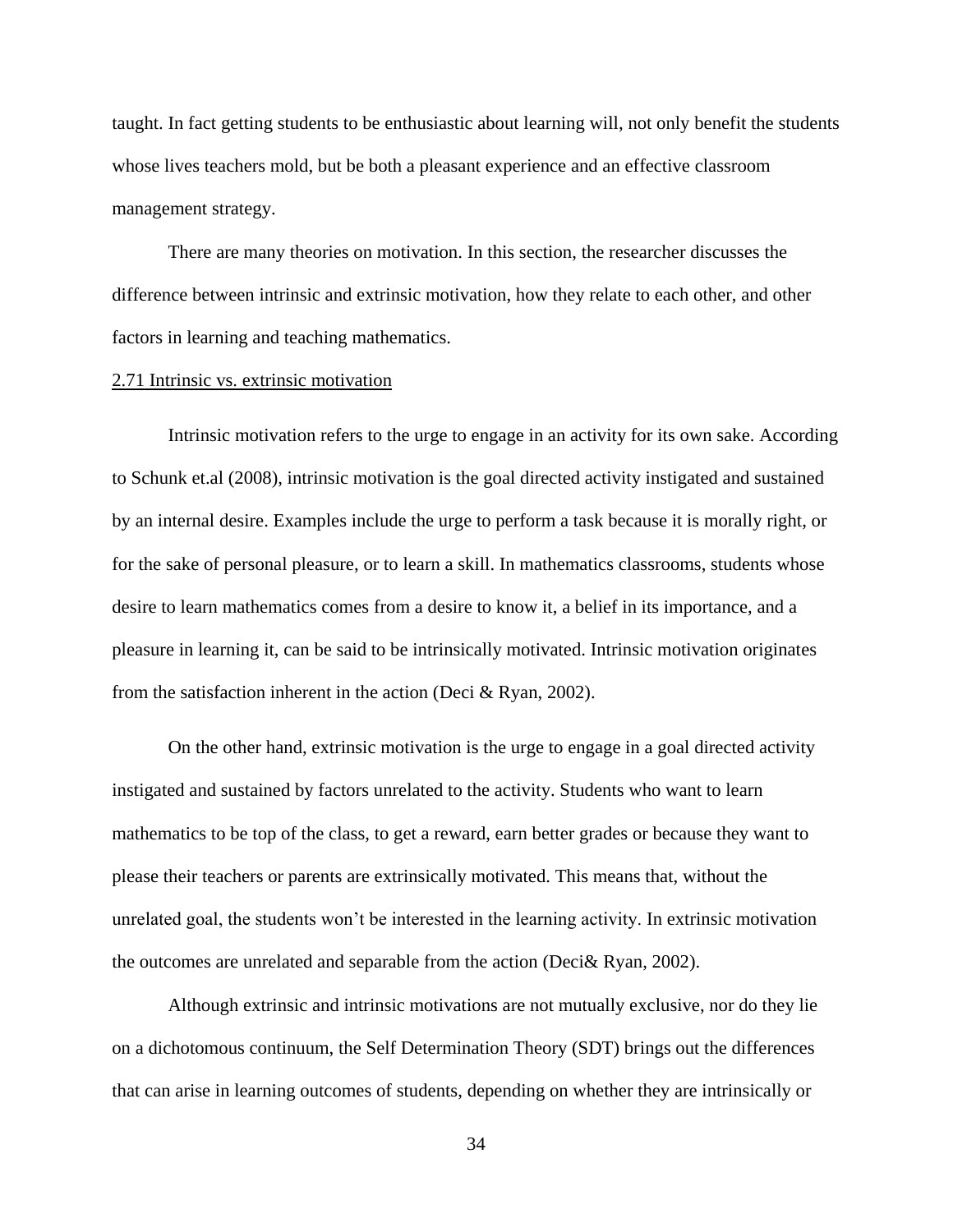extrinsically motivated. According to the SDT there are three basic psychological needs: competence, relatedness and autonomy.

*Competence* is the feeling of effectiveness in one's continuous interaction with the social environment, and experiences of opportunity and expression of one's capability. The need for competence leads people to seek challenges that are optimal for their capacities and to persistently attempt and enhance those skills and capacities Deci & Ryan (2002).

In a mathematics classroom, there is a need to develop the feeling of competence. Not only does this encourage attempting even difficult and challenging problems, but it also fosters confidence in sharing information, a core aspect in learning mathematics and in general socialization. Students whose competence need has been is achieved are more likely to respond in class, attempt average and above average tasks, offer help to other students (individually and/or in groups), persist, consult and research (Watt 2004). Individuals need to feel competent in their interactions with others, both with tasks and activities, and within the larger community. From the evolutionary point of view, the lack of competence points to the un-likeliness of survival (Schunk et al, 2008).

Intrinsically motivated competence persists, whereas extrinsically motivated competence wanes with the withdrawal of the external force that sustained it. Furthering the feeling of competence in learners is likely to foster intrinsic motives for learning. If a student feels competent in engaging in mathematics activities, then he or she may want to put more effort, persist on learning the subject, and finally achieve even without expecting rewards or praise (Schunk et al, 2008; Deci & Ryan, 2002). Competency may vary depending on whether one is intrinsically or extrinsically motivated.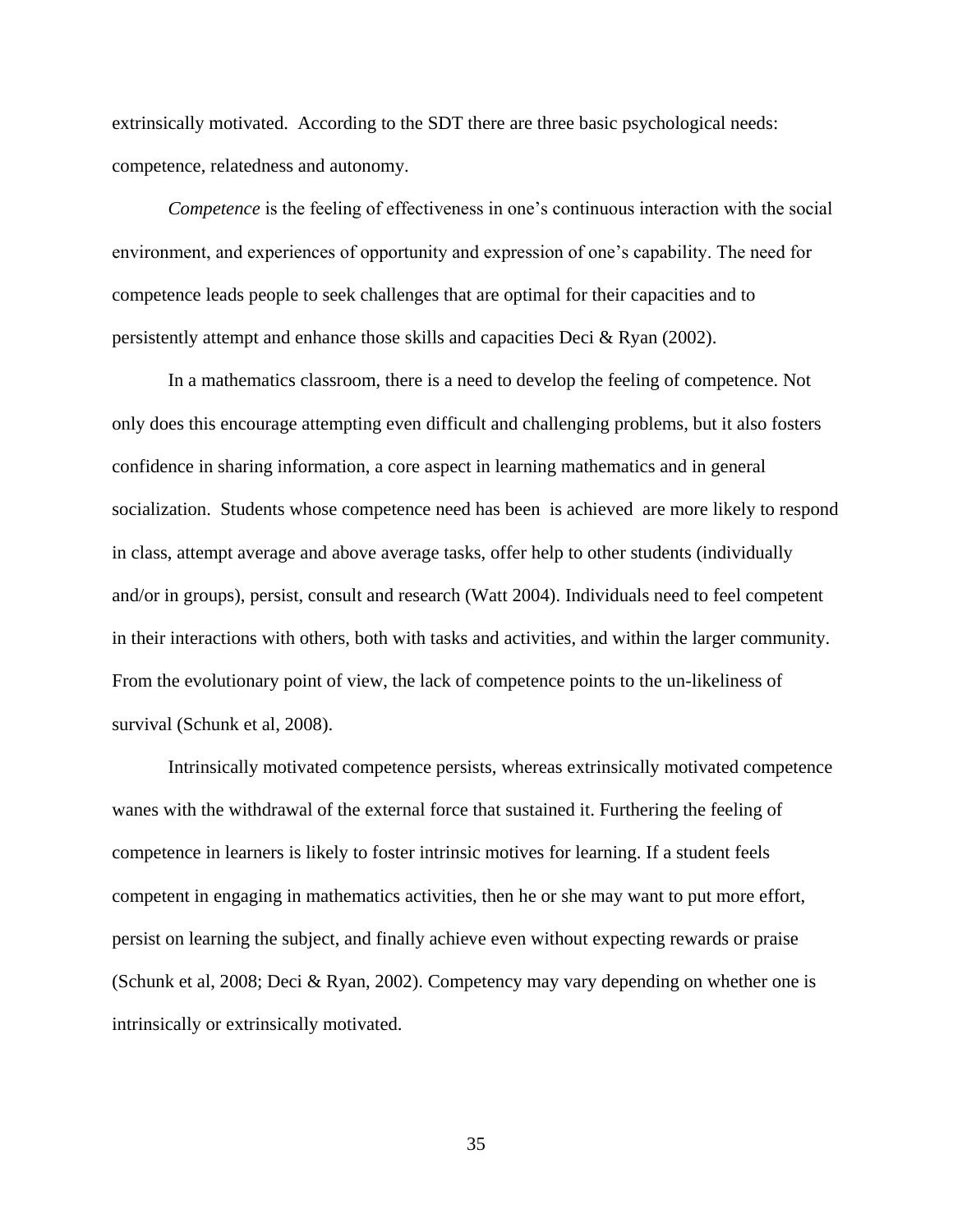*Relatedness* is the need to belong to a group, sometimes called "need for belongingness" (Schunk et.al 2008). Deci & Ryan (2002) describes relatedness as the feeling of connectedness with others in a way of either caring for or being cared for by them. It is the sense of belonging to both other individuals and one's community. Students who feel "left-out," when the rest of the students seem to be following class instruction, have relatedness need. Relatedness also means a teacher student interaction that fosters a feeling in the student that he or she belongs in that classroom, and that the teacher values his or her being there (Reeve, 2010).

Students whose need for relatedness is met are likely to be intrinsically motivated (Schunk et.al 2008). In mathematics learning, content that is relevant to society, related to other subjects, applicable in other fields, and that is taught with care is likely to be learned intrinsically. Although good grades, rewards, praise and honor rolls, among other extrinsic motivators, may be the aim of some students whose need for relatedness is met, if those extrinsic motivators are withdrawn, the students are more likely to withdraw interest in learning mathematics.

*Autonomy* is the freedom to do what one wants to do without feeling that they are controlled by another person or people. Autonomy, according to Deci  $\&$  Ryan (2002), means being seen as the origin of one's own behavior. The need for autonomy refers to the need to feel in control, and to choose and initiate behavior. Even when behavior is influenced by others, autonomy is the feeling that the outcome is attributed to the actors. If a mathematics teacher insists on having her students doing a mathematical problem using her prescribed methods, with a calculator, at a given time and for a determined period of time, the need for autonomy is not addressed.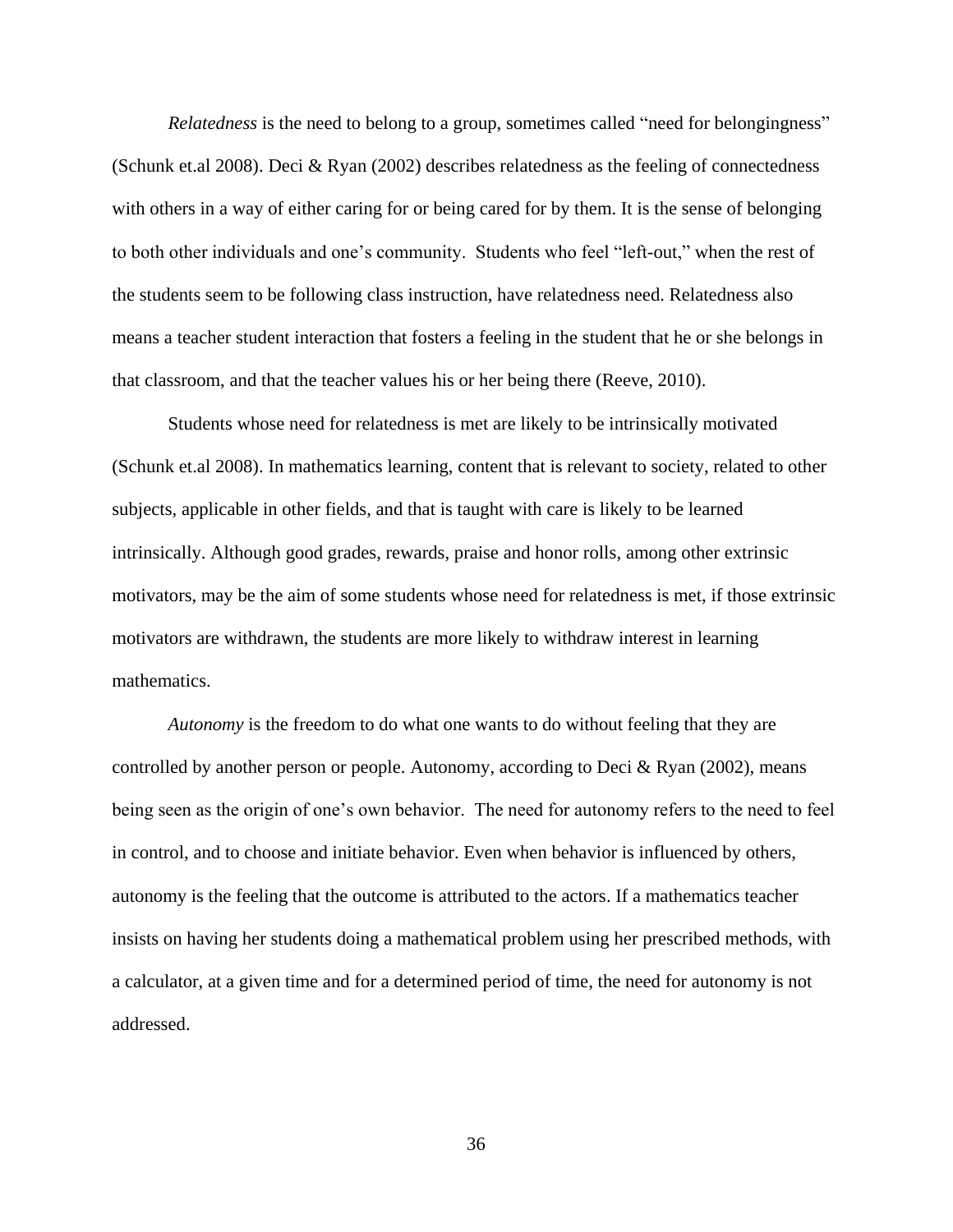Reeve (2010) wrote that teacher instruction can either be autonomy-supportive or controlling. Teachers whose instruction is autonomy supportive are likely to develop intrinsic motivation among learners. The study observed that students achieve highly, learn conceptually and stay in school in part because their teachers support their autonomy rather than control their behavior. The main characteristics of autonomy supportive teachers are; responsiveness, flexibility, and supportiveness. Such teachers also motivate through interest and curiosity development in students. While autonomy supportive teachers develop intrinsic motivation in students, controlling teachers may resort to extrinsic rewards to sustain their control.

Self -determination requires that people accept their strengths and limitations, be cognizant of forces acting on them, make choices, and determine ways to satisfy them. Such a resolve derives from an internal will, and musters energy not from unrelated external drives. This implies that self-determination is very intrinsic. Furthermore self-determined mathematics learners have high self-esteem and high mathematics self-efficacy; attributes that enhance intrinsic motivation, Schunk (2008).

Rewarding students in classrooms is the basic extrinsic motivator available to many teachers. Although intrinsic and extrinsic motivation are positive attributes to learners, Lepper & Hodell (1989) reported, that tangible rewards (extrinsic motivation) of any kind lead to decreased intrinsic motivation, as long as they were expected and their receipt is required for engaging in the activity. Although initial studies (Deci, 1975) indicated that verbal or praise (non-tangible rewards) enhanced intrinsic motivation, the emphasis on the expectation of the praise while performing the activity may actually lead to decreased intrinsic motivation.

A mathematics classroom, where a teacher is always rewarding the achievers, ranking the students, and praising whenever positive behavior is exhibited, is likely to instill behavior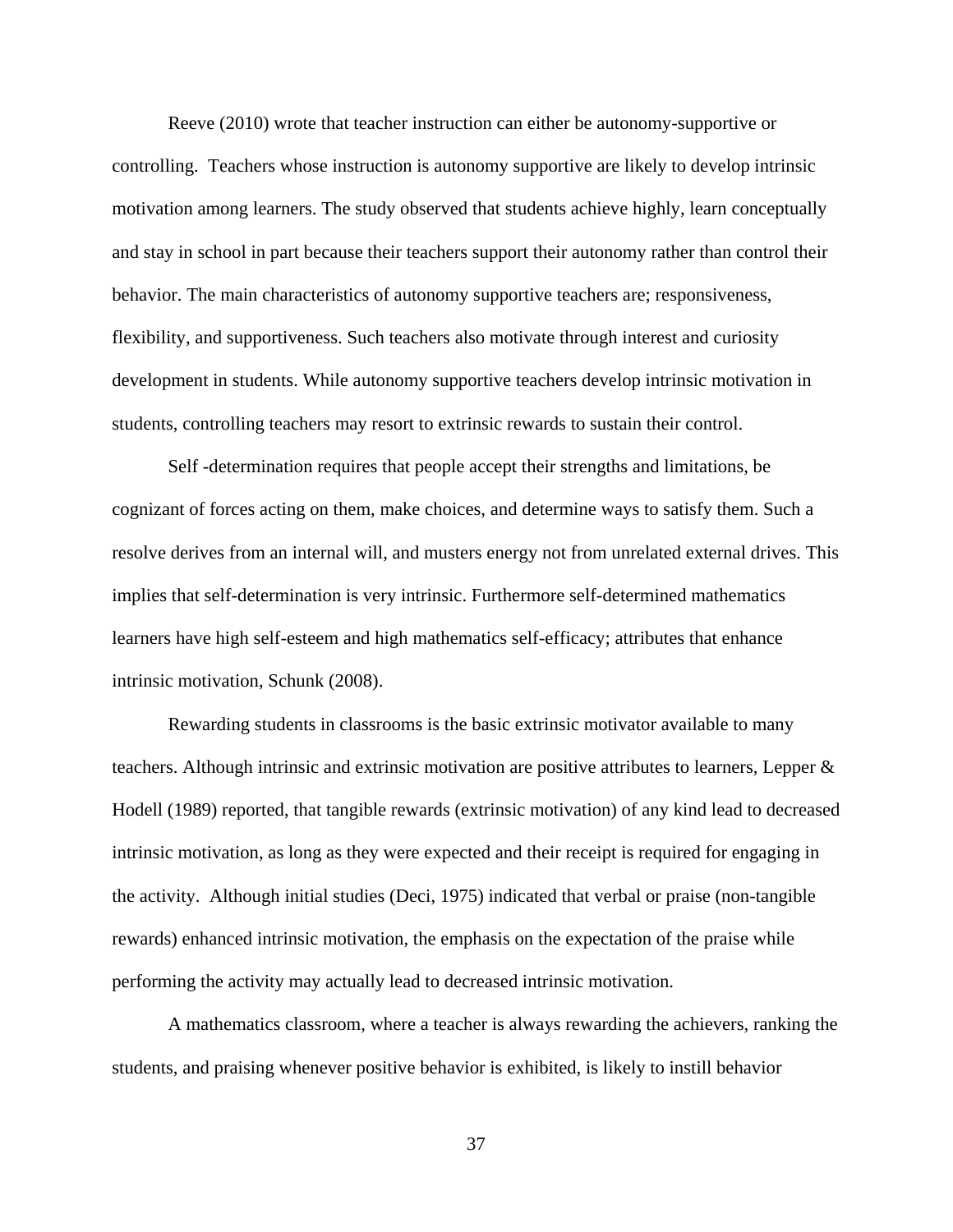expectant of rewards, thus extrinsic motivation. This can neither be permanent nor consistent over time, since teachers may change, and different teachers have different styles. It may undermine intrinsically motivated, non-achieving or simply average learners, because they may never be rewarded at all. Even the intrinsically motivated high achievers may start expecting extrinsic rewards, ultimately undermining intrinsic motivation. In conclusion, motivation (intrinsic or extrinsic) has a critical role in learning. Because of the unreliability of extrinsic motivation, it is better to strive for intrinsic motivation.

#### 2.72 Rewards

The expectation of rewards has been known to make people work hard. For example, well performing sports stars expect higher pay, productive employees expect promotions, successful marketers expect bonuses, and the promise of a pleasant event (like free time on computers) makes some students stay on assigned tasks, that they would have been reluctant to focus on without such a promise.

However, rewards have their downside, especially on intrinsic motivation, and generally on successive performance. Firstly, Lepper, Greene and Nisbett (1973) observed that, children with an interest in drawing, after being rewarded for their initial drawing, exhibited diminishing interest in their succeeding drawing assignments. The study concluded that intrinsically motivated individuals may lose their motivation if they are rewarded for what they like to do. The feeling of doing the work for the reward undermined their original desire to work.

Secondly, the over-justification hypothesis holds that when working on a task to obtain a reward, workers are likely to view their actions as extrinsically motivated. Offering people a reward to work, on a task they already enjoy, provides more than adequate justification (overjustifies) for their participation. When the reward contingency is no longer in effect, people lose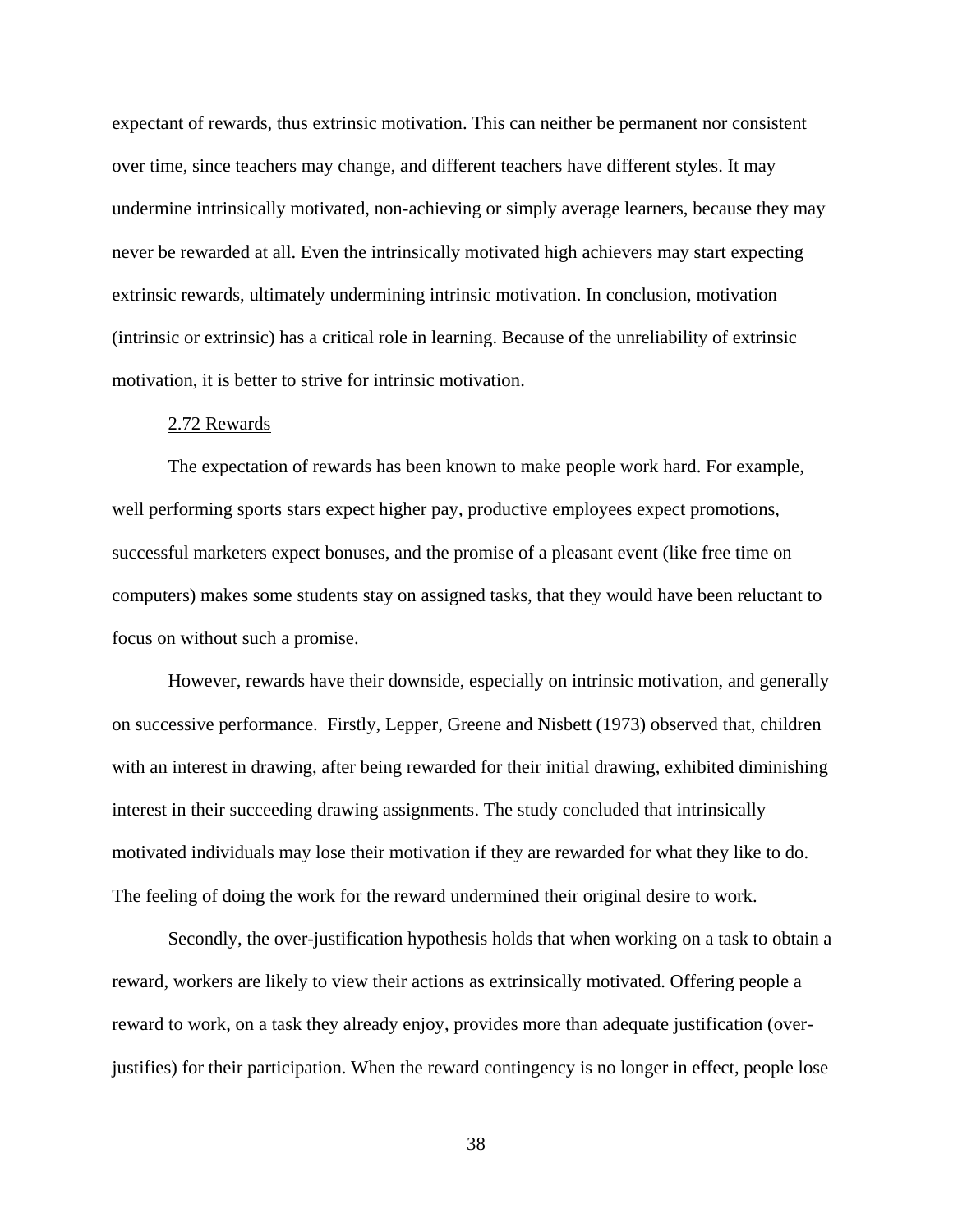their justification and motivation for working on the task (Schunk et al, 2008). If the rewards for school work are so crucial, they are likely to undermine the purpose for coming to school.

Thirdly, the cognitive dissonance theory holds that people strive to maintain consistent relations among beliefs, attitudes, opinions and behaviors. If cognition among these factors is not consistent, there dissonance develops. People may reduce dissonance by changing beliefs, qualifying cognitions, or downgrading the importance of certain cognitions, (Schunk et al., 2008). There may be discrepancies between cognition of behavior and cognition of belief. Students may downgrade the importance of learning (or the reward), or they may qualify the behavior by requiring rewards for learning, or they may deny outright the belief that school is for learning.

Finally, according to Deci (1975), every reward (including feedback) has two aspects: a controlling aspect and an informational aspect. The aspects provide the recipient with information about his competence and self-determination. Accordingly Schunk (2008) observed that if the controlling aspect is more salient, it will initiate the change in the perceived locus of causality process. If the informational aspect is more salient it will initiate the change in feelings of competence and self-determination.

These dual aspects of rewards combined with teachers' limited awareness of the recipients' perceptions of the rewards, calls for thorough understanding of how, when, and where to reward students, as well as what to reward them with and for. The diversity of students in classrooms complicates the effective use of rewards as a motivator. It is more worthwhile to seek to develop intrinsic motivation among learners, than to rely on extrinsic motivators.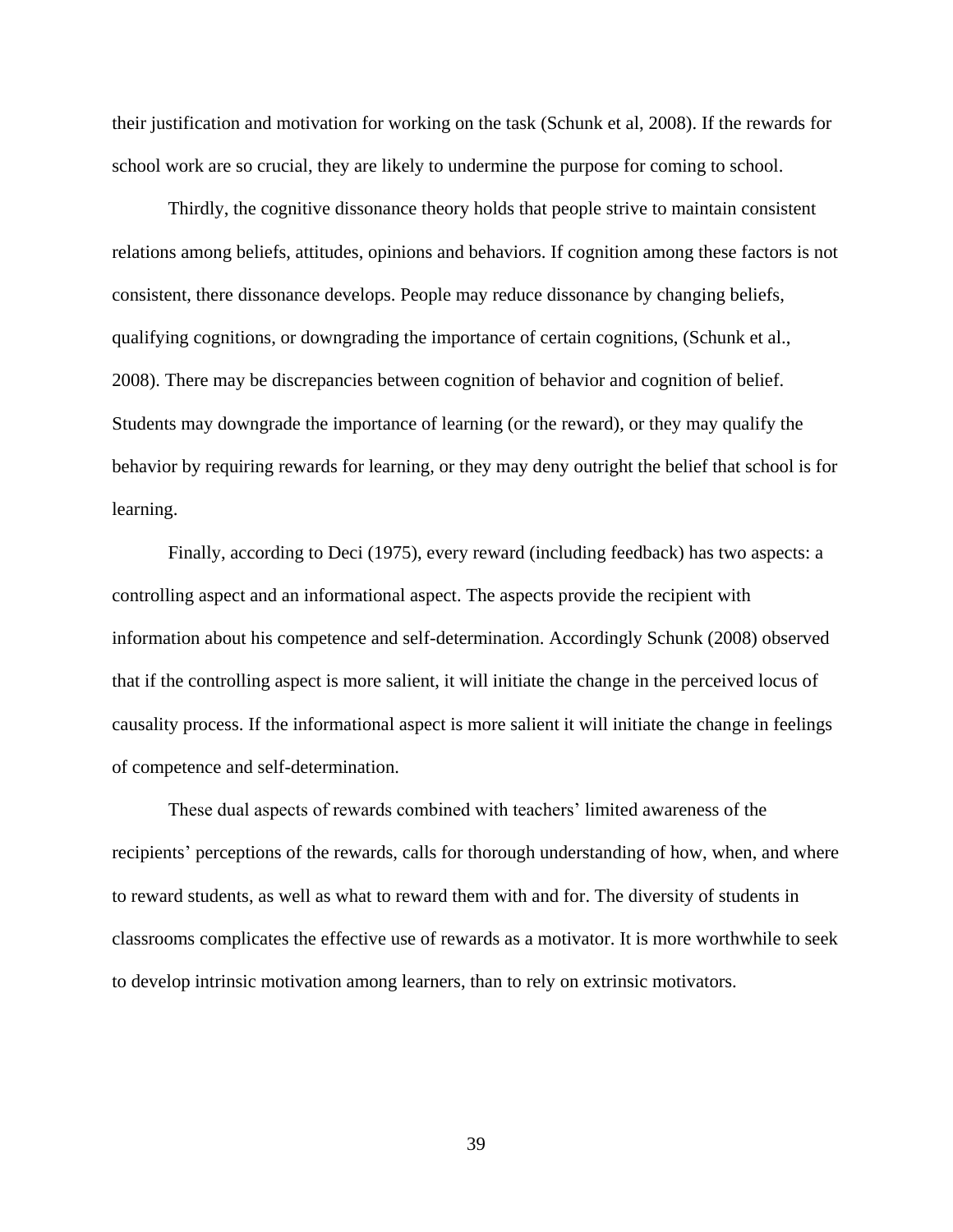#### 2.8 About the ELS-2002 database

The ELS-2002 survey was conducted to monitor how a nationally representative sample of high school students transitioned to college and careers. Over 16,000 students in 1,954 high schools were followed for a period of 10 years. The database is rich in variables and is longitudinal. Several studies are based on the database. This section reviews some of them.

Carbonaro & Covay (2010) studied student achievement in relation to school factors during a standards based educational era of NCLB. The study observed that mathematics gains between  $10^{th}$  and  $12^{th}$  grade were higher in Catholic and other secular private schools than in the public schools. In addition the study revealed that non-public school students took more mathematics courses, and the achievement gaps between the types of schools were more pronounced in advanced mathematics courses.

The study attributed the achievement gaps to the differences in the number of courses taken between  $10^{th}$  and  $12^{th}$  grades. The study, did not however, take into consideration the students' roles based on their attributes and behaviors that could influence mathematics performance. The current study identifies relationships with other factors that could be considered in enhancing enrolment in advanced mathematics courses to improve mathematics achievement gains, for example effort and persistence and individual determination are student variables that are controlled by the students themselves that are expected to impact achievement.

In a study of effects of high school contexts on post-secondary enrolment, Engberg & Wolniak (2010) observed that access to parents, peers and college-linking networks influenced college enrolment especially, through acquisition of cultural, human and social capital. These capital(s), the study claims, are built through socioeconomic and academic preparation roles played by high schools. In a related study, Fan & Williams (2010) explored the relationship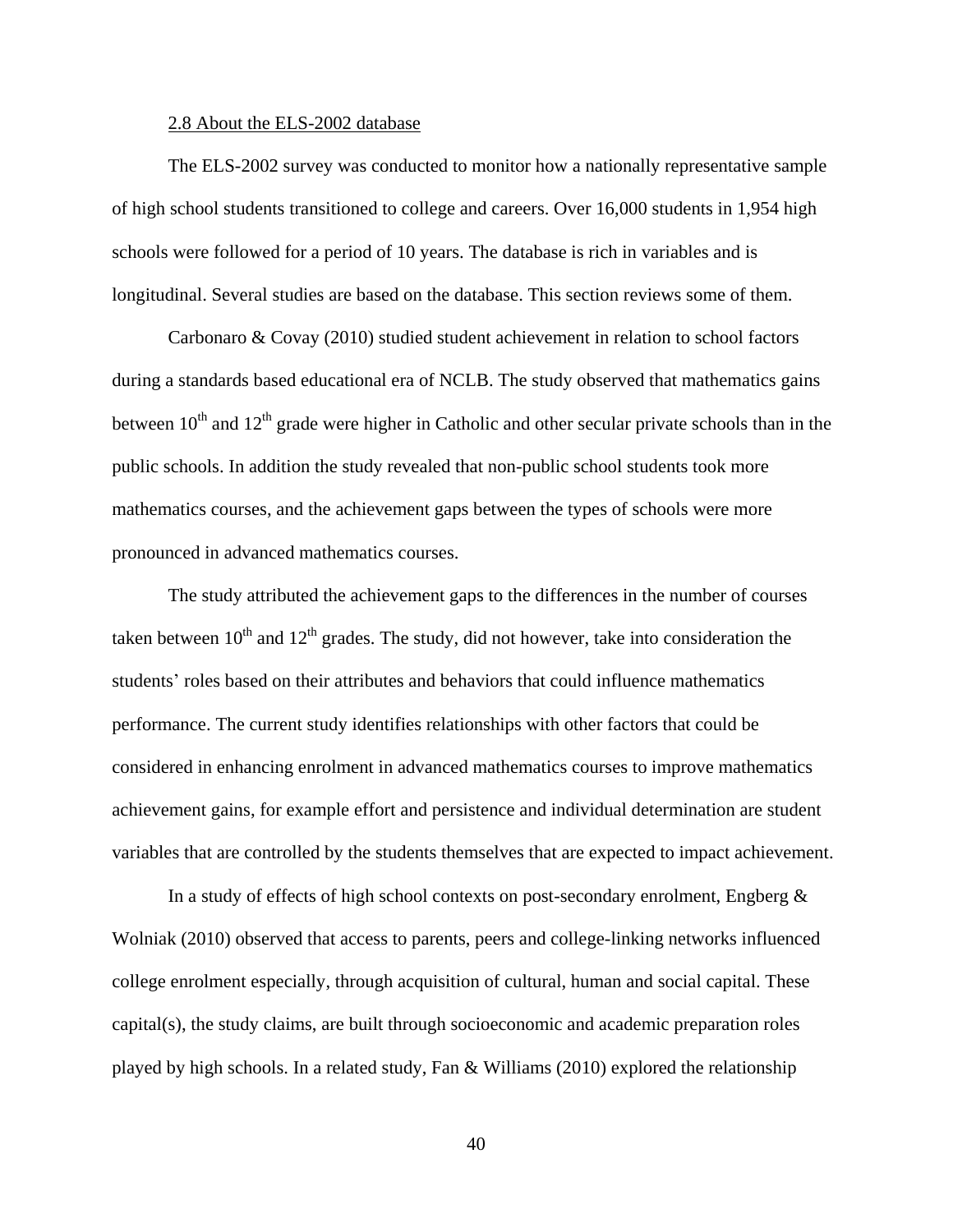between motivational factors (self-efficacy, engagement and intrinsic motivation) and parental involvement for  $10<sup>th</sup>$  grade students. They observed that parents' contact with school officials over students' misbehavior had a negative effect on all of the motivations factors.

However, both parents' aspirations for their children, and school contact with the schools on other issues, had strong positive effects on students' motivational factors. Parental directions, in terms of rules on time spent on watching TV at home, also positively related with engagement and intrinsic motivation towards mathematics and English. This is consistent with other research that positive parental involvement with children, psychologically prepares students for learning in school, and boosts their self-construct beliefs.

Understanding the *nested* nature of school, home, and student factors is desirable in designing intervention programs to enhance engagement and motivation. Furthermore, studying other social and psychological self-constructs based on the subjects of this study will create insight into academic achievement and related issues. The current study will complement the work of Fan & Williams (2010) in methodology and consideration of different motivational factors.

Sciarra (2010) investigated the predictive factors in intensive mathematics course taking at high school. They reported that students' expectations, parents' aspirations, socioeconomic status and race were significant predictors of course taking. Carbonaro & Covay, (2010) also studied the relationship between mathematics gains between  $10<sup>th</sup>$  and  $12<sup>th</sup>$  grade, and concluded that the gains were a function of the intensity and level of mathematics taken. The two studies imply that, if students can be encouraged to enroll in more mathematics courses and of higher levels, then they are more likely to improve on their achievements.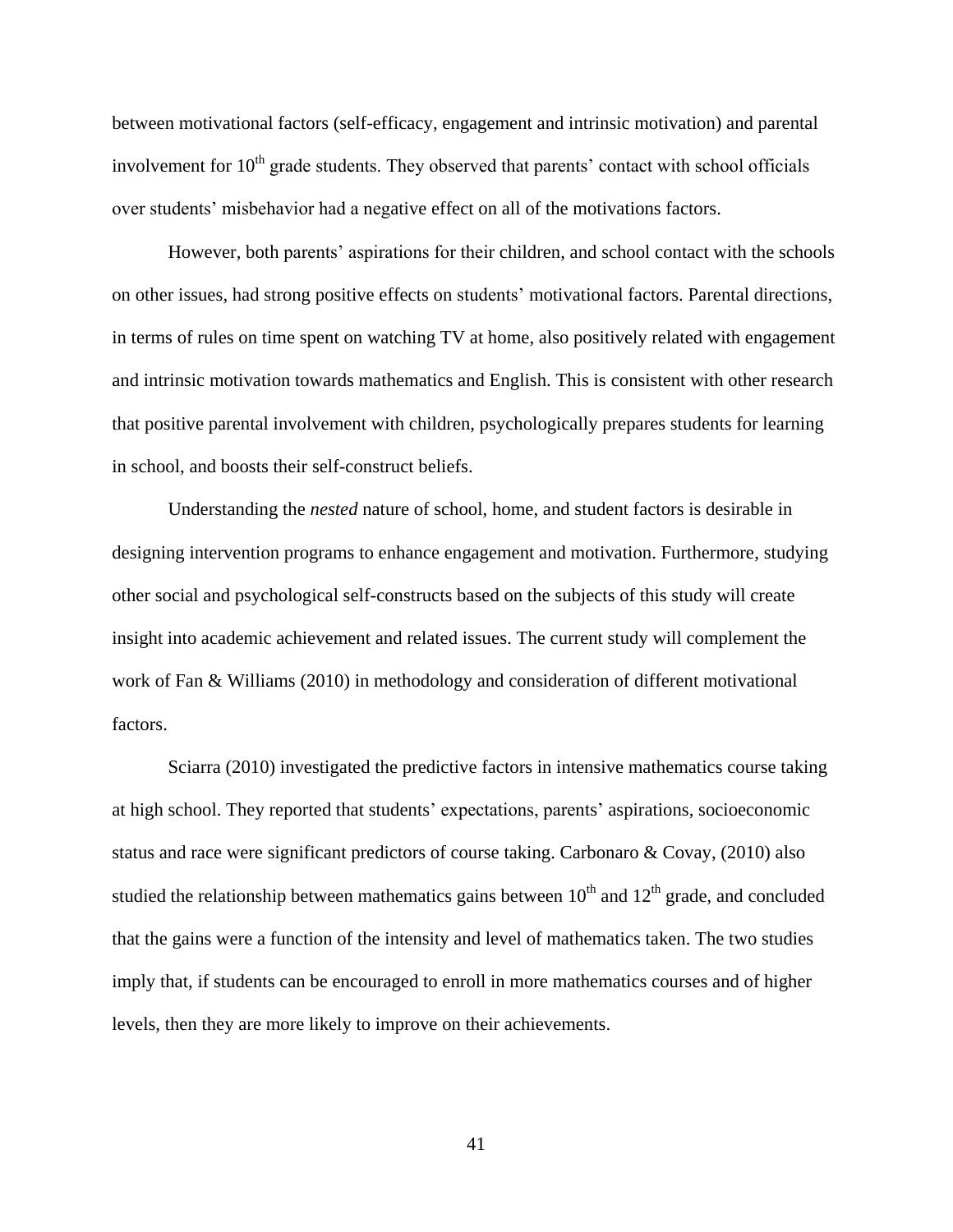Gemici & Rojewski (2010) studied some of the factors that influence the success of at risk students in high school. At-risk students are defined as youths who are likely to fail in a major task that is necessary for a better life (Kominski et al., 2001). In a school setting, these youth are unlikely to graduate and join some postsecondary institution and/or work. The authors reported that participation in co-operative education had a significant effect on the at-risk students' plans for higher education, whereas work placement did not. Co-operative education was defined as a placement and participation in a focus group aimed at giving and getting support to successfully transition to postsecondary education.

Alano et al. (2010) documented a relationship between Hispanic students' academic attainments their parents' immigrant status and levels of education. Although they observed Hispanic/White achievement gaps in mathematics and other subjects, they also observed that Hispanic parents were generally experiencing an unexplained handicap in transmitting their educational advantages to their children compared to white parents. They concluded that unequal ability to confer the educational advantages to their offspring combined with changing population composition is the main cause of the achievement gaps.

In a similar race focused study, Peguero (2010) used the same data to profile Latino students' involvement in extra-curricular activities. Immigration status, English proficiency and geographic location were pertinent in determining Latino student participation in extracurricular activities. The study argues that participation in school activities has a positive relationship with academic performance. This simple regression modeled study can be extended to finding how exactly the factors interact, to determine whether a student participates or not, with more than one level analysis.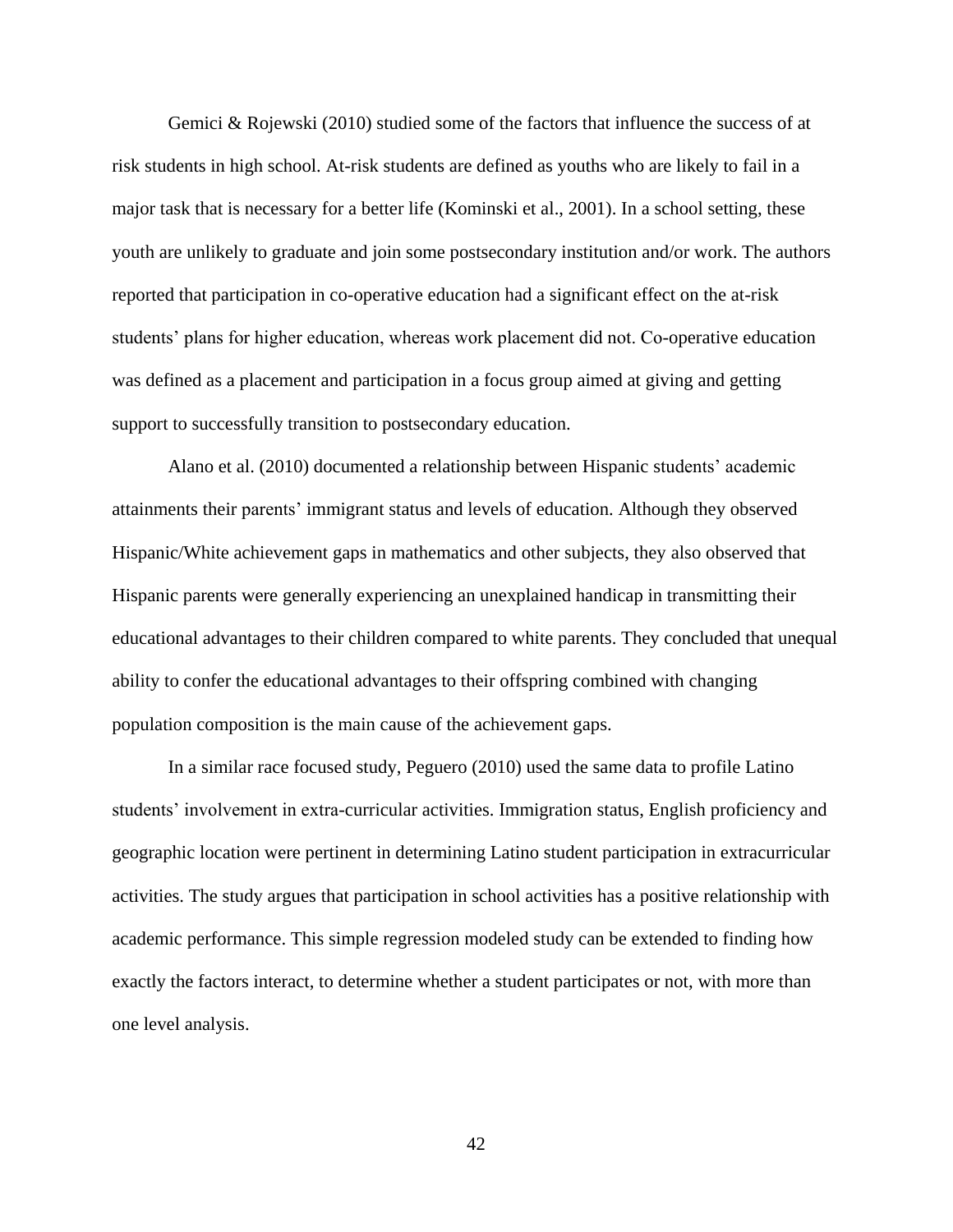Using the ELS-2002 data, Wells (2010) studied the role of school composition on immigrant children's educational expectations. The study concluded that immigrant children's educational expectations are affected differently from non-immigrant children in ways that are contradictory to theory and policy. Specifically the study observes that comparative and normative theories of school effects are not accurate, or at least not in the same degree as they are for non-immigrant children. Students of diverse backgrounds should be viewed and taught differently. It may be extended even to the emotional and motivational states which are different.

Weiss, Carolan and Smith (2010) studied the relationship between school size, student engagement, and mathematics performance. Reduction of school sizes, to address adolescent engagement and academic achievement, is proposed in improving performance. Although the measures were highly related, the study reported that moderately sized schools and classes provide the highest engagement level for students, with sizes above 400 students starting to be harmful to engagement. They further observed that different sizes affected varying demographic groups differently, which complicates the problem of prescribing an all-round best size.

## 2.9 Conclusion

The ELS-2002 database is very rich with variables, and studies that can contribute to solving educational problems can be based upon it. With the last follow-up data yet to be included at the time of this study, it is expected that more relationships will be considered, and other studies based on the database. This study is part of the many exploring relationships that have not previously been considered for the purpose of creating new knowledge.

This chapter reviewed literature on the importance of mathematics and why the concern about its performance, and then related mathematics performance to the chosen variables of the study (mathematics achievement and self-efficacy). It explored the relationship between self-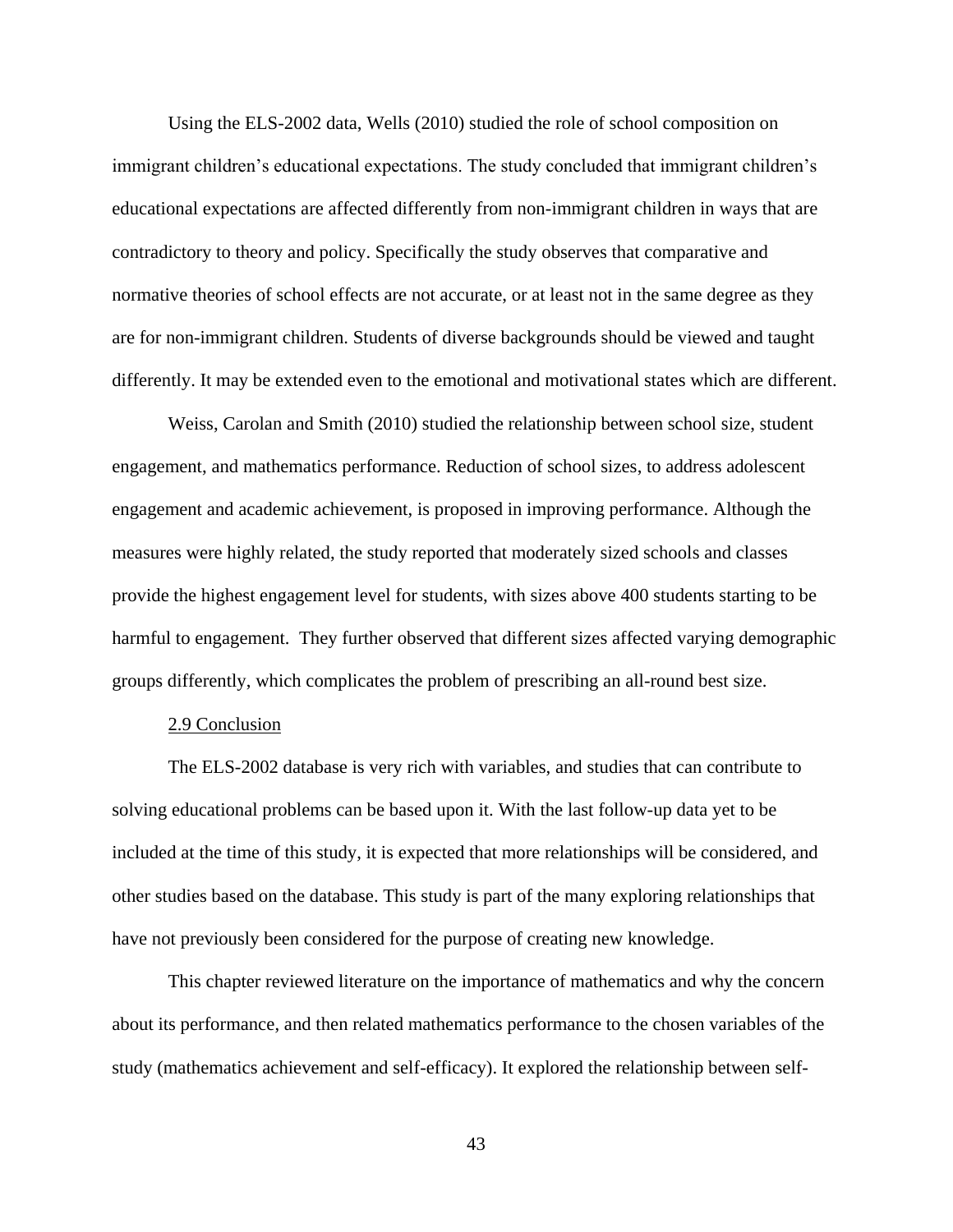efficacy and academic outcomes, specifically mathematics self-efficacy and mathematics achievement, and the sources of self-efficacy. Lastly it looked at some recent studies using the ELS-2002 data base which were related to mathematics, motivational factors and achievement. Research on mathematics underachievement not only in the U.S. but also across the globe is likely to continue as the problem persists. The next chapter discusses the design and methodology of the study.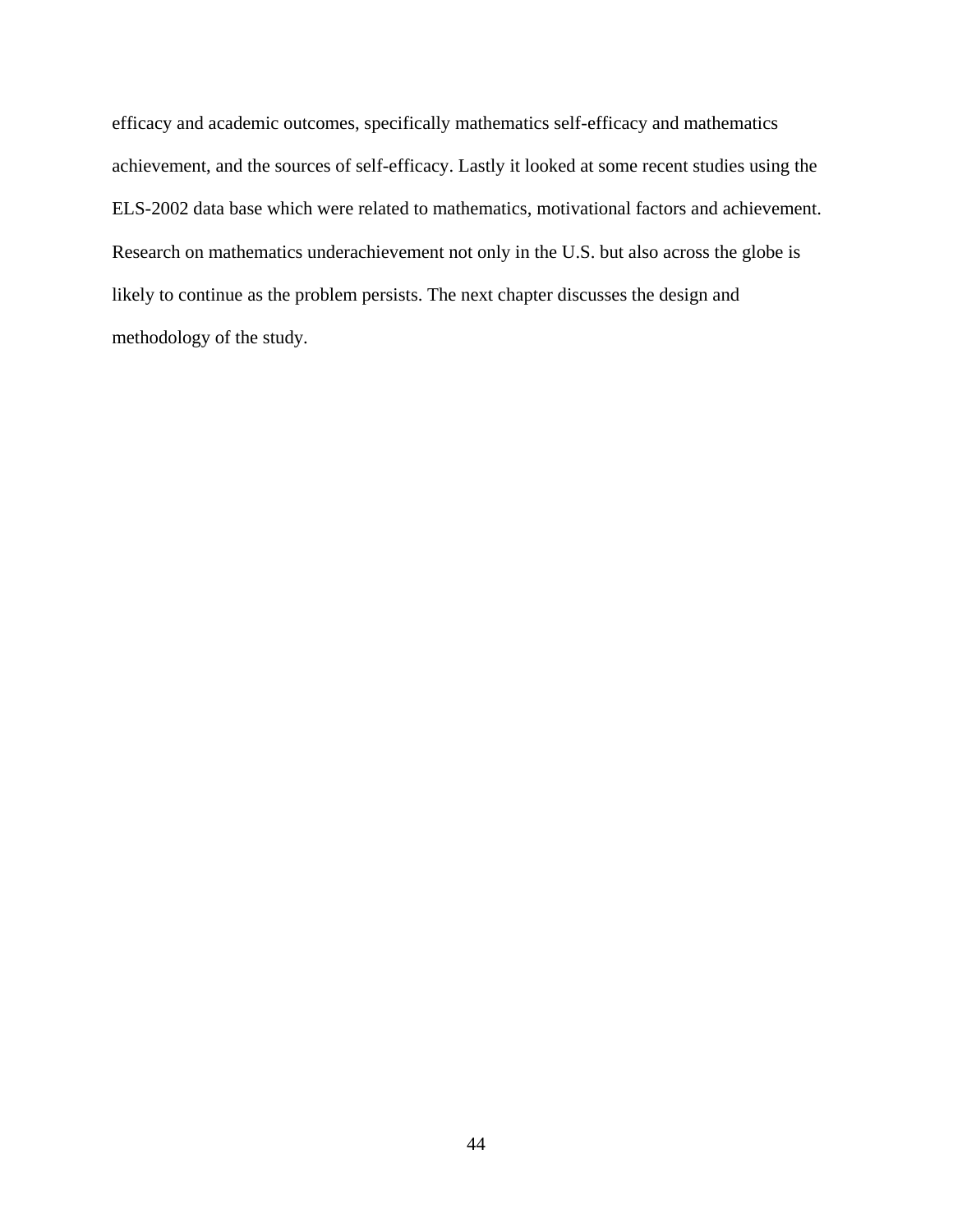# CHAPTER THREE

# METHODOLOGY

#### 3.1 Introduction

This chapter is a discussion of the design and methods utilized to carry out the study. The first section is a brief introduction to the chapter. Section Two discusses the sources of data, methods, purposes, population and time of data collection. Section Three describes the sampling procedure and the resulting sample. Section Four is a description of the variables. Finally, Section Five discusses the data analysis techniques utilized in the study.

#### 3.2 Source of data

The Educational Longitudinal Survey (ELS-2002) data from the US Department of Education's National Center for Educational Statistics (NCES) at the Institute of Educational Studies (IES) is used in this study. ELS-2002 is a database rich in information collected four times from students, their teachers and parents, school principals, and directors of media centers, in a national sample of schools. Many studies are based on the ELS-2002 database. The nature and sources of the data were appropriate for a multi-level analysis. According to Raudenbush & Bryk (2002), analysis of subjects' measures within different groups fits a hierarchical linear model.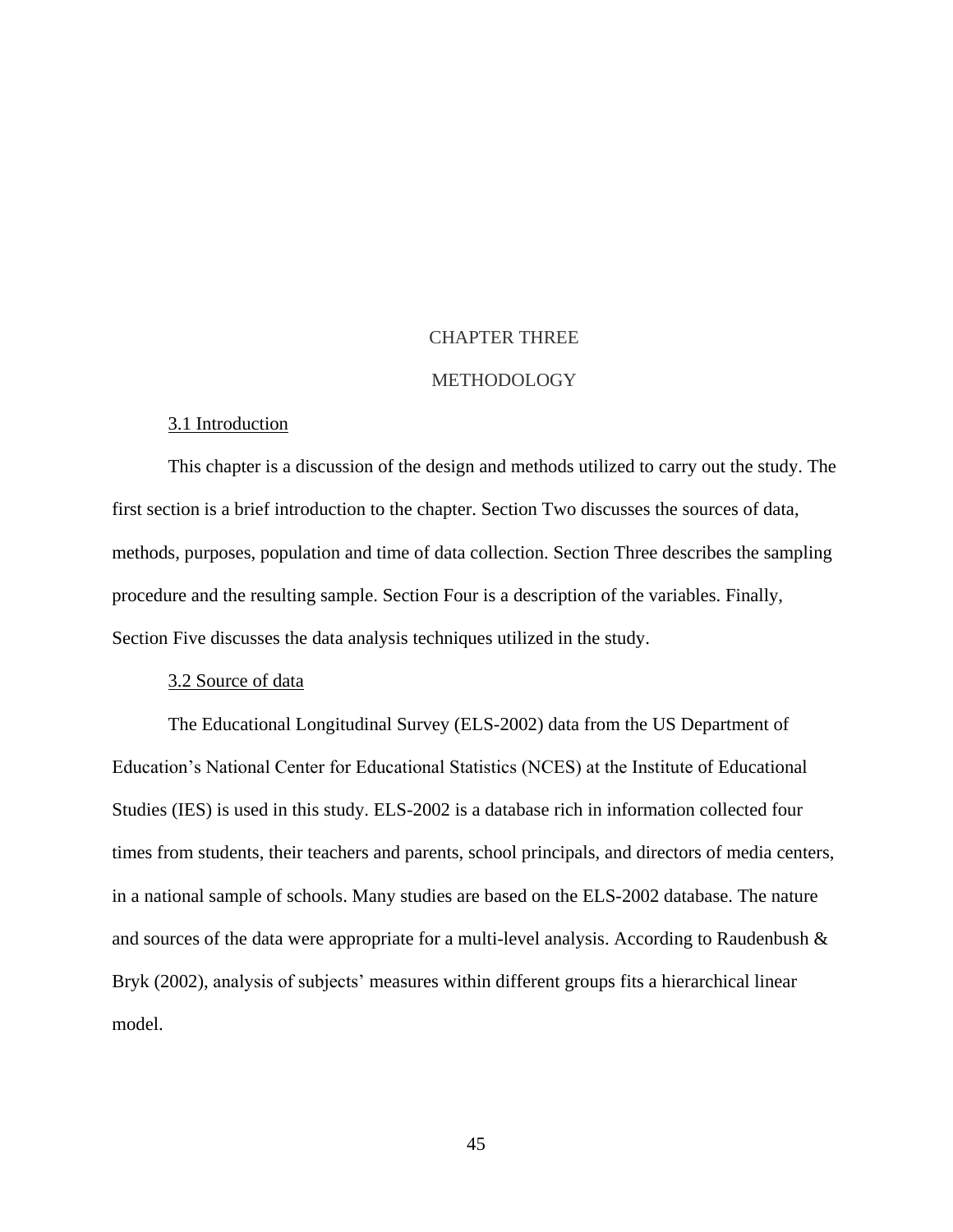ELS-2002 surveys were conducted by National Center for Educational Statistics (NCES). NCES is mandated by the Department of Education to design and carry out surveys for the purpose of monitoring education trends and sectors in the US. According to the official documentation:

The National Center for Education Statistics (NCES) is the primary federal entity for collecting, analyzing, and reporting data related to education in the United States and other nations. It fulfills a congressional mandate to collect, collate, analyze, and report full and complete statistics on the condition of education in the United States; conduct and publish reports and specialized analyses of the meaning and significance of such statistics; assist state and local education agencies in improving their statistical systems; and review and report on education activities in foreign countries (NCES 2008-319, 2008).

ELS-2002 is one of the many large databases at the NCES with a substantial portion of the data unutilized, presenting opportunities for almost unlimited studies. For this reason, NCES trains and encourages students and other interested parties to base studies on these databases. The researcher in this study benefitted from two such training sessions. Furthermore, NCES is continuously collecting educational data of all kinds, and continues to train educational researchers, scholars, and students to access their databases for various studies.

The ELS-2002 was a longitudinal study designed to monitor the transition of a national sample of young people as they progressed from tenth grade through high school and on to postsecondary education and/or the world of work (ELS-2002). Along with many variables, the survey captured important school contextual variables such as regions, locations, sponsors, school sizes and climate. The initial survey was conducted in 2002, when the subjects were in  $10<sup>th</sup>$  grade. There was a first follow-up in 2004, when subjects were in  $12<sup>th</sup>$  grade and a second follow-up in 2006, when some of the subjects had progressed as far as second year in college.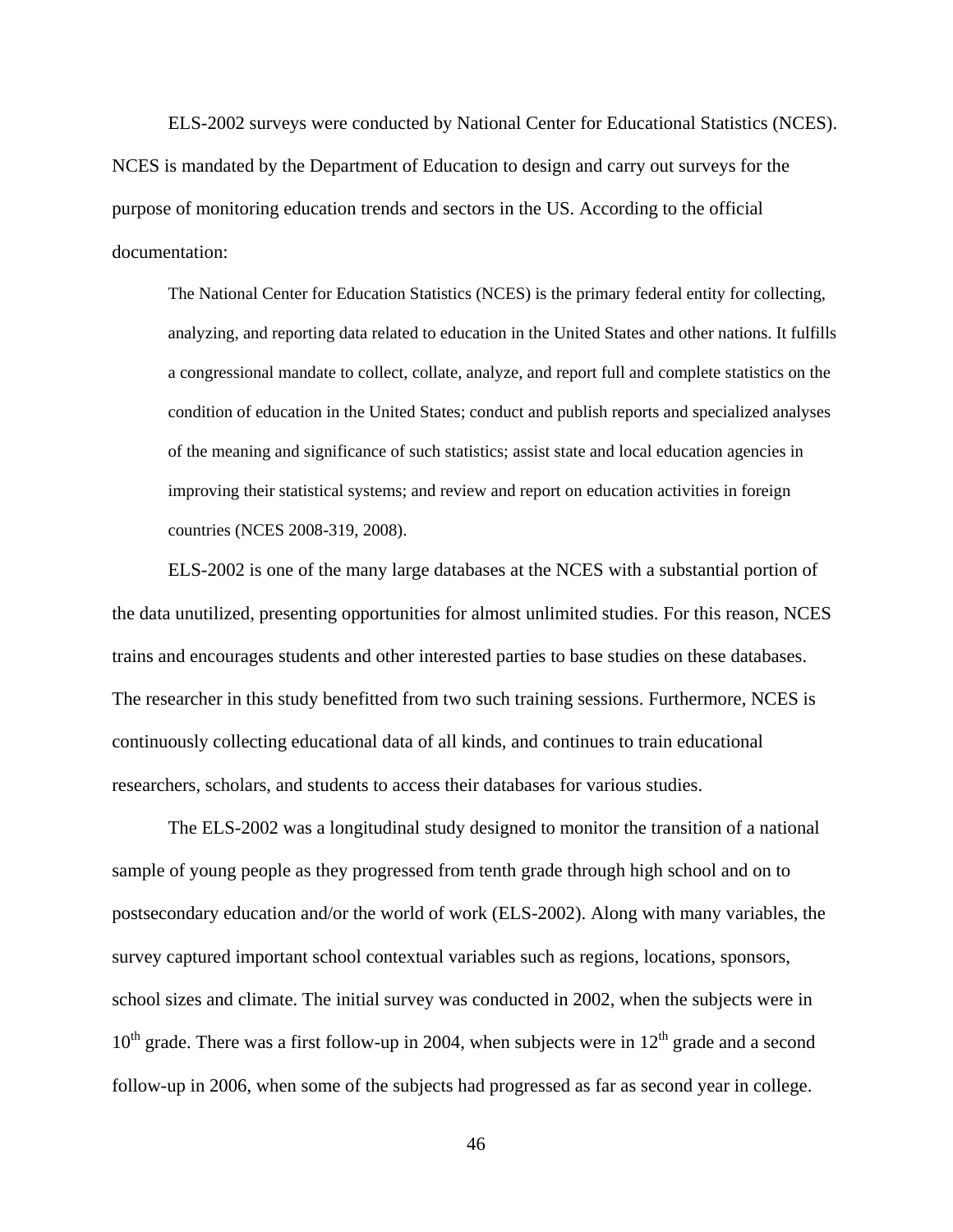The final follow-up was in 2012, representing a period of ten years in which the subjects were expected to have completed the full circle of school, college and work.

# 3.3 Sample

A total of 16,197 students, their parents or guardians, and both mathematics and English teachers responded in the initial survey. The schools were either sponsored by the public, Catholic or some "other" private entity. The schools were also classified as being either in rural, suburban or urban locations. The table below shows the distributions of the students according to gender, location and sponsor. A total of 827 (5%) had missing data in either gender, type of school or location of school, reducing the number of valid cases to 15,370.

| Sponsor(contr<br>ol) | Male  | Female | Total | Percentage |
|----------------------|-------|--------|-------|------------|
| Public               | 5990  | 6102   | 12092 | 78.7%      |
| Catholic             | 984   | 920    | 1904  | 12.4%      |
| Other Private        | 679   | 695    | 1374  | 8.9%       |
| Total                | 7653  | 7717   | 15370 |            |
| Percentage           | 49.7% | 51.3%  |       | 100%       |
| Location             |       |        |       |            |
| Urban                | 2513  | 2599   | 5112  | 33.3%      |
| Suburban             | 3700  | 3713   | 7413  | 48.2%      |
| Rural                | 1440  | 1405   | 2845  | 18.5%      |
| Total                | 7653  | 7717   | 15370 |            |
| Percentage           | 49.7% | 51.3%  |       | 100%       |

Table 3.1: Distributions of the sample subjects according to gender, location and control sponsor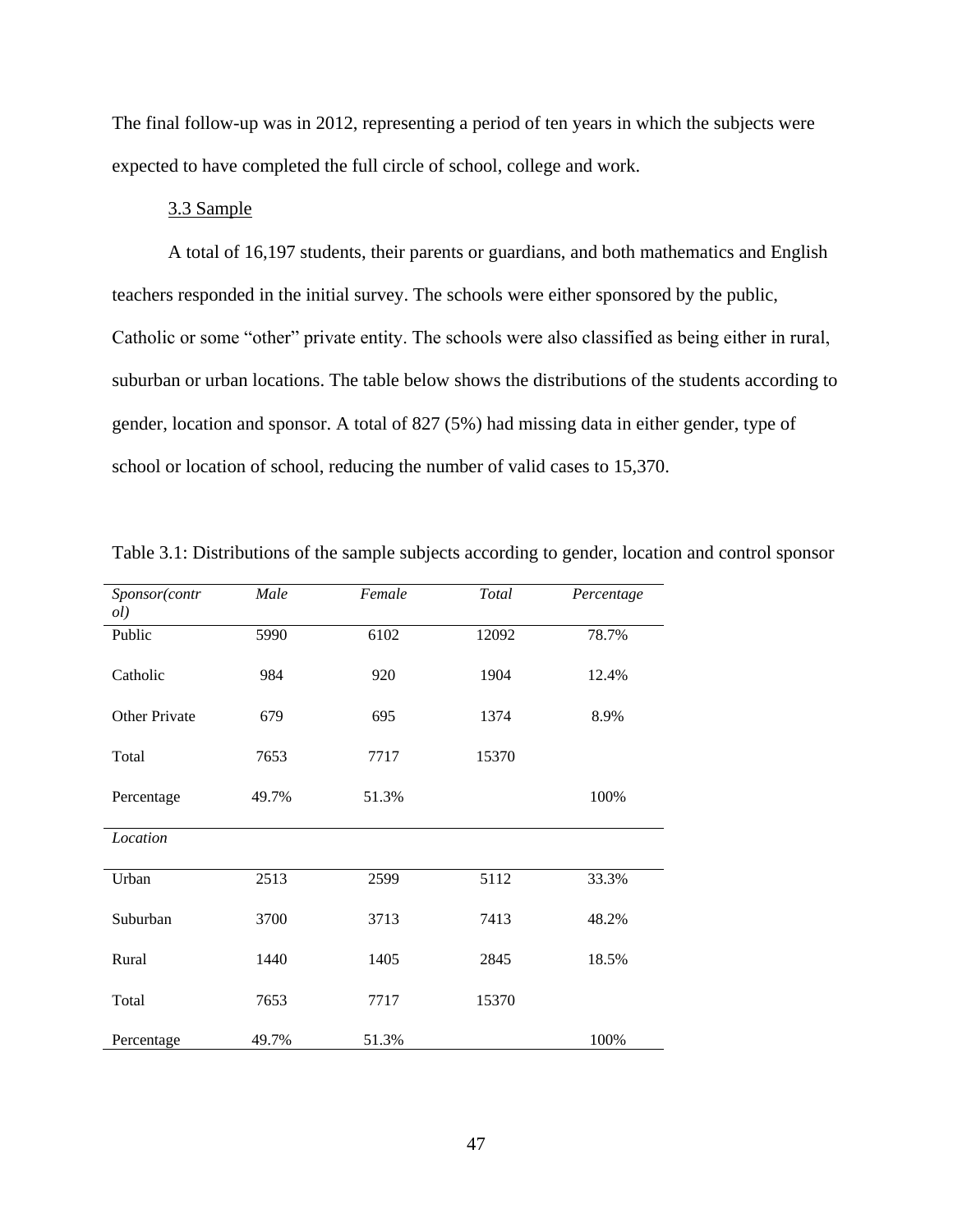Additionally all of the students' English and mathematics teachers completed responses about each student and their school. Student socio-demographics were also included in the database. The respondents were drawn from 1,954 schools representing all parts of the nation. The table below is a cross-tabulation summary of school distribution by sponsor and location. Table 3.2: Cross-tabulation summary of school distribution by sponsor and location

| Location   | Public | Catholic | Other Private | <b>Total</b> | Percentage |
|------------|--------|----------|---------------|--------------|------------|
| Urban      | 1255   | 67       | 52            | 1374         | 71%        |
| Suburban   | 291    | 48       | 61            | 400          | 20%        |
| Rural      | 130    | 4        | 38            | 172          | 9%         |
| Total      | 1676   | 119      | 151           | 1946         |            |
| Percentage | 86%    | 6%       | 8%            |              | 100        |

The first follow-up completed in 2004 had the same second-level respondents for each student, but 12,400 students' responses were valid. This is because 1,100 transferred from their original schools, and another 1,300 were categorized as early completers or dropouts.

# 3.4 Variables

This study was a two level exploration of the relationships between mathematics achievement and mathematics self-efficacy, and students' motivational factors and sociodemographic factors. In level 1, motivational factors (individual determination, efforts and persistence, learner preparedness and extrinsic motivation) together with socio-demographic factors (race and gender) were used in models in which mathematics achievement and mathematics self-efficacy were dependent variables. The school factors (socioeconomic status, sponsor, location, and climate) formed the set of level 2 variables. Mathematics self-efficacy,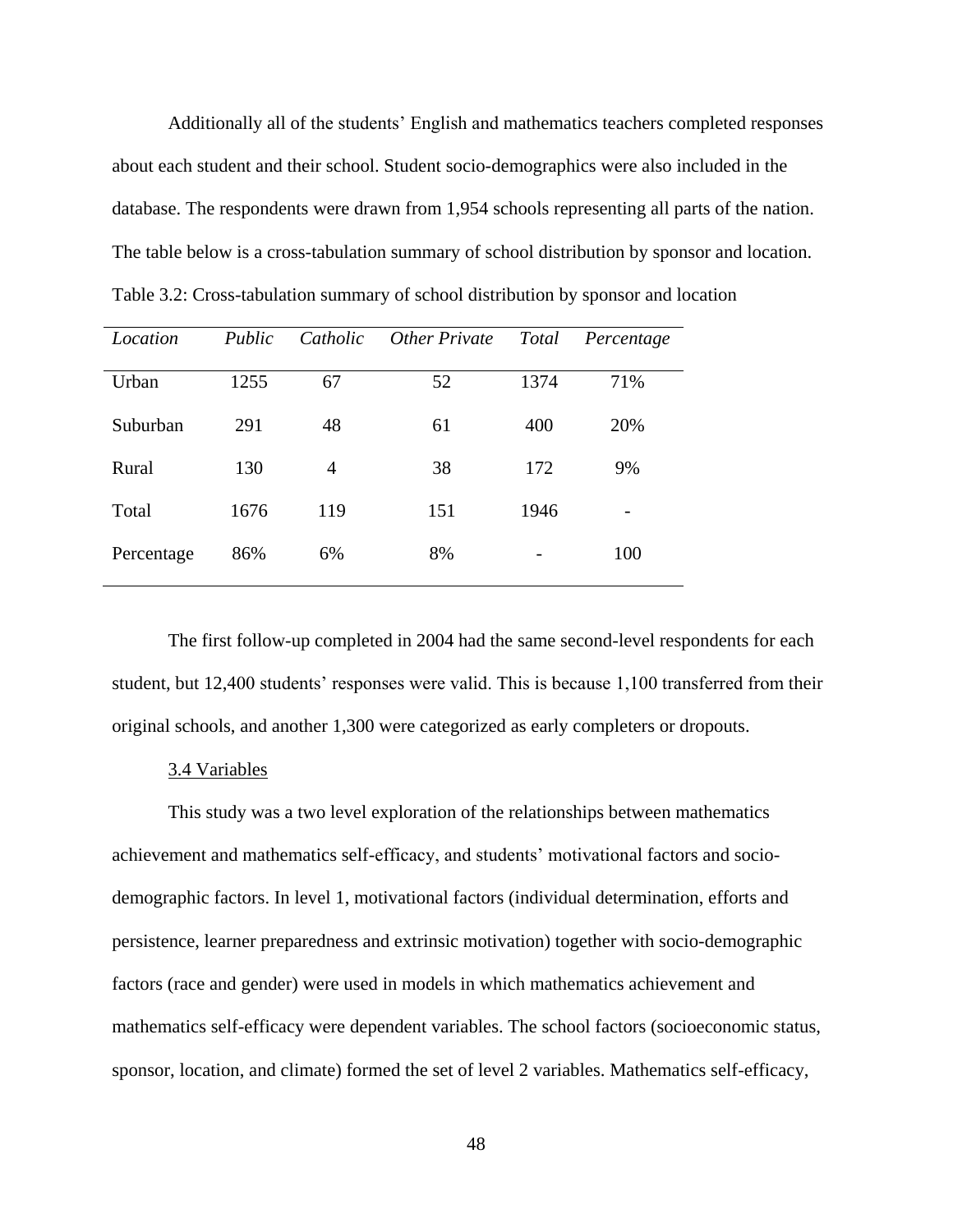individual determination, extrinsic motivation, learner preparedness, effort and persistence, and school climate were continuous variables created through principal factor analysis with high reliability.

Although most literature discusses mathematics self-efficacy as a cause of change in mathematics performance, this study adopts Bandura's reciprocal determinism model perspective, which posits that behavioral and personal factors have reciprocal causal relationship. Mathematics performance and mathematics self-efficacy were perceived as dependent and determinants of each other. In this study, both were bundled with other independent variables as predictors of each other.

School contextual factors (school socioeconomic status, sponsor, location and school climate) were considered as constituting the environmental factors, the third component in the triadic reciprocal determinism model. Differences in these factors were perceived as presenting different environments. Their interactions however are perceived as being reciprocal to the behavioral and personal factors. This study utilized environmental factors in the level two model equations.

The study viewed student and school level factors in a two-level hierarchical relationship. Mathematics achievement, mathematics self-efficacy, effort and persistence, extrinsic motivation, individual determination, gender, race, and class preparedness were student variables (level 1), while school climate, sponsor and location were school variables (level 2).

1. *Mathematics achievement* was a measure of student's mathematics ability as indicated by a cognitive test given in spring of 2002 and 2004 when the subjects were in  $10<sup>th</sup>$  and  $12<sup>th</sup>$  grade respectively. In this study exit scores at  $12<sup>th</sup>$  grade are used in all analyses.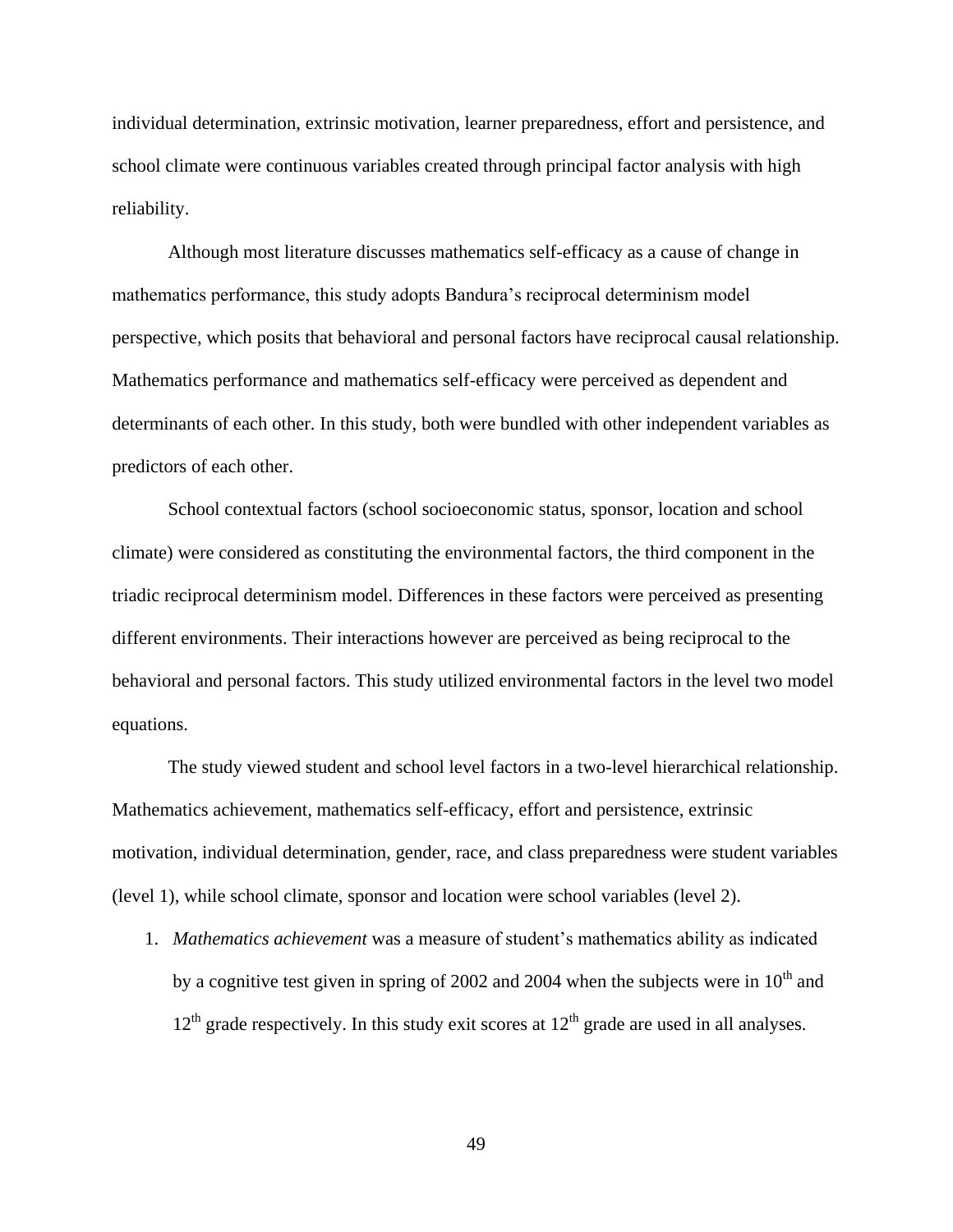- 2. *Mathematics self-efficacy* was created through principal factor analysis and standardized to a mean of 0 and standard deviation of 1. This scale is different from the ones used in Bagakas (2011), Johnson (2008) and Pajares (2002). A set of the five items used is listed in Appendix A. It was measured at  $10^{th}$  and  $12^{th}$  grade. Students missing data on any of the composing items were not assigned a score. This study uses the  $12<sup>th</sup>$  grade mathematics self-efficacy for all analyses.
- 3. *Motivational factors:* The study utilized the following four scales as motivational scales: *extrinsic motivation, effort and persistence, class preparedness, and individual determination.* They were created through principal factor analysis and standardized to a mean of 0 and standard deviation of 1. The items used to create respective scales are listed in Appendix A.
- 4. *Gender* represented male and female in the analysis. They were always dummy coded male :1, Female: 0.
- 5. *Race* as examined in this study was in two parts: Black students' difference from all of the other students, and Hispanic students' difference from all of the other students. The Black student indicator was always dummy coded Black:0, Other:1, and Hispanic student indicator Hispanic:0, Other :1.
- 6. *Socioeconomic status* was composed using the following information: the mother's, father's and guardian's levels of education, their occupations' prestige, incomes, and descriptions of their household. The index was computed for every student and standardized to mean 0 and standard deviation 1. The school's socioeconomic status was the average of students' socioeconomic status in a school. It was used to produce a composite school socioeconomic status indicator. It was used at level-2.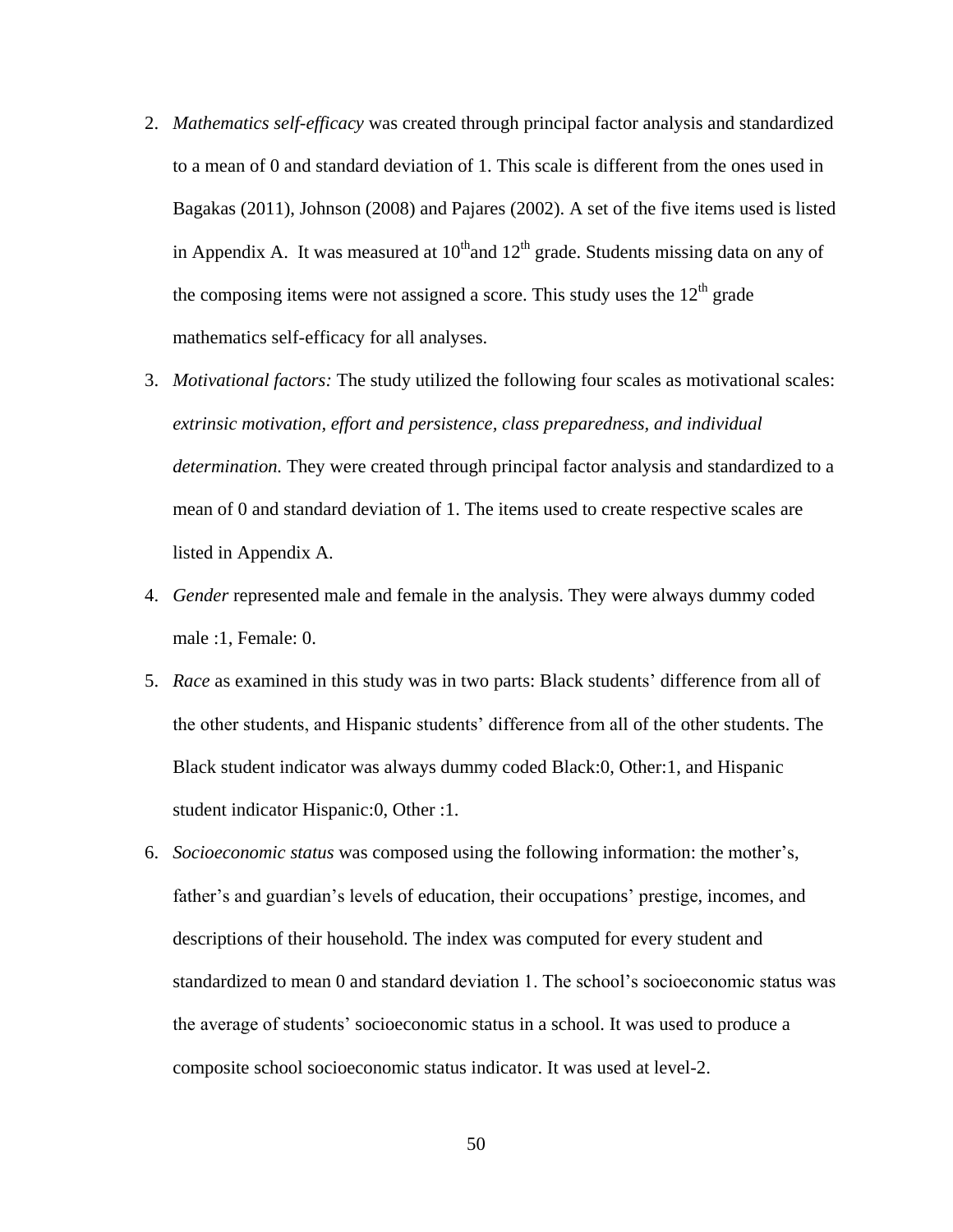- 7. *School Climate* was created through principal factor analysis and standardized to a mean of 0 and standard deviation 1. It was created from the principal teacher's responses to five items rating the learning conditions in their own school (see Appendix A). It was then assigned to every student, and also assigned to the respondent's school. In this study, school climate is utilized as a school (Level 2) variable.
- 8. *Location* was a Level-2 variable referring to whether the schools were in an urban, suburban or rural location. Because of the three levels. The analyses were done three times, dummy coded as Urban:0, Suburban:1; Urban:1, Rural:0; and Suburban:1, Rural:0.
- 9. *Sponsor* was also a Level-2 variable referring to whether schools were either public, Catholic or other private. However because of the small percentages of Catholic and other private schools, and minimal differences in how they compared to public schools, they were combined to form "other". Sponsor was dummy coded Public: 1, Other: 0.

The Level-2 variables are treated as contextual variables that may be beyond students' direct control. Although students play a role in them (triadic reciprocal determinism theory), they are more directly controlled by school administrators and the community. Levine (1991) defined school climate as the physical and mental atmosphere of the school as perceived by teachers, students and parents. However for this study, the variable is used as the perception of the school principal only.

The Level-1 (student) motivational variables are utilized as predictors of mathematics self-efficacy and achievement while also controlling for the inherent student characteristics (race and gender). Table 3.3 below presents a summary of the names, number of items and the corresponding coefficient of reliability for each scale.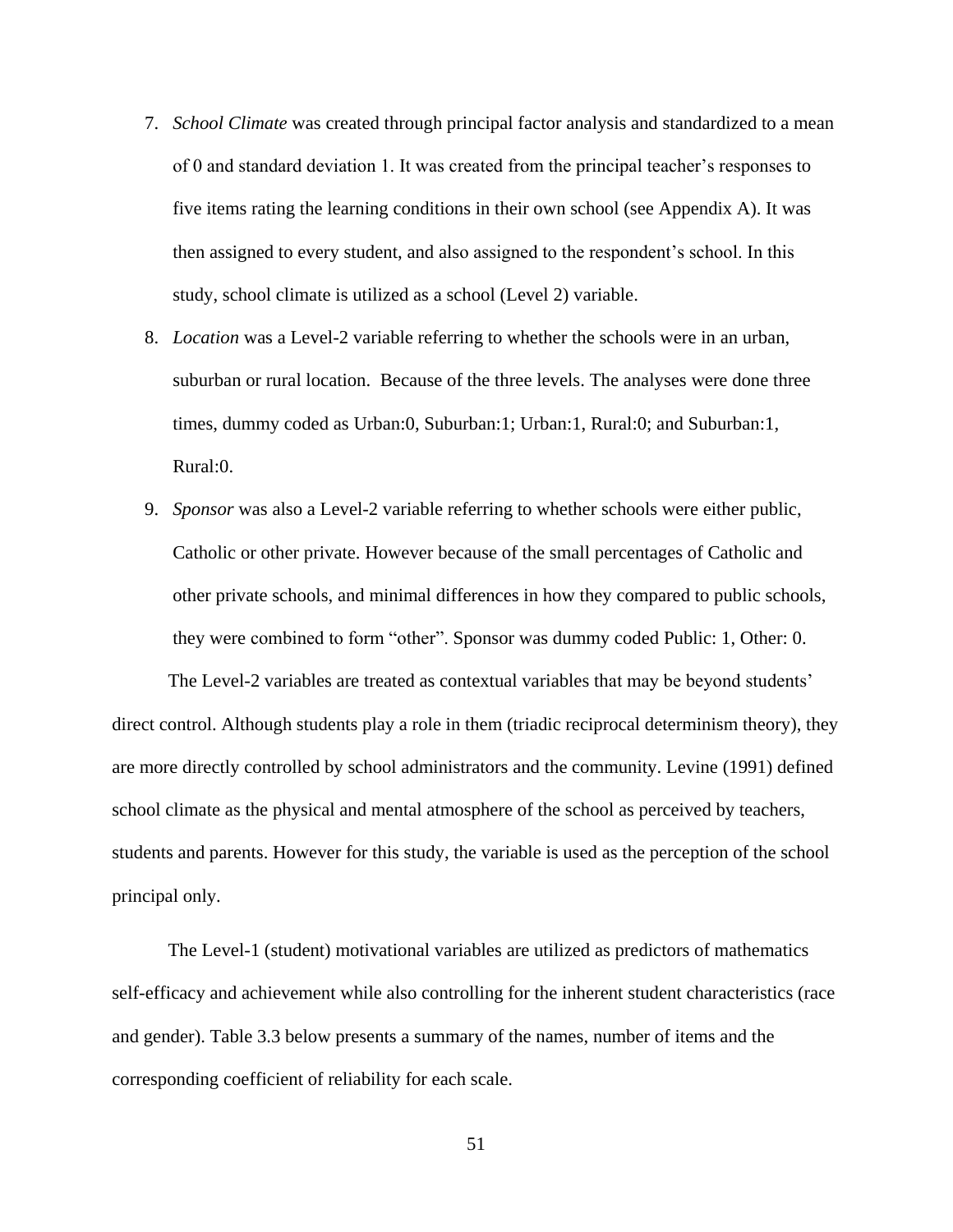| Scale                                  | Number of Items | Alpha |
|----------------------------------------|-----------------|-------|
| $10th$ Grade mathematics self-efficacy | 5               | .93   |
| $12th$ Grade mathematics self-efficacy | 5               | .91   |
| Extrinsic motivation scale             | 3               | .85   |
| General effort and persistence scale   | 5               | .89   |
| Individual-Determination               | $\overline{4}$  | .84   |
| Class preparedness scale               | 3               | .81   |
| Academic climate scale                 | 5               | .86   |

Table 3.3: Confirmatory principal factor analysis of the motivational factors and school climate and their Cronbatch Alpha reliability coefficients

#### 3.5 Analysis of data

Data was analyzed using the SPSS statistical software (PASW Statistics 18). Various analyses were geared towards answering specific research questions. Research Question 1 was analyzed by the results of a standard multiple linear regression. The standardized and unstandardized estimates of the partial regression coefficients of the motivational scales represent the strength of the relationship with mathematics self-efficacy and mathematics achievement.

For research Questions 2, 3, and 4, the extents to which sponsor, location, school climate and socioeconomic status predicted the schools' adjusted averages, mediated the strengths of the relationships of motivational factors, and moderated the gender and race gaps respectively, for both mathematics achievement and mathematics self-efficacy, a two-level hierarchical linear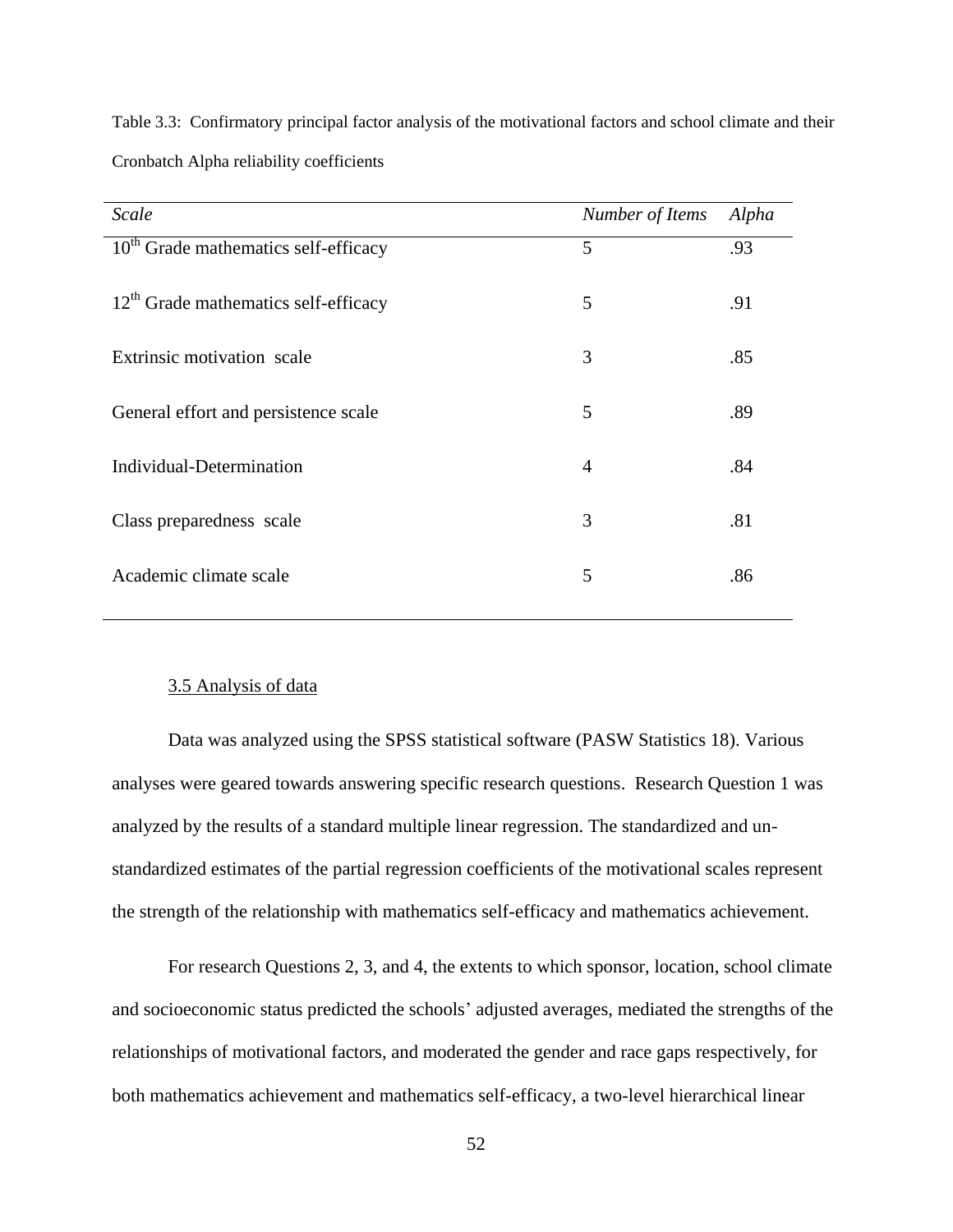model (HLM) was considered best suited for the data analysis (Raudenbush & Bryk, 2002). Mathematics self-efficacy and mathematics achievement were considered outcome variables of the student level- model. HLM is recommended in the analysis of data with measurements in groups. Mathematics achievement and mathematics self-efficacy were student variables that were predicted by motivational factors, gender and race at Level-1, in different groups (schools) that were different by climate, socioeconomic status, sponsor and location at Level-2.

# 3.51 Model specifications

# *Student-Level Models*

$$
MATH_{ij} = \beta_{0j} + \beta_{1j}(IND_{ij}) + \beta_{2j}(XMTV_{ij}) + \beta_{3j}(EFPER_{ij}) + \beta_{4j}(PREF_{ij}) + \n\beta_{5j}(SEX_{ij}) + \beta_{6j}(BLACK_{ij}) + \beta_{7j}(HISPANIC_{ij}) + \beta_{8j}(EFFICACY_{ij}) + \varepsilon_{ij}
$$
\n(1)

$$
EFFICACY_{ij} = \beta_{0j} + \beta_{1j}(IND_{ij}) + \beta_{2j}(XMTV_{ij}) + \beta_{3j}(EFPER_{ij}) + \beta_{4j}(PREF_{ij}) + \n\beta_{5j}(SEX_{ij}) + \beta_{6j}(BLACK_{ij}) + \beta_{7j}(HISPANIC_{ij}) + \beta_{8j}(MATH_{ij}) + \varepsilon_{ij}
$$
\n(2)

Where equation (1) models mathematics achievement and equation (2) models mathematics self-efficacy of a student *i* in school *j*, the y-intercept  $\beta_{0j}$  represents the adjusted school averages of mathematics achievement and mathematics self-efficacy in equations (1) and (2) respectively, for school *j*. The coefficients  $\beta_{1j}$ ,  $\beta_{2j}$ ,  $\beta_{3j}$  and  $\beta_{4j}$  represents the strengths of the relationships between each of the four motivational variables and mathematics achievement in equation (1), and mathematics self-efficacy in equation (2). The coefficient  $\beta_{8j}$  in equation (1) represents the strength of the relationship between mathematics self-efficacy as and mathematics achievement, and in equation (2) represents the strength of mathematics achievement as a predictor of mathematics self-efficacy.  $\beta_{5j}$  represents the gender gap in mathematics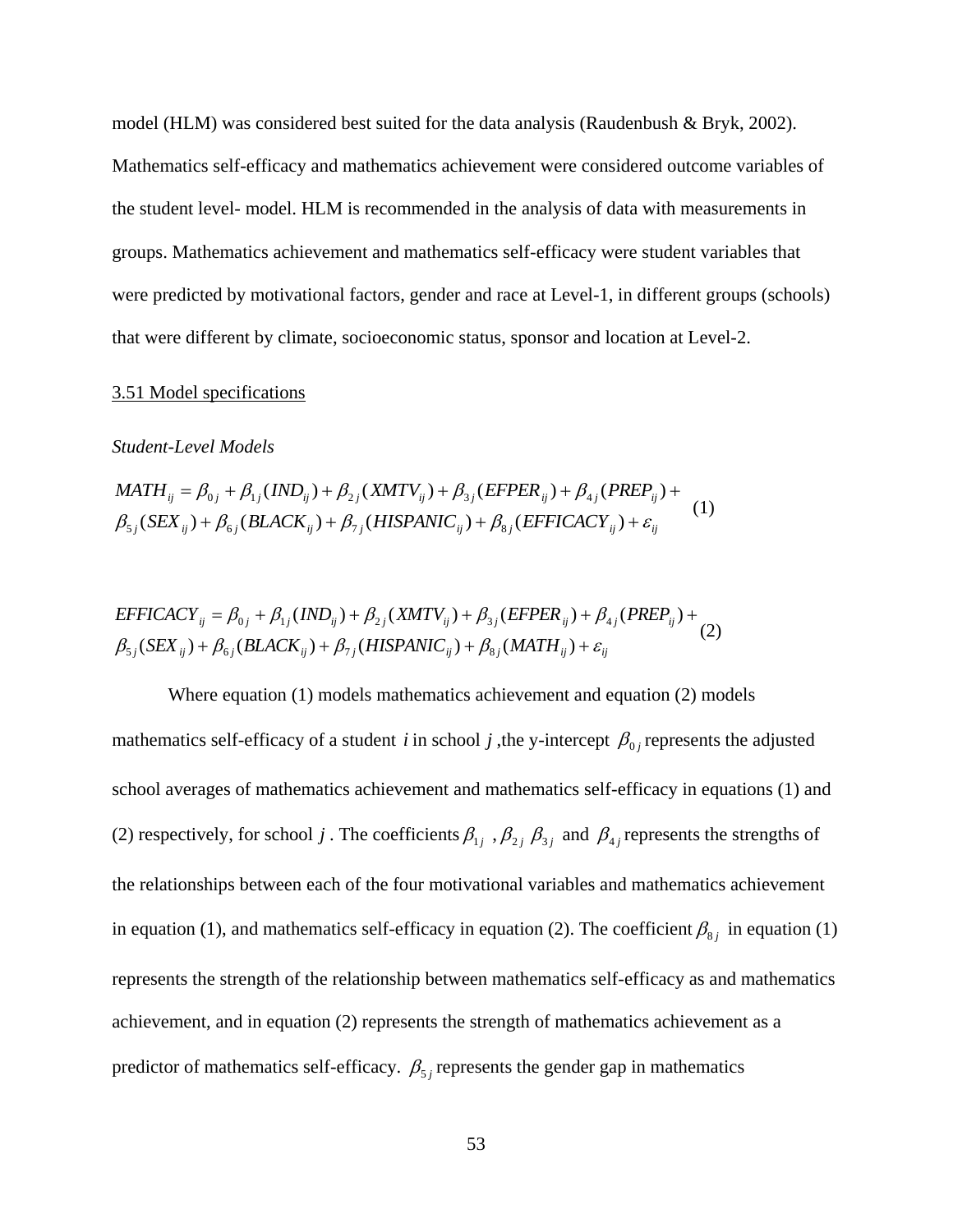achievement and mathematics self-efficacy in equations (1) and (2) respectively, while  $\beta_{6j}$  and  $\beta_{7j}$  represent the Black and Hispanic students' achievement gaps respectively.  $\varepsilon_{ij}$  are the error terms assumed to be normally distributed with a mean of 0 and variance  $\sigma_{\varepsilon}^2$ , assumed to be constant across schools.

#### *School- Level model*

The parameter estimates from student-level models in equation (1) and (2) were then treated as outcomes at the school level with the school variables, location (urban, suburban or rural), climate, aggregate socioeconomic status, and school sponsor (public or private) as predictor variables in model equation (3)

$$
\beta_{qj} = \gamma_{qj} + \gamma_q (LOCALION)_j + \gamma_q (CLIMATE)_j + \gamma_q (SES)_j + \gamma_q (SPONSOR) + U_{qj}
$$
(3)

for  $j=1,2,3,4,...$  J number of schools and  $q=1,2,3,4,5,6,7,8$  number of parameters in student-level model. The model equation (3) is specified for both mathematics achievement and mathematics self-efficacy. The vectors  $\gamma_{qj}$  were coefficients associated with the strengths of mediation of socioeconomic status and school climate, and the location and sponsor differences in moderating the parameters at the student level model.  $U_{qj}$  is a random error associated with each  $\beta_{qj}$  for *j* schools in the study. They were assumed to be normally distributed with mean zero and some variance-covariance structure.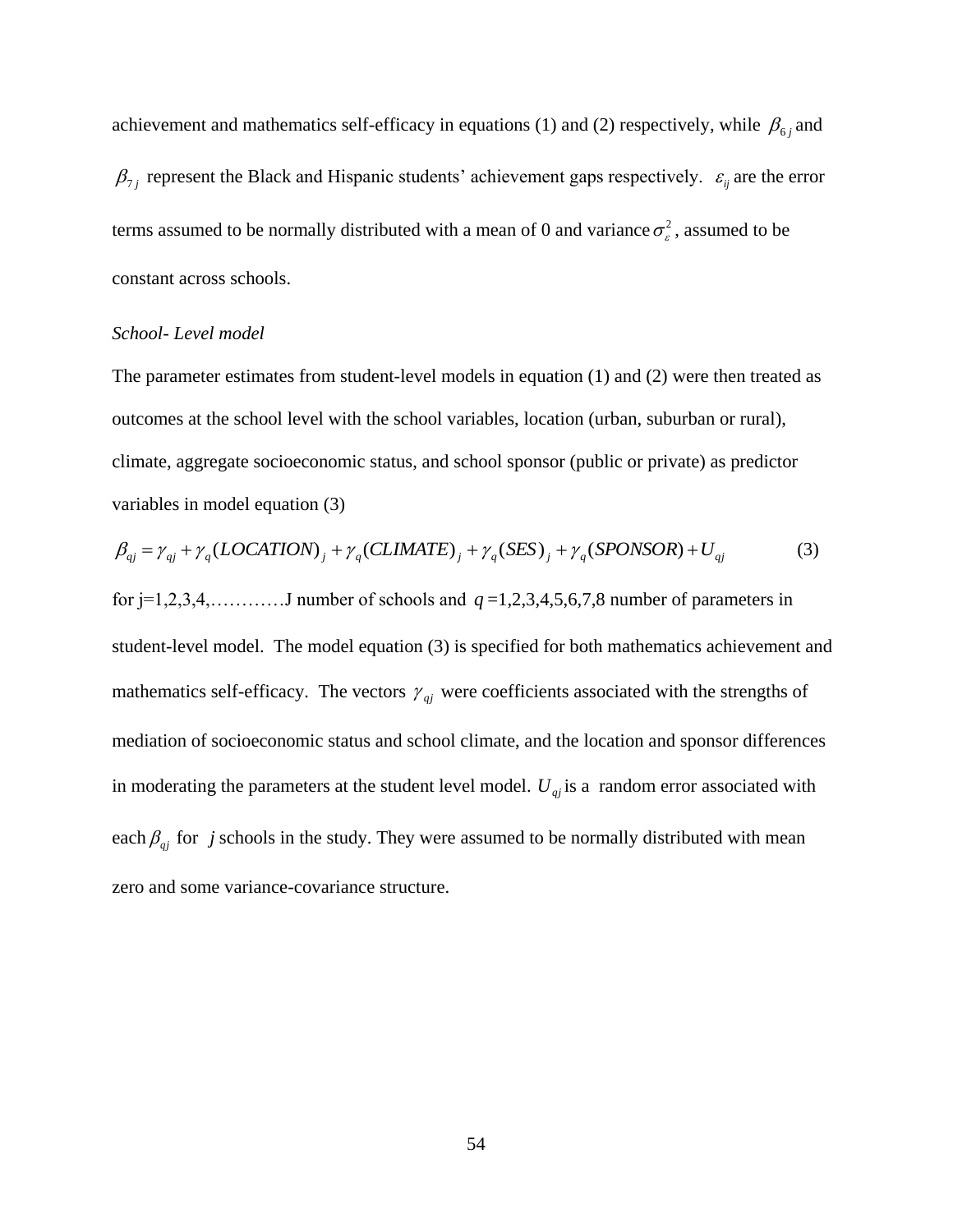# CHAPTER 4

### RESULTS

#### 4.1 Introduction

In chapter 3, the research methodology of the study was discussed. Sources of data, the sample, variables and the data analysis to answer the research questions were explained. In this chapter, the results from various analyses of the data, according to the five questions, are presented. The results are presented in the order of the research questions.

4.2 Research Question 1:

*To what extent do students' motivational factors such as extrinsic motivation, effort and persistence, individual determination, and learner preparedness, and personal characteristics, such as gender and race, predicts their mathematics self-efficacy and achievement?* 

Two multiple linear regression models were used for the prediction of mathematics achievement and mathematics self-efficacy respectively. The first model used motivational factors: extrinsic motivation, effort and persistence, individual determination, and learner preparedness together with students' gender, race and mathematics self-efficacy as predictors of mathematics achievement. In the second model, achievement was then used together with the same motivational factors, gender and race in predicting mathematics self-efficacy.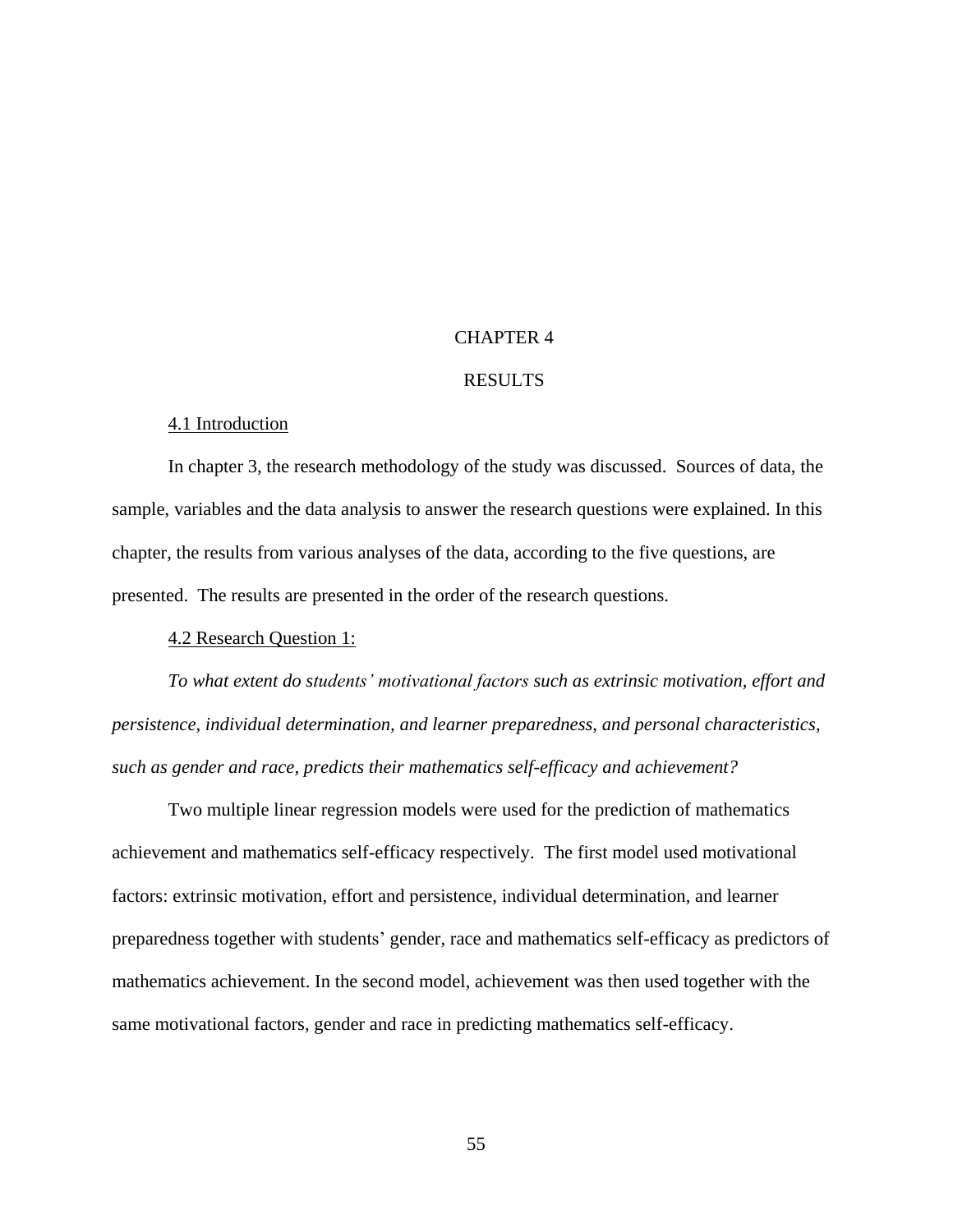# 4.21 Mathematics achievement

The standardized and unstandardized coefficients of the predictors of mathematics achievement, their partial correlation coefficients, and their significance are presented in table4.1. The results indicate that all of the motivational factors and the demographic characteristics were significant predictors of mathematics achievement. The negative coefficients for extrinsic motivation ( $\beta$  = -.486, p < .05) and effort and persistence ( $\beta$  = -1.157, p < .05) indicated a negative relationship of these variables with mathematics achievement. The gender coefficient ( $\beta = 2.202$ ,  $p < .05$ ) indicated that male students were predicted to achieve about 2.2 points higher than their female counterparts. Hispanic ( $\beta$  = 9.12, p < .05) and Black ( $\beta$  = 12.44,  $p < .05$ ) coefficients showed that Hispanic and Black students were predicted to have about 9 and 12 points s scores lower respectively, than the other racial groups combined, in mathematics achievement. The overall model accounted for approximately 34% of the variance in mathematics achievement. Figures 4.1, 4.2 and 4.3 illustrate some of the relationships between mathematics and some motivational factors by race and gender.



Figure 4.1. The relationship between effort and persistence and mathematics achievement by race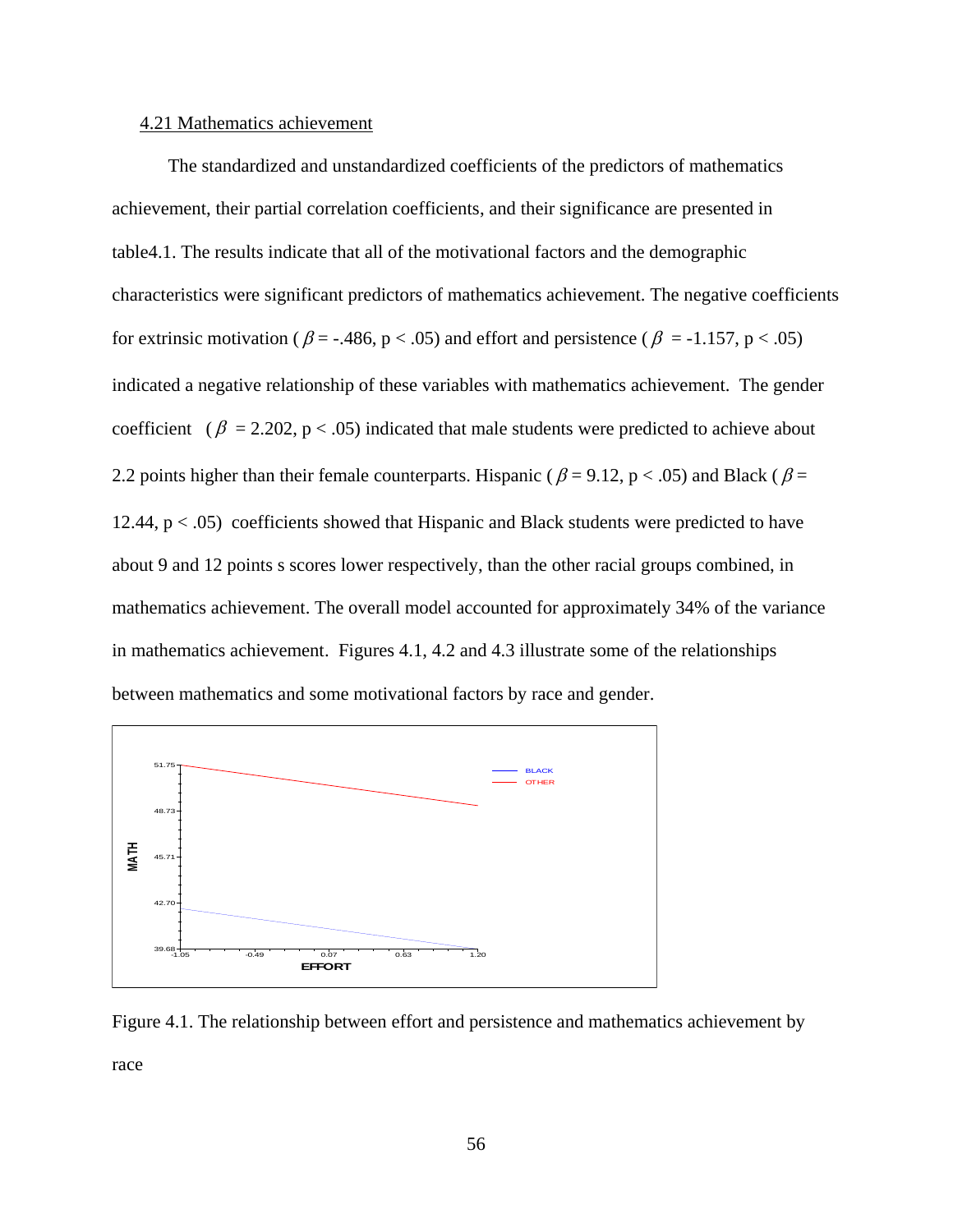# Table 4.1

Multiple regression results for the prediction of mathematics achievement by student motivational factors, gender and race.

|                                 | <b>Unstandardized Coefficients</b> |                |             | Standardized coefficients | Correlations |         |         |
|---------------------------------|------------------------------------|----------------|-------------|---------------------------|--------------|---------|---------|
|                                 | $\beta$                            | Standard error | <b>Beta</b> | $\boldsymbol{p}$          | Zero-order   | Partial | Part    |
| (Constant)                      | 30.632                             | .045           |             | .000                      |              |         |         |
| Individual Determination        | 4.617                              | .016           | .311        | .000                      | .348         | .246    | .206    |
| <b>Extrinsic Motivation</b>     | $-.486$                            | .015           | $-.033$     | .000                      | .148         | $-.028$ | $-.023$ |
| <b>Effort and Persistence</b>   | $-1.157$                           | .018           | $-.078$     | .000                      | .202         | $-.056$ | $-.045$ |
| Learner preparedness            | 1.381                              | .011           | .088        | .000                      | .148         | .104    | .085    |
| Math self-efficacy's            | 4.319                              | .011           | .302        | .000                      | .407         | .326    | .280    |
| Gender (Male=1, Female=0)       | 2.202                              | .021           | .075        | .000                      | .127         | .090    | .073    |
| Black (Black=0, Others =1)      | 12.440                             | .033           | .263        | .000                      | .244         | .303    | .259    |
| Hispanic (Hispanic=0, others=1) | 9.129                              | .031           | .209        | .000                      | .207         | .246    | .206    |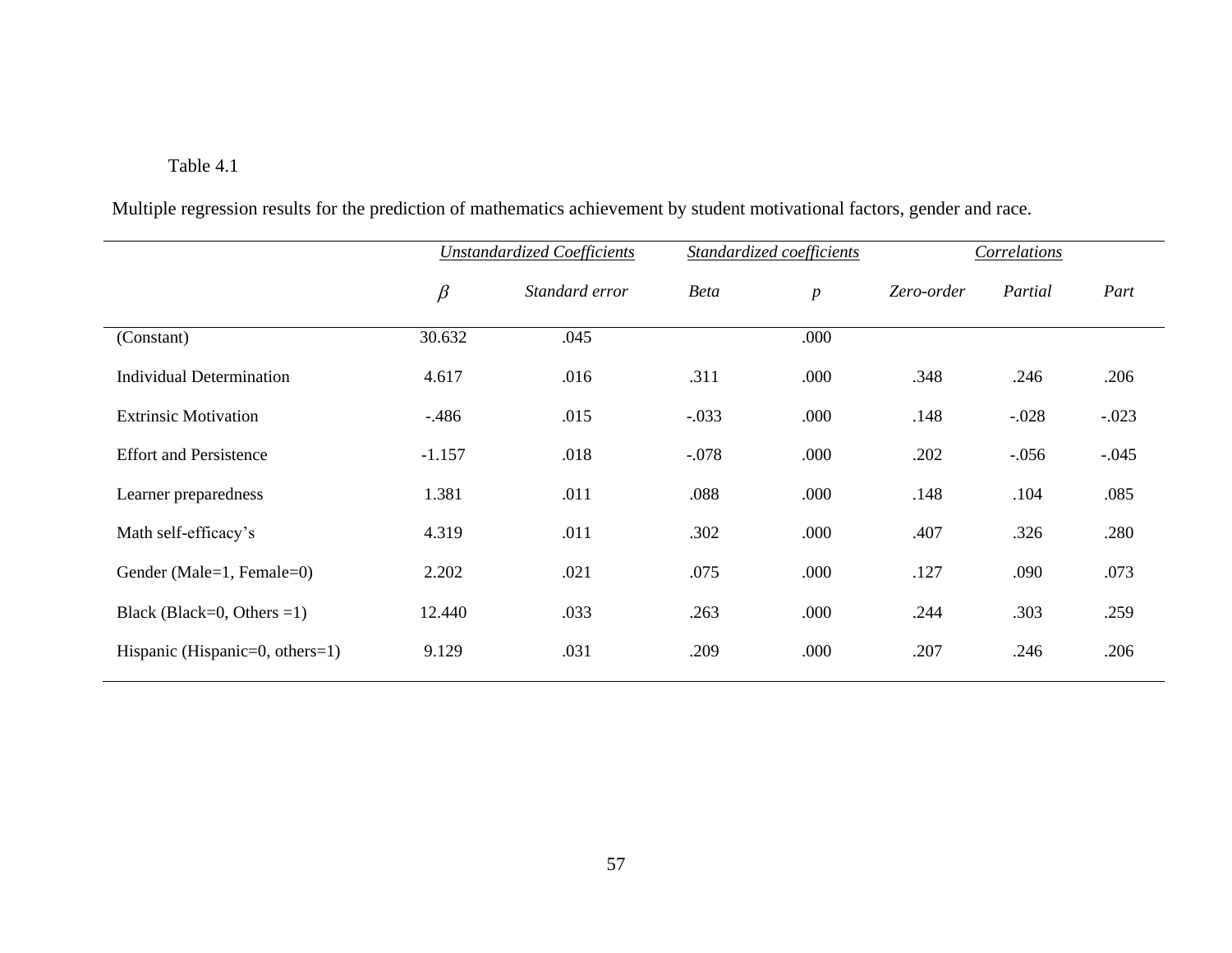

Figure 4.2Relationship between mathematics achievement and individual determination by race



Figure 4.3 Relationship between extrinsic motivation and mathematics achievement by gender

Figures 4.1 and 4.3 indicated that mathematics achievement relates negatively with both effort and persistence, and extrinsic motivation, while Figure 4.2 showed a positive relationship between achievement and individual determination. The gender and race gaps were consistent across all the levels of the motivational factors.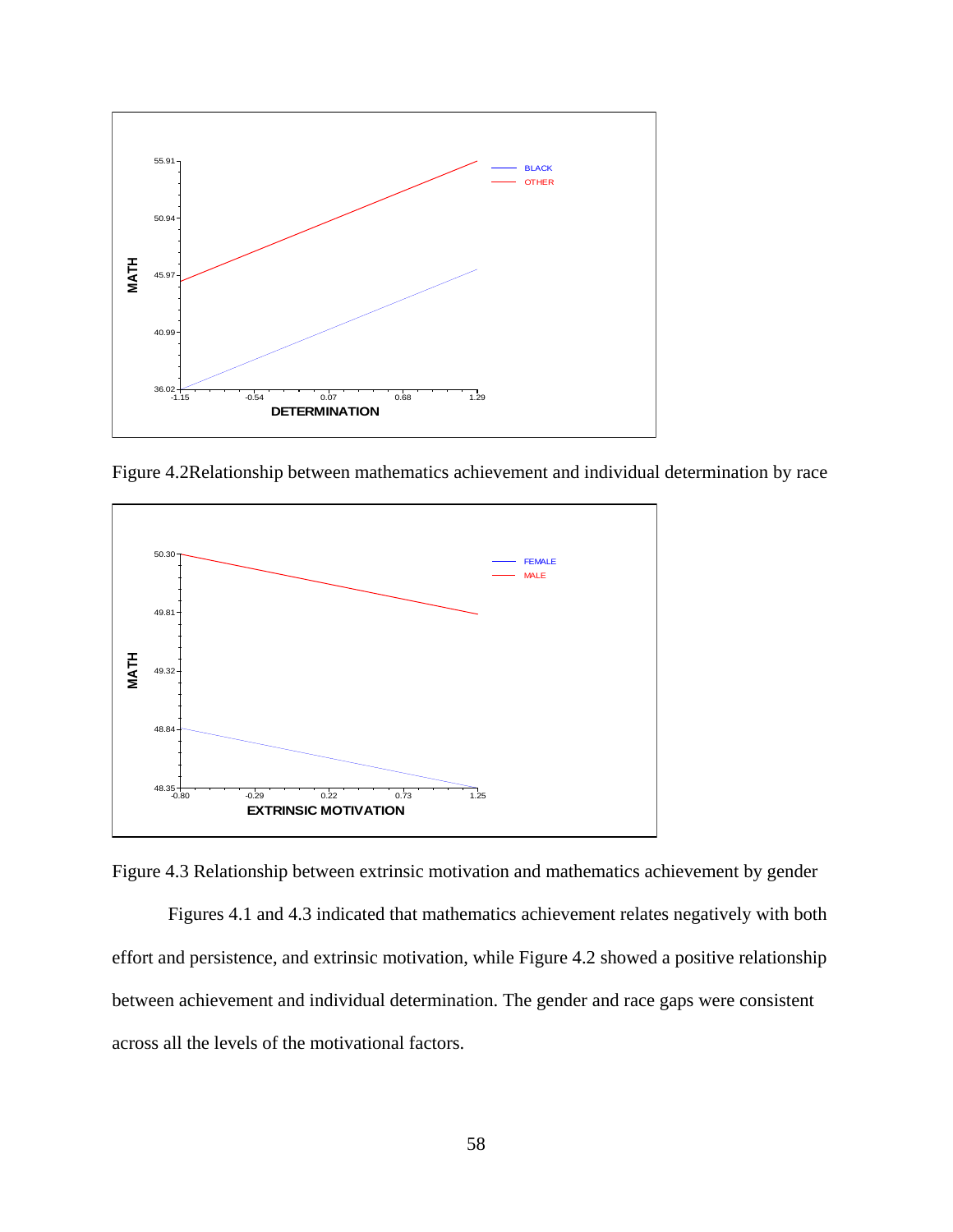# 4.22 Mathematics Self-efficacy

A Multiple linear regression model was used to determine the extent to which mathematics self-efficacy can be predicted by the motivational variables (individual determination, effort and persistence, learner preparedness and extrinsic motivation), mathematics achievement, gender, and Black and Hispanic student's achievement gap indicators. The results are presented on Table 4.2 on the next page. All of the variables in the model were found to be significant predictors of mathematics self-efficacy. Extrinsic motivation and learner preparedness had negative relationships with mathematics self-efficacy, while effort and persistence, mathematic achievement and individual determination had positive relationships. The negative Black and Hispanic coefficients ( $\beta = -220$ , p < .05, and  $\beta = -124$ , p < .05 respectively) show that both Hispanic and Black students are predicted to have lower mathematics self-efficacy compared to other students. The un-standardized coefficient for gender  $(\beta = 190, p < .05)$  imply that male students are predicted to score 0.2 standard deviations higher than females in mathematics self-efficacy. The overall model accounted for almost 23% of the variance in mathematics self-efficacy.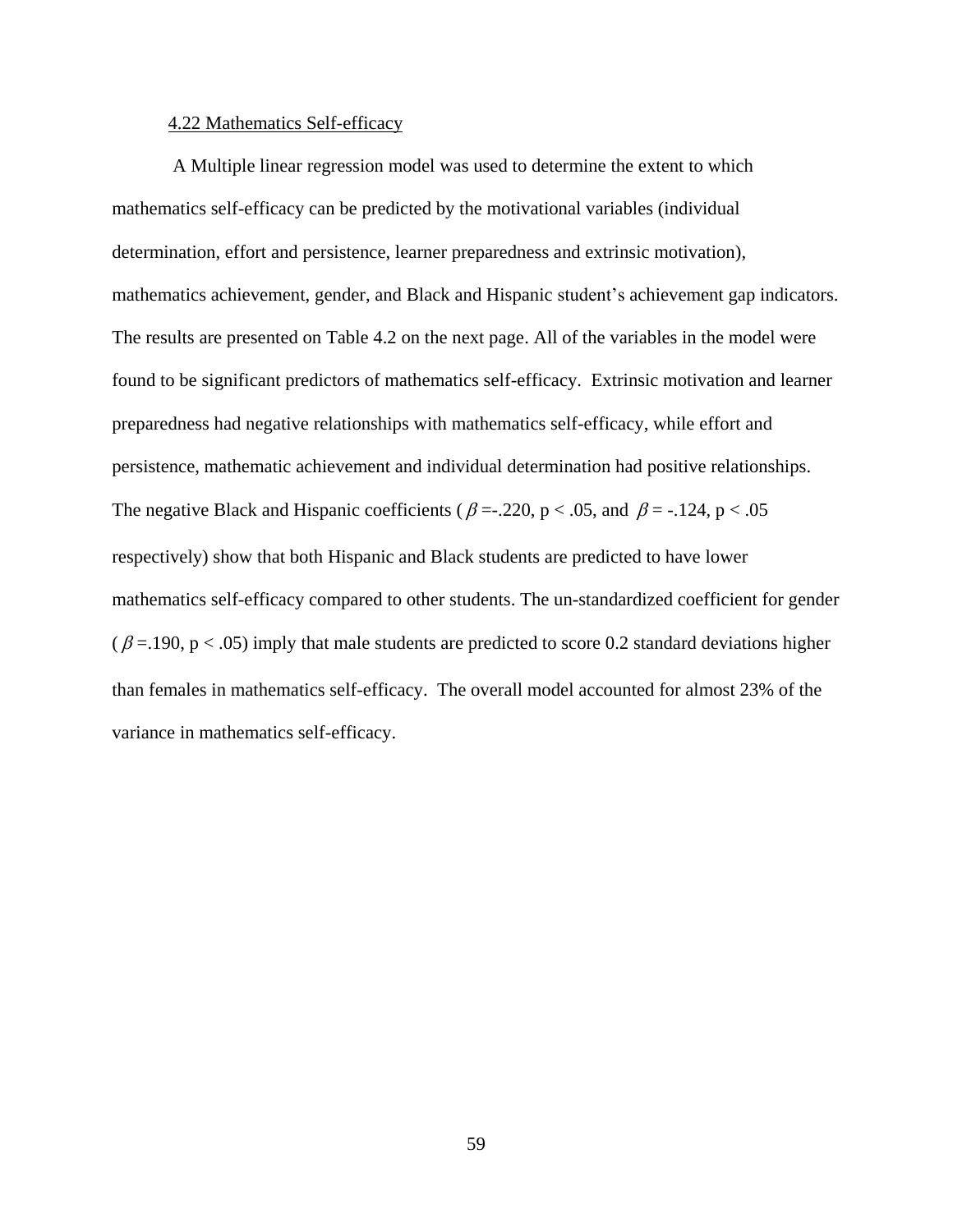# Table 4.2

Multiple regression results for the prediction of mathematics self-efficacy by student motivational factors, gender, and race and mathematics achievement.

|                                     | $\beta$  | Standard error | <b>Beta</b> | $\boldsymbol{p}$ | Part    | Partial  |
|-------------------------------------|----------|----------------|-------------|------------------|---------|----------|
| (Constant)                          | $-1.052$ | .004           |             | .000             |         |          |
| Individual determination            | .143     | .001           | .138        | .000             | .101    | .089     |
| <b>Extrinsic motivation</b>         | $-.030$  | .001           | $-.029$     | .000             | $-.023$ | $-.020$  |
| <b>Effort and Persistence</b>       | .135     | .001           | .131        | .000             | .086    | .076     |
| Learner preparedness                | $-.021$  | .001           | $-.019$     | .000             | $-.021$ | $-0.019$ |
| Gender (Male = 1, Female = 0)       | .190     | .002           | .093        | .000             | .102    | .090     |
| BLACK (Black = 0, Others = 1)       | $-.220$  | .003           | $-.067$     | .000             | $-.071$ | $-.063$  |
| HISPANIC (Hispanic $=0$ . Others 1) | $-124$   | .002           | $-.041$     | .000             | $-.044$ | $-.039$  |
| Math achievement                    | .025     | .000           | .353        | .000             | .326    | .303     |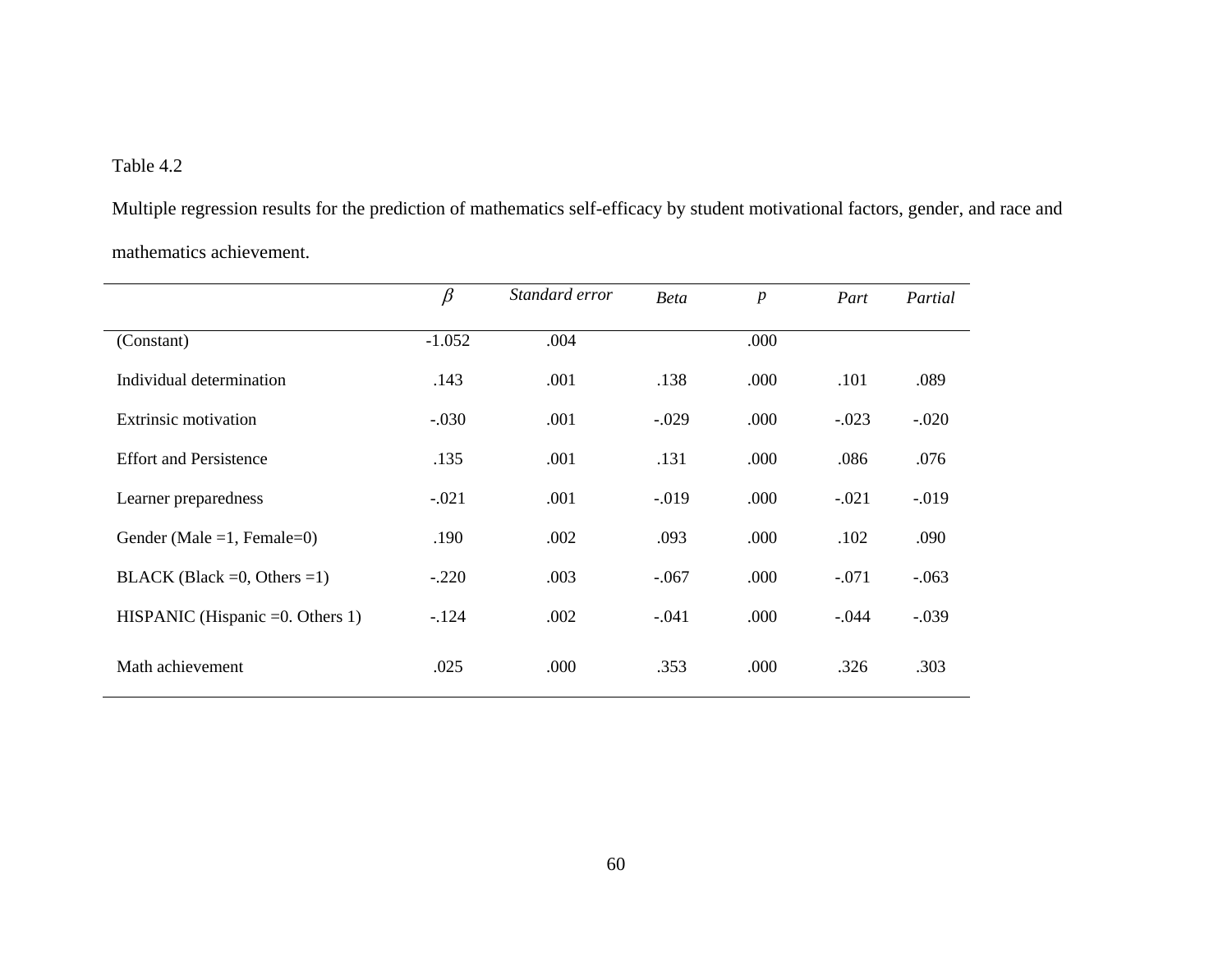# 4.3 Hierarchical Linear Model Analysis

A two level hierarchical linear model (Raudenbush & Bryk, 2002) was used to determine the extents to which school contextual variables can predict students' mathematics achievement and self-efficacy, when their motivational factors and individual characteristics are controlled for. The HLM version 6.08 statistical software was used for analysis of data. According to Raudenbush and Bryk (2002), HLM is recommended for analysis of nested data. In this study students' motivational factors, gender, race, mathematics self-efficacy and mathematics achievement were level-1 (students) variables, while school climate, sponsor, location and socioeconomic status were level-2 predictors. Level-1 variables were used as predictors of mathematics achievement and mathematics self-efficacy. Climate and socioeconomic status were continuous variables with mean 0 and standard deviation 1. Sponsor was a categorical variable dummy coded Public: 1, Other: 0. Location was also a categorical variable with three groups (urban, sub-urban and rural).Findings for Questions 2, 3, and 4 are based on a two-level HLM analysis and are presented in the remaining part of this chapter.

# 4.4 Research question 2

*To what extent do school variables such as sponsor, location, socioeconomic status and climate predict a school's adjusted average in mathematics achievement and mathematics selfefficacy?*

In this question the y-intercepts ( $\beta_0$ ) for mathematics achievement and mathematics selfefficacy were considered outcomes in the level-2. The y-intercept represents the adjusted school average for mathematics achievement and mathematics self-efficacy. Results for the prediction of the school adjusted averages in students' achievement and efficacy are presented in Tables 4.3 and 4.4 respectively.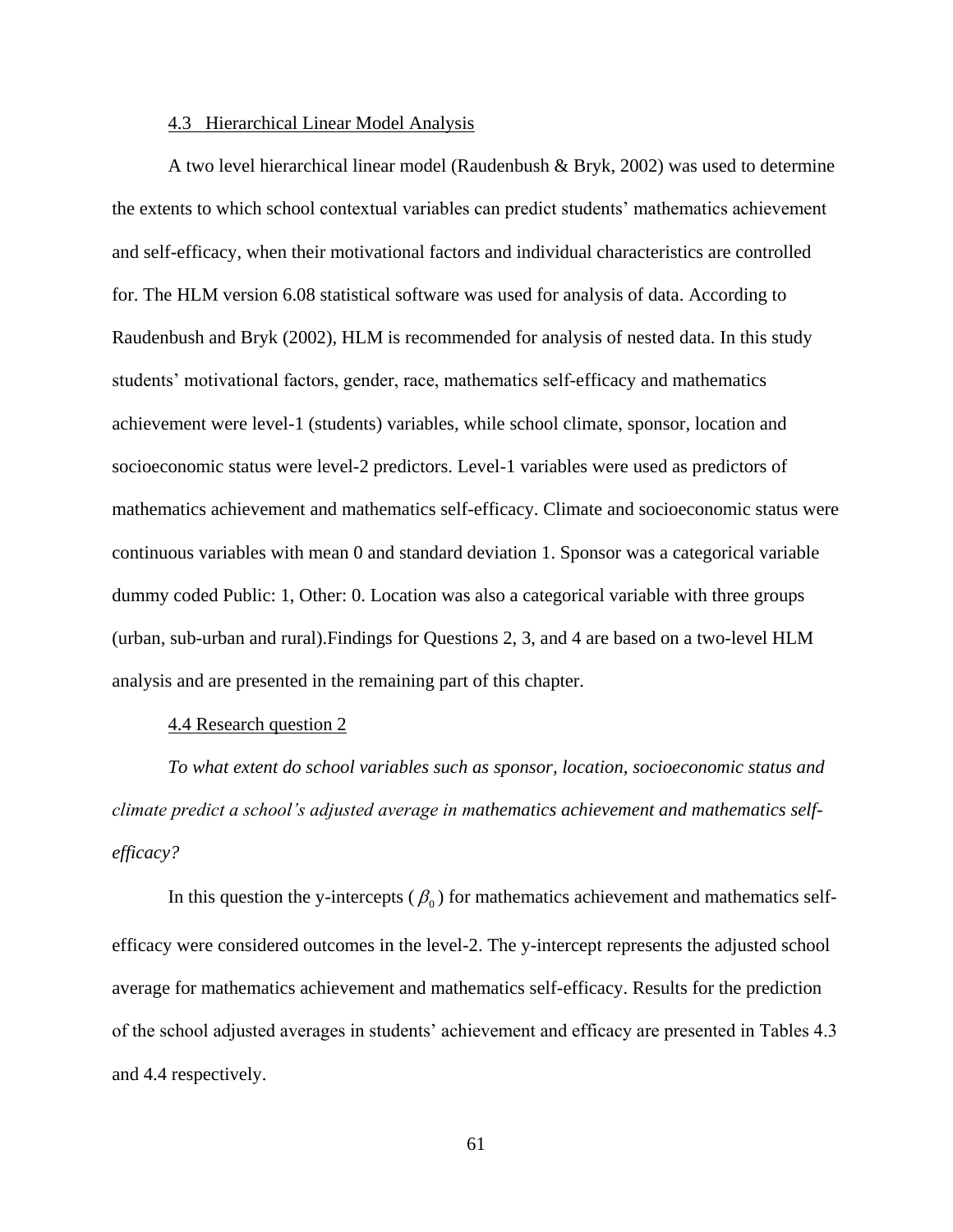Table 4.3 HLM results of the extent to which location, school climate, socioeconomic status, and sponsor predicted school adjusted average in mathematics achievement

|                                           | Location |         | Climate |                                          | Socioeconomic status |                  | Sponsor |                  |
|-------------------------------------------|----------|---------|---------|------------------------------------------|----------------------|------------------|---------|------------------|
|                                           |          |         |         | $p \qquad \gamma \qquad p \qquad \gamma$ |                      | $\boldsymbol{p}$ |         | $\boldsymbol{p}$ |
| Urban=1 vs. Suburban=0                    | $-.780$  | .085    | 1.82    | .244                                     | 14.72                | $.000*$          | .178    | .766             |
| Urban= $1 \text{ vs. } \text{Rural}=0$    | $-1.61$  | $.005*$ |         | 3.15 .115                                | 14.82                | $.000*$          | 0.139   | .873             |
| Suburban= $1 \text{ vs. } \text{Rural}=0$ | $-.651$  | .132    | .019    | .990                                     | 13.83                | $.000*$          | $-.147$ | .831             |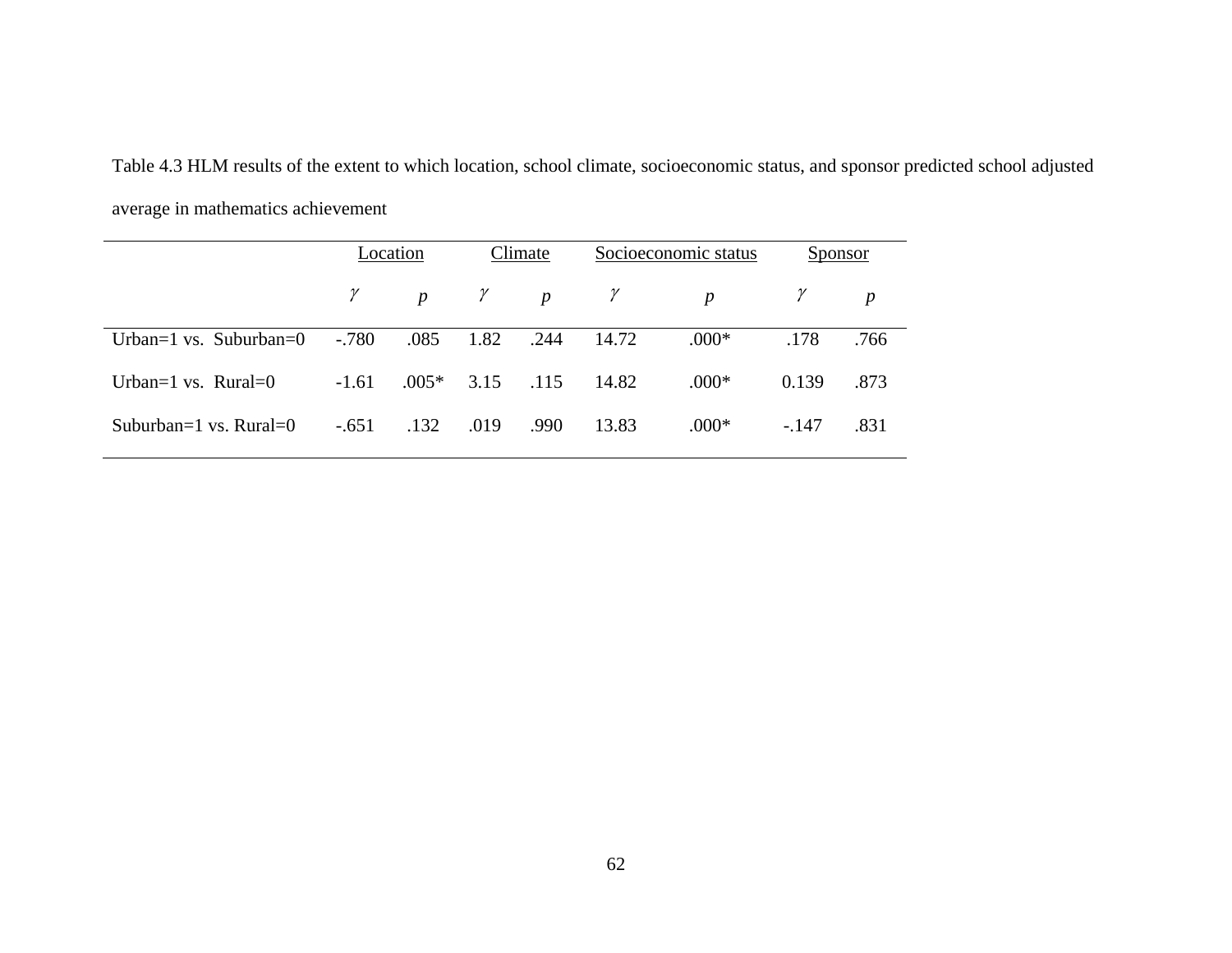#### 4.41 Mathematics achievement

Table 4.3 presents the HLM results of the extent to which location, school climate; socioeconomic status, and sponsor predicted the school adjusted average in mathematics achievement. The results reveal that location was statistically significant ( $\gamma$  = -1.61, p < .05) only in the urban versus rural case. In other words urban schools' adjusted school averages were predicted to be lower than both rural and suburban schools, but the difference is significant only when compared with rural schools. School socioeconomic status had a statistically significant positive relationship with adjusted school averages in mathematics achievement in all the location contexts: urban versus suburban ( $\gamma$  =14.72, p < .01), urban versus rural ( $\gamma$  = 14.82, p < .01) and suburban versus rural ( $\gamma$  =13.83, p < .01). One standard deviation of socioeconomic status could yield approximately 14 points in adjusted school averages in mathematics. School climate and sponsor were not statistically significant in predicting a school's adjusted average in mathematics achievement.

#### 4.42 Mathematics self-efficacy

Table 4.4 presents HLM results on the extent to which location, school climate, socioeconomic status and sponsor predicted school adjusted average in mathematics selfefficacy. The results reveal that socioeconomic status was significant in predicting a school's adjusted average in mathematics self-efficacy regardless of location. Urban schools were predicted to be higher than suburban schools ( $\gamma$  = 178, p < .05), higher than rural schools ( $\gamma$  $=$  165, p < .05), while suburban schools were found to be higher than rural schools ( $\gamma$  = 184, p < .05). School climate, sponsor and location were not statistically significant predictors of adjusted school average in mathematics self-efficacy.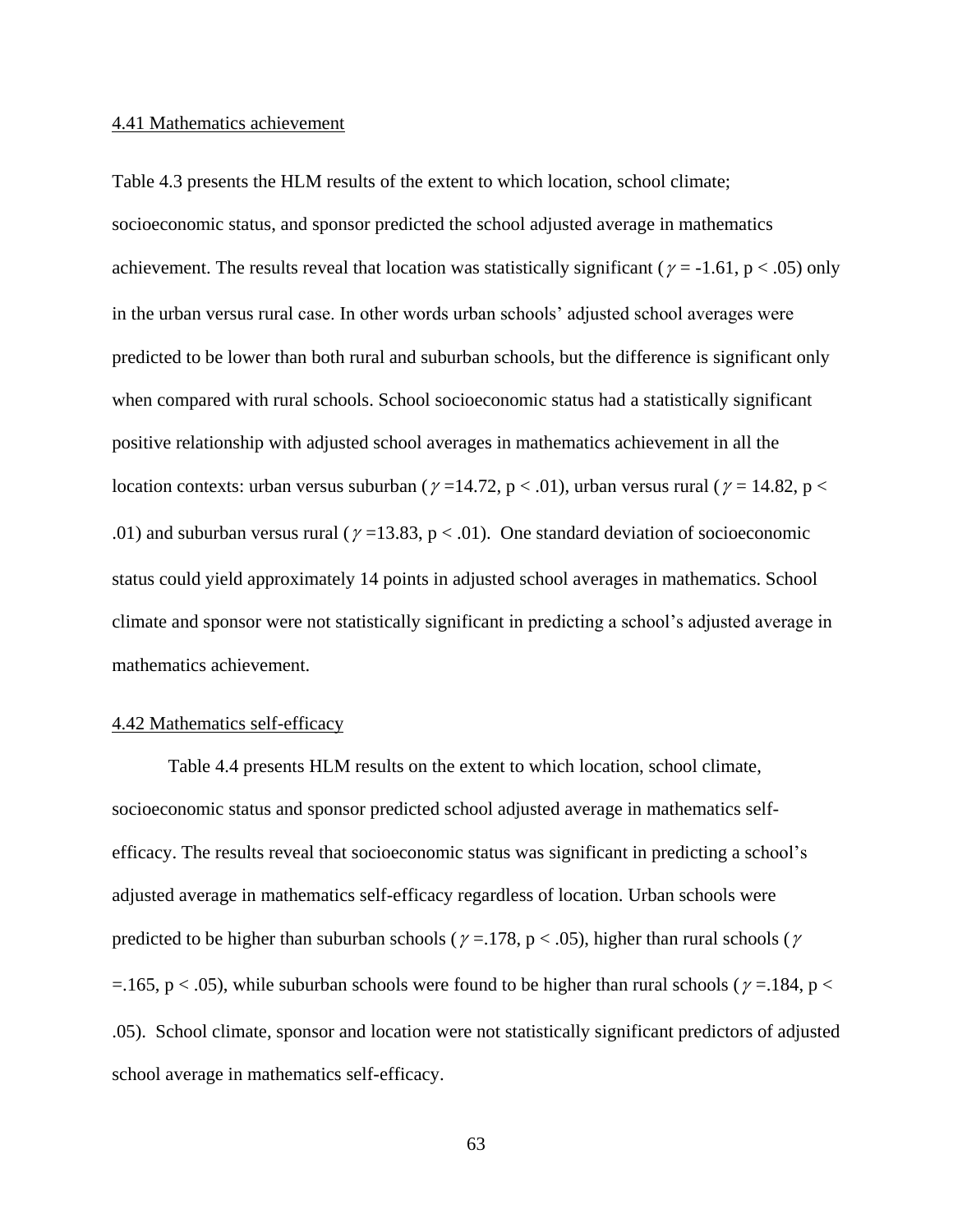Table 4.4 HLM results of the extent to which location, school climate, socioeconomic status and sponsor predicted school adjusted average in mathematics self-efficacy

|                              | Location |                  |          | Climate    |      | Socioeconomic status |         | Sponsor          |  |
|------------------------------|----------|------------------|----------|------------|------|----------------------|---------|------------------|--|
|                              | $\gamma$ | $\boldsymbol{p}$ | $\gamma$ | p $\gamma$ |      | $\boldsymbol{p}$     |         | $\boldsymbol{p}$ |  |
| Urban= $1 \text{ vs. Sub}=0$ | $-.006$  | .771             | .023     | .741       | .178 | $.000*$              | $-.022$ | .457             |  |
| Urban=1 vs. $Runal=0$        | .009     | .725             | .036     | .671       | .165 | $.000*$              | $-.017$ | .626             |  |
| Sub=1 vs. Rural=0            | .008     | .755             | $-.012$  | .890       | .184 | $.000*$              | $-.051$ | .228             |  |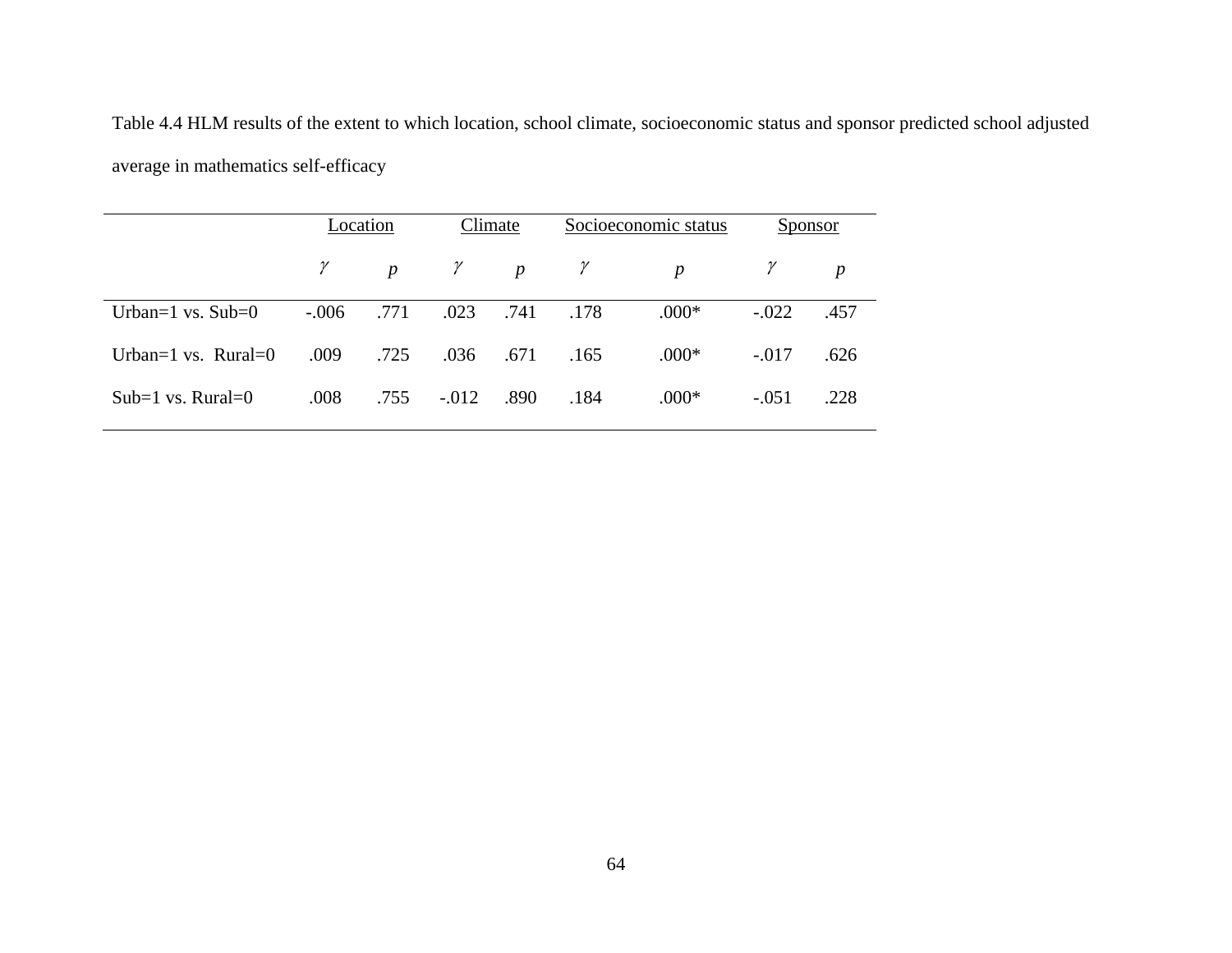### 4.5 Research question 3

*To what extent do schools' sponsor, location, socioeconomic status and climate mediate the relationship between extrinsic motivation, effort and persistence, individual determination, and learner preparedness, and mathematics self-efficacy and achievement?*

# 4.51 Mathematics achievement

Tables 4.5a, 4.5b and 4.5c present the HLM results for mathematics achievement in urban vs. suburban, urban vs. rural and suburban vs. rural respectfully. In the case of urban vs. suburban (Table 4.5a), location was a significant mediator in the relationship between extrinsic motivation and mathematics achievement ( $\gamma$  = -1.06, p < .05), while sponsor was significant for learner preparedness and mathematics achievement ( $\gamma$  = .965, p < .05). In other words, students' mathematics achievement in suburban schools was predicted to be less dependent on changes in extrinsic motivation than those in urban schools. Also, learner preparedness was predicted to be a stronger predictor of achievement in public schools than non-public school. Figures 4.4 and 4.5 represent the significant relationships graphically.

Figure 4.4 show a significant weaker positive relationship between extrinsic motivation and mathematics achievement for suburban schools, and stronger negative relationship for urban schools. Figure 4.5 shows positive relationships between achievement and learner preparedness for both public and other schools, but the relationship was predicted to be stronger in public schools.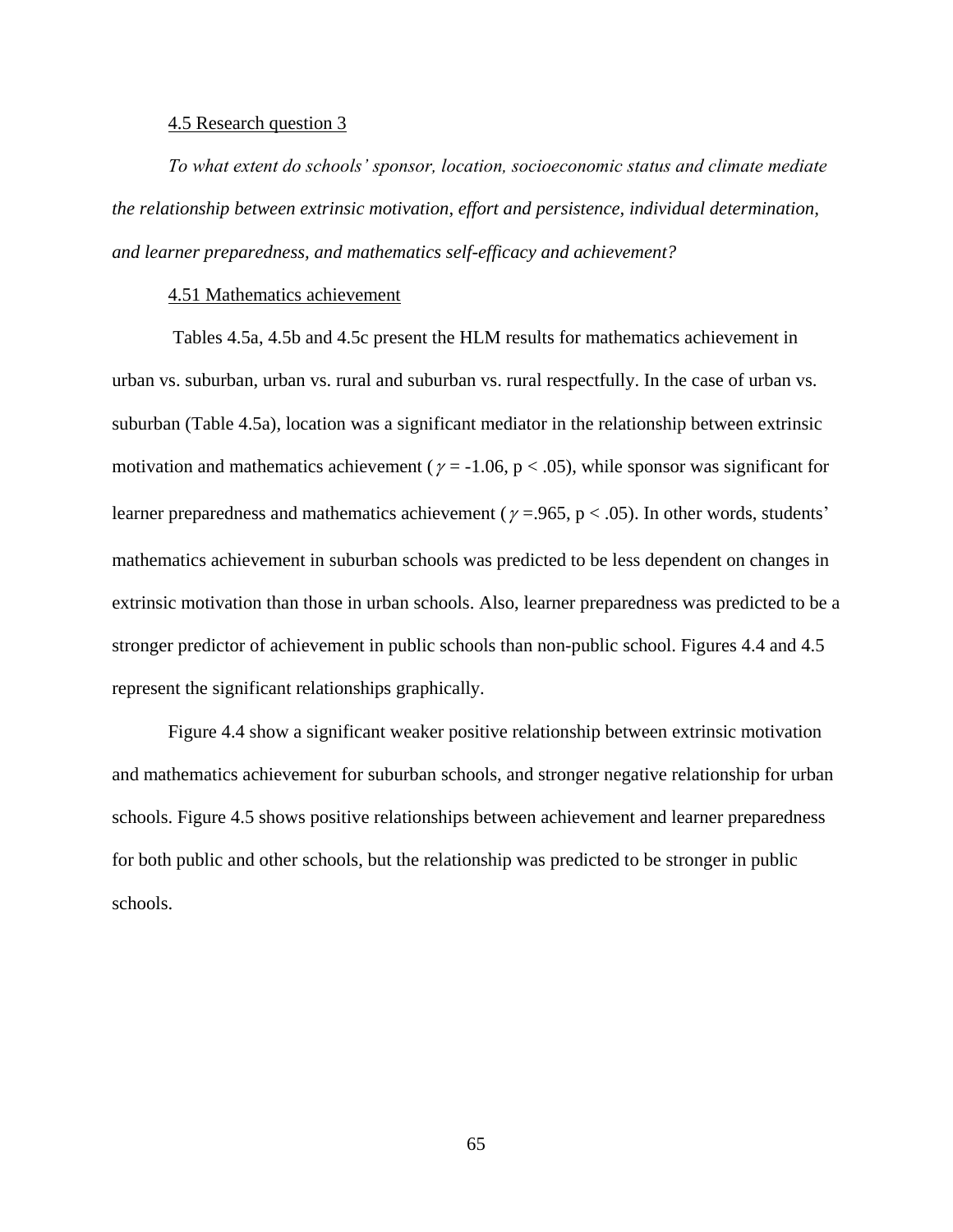

Figure 4.4 Relationship between mathematics achievement and extrinsic motivation by location



Figure 4.5Relationship between learner preparedness and mathematics achievement by school sponsor in urban versus suburban location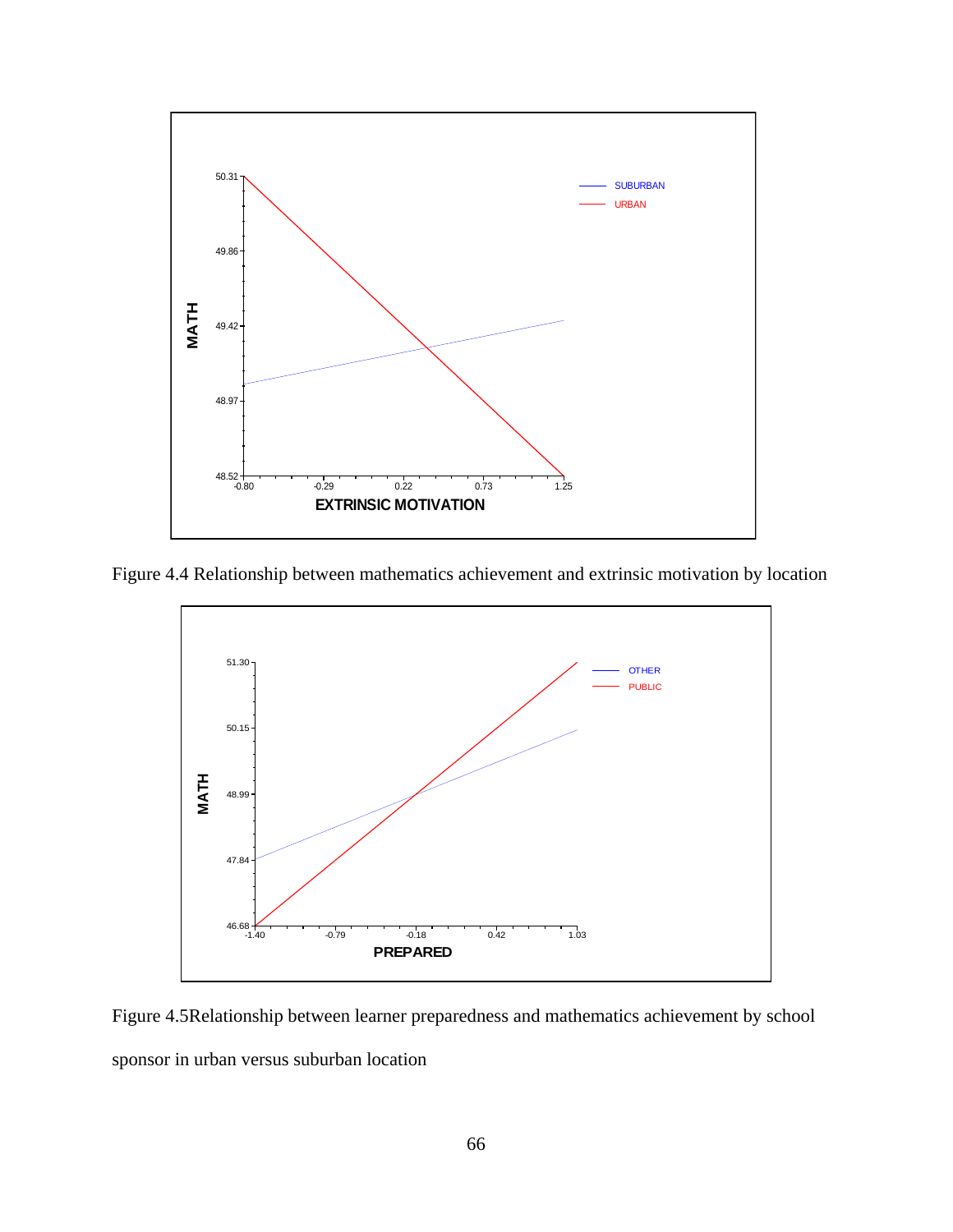# Table 4.5a

HLM results for the extents to which location (Urban = 1, verses Suburban = 0), climate, socioeconomic status and sponsor mediate the relationship between motivational factors, gender and race with mathematics achievement

| <b>Factor</b>               | Location |                  | Climate  |                |          | Socioeconomic Status | $S_{Ponsor}$ ** |                  |
|-----------------------------|----------|------------------|----------|----------------|----------|----------------------|-----------------|------------------|
|                             | $\gamma$ | $\boldsymbol{p}$ | $\gamma$ | $\overline{p}$ | $\gamma$ | $\boldsymbol{p}$     | $\gamma$        | $\boldsymbol{p}$ |
| Individual determination    | $-164$   | .710             | $-2.07$  | .186           | .985     | .114                 | .928            | .108             |
| <b>Extrinsic Motivation</b> | $-1.06$  | $.017*$          | 1.05     | .747           | $-.592$  | .283                 | $-186$          | .726             |
| Effort and persistence      | .055     | .911             | .971     | .594           | .333     | .595                 | .169            | .786             |
| Learner preparedness        | $-154$   | .575             | .871     | .353           | .072     | .851                 | .965            | $.018*$          |
| Gender                      | .870     | .081             | .080     | .963           | .568     | .392                 | .285            | .782             |
| Math efficacy               | .064     | .842             | .285     | .782           | $-.263$  | .495                 | $-.102$         | .794             |
| <b>Black</b>                | $-.316$  | .716             | $-6.620$ | .080           | .570     | .638                 | 1.461           | .244             |
| Hispanic                    | $-179$   | .825             | .684     | .812           | .847     | .512                 | 3.141           | $.010*$          |

\*\*Sponsor (Public =1, Other =0);  ${}^*p$  < .05)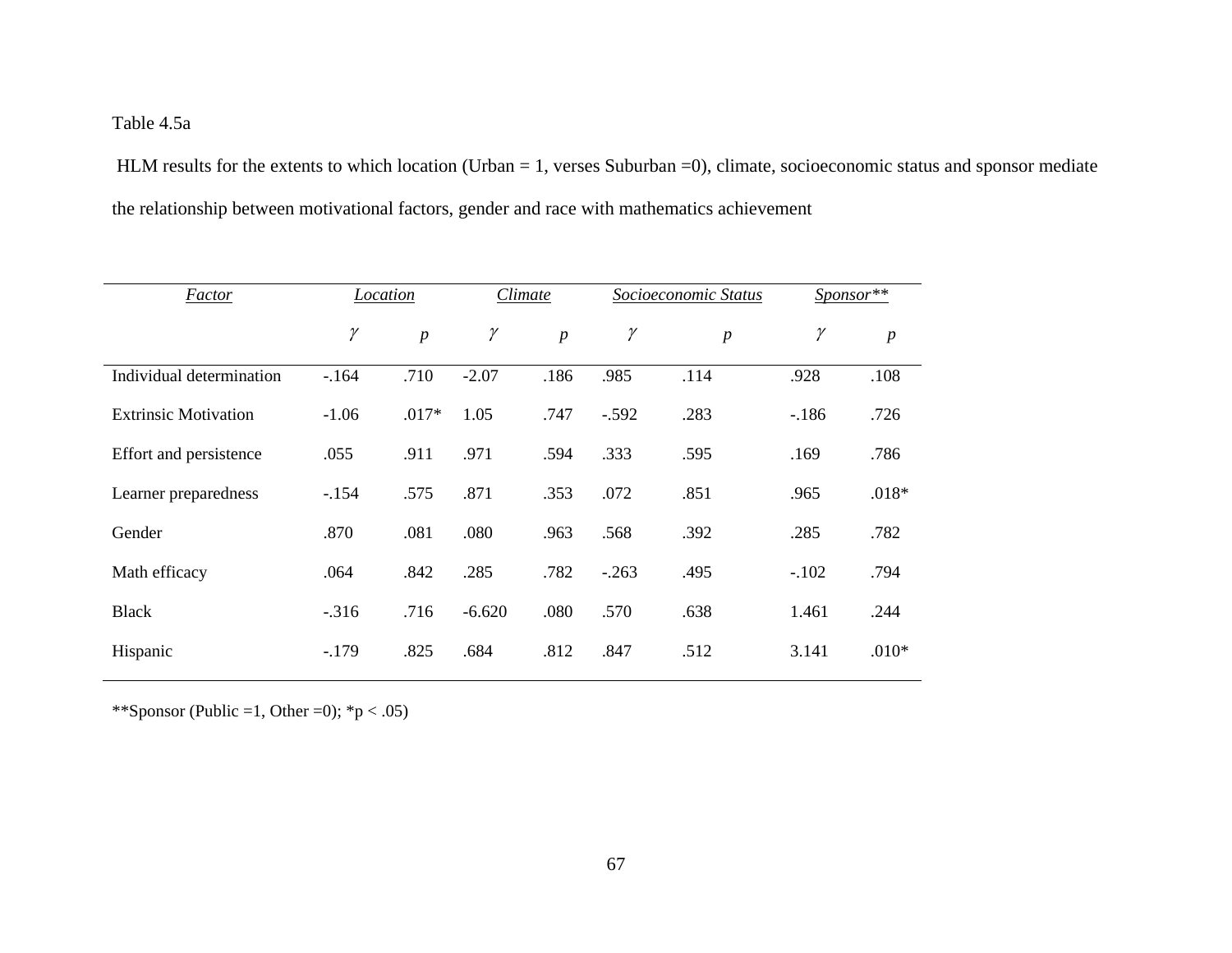The results in Table 4.5a above reveal that the relationship between learner preparedness and mathematics achievement is stronger in public schools than in non-public schools. The Hispanic versus non-Hispanic achievement gap is wider in public schools than it is in other schools. The strength of the relationship between extrinsic motivation and mathematics achievement is significantly weaker in urban schools than in suburban schools.

In the case of urban versus rural schools in Table 4.5b below, the results reveal that individual determination is significantly strengthened by higher socioeconomic status in predicting mathematics achievement ( $\gamma$  =1.572, p < .05). In other words, the strength of individual determination as a predictor of mathematics achievement is more in higher socioeconomic status schools. There are no other significant relationships.

In the case of suburban versus rural schools in Table 4.5c, the sponsor is significant in mediating the role of learner preparedness in predicting mathematics achievement ( $\gamma$  =1.59, p < .05). This implies that the variance of mathematics achievement attributed to one standard deviation of learner preparedness was predicted to be greater in public schools than it was in non-public schools.

Figure 4.6 reveals a stronger positive relationship between learner preparedness and mathematics achievement in public schools than in other schools. Figure 4.7 shows a significant positive relationship between school climate and mathematics achievement for Black students, but no significant relationship for the other students in the case of suburban and rural schools comparison.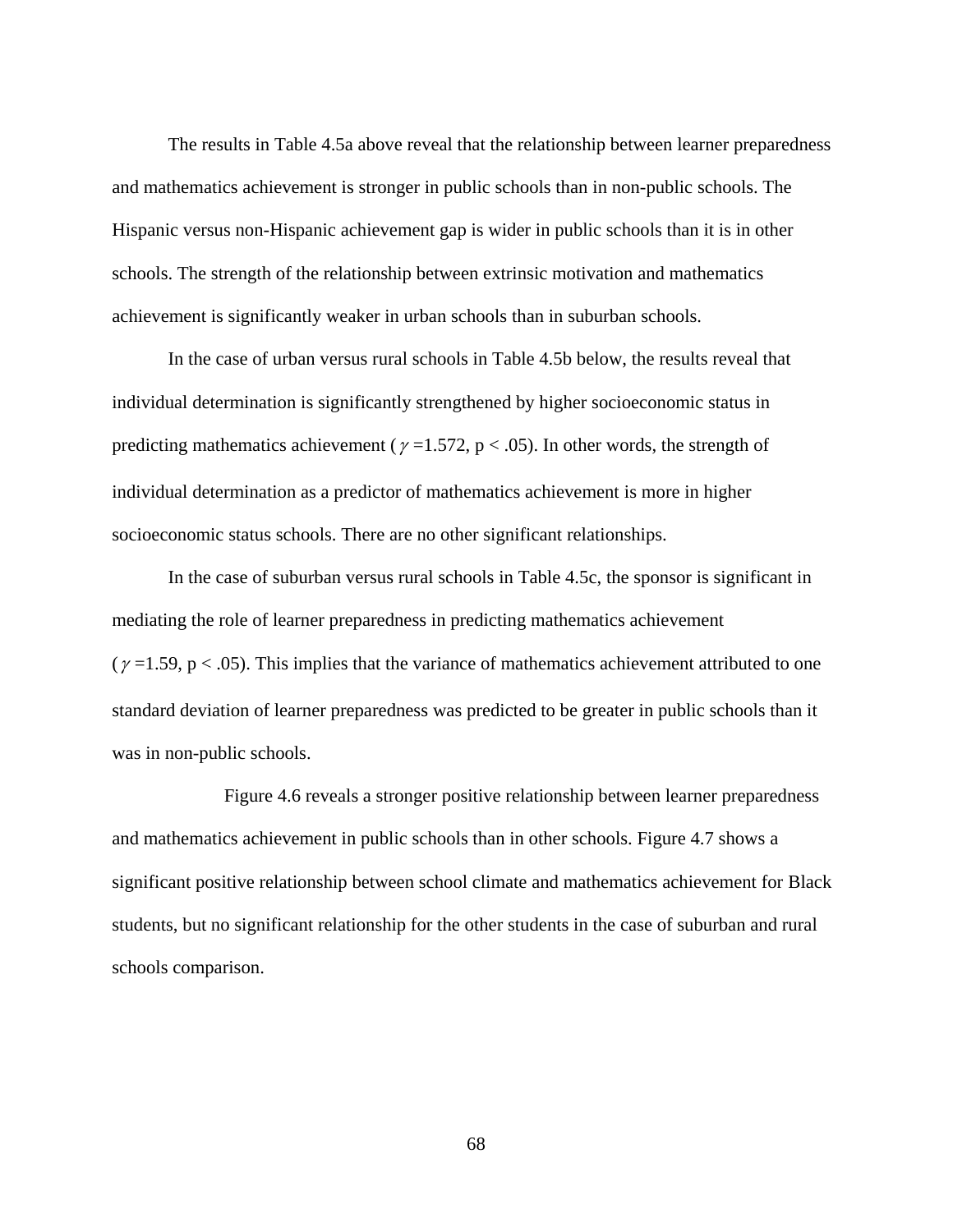Table 4.5b

HLM results for the extents to which location, climate, socioeconomic status and sponsor mediate the relationship between motivational factors, gender and race with mathematics achievement (Urban =1 verses Rural =0)

| Factor                      |          | Location         | Climate   |                  |          | Socioeconomic Status | $S_{\text{PON} \text{S} \text{P}}$ ** |                  |
|-----------------------------|----------|------------------|-----------|------------------|----------|----------------------|---------------------------------------|------------------|
|                             | $\gamma$ | $\boldsymbol{p}$ | $\gamma$  | $\boldsymbol{p}$ | $\gamma$ | $\boldsymbol{p}$     | $\gamma$                              | $\boldsymbol{p}$ |
| Individual determination    | $-127$   | .830             | $-0.0142$ | .949             | 1.572    | $.049*$              | 1.43                                  | .076             |
| <b>Extrinsic Motivation</b> | $-.964$  | .086             | 1.71      | .339             | $-0.938$ | .242                 | $-.750$                               | .340             |
| Effort and persistence      | .147     | .816             | $-1.39$   | .562             | .031     | .971                 | .122                                  | .893             |
| Learner preparedness        | $-.101$  | .793             | $-.522$   | .670             | $-.187$  | .731                 | .164                                  | .774             |
| Gender                      | .567     | .410             | .193      | .924             | .914     | .264                 | .630                                  | .497             |
| Math efficacy               | $-.064$  | .842             | .284      | .782             | $-.263$  | .495                 | $-.102$                               | .794             |
| <b>Black</b>                | $-1.002$ | .372             | $-3.776$  | .441             | 1.041    | .482                 | 1.380                                 | .399             |
| Hispanic                    | .608     | .587             | $-3.830$  | .304             | .520     | .731                 | 2.754                                 | .078             |

\*\*Sponsor (Public =1, Other =0);  ${}^*p < .05$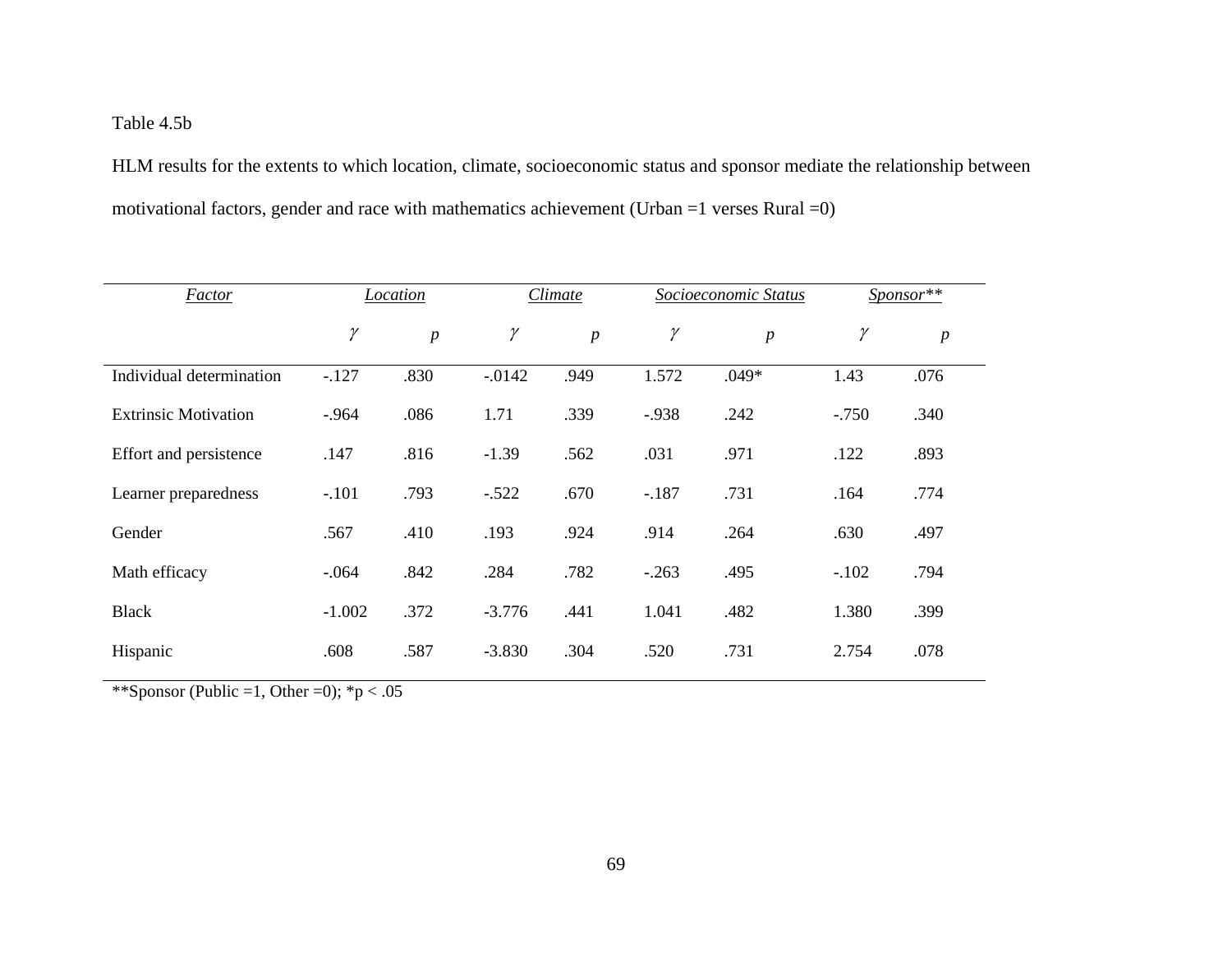

Figure 4.6 Relationship between learner preparedness and mathematics achievement according

to sponsor in urban versus rural location



Figure 4.7 Relationship between mathematics achievement and school climate by race (Black students compared to others) in urban versus rural locations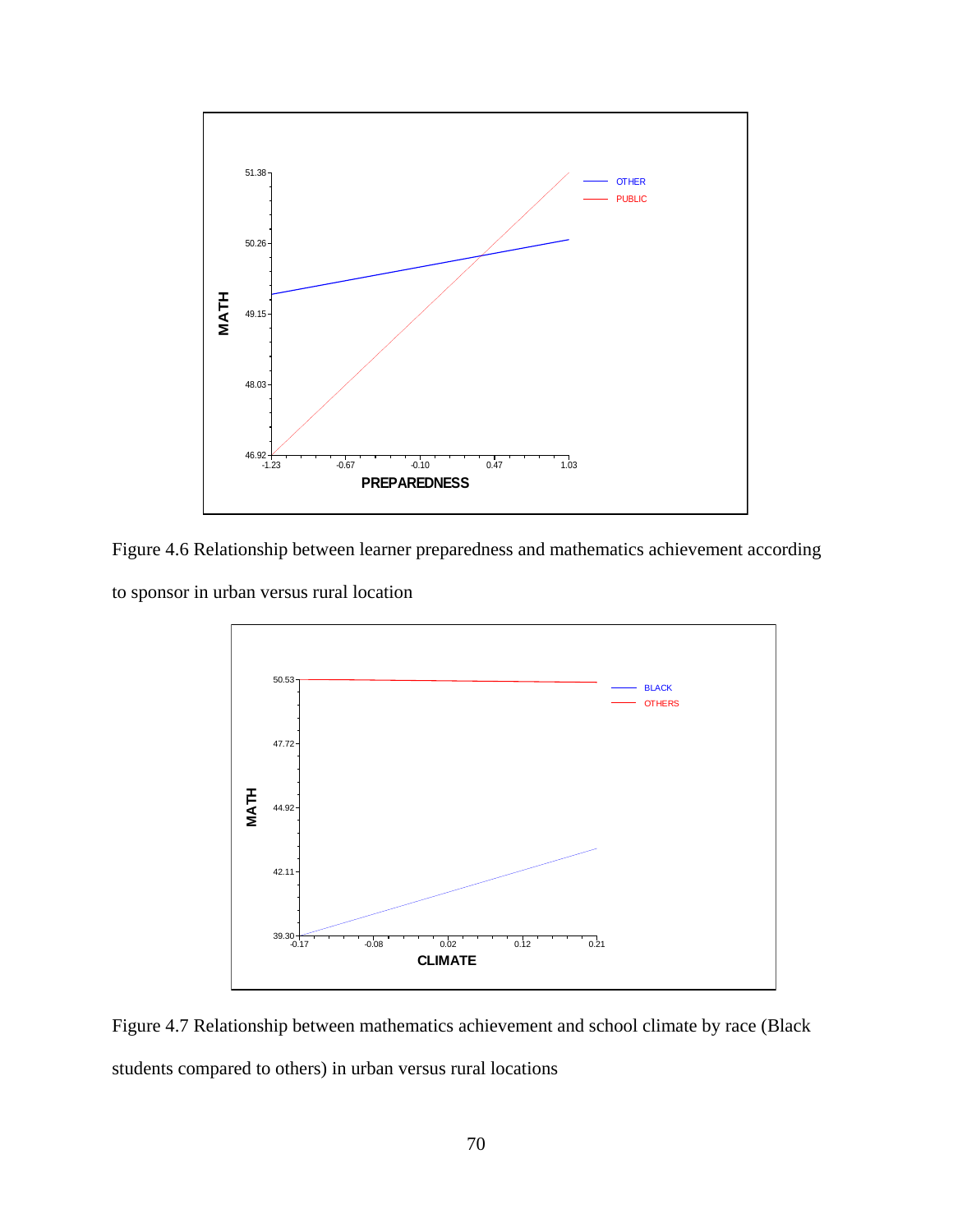# Table 4.5c

HLM results for the extents to which location, climate, socioeconomic status and sponsor mediate the relationship between motivational factors, gender and race with mathematics achievement (Suburban verses Rural)

| <b>Factor</b>               | Location |                  |          | Climate          |          | Socioeconomic Status |          | Sponsor**        |
|-----------------------------|----------|------------------|----------|------------------|----------|----------------------|----------|------------------|
|                             | $\gamma$ | $\boldsymbol{p}$ | $\gamma$ | $\boldsymbol{p}$ | $\gamma$ | $\boldsymbol{p}$     | $\gamma$ | $\boldsymbol{p}$ |
| Individual determination    | .160     | .762             | $-3.23$  | .056             | 1.08     | .150                 | 1.30     | .059             |
| <b>Extrinsic Motivation</b> | .124     | .792             | .030     | .985             | .196     | .734                 | .262     | .664             |
| Effort and persistence      | .034     | .954             | .050     | .980             | .151     | .828                 | $-.628$  | .373             |
| Learner preparedness        | .398     | .249             | .770     | .487             | $-.262$  | .553                 | 1.59     | $.002*$          |
| Gender                      | $-360$   | .584             | .325     | .883             | $-.506$  | .530                 | $-1.162$ | .194             |
| Math efficacy               | $-.406$  | .265             | .351     | .785             | $-.082$  | .857                 | .287     | .574             |
| <b>Black</b>                | $-.348$  | .730             | $-10.24$ | $.006*$          | .606     | .668                 | 3.694    | $.033*$          |
| Hispanic                    | 1.267    | .214             | 1.155    | .214             | 1.491    | .321                 | 3.778    | .014             |

\*\*Sponsor (Public =1, Other =0);  ${}^*p$  < .05)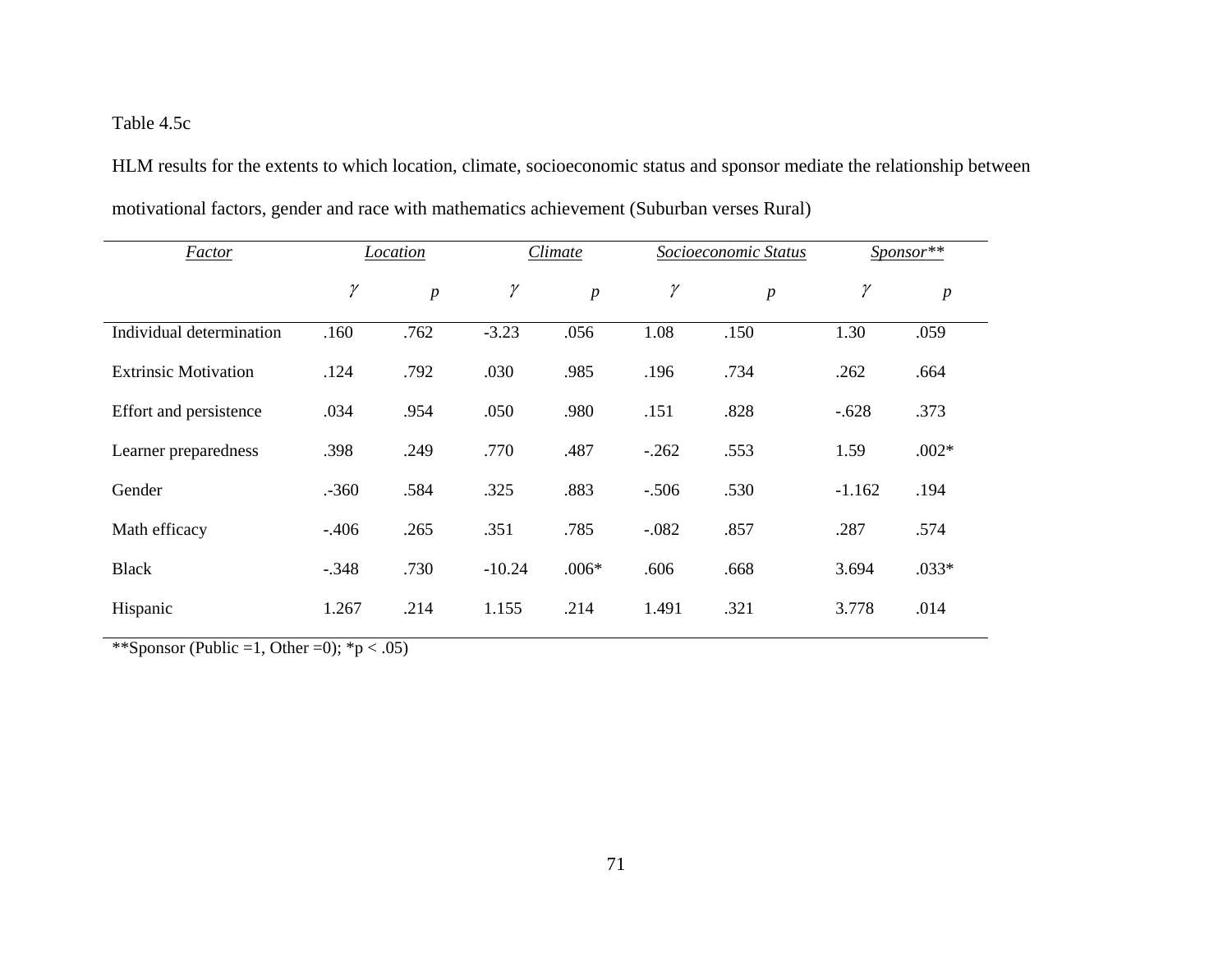# 4.52 Mathematics self-efficacy

Tables 4.6a, 4.6b and 4.6c present the HLM results for the extents to which school factors such as sponsor, location, socioeconomic status and climate— mediate the relationship between motivational factors and mathematics self-efficacy. The results in Table 4.6a reveal that the strength of mathematics achievement as a predictors of mathematics self-efficacy is lower in public schools than in other schools ( $\gamma = -0.008$ , p < .05), and is strengthened with a rise in socioeconomic status ( $\gamma = .005$ , p < .05).



Figure 4.8 Relationship between mathematics achievement and mathematics self-efficacy according to sponsor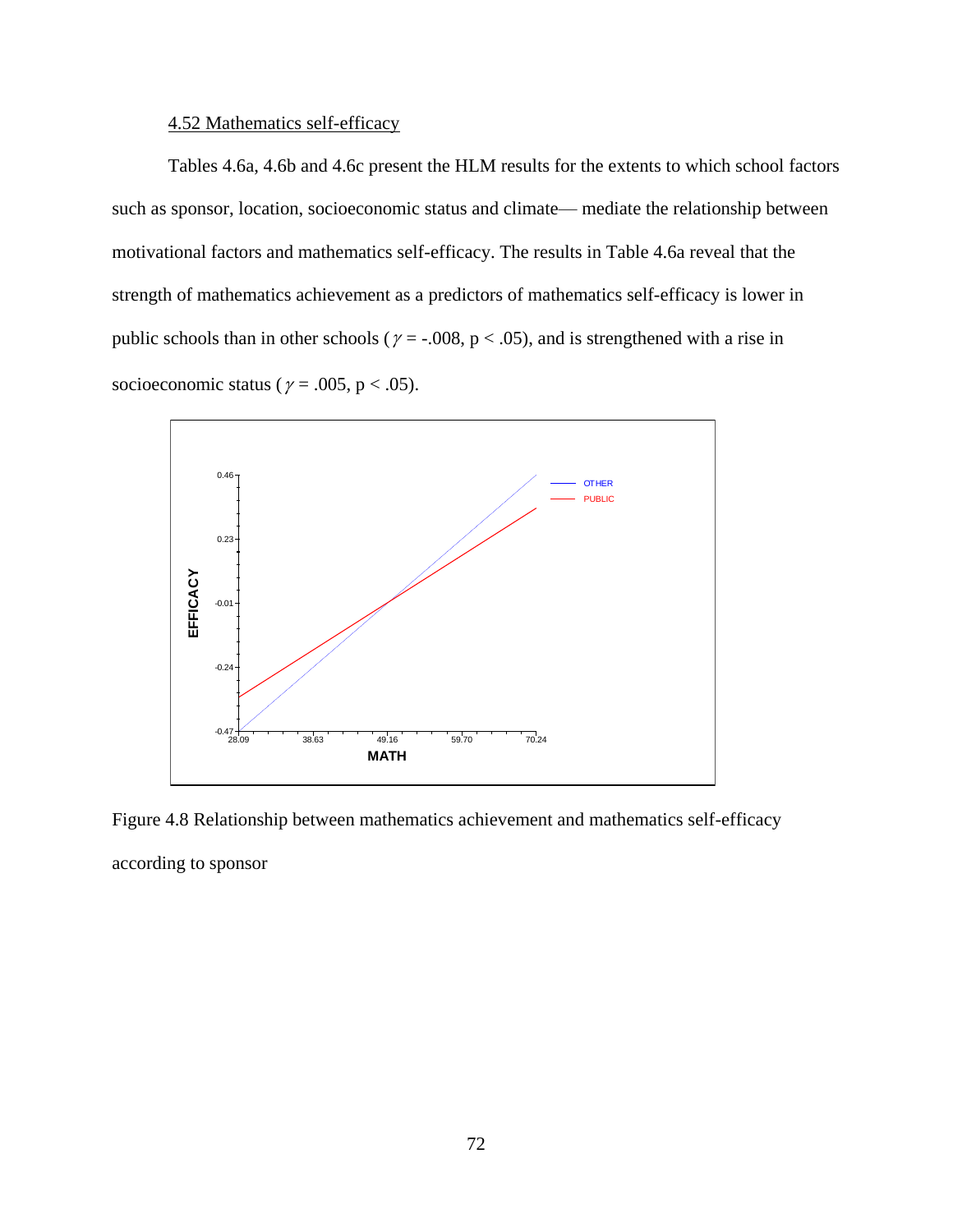# Table 4.6a

HLM results for the extents to which location, climate, socioeconomic status and sponsor mediate the relationship between motivational factors, gender and race with mathematics self-efficacy (Urban=1 verses Suburban=0)

| <b>Factor</b>               | <b>Location</b> |                | Climate  |                  | Socioeconomic Status |                  | $S_{\text{PON} \text{S} \text{P}}$ ** |                  |
|-----------------------------|-----------------|----------------|----------|------------------|----------------------|------------------|---------------------------------------|------------------|
|                             | γ               | $\overline{p}$ | $\gamma$ | $\boldsymbol{p}$ | $\gamma$             | $\boldsymbol{p}$ | $\gamma$                              | $\boldsymbol{p}$ |
| Individual determination    | $-.022$         | .463           | .091     | .354             | .054                 | .179             | $-.021$                               | .592             |
| <b>Extrinsic Motivation</b> | $-.001$         | .958           | $-.059$  | .542             | .011                 | .747             | .010                                  | .784             |
| Effort and persistence      | $-.015$         | .645           | .091     | .426             | $-.059$              | .184             | $-.057$                               | .198             |
| Learner preparedness        | .008            | .638           | $-.003$  | .960             | .019                 | .551             | $-.030$                               | .219             |
| Gender                      | $-.114$         | $.001*$        | $-.003$  | .981             | $-.006$              | .893             | .109                                  | $.015*$          |
| Math Achievement            | $-.003$         | .076           | $-.004$  | .406             | .005                 | $.029*$          | $-.008$                               | $.003*$          |
| <b>Black</b>                | .002            | .972           | $-.153$  | .378             | .056                 | .402             | $-.025$                               | .712             |
| Hispanic                    | $-.052$         | .243           | $-.084$  | .535             | .021                 | .725             | .029                                  | .697             |

\*\*Sponsor (Public =1, Other =0);  ${}^*p < .05$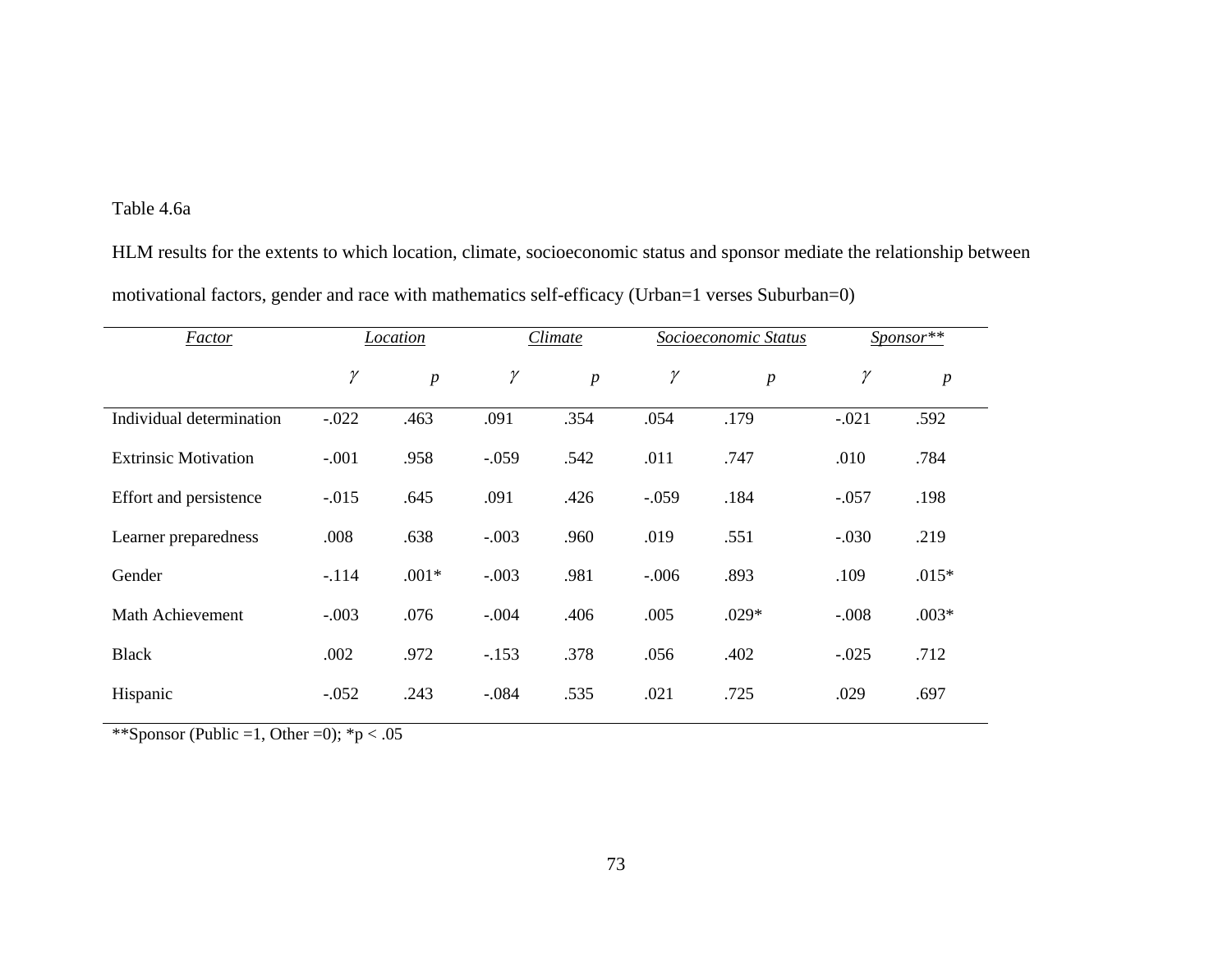Table 4.6b results show that the relationship between mathematics self-efficacy and mathematics achievement is stronger in schools with higher average socioeconomic status ( $\gamma = 0.055$ , P < . 05). The strength of individual determination in predicting mathematics self-efficacy is significantly lower in urban than in rural schools ( $\gamma = -0.094$ , p < .05), while extrinsic motivation is stronger in predicting mathematics self-efficacy in urban than rural schools ( $\gamma = .077$ , p < .05).



Figure 4.9 Relationship between individual determination and mathematics self-efficacy according to location (urban versus rural)

The results in Figure 4.9 above show that individual determination has a significant positive relationship to mathematics self-efficacy for both rural and urban, with the rural schools predicted to have a stronger relationship than urban schools. The results in Figure 4.10 below reveal a strong negative relationship between self-efficacy and extrinsic motivation in rural schools, and a comparatively weaker positive relationship in urban schools.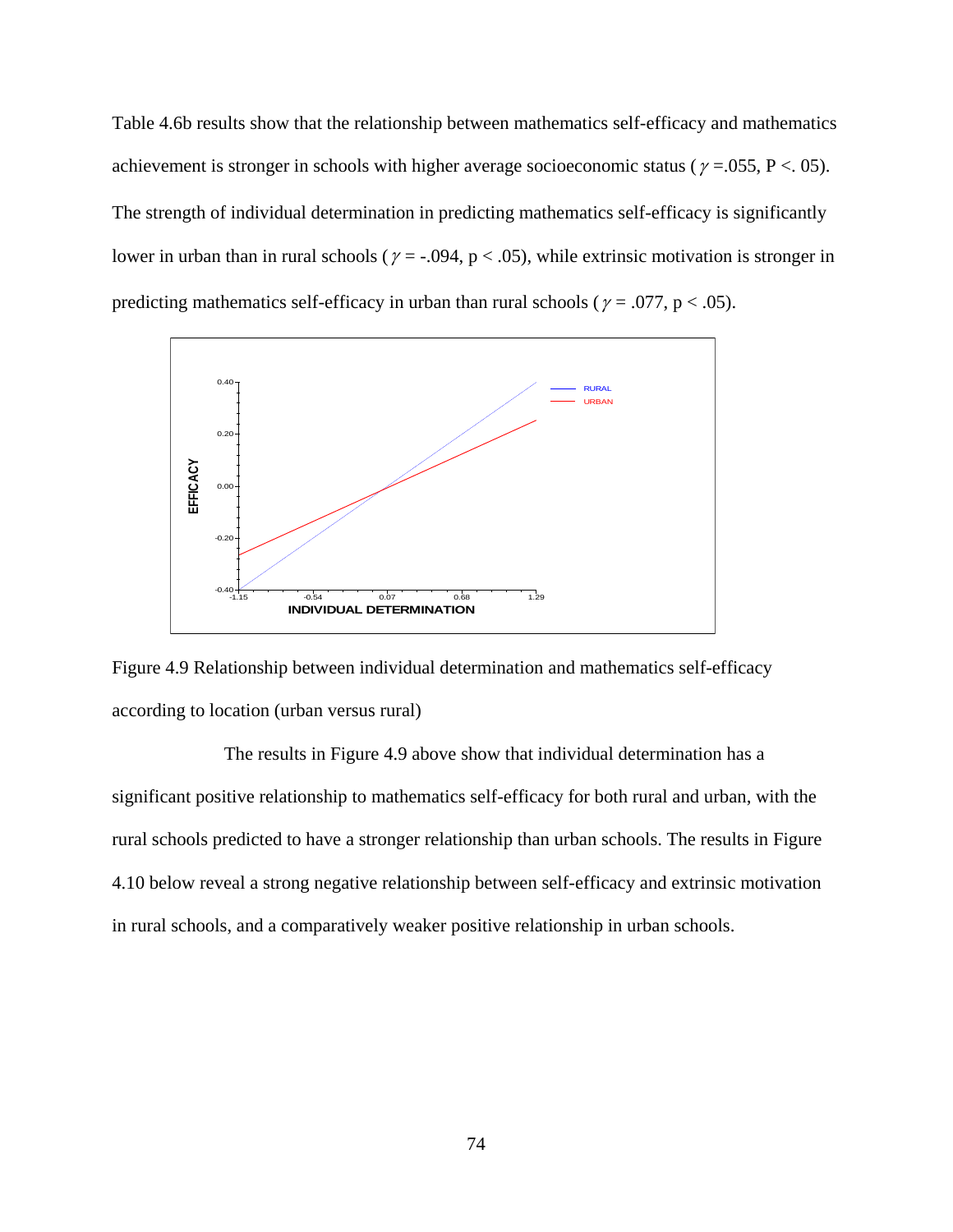

Figure 4.10 Relationship between extrinsic motivation and mathematics self-efficacy according to location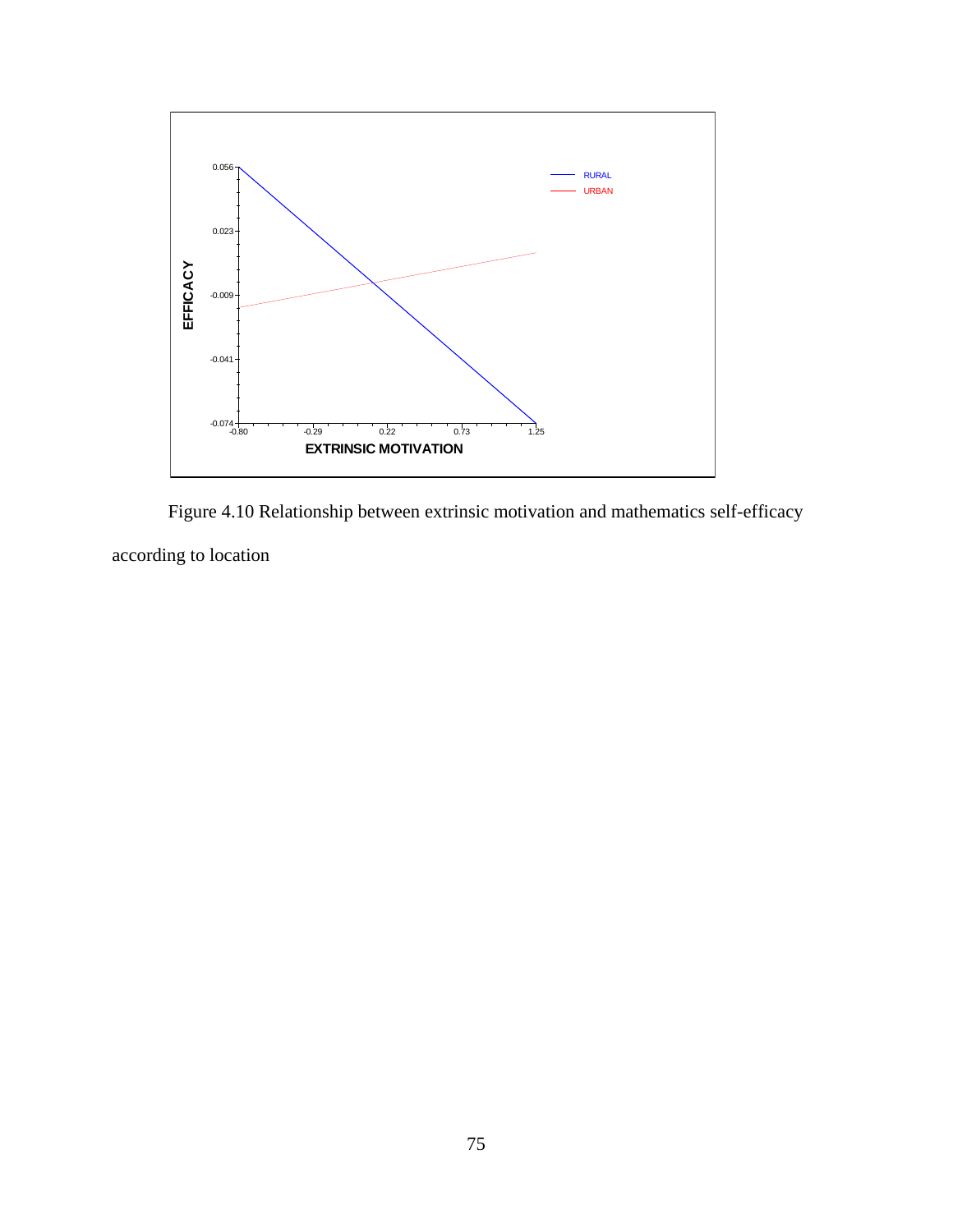# Table 4.6b

HLM results for the extents to which location, climate, socioeconomic status and sponsor mediate the relationship between motivational factors, gender and race with mathematics self-efficacy (Urban =1 verses Rural=0)

| <b>Factor</b>               | Location |                | Climate  |                | Socioeconomic Status |                  | Sponsor** |                  |
|-----------------------------|----------|----------------|----------|----------------|----------------------|------------------|-----------|------------------|
|                             | $\gamma$ | $\overline{p}$ | $\gamma$ | $\overline{p}$ | $\gamma$             | $\boldsymbol{p}$ | γ         | $\boldsymbol{p}$ |
| Individual determination    | $-.094$  | $.034*$        | $-0.012$ | .933           | $-.015$              | .783             | $-.006$   | .915             |
| <b>Extrinsic Motivation</b> | .077     | $.037*$        | $-179$   | .177           | .083                 | .112             | .032      | .544             |
| Effort and persistence      | .013     | .784           | .020     | .226           | $-0.0386$            | .541             | $-.057$   | .415             |
| Learner preparedness        | $-.041$  | .072           | .014     | .843           | $-.028$              | .306             | $-.052$   | .108             |
| Gender                      | $-.09$   | $.021*$        | .055     | .669           | $-.063$              | .234             | $-.121$   | $.028*$          |
| Math Achievement            | $-.003$  | .076           | $-.004$  | .406           | .055                 | $.029*$          | $-.028$   | .053             |
| <b>Black</b>                | .149     | $.034*$        | $-.046$  | .836           | .033                 | .664             | .134      | .138             |
| Hispanic                    | .042     | .513           | .008     | .966           | .043                 | .611             | .149      | .128             |

\*\*Sponsor (Public =1, Other =0);  ${}^*p < .05$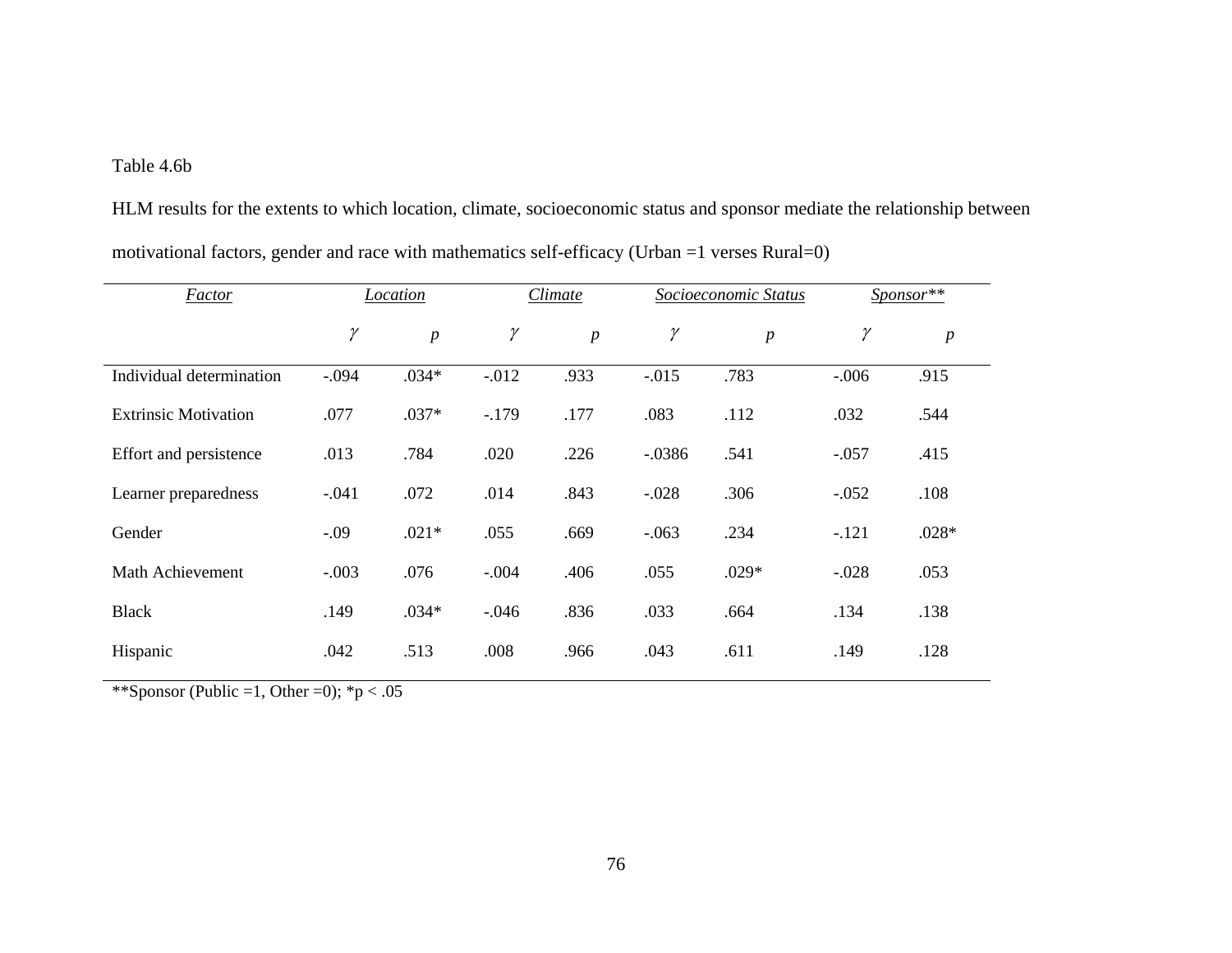Table 4.6c results indicate that mathematics achievement is weaker in predicting mathematics self-efficacy in public schools than other schools ( $\gamma = .005$ ,  $p < .05$ ). Learner preparedness is a stronger predictor of mathematics self-efficacy in rural schools than suburban (  $\gamma$  = -.041, p < .05), while extrinsic motivation relate to mathematics self-efficacy more strongly in suburban schools than in urban schools.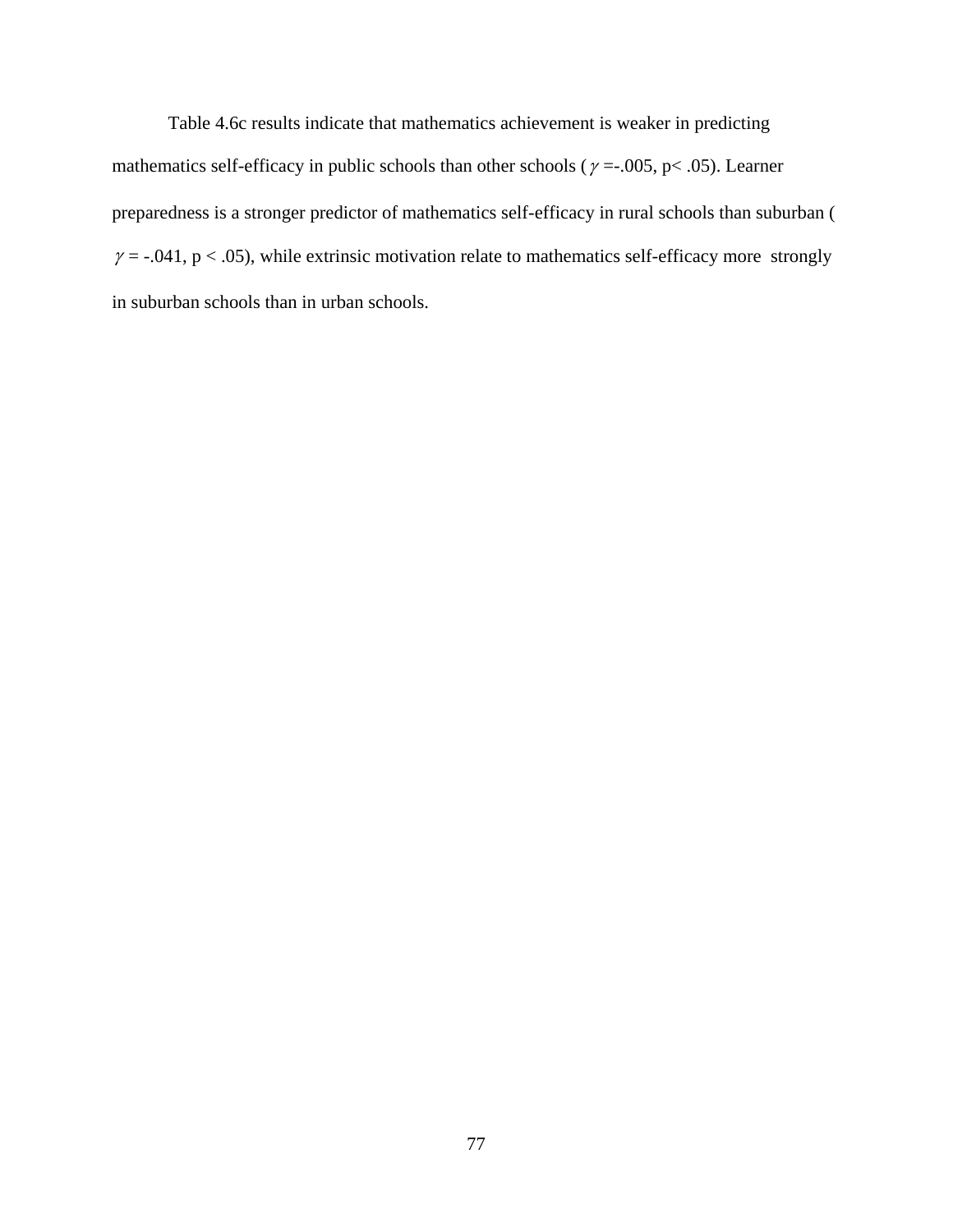# Table 4.6c

HLM results for the extents to which location, climate, socioeconomic status and sponsor mediate the relationship between motivational factors, gender and race with mathematics self-efficacy (Suburban=1 verses Rural=0)

| <b>Factor</b>               | Location |                  | Climate  |                  | Socioeconomic Status |                | Sponsor** |                  |
|-----------------------------|----------|------------------|----------|------------------|----------------------|----------------|-----------|------------------|
|                             | $\gamma$ | $\boldsymbol{p}$ | $\gamma$ | $\boldsymbol{p}$ | $\gamma$             | $\overline{p}$ | $\gamma$  | $\boldsymbol{p}$ |
| Individual determination    | $-.073$  | .065             | $-.096$  | .435             | .013                 | .787           | $-.028$   | .614             |
| <b>Extrinsic Motivation</b> | .081     | $.016*$          | $-.055$  | .584             | $-.024$              | .526           | $-0.013$  | .742             |
| Effort and persistence      | .032     | .447             | .150     | .242             | $-.040$              | .446           | $-.021$   | .718             |
| Learner preparedness        | $-.041$  | $.045*$          | $-.052$  | .431             | .023                 | .365           | $-0.016$  | .595             |
| Gender                      | .036     | .328             | .110     | .410             | $-.013$              | .791           | $-.022$   | .702             |
| Math Achievement            | $-.002$  | .112             | .0005    | .922             | .002                 | .443           | $-.005$   | $.042*$          |
| <b>Black</b>                | .114     | .095             | $-.031$  | .890             | .97                  | .270           | $-.109$   | .303             |
| Hispanic                    | .052     | .384             | $-.068$  | .707             | .080                 | .307           | .041      | .703             |

\*\*Sponsor (Public =1, Other =0);  ${}^*p < .05$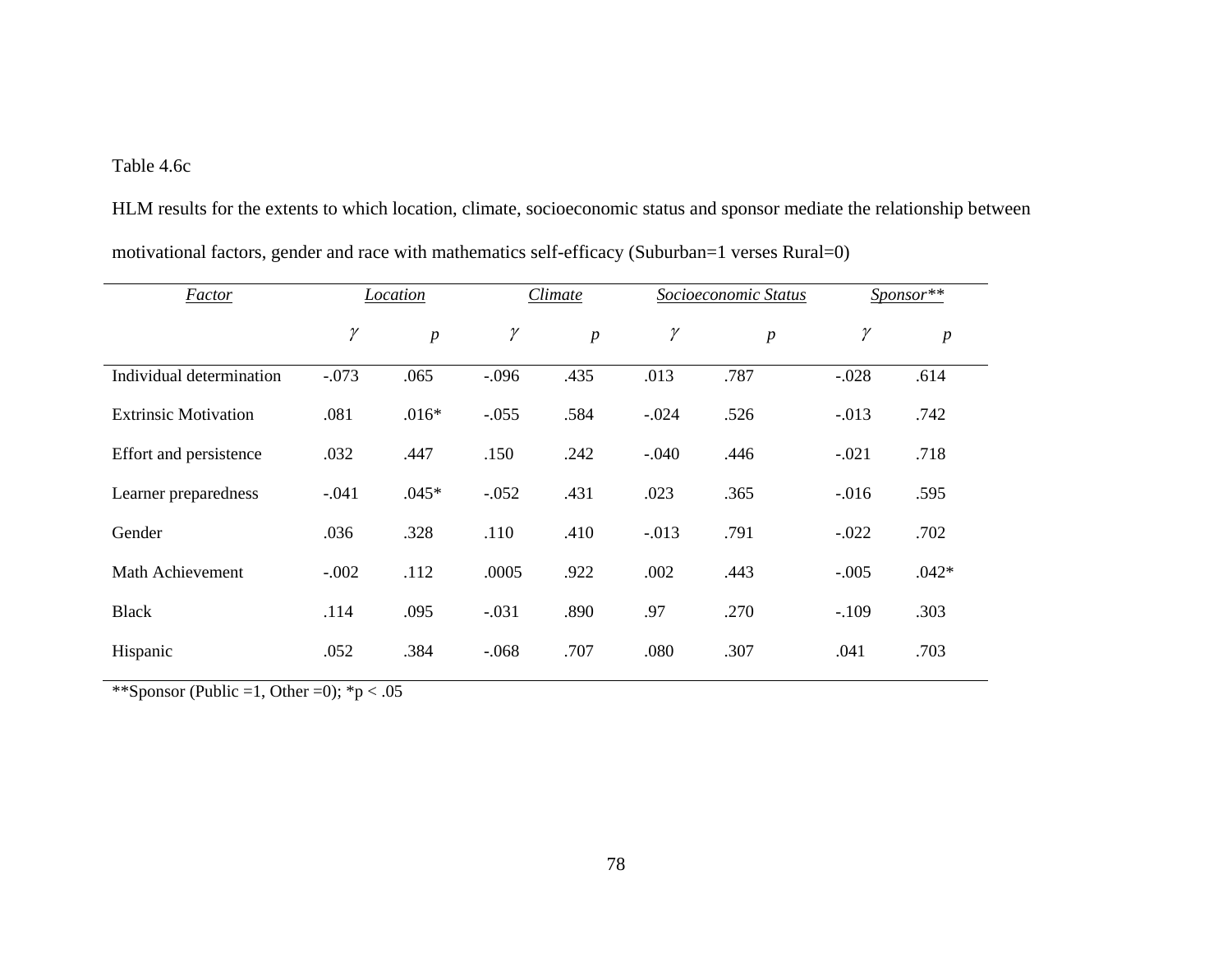## 4.6 Research Question 4

*To what extent do schools' sponsor, location, socioeconomic status and climate moderate the gender and race gap in mathematics self-efficacy and achievement?*

The results for mathematics achievement gaps are presented on Tables 4.5a, 4.5b and 4.5c. Tables 4.6a, 4.6b and 4.6c present results for gender and racial gaps in mathematics selfefficacy.

# 4.61 Mathematics achievement

In Table 4.5a, school sponsor significantly moderates the Hispanic gap in mathematics achievement ( $\gamma$  =3.141, p < .05). This indicates that the gap between Hispanic students and the rest of their counterparts in public schools was predicted to be more than 3 points higher than in other schools in mathematics achievement. Table 4.5c the results reveal that, the gap between Black students and the rest of the students in mathematics achievement is significantly reduced by a perceived better school climate ( $\gamma = -10.24$ ,  $p < .05$ ), and the gap was significantly higher in public schools than other schools ( $\gamma$  =3.69, p <.05).



Figure 4.11 Relationship between mathematics achievement and socioeconomic status by race (Black students compared to others)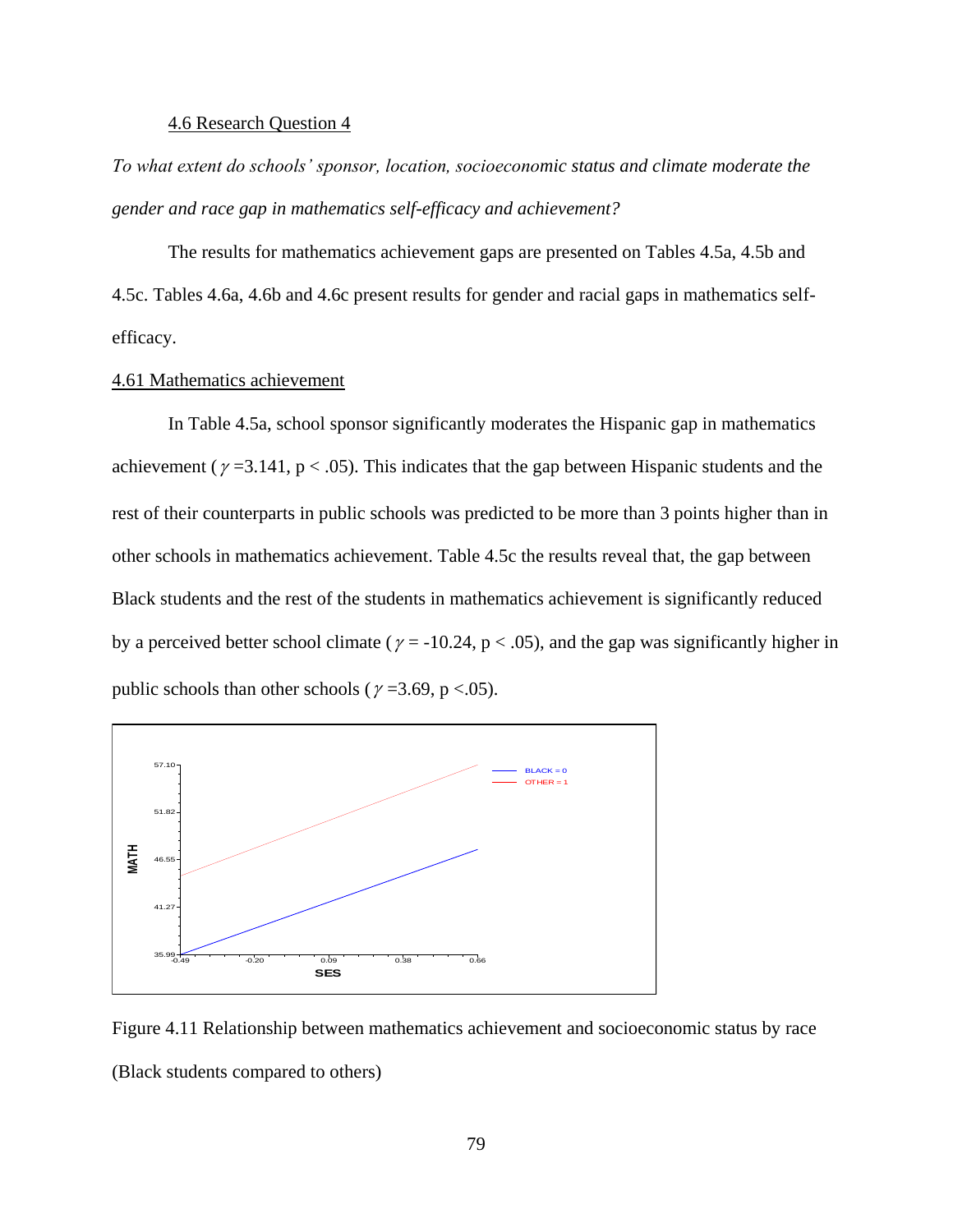Figure 4.11 shows that higher socioeconomic status leads to higher achievement consistently maintaining the achievement gap between the Black students and others. Similar trends are observed for gender and the Hispanic students' achievement gaps.

## 4.62 Mathematics self-efficacy

Table 4.6a results predicted gender gap to be lower in urban schools than suburban ( $\gamma$  = -.114, p<.05), but higher in public schools than other schools ( $\gamma$  = .109, p < .05) in mathematics self-efficacy. Table 4.6b reveals a significantly lower gender gap in urban schools than rural ( $\gamma$  $=$  -.09, P < .05), and lower in public schools than other schools ( $\gamma =$  -.121, p < .05) in mathematics self-efficacy. Black students' mathematics self-efficacy gap is higher in urban school compared to rural schools ( $\gamma = 149$ , p < .05).



Figure 4.12Relationship between mathematics self-efficacy and socioeconomic status by gender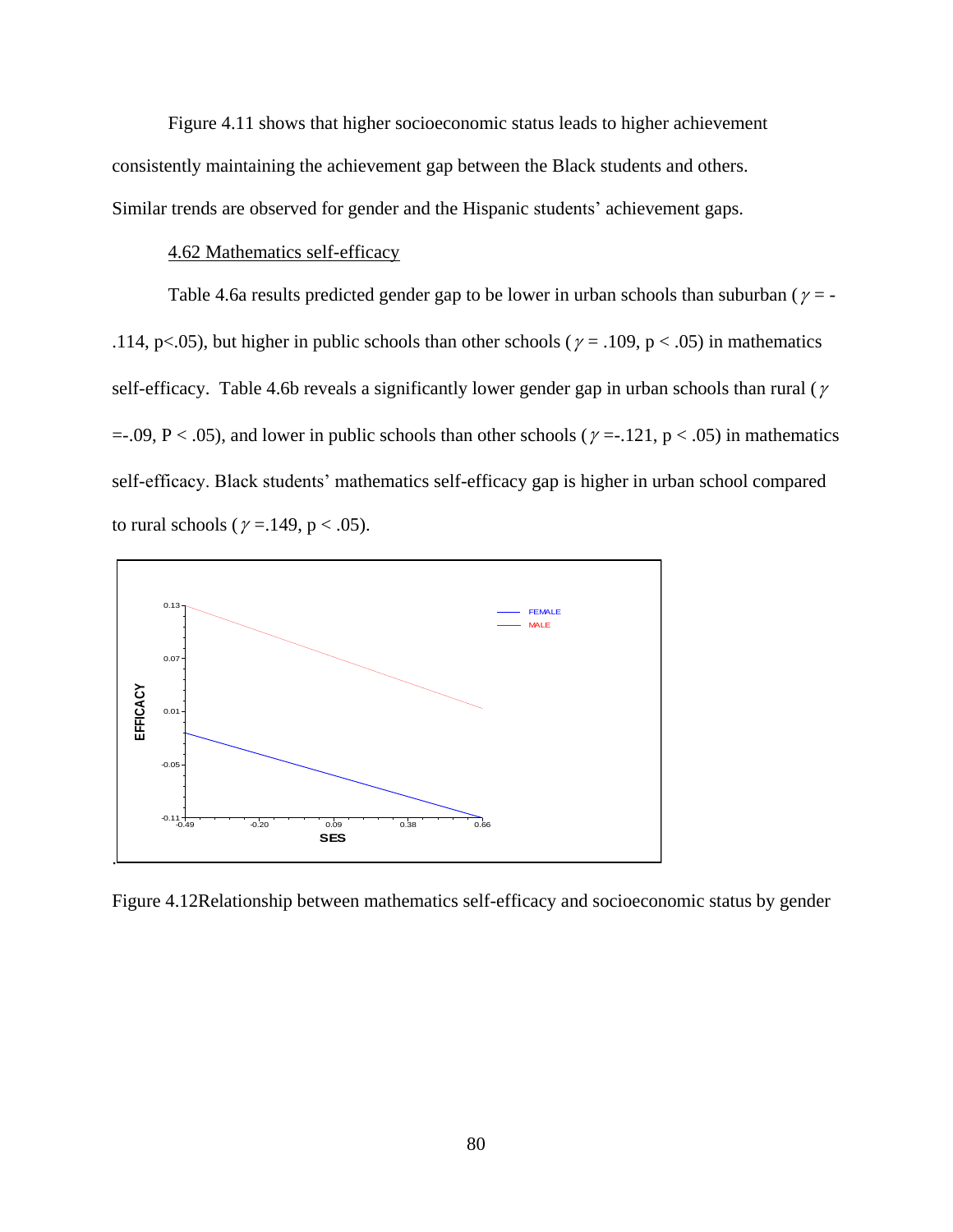

Figure 4.13 Relationship between mathematics self-efficacy and socioeconomic status by race

(Hispanic students compared to others)





The results in Figure 4.12 indicate that male students have a higher mathematics selfefficacy than female students, self-efficacy drops with increase in socioeconomic status, and the gap between male and female narrows at higher socioeconomic status. Similar trends are seen in Figure 4.13 and 4.14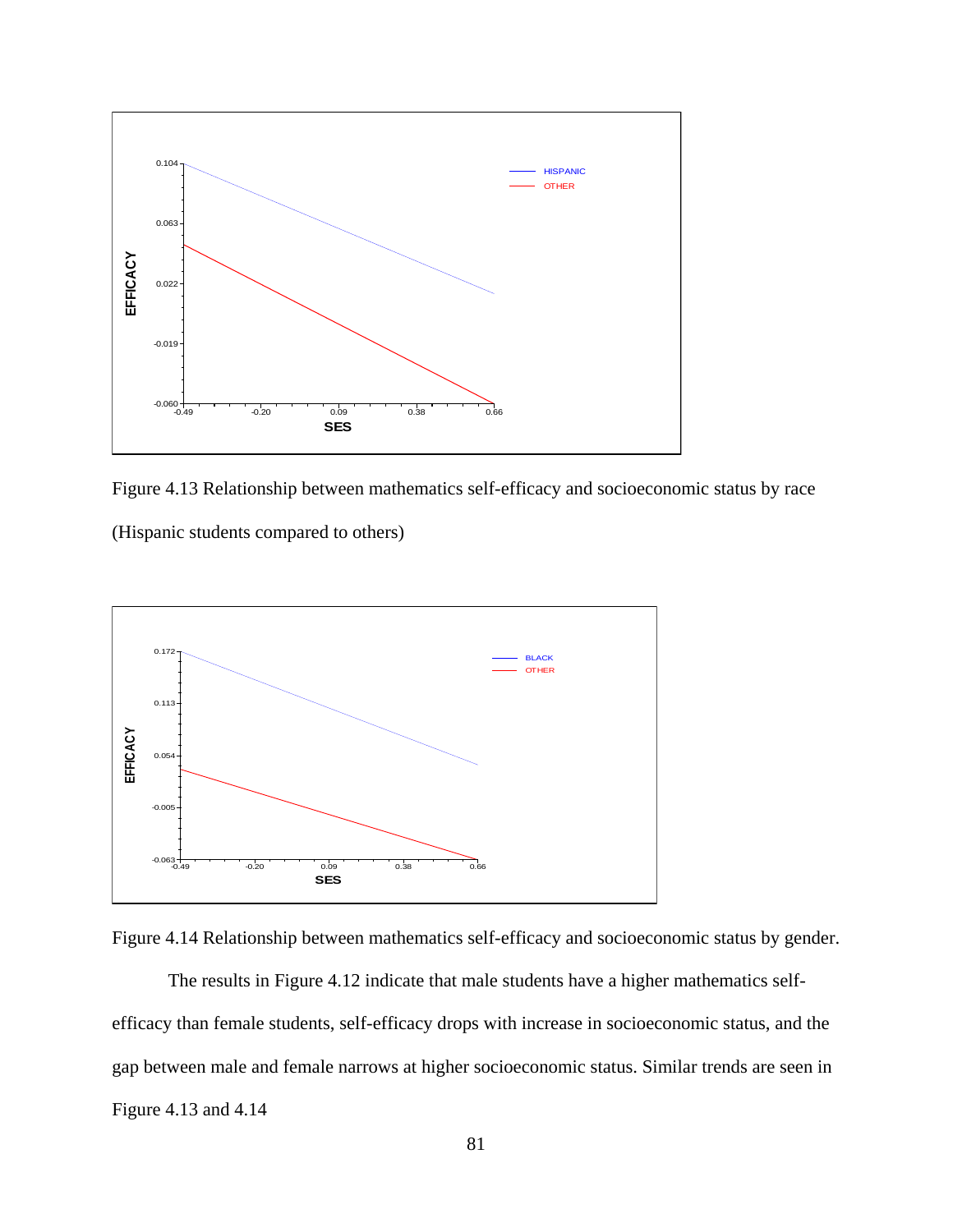# 4.7 Conclusion

Mathematics achievement and mathematics self-efficacy were predicted by motivational factors, gender and race. A two level hierarchical linear model was used to determine the extent school contexts: climate, socioeconomic status, sponsor and location predicted adjusted averages of schools, mediated the strength of relationships between mathematics achievement and mathematics efficacy, and motivational factors, and moderated the gender and achievement gaps. The implications of the results are discussed in chapter 5.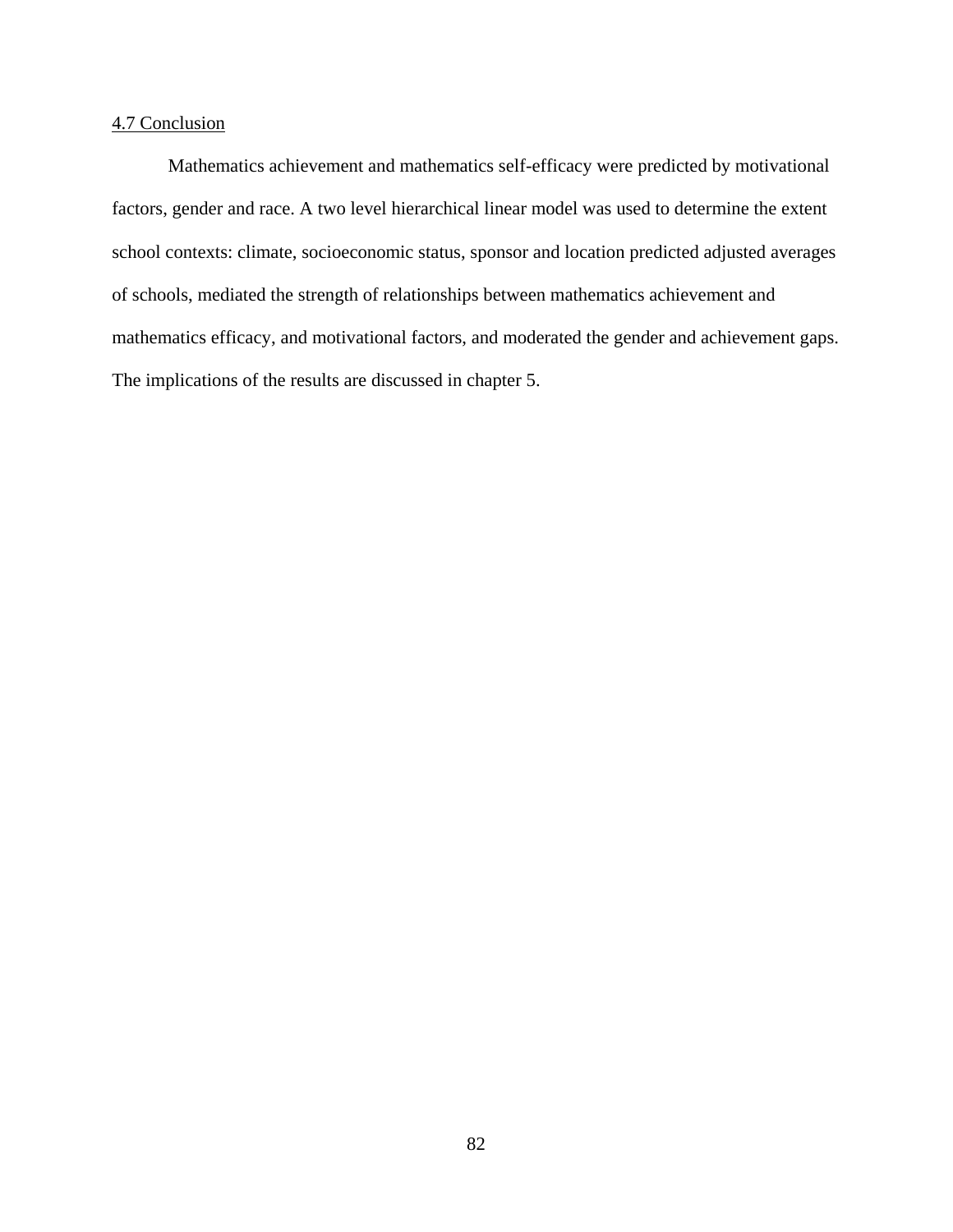## CHAPTER FIVE

# SUMMARY, DISCUSSION, CONCLUSION AND RECOMMENDATIONS 5.1 Introduction

The purpose of this study was to explore the relationships between students' motivational and socio-demographic factors, and their mathematics achievement and mathematics selfefficacy, while controlling for school factors. The four students' motivational scales were individual determination, learner preparedness, extrinsic motivation, and effort and persistence. Mathematics self-efficacy and mathematics achievement were alternately included as predictors and predicted for each other. The alternate use of mathematics achievement and mathematics self-efficacy as the predicted and predictor of each other was based on reciprocal determinism theory (Bandura, 1986) and social cognitive theory (Bandura, 1999). School location, sponsor, climate and socioeconomic status were utilized for the prediction of adjusted school averages, the strengths of relationships between motivational factors and mathematics achievement and self-efficacy, and the moderation of gender and race gaps, using two level hierarchical linear models. The following is a summary and discussion of the findings. Recommendations from the study and for further research are presented later. Conclusions and limitations of the study complete this chapter.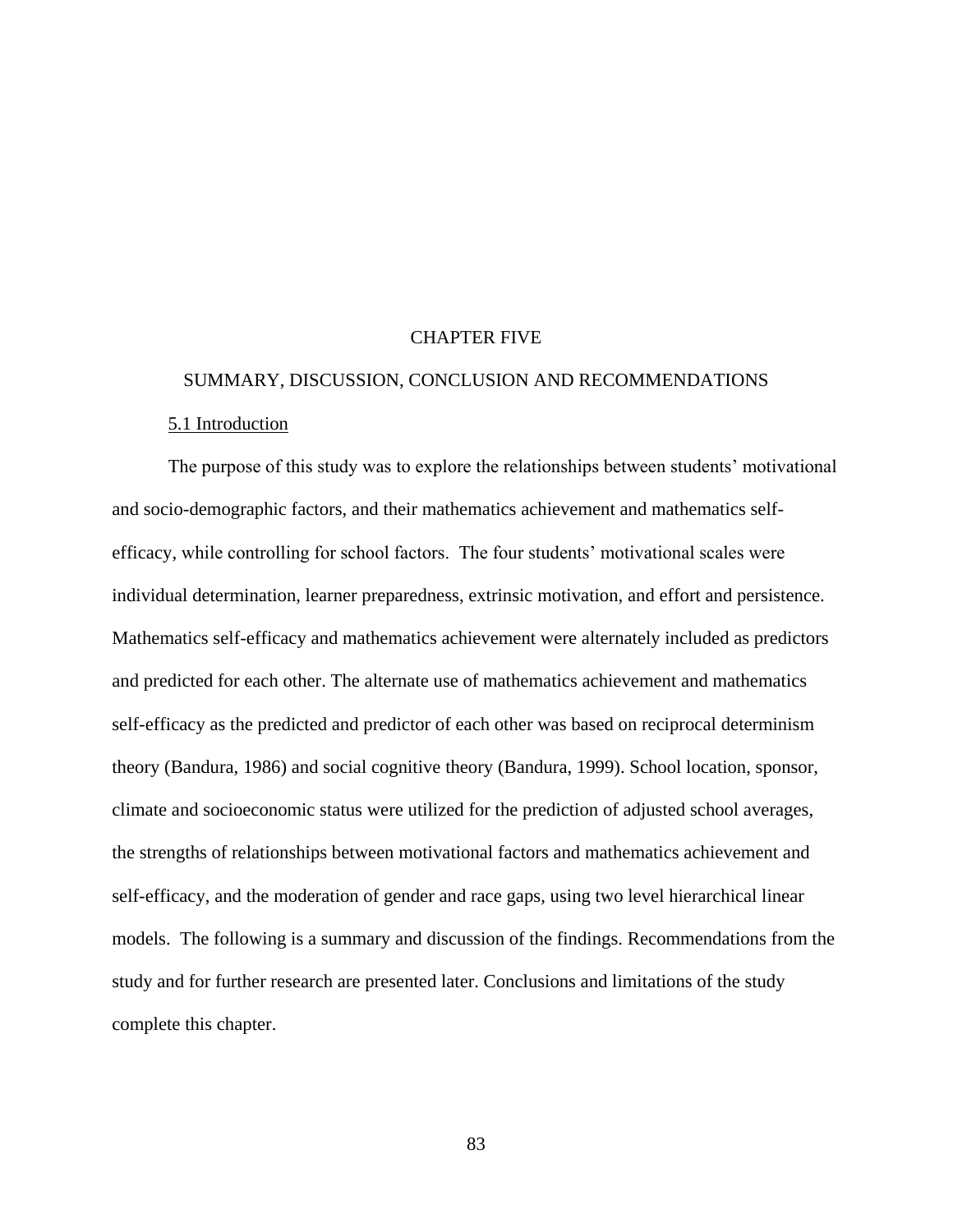#### 5.2 Summary and Discussion

#### 5.21 Mathematics achievement, self-efficacy and motivational factors

Two multiple linear regression models, in which mathematics achievement and mathematics self-efficacy were alternately fitted as dependent variables, were employed. The results revealed that all of the variables had significant relationships with both mathematics achievement and mathematics self-efficacy, accounting for more than 34 % and 23% respectively.

Mathematics achievement is critical to both the individual and the economy, not only in the U.S. but the world over (Peterson, Woessman, Hanushek andLastra-Anadón, 2011; Hoyles et al., 2002; Gemici & Rojewski, 2010). Mathematics' role in and relationship to science, technology and engineering makes the concern about underachievement very pertinent. Mathematics is a tool and partner in these core subjects, and indeed in most other subjects. Furthermore experts claim that mathematics underachievement portends individual, corporate and national disadvantage in global competitiveness in the science, technology, engineering, and mathematics related fields.

While some studies observed an overemphasis on the provision of facilities, technology and teacher quality (King  $\&$  Newman, 2002), the current study results show that students' psychological, physiological and social factors also have significant relationships with mathematics achievement. This is consistent with other studies that concluded that the level of motivation, self- perceptions, self-efficacy, anxiety and preparedness influence mathematics outcomes, and performance in most areas (Johnson, 2008; Pajares, 2002). Physical and human resources in classrooms need to be accompanied with affective preparation for productive schooling.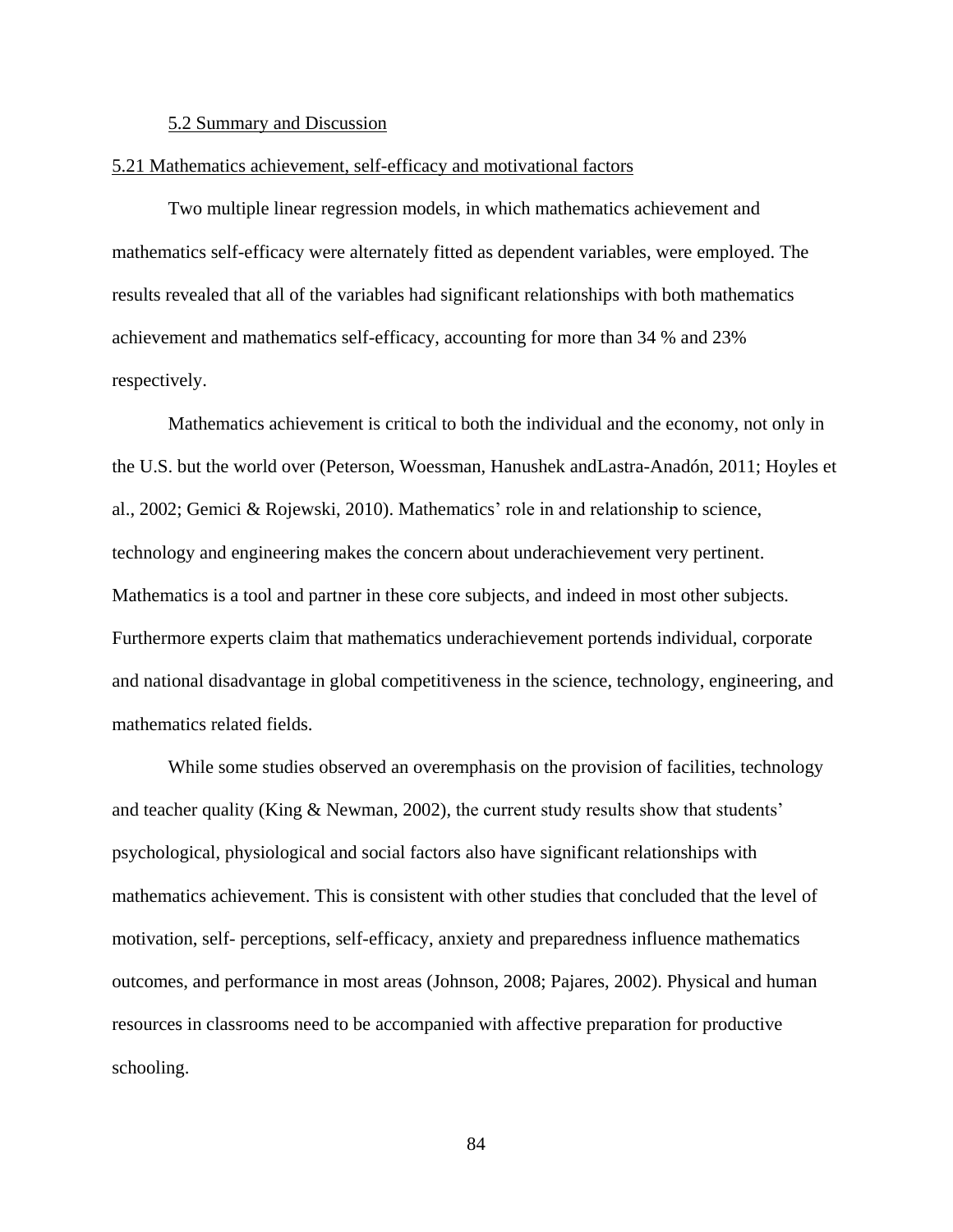The results also showed that different motivational scales had different relationships with both mathematics self-efficacy and mathematics achievement. For example, self-perceived effort and persistence, and extrinsic motivation had significant negative relationship with mathematics achievement, while learner preparedness negatively related to self-efficacy. It was expected that effort and persistence could positively relate to achievement. It could seem that genuine effort and persistence as measured by these items could be dubbed "hard work" which could be expected to bring higher achievement. However, this study revealed that effort and persistence was negatively related to mathematics achievement.

The negative relationship between effort and persistence and mathematics achievement is consistent in large data sets. For example, Shen & Talavera (2003), analyses of  $8<sup>th</sup>$  grade mathematics and science scores in TIMSS showed that students who rated themselves lower in ability performed better than those that rated themselves highly. Shen & Talavera (2003) concluded that such outcomes were due to differences in curricula, culture and level of mathematics. Furthermore, the study associated the ratings to the expectations and general selfperception of the students, rather than realistic self-assessments. Because the database used in the current study is similar to the other large databases, and U.S., classrooms are still diverse by race, language levels, staffing, curriculum and resources, and— by extension— expectations, the negative relationship between effort and persistence and achievement, seems to be consistent.

Most students generally view mathematics as the most difficult subject. It is also one of the worst performed (Howley & Gunn 2003). Any effort on the subject, whatever the magnitude may be perceived as an attempt at an impossible task, and thus students' self- perceived effort and persistence may not be the required level to cause change in achievement. Teachers may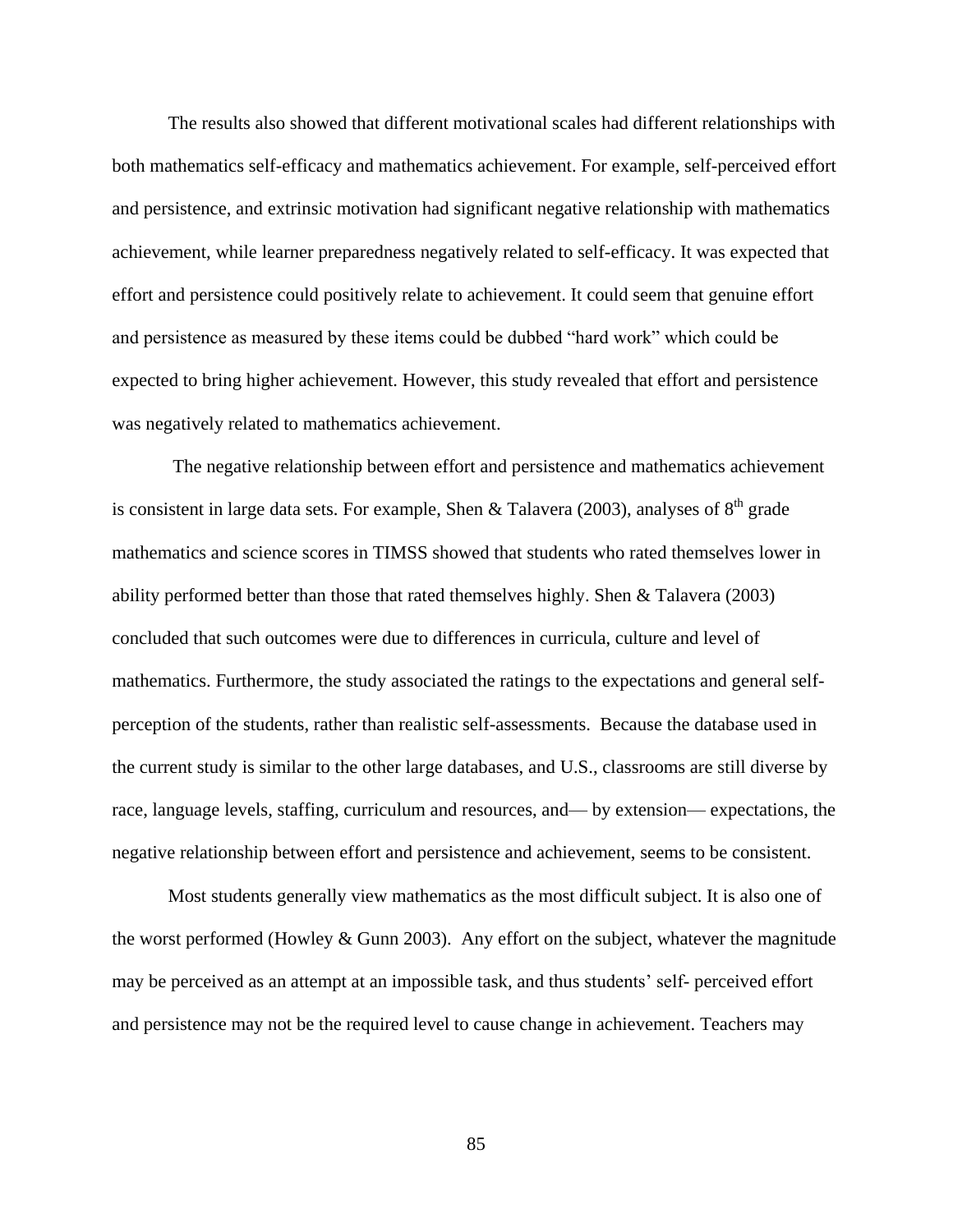reinforce this with unstandardized classroom expectations. The result is that students' perceived effort and persistence does not translate to higher scores in standard national cognitive test.

Students' responses sometimes imply expected intentions, since they can conform to either normative beliefs— where they give answers expected of them, or control beliefs— where they mean what they say but do not have control of what they learn or want to learn, or behavioral beliefs—where their answers are dependent on the expected consequences (Ajzen, 2002). However, intentions are not enough to influence outcomes. Most students have intentions and believe they can do well in mathematics, but normally they need more: guidance, structure, and consistency, to perform well in standardized cognitive tests.

Extrinsic motivation also had a negative relationship with mathematics achievement. According to Deci & Ryan (2002), extrinsic motivation occurs when one is driven to a given behavior that is unrelated and separable from the actions. Ordinarily, when one desires good grades or better future life, the more one is expected to work and, therefore the higher one's achievements are expected to be. According to Watanabe et al. (2001), the expectation of rewards makes people work hard. It is a common belief that students are motivated by good grades and the hopes that their efforts will be rewarded by jobs and financial stability. In this study, however, extrinsic motivation was negatively related to mathematics achievement. This could be for various reasons.

Firstly, mathematics is best learned intrinsically (Schunk et al. 2008) and achievers could not necessarily be motivated only by grades but also by proper understanding of the subject concepts. According to Elliot & Anseel (2009) the perception of tasks and setting of goals are driven by three approaches: mastery approach, where the individual aims at mastering the content; performance approach, where the individual aims at showing that they are better than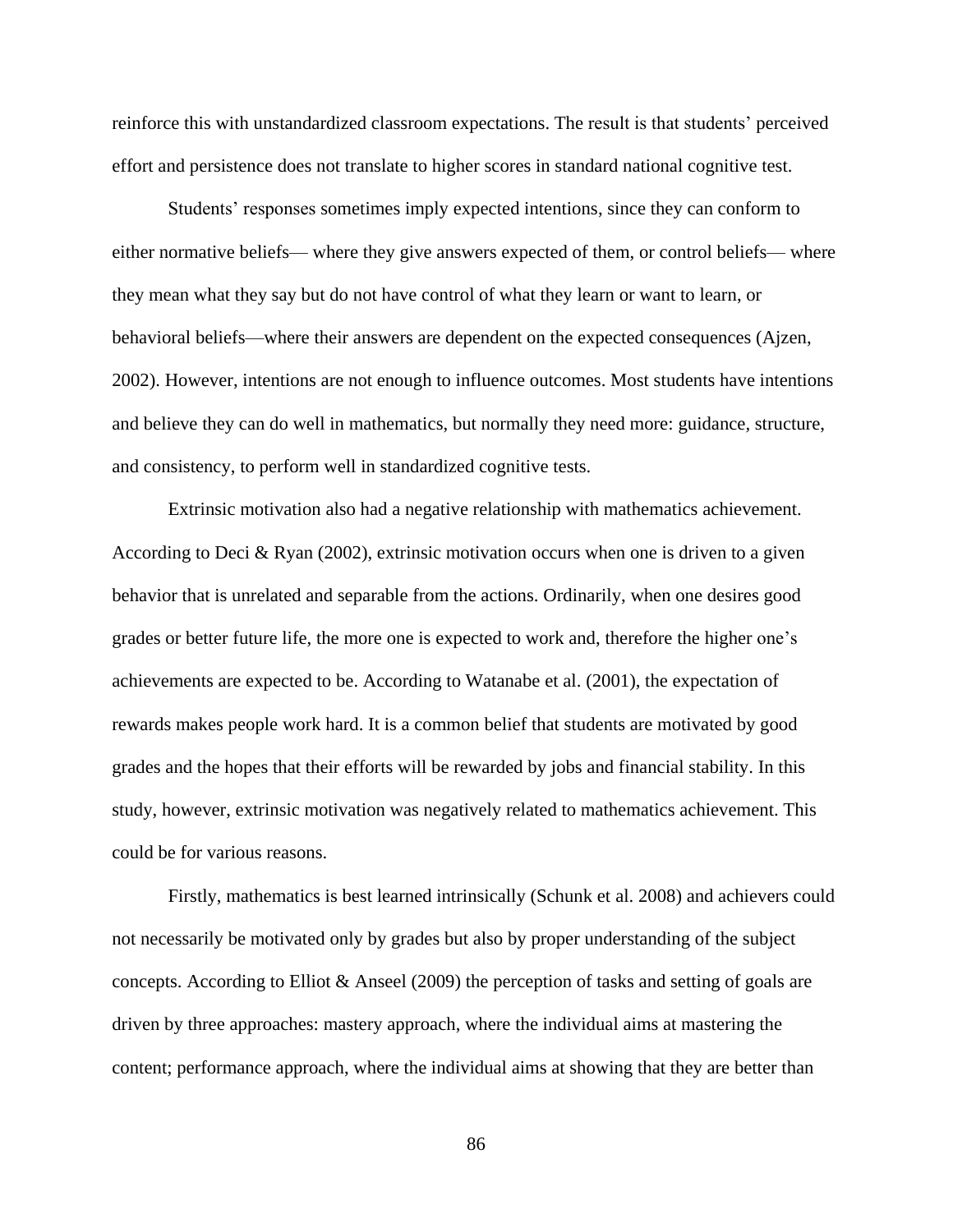peers; and avoidance approach, where the individual avoids the task because their incompetence can be exposed. Performance and avoidance approaches address external expectations such as good grades, prizes, praise, honor rolls, or college entry requirements. The low-achieving learners in high school could be viewed as fitting the avoidance and performance approach, while the higher achievers could have the mastery approach. However, achievement in mathematics—especially in standardized national test— requires mastery approach.

Secondly, responses to self-perception items more often than not show good intention, but actualizing the intention could be a challenge (Ajzen, 2002). Indeed, with the diversity in American classrooms, where teachers have varied expectations, economy is highly monetized, and students gauge themselves in relation to peers, extrinsic motivation can easily be an expression of a good intention rather than an actuality. Effective extrinsic motivators should be immediate, consistent, related and commensurate to the activity performed. Unstandardized grading in classrooms, and diversity of both students and teachers, are some of the hindrances in effective use of rewards, especially in mathematics.

Lastly, overreliance on external motivators can be frustrating. Extrinsic motivation could present the negatives associated with rewards: over-justification, more controlling than informing role, and a discrepancy between belief and behavior (outcome) (Deci, 1975; Lepper et al., 1973). Intrinsic motivation ensures best the learning, because the outcomes can be attributed to the actions taken (Schunk et al., 2008).

Mathematics self-efficacy had a negative relationship with learner preparedness. One possible explanation for this negative relationship is that, students who are conscious of their deficiencies in mathematics may rate themselves lower in self-efficacy, but may also be the ones who are readier to learn and work hard. They go to classrooms prepared to learn, which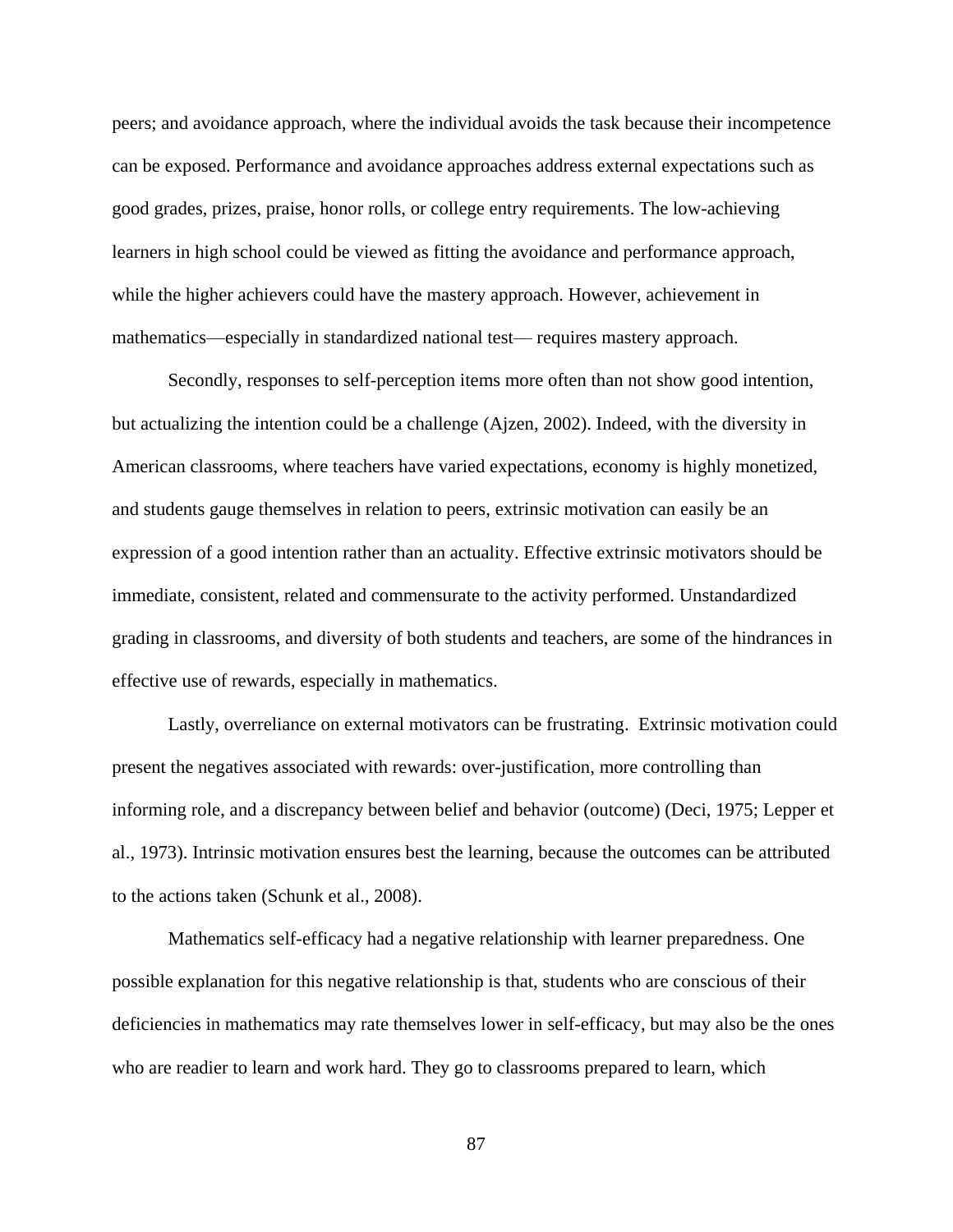translates to achievement. Learner preparedness, by contrast had a positive relationship with mathematics achievement. This was expected because the students who prepare for class are the ones thinking about the subject out of classroom. They may be interested, and hoping to achieve. Preparation for class, especially through homework, is a positive step towards achievement. Since in most American classrooms, spare supplies like paper, pencils and school textbooks are available, coming to class without materials seldom interferes with instruction, making the scale a week measure of achievement. However, the last item "coming to class without homework done," would definitely point towards stronger relationship with mathematics achievement.

Individual determination positively related to both mathematics achievement and mathematics self-efficacy as expected. Individual determination is perceived in light of autonomy and competence as defined in self-determination theory. According to Deci & Ryan (2002), competence— the feeling of effectiveness in one's continuous interaction with the social environment, experiences of opportunity, and expression of one's capability— leads people to seek challenges that are optimal for their capacities. Students who believe in their actions, feel in charge, and feel responsible for the outcomes (autonomous), are likely to show higher performance levels than the non-autonomous (Schunk et al., 2008). These are the ones expected to show high individual determination.

Race indicators in the study were the gaps associated with the large minority groups: Black and Hispanic students. There were significant underperformances in mathematics by both groups when compared with the rest of the students. The results were consistent with other studies that showed gaps between the races and gender on academic achievement (Alano et al., 2010; Engberg & Wolniak, 2010; Peguero, 2010). Several studies have found that White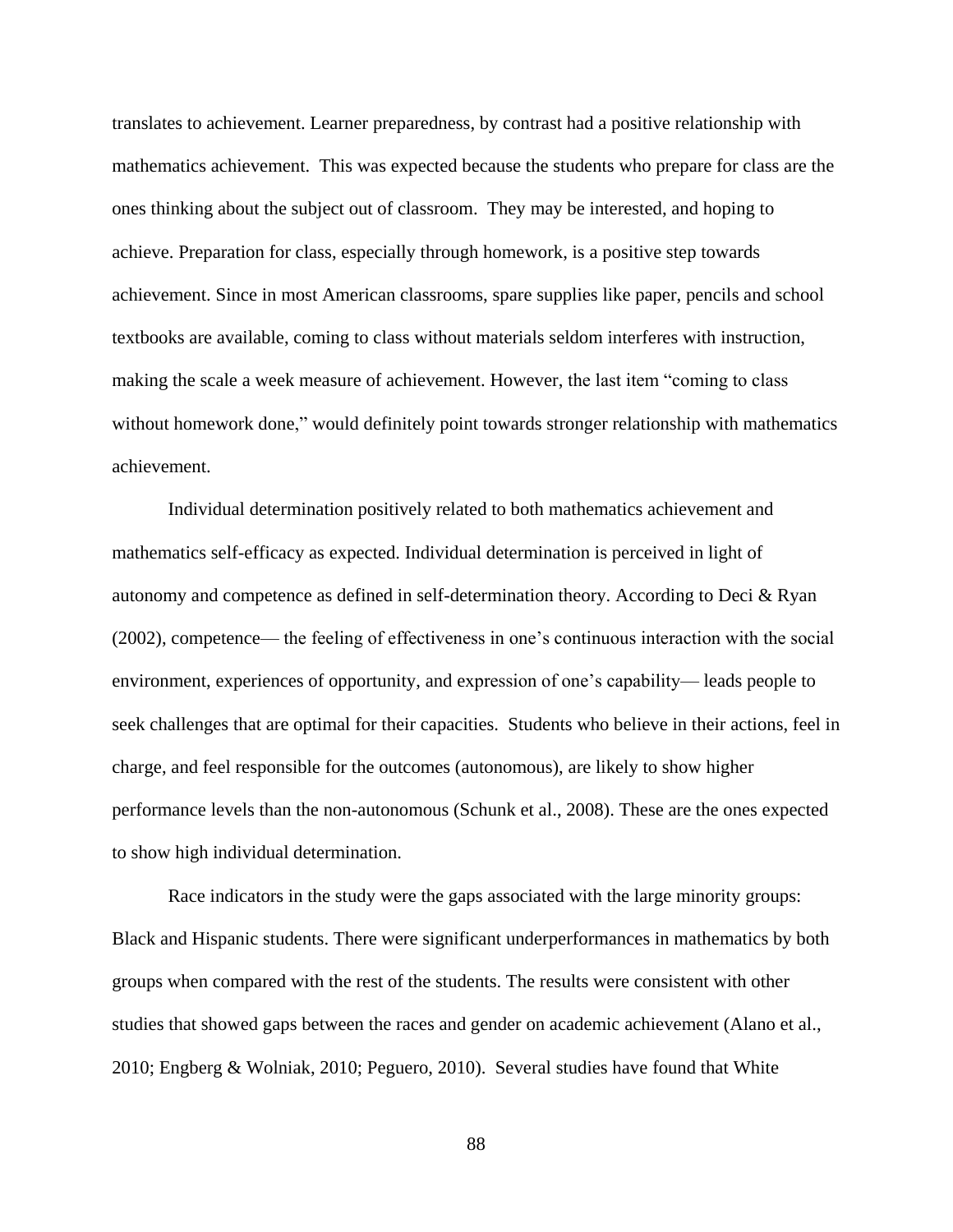students perform significantly better than Black and other races (Flores, 2007; TUDA, 2011; Peterson et al., 2011; Strutchens & Silver, 2000). Although this analysis is not specifically a comparison with only White students, White students were the majority when grouped together with others and compared with the single Black or Hispanic groups.

Hispanic students' achievement gap has been associated with low language proficiency, immigration status (Peguero, 2010), and lower parental involvement. Alano et al. (2010) observed that Hispanic parents generally experience handicap in transmitting their educational advantages to their children compared to other parents. This was attributed to the lower understanding of the U.S. education system, hindrances to participation because of immigration statuses, low SES (especially due to low income because of unemployment and low wages), and a comparatively low level of parental education with which to assist their children. These disadvantages for Hispanic students are mirrored in their performance (Milne & Plourde, 2006).

According to NAEP, large cities in the U.S. that have persistently underachieved such as Atlanta, Baltimore City, Chicago, Cleveland, Detroit, District of Columbia (DCPS), Fresno, Los Angeles, Milwaukee and Philadelphia, have predominantly non-White populations. It can be argued, then, that Black and Hispanic underachievement is related to the inner city problems like poverty, unemployment, drug use, higher crime rates, and single parenthood. All of these have negative implications on achievement. The situation is compounded by little resources and underprepared teachers.

The male students outperformed female students in both achievement and self-efficacy. The trend of gender gap in favor of males is a common trend in most parts of the world. For example, the 2009, PISA results revealed that, in OECD countries, boys' outperformed girls in mathematics by 12 score points – a gender gap that was only one-third as large as that for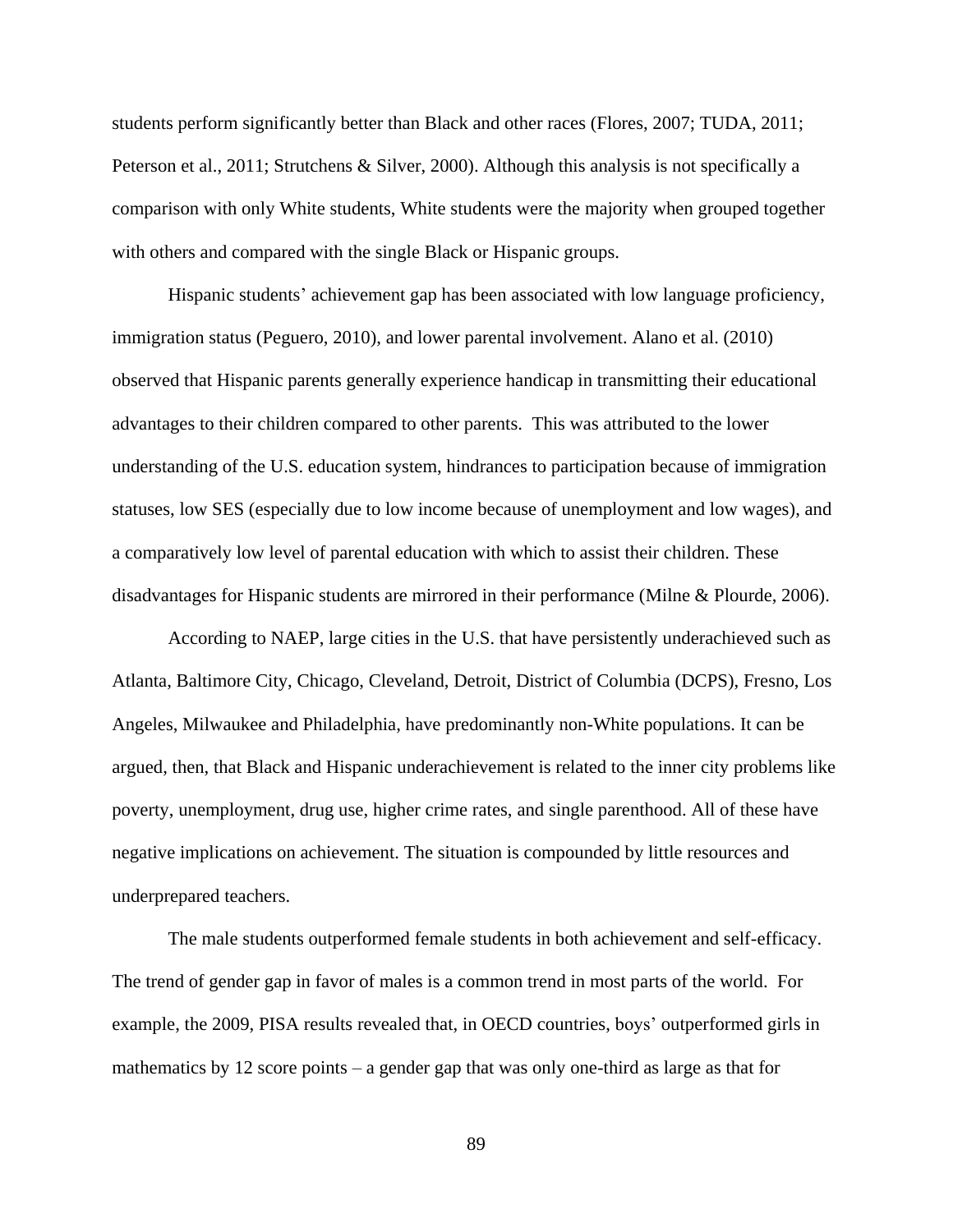reading, in which girls outperformed boys. This was the trend in 35 out of the 65 countries that participated. Girls enter and graduate from all levels of education at higher rates than boys, but are less represented in STEM related fields. Girls have been found to perform less than boys in competitive situations, but their performance is enhanced with trials and retrials (Cotton, McIntyre, & Frank, 2013). The study also asserted that females do well in non-competitive careers, and STEM related fields are seen as competitive. An international cognitive test could seem very competitive, and therefore be associated with their lower performance than boys. Despite the explanations, this study confirms the persistence of the gender and race gaps in mathematics achievement that needs special attention.

Both Hispanic and Black students' mathematics self-efficacy was higher when compared to the others. According to Sciarra (2010), the more mathematics courses a student takes especially of higher level, the higher the achievement. Most non-White students limit the courses they take to graduation requirements, meaning they have little experience with higher mathematics, and may have difficulty with advanced mathematics. Students who experience difficulty in mathematics, at whatever level, are likely to rate their self-efficacy lower than those who have not. In other words, the low achievers could be rating themselves higher based upon what they believe rather than what they have experienced.

#### 5.22 Adjusted school averages

HLM analyses were utilized to determine which of the level-2 factors that predicted adjusted school averages for mathematics achievement and mathematics self-efficacy respectively. Mathematics self-efficacy and mathematics achievement are concurrently discussed for social-economic status, and location. Sponsor and climate were found not to be significant in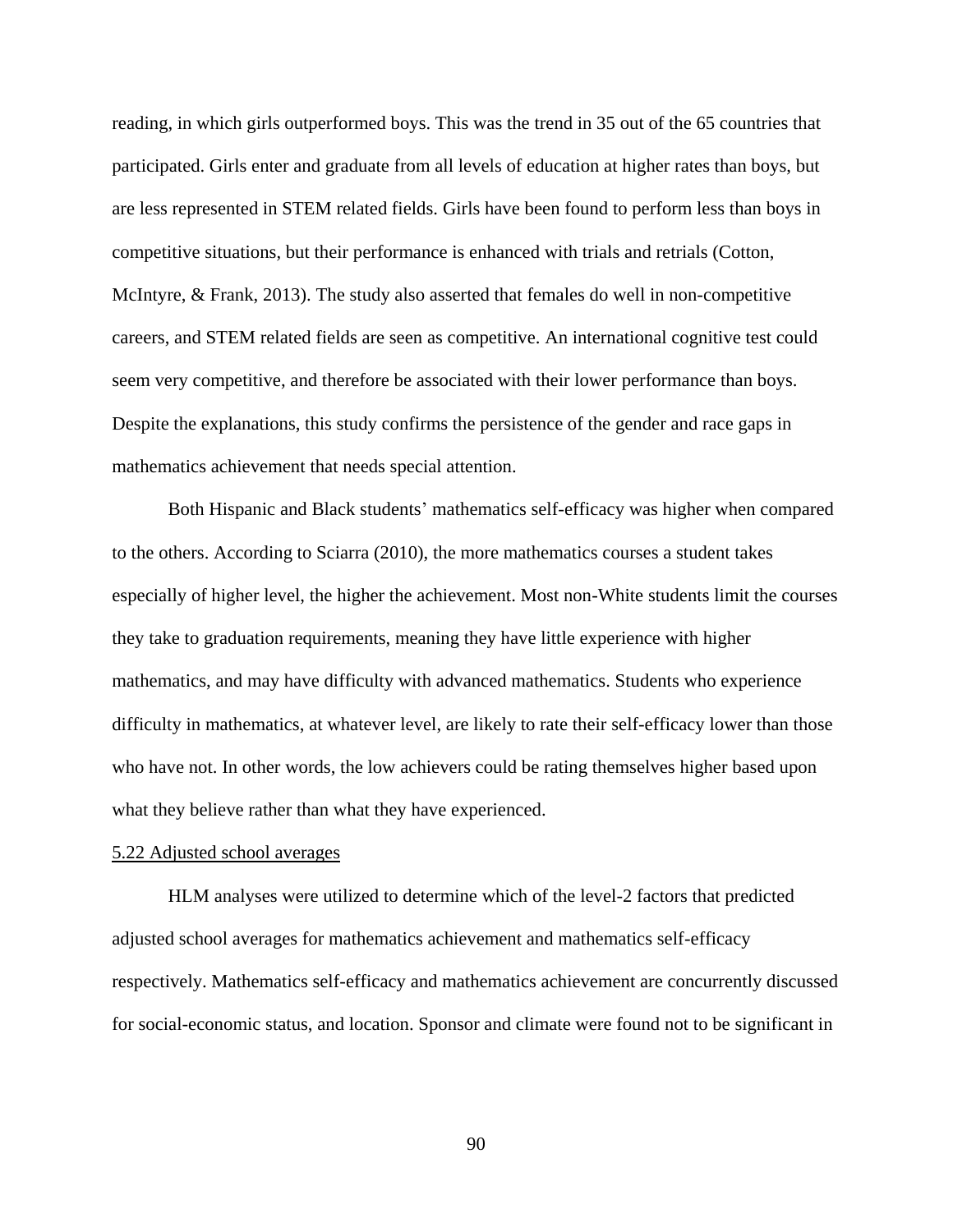predicting adjusted school averages for both mathematics achievement and mathematics selfefficacy.

Socioeconomic status was found to be very important in determining the adjusted school averages for both mathematics achievement and mathematics self-efficacy. According to Howley & Gunn (2003), schools in the high socioeconomic status are patronized by educated parents, with higher incomes, in better regarded occupations, and living in high status locations. These components used in the measure of socioeconomic status have social, cultural and human capitals that translate into advantages for their children over and above those lower in the socioeconomic ladder (Engberg & Woniak, 2010). The parents have higher expectations of their children and demand from them higher achievement. They have aspirations for their children and help them towards the goals, by not only being available but also providing resources required such as tutoring, extra academic related assignments and trips, and role modeling.

According to Milne & Plourde (2006), healthy relationships, constant guidance, and time spent with children, have a great impact on academic achievement than the resources per se. Parents in high socioeconomic status earn higher wages in less time, compared to lower socioeconomic status parents. They may opt to work fewer hours and spend more time with their children, monitoring their activities and helping them with their school work. Others opt for one parent employed and a full-time child care parent, since their incomes can afford it. Their availability controls the children's leisure time and choice of activities and, in most cases, helps them with homework and extra reading. This is expected to translate to higher achievement.

Higher socioeconomic status parents are likely to live in cities with high property values. Most school district funding comes from revenue from property taxes (Gabriel, 2010). The residents in these locations are resourceful, educated and influential society members. Their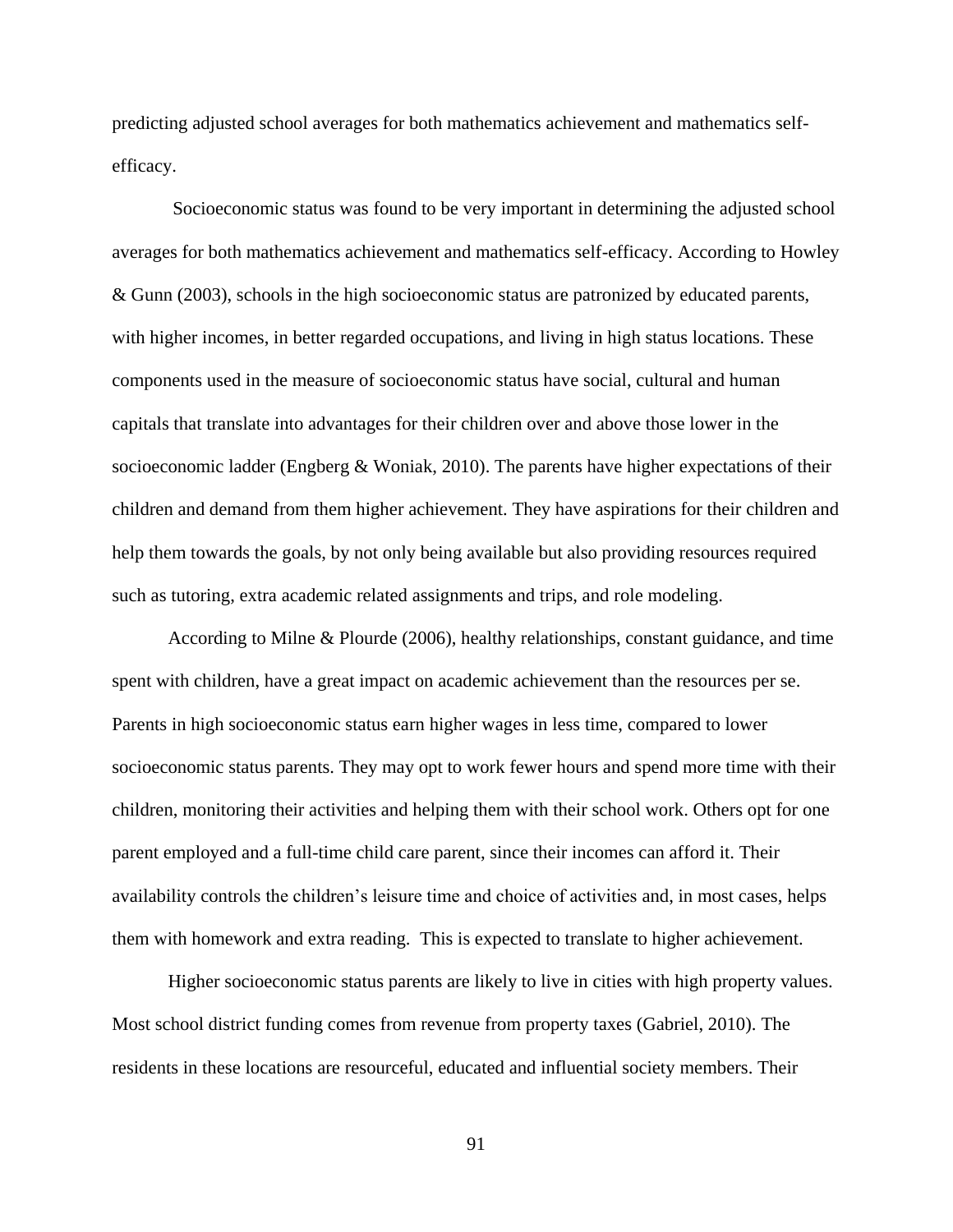school districts are better endowed with physical resources, personnel and social networks. They can afford most of the learning resources required in their schools, and this enhances mathematics achievement (Engberg & Wolniak, 2010).

As expected, mathematics self-efficacy related positively with socioeconomic status. According to Linnenbrink & Pintrich (2003), self-efficacy forms the foundation of human motivation, well-being and personal accomplishment. The four sources of self-efficacy were mastery experience, vicarious experience, verbal persuasion and psychological states (Bandura, 1997). Children of informed parents, in well-resourced schools, and with the best teachers could be expected to get good experiences vicariously, verbally and therefore master the academic content. These experiences are expected to develop high self-efficacy. If the children are motivated to be like their high socioeconomic status parents, they may master their academic work and raise their efficacy.

Location was only significant in predicting mathematics achievement when comparing rural and urban schools. It was found that rural schools have a significantly higher adjusted school average than urban schools. It has been argued that urban school children, especially those in the inner city, could be living in areas prone to crime and drug use, with one parent or both unemployed, and poor housing. Besides this, urban schools have disproportionately high non-White students, especially Black and Hispanic students. Since White students generally perform better than both Black and Hispanic, urban schools performed less than rural schools, as expected.

# 5.23 Motivational factors and the school contexts

When comparing the urban and suburban schools, location became significant mediator in the relationship between mathematic achievement and extrinsic motivation. Students in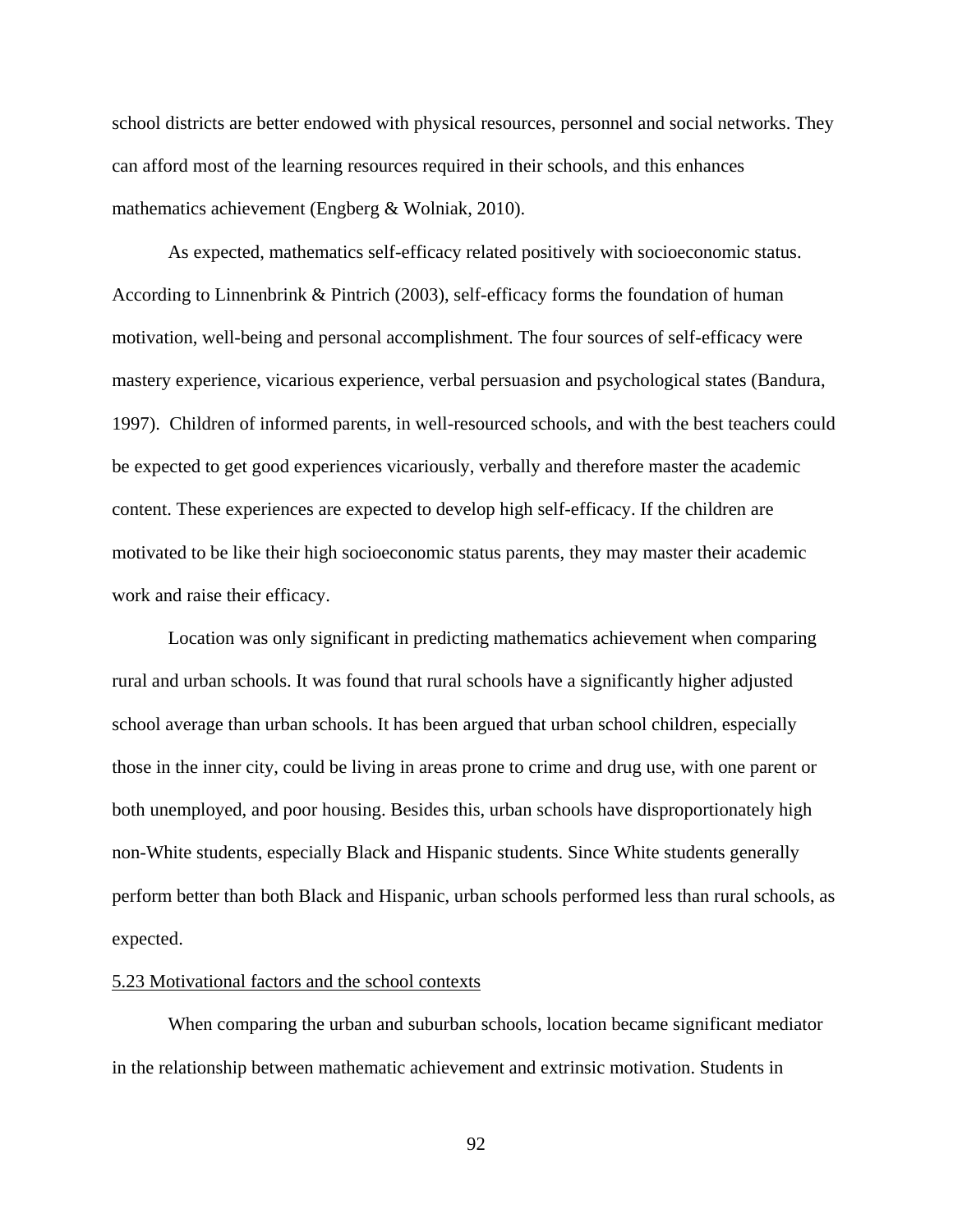suburban schools were predicted to show weaker relationships between mathematics achievement and extrinsic motivation. According to Schunk et al. (2008) extrinsic motivation is a goal-directed activity instigated and sustained by factors unrelated to the activity. Inner city adolescents are exposed to life of impoverishment and misery (Bolland, 2003). It can be inferred, then, that any positive effort is related to getting out of such impoverishment. School becomes a hope for future employment and financial security.

Learner preparedness was a more significant predictor of mathematics achievement in public schools than in other schools. A student who goes to a public school, but is unprepared for learning, is likely to miss out much than in a Catholic or private school. Catholic and other private schools emphasize discipline, religion, and certain common values. Students and teachers in these schools are rarely unprepared for academic activities. The student groups are more homogenous and, therefore, more controllable. By being private, it is expected that arrangements for the provisions of school supplies could be less difficult than in a public school, where it may be complicated by bureaucracy, delays, and sometimes staff politics. Students who go to public schools are negatively impacted more by unpreparedness than those in private or other schools.

Socioeconomic status was a significant mediator between mathematics achievement and individual determination in the rural and urban locations. According to Howley & Gunn (2003) and Flores (2007), rural and urban schools have disproportionately larger numbers of poor students, are less likely to have qualified mathematics teacher, and are more likely to lack enough computers and other school supplies. The studies concluded that, this represents an "opportunity gap" which translates into achievement gap. The rural and urban areas are generally lower in the socioeconomic status ladder. With these circumstances, student achievement depends more on individual determination than it does in the suburban areas.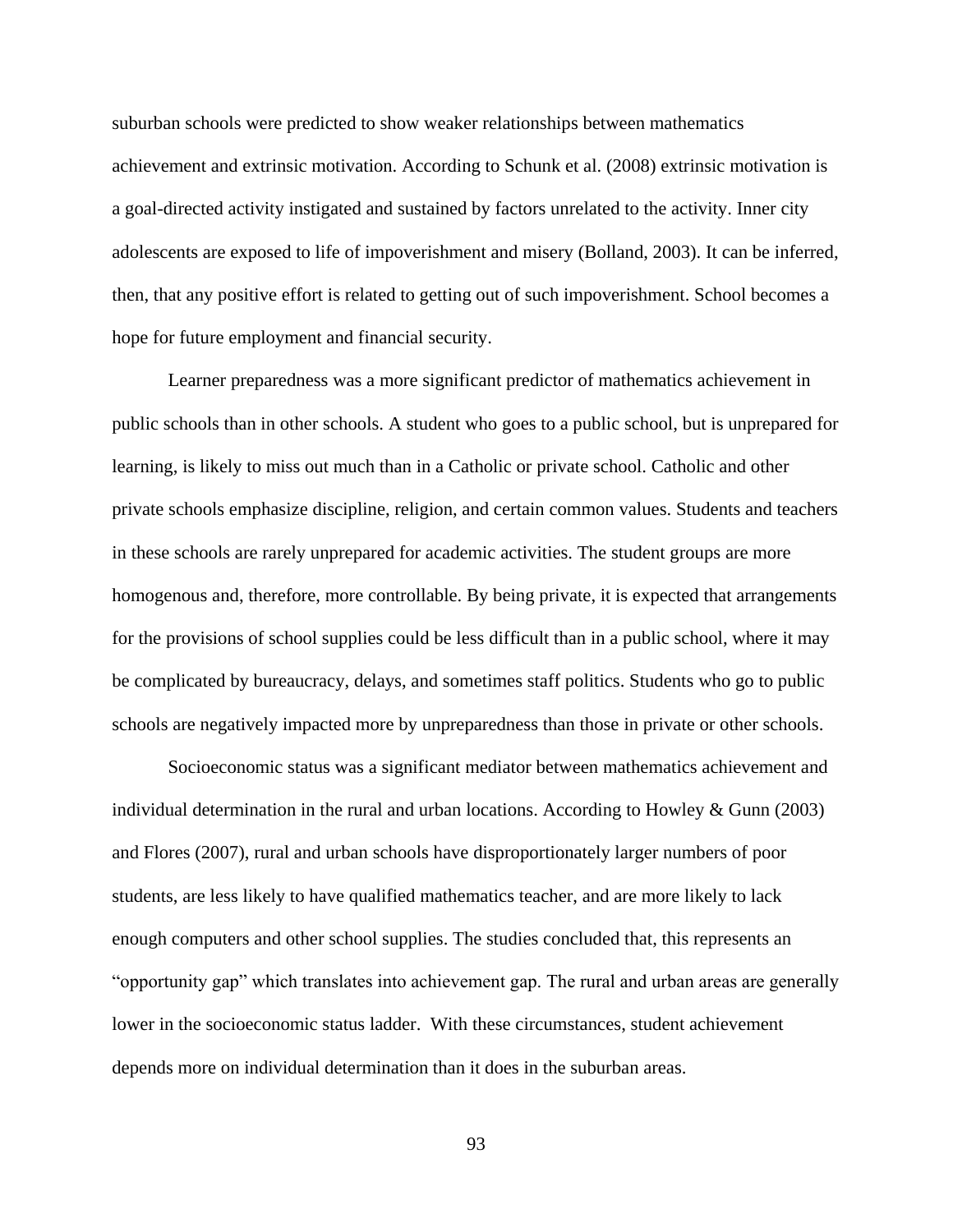Mathematics achievement, as a predictor of mathematics self-efficacy, was strengthened by socioeconomic status. Parents with high socioeconomic status are more informed and resourceful to their children. Their children, who have more contact with academic work especially out of school, and are more likely to be taking higher mathematics courses than counterparts in lower socioeconomic status, accurately rate their mathematics self-efficacy. Their accurate self-assessment means stronger relationships between the self-efficacy and mathematics achievement.

#### 5.24 Race and gender gaps and school contexts

The gap in mathematics achievement for Hispanic students was found to be wider in public schools than in Catholic and other schools. Other studies have indicated that Hispanic students are left behind because of the struggle with English language, little parental involvement and immigration status (Peguero, 2010; Alano et al., 2010). The efforts made by public schools to address these problems are not sufficient. Programs that specifically address teaching mathematics in Spanish and other languages, for the purpose of conveying the concepts to students struggling with English are rare. Apart from the ESL classes offered in these institutions, most courses, including mathematics are still taught in English. Although other communities with language problems counter this argument, as mentioned early, Hispanic parents have unique circumstance: they are more likely to be illegal immigrants, which hinders employment and parental involvement in school activities, generally hold a lower education level, and are more likely to be monolingual Spanish speakers.

The significant role school climate plays on the Black students' mathematics achievement gap is an indicator that Black students are more sensitive to school climate than any other groups. Since Black students are disproportionately represented in large cities, which are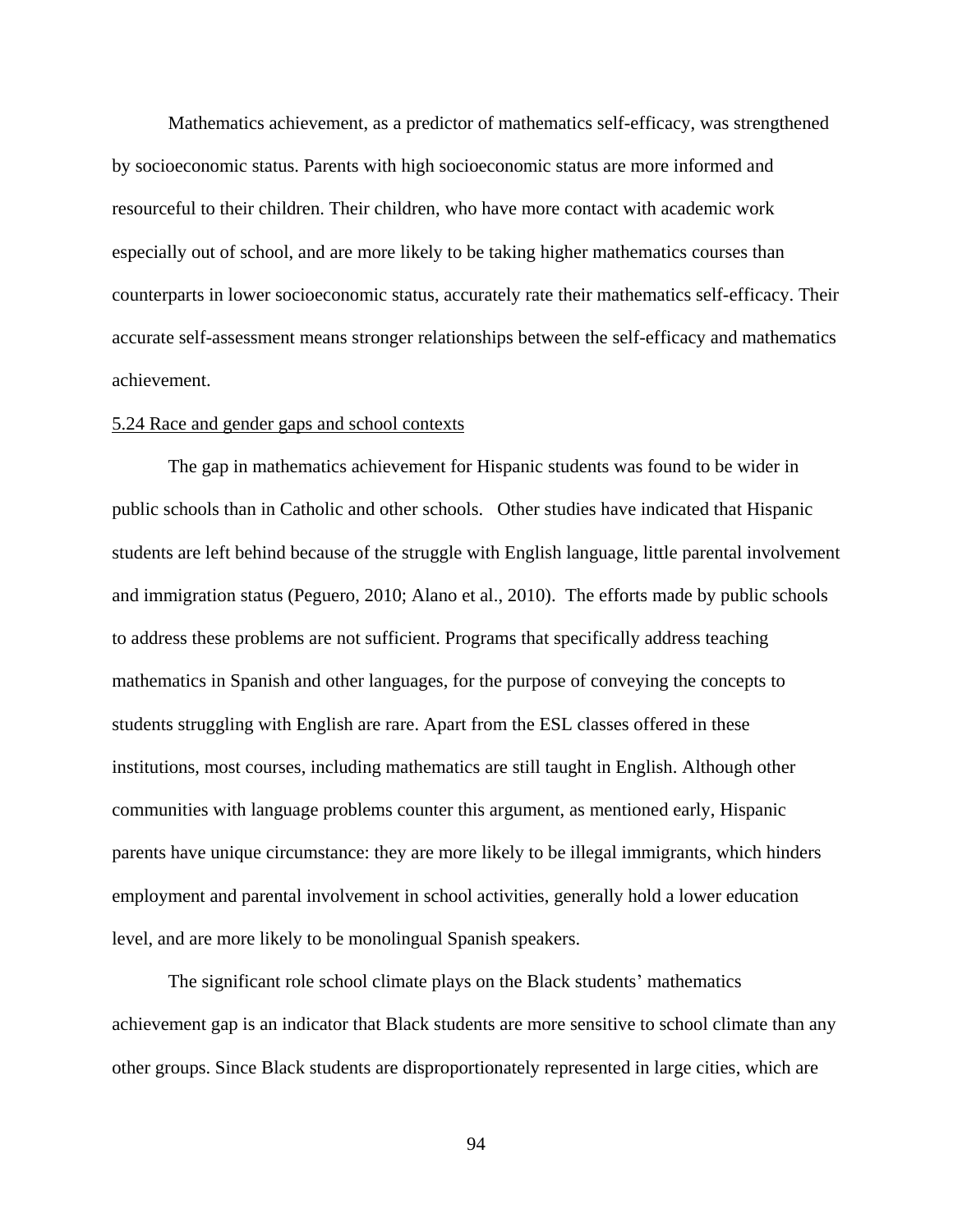persistently performing below average both nationally and at the state level, it is a pointer that predominantly Black student schools need special attention in relation to school climate.

The gender gap in mathematics self-efficacy in public schools was higher than in other schools and it was also higher in rural and suburban schools. The strong negatively impacting circumstances of inner-city life (Bolland, 2003) may be affirming trends towards female independence, and the diffusion of traditional gender roles faster in urban areas than in other areas.

#### 5.3 Conclusions

One of the major motivational variables in the study is mathematics self-efficacy. Mathematics self-efficacy was defined as an individuals' self-perception of his/her ability to correctly solve mathematics problems. According to Bandura (1986), self-beliefs have significant relationships with outcomes, because they are accepted as self-prophesy. Therefore strong beliefs and perspectives about ability have a significant impact on achievement. Variables that relate significantly with mathematics self-efficacy directly or indirectly relate to mathematics achievement. This study established that strong and significant relationships exist between mathematics achievement and mathematics self-efficacy. The study also established the strength of their roles as predictors of each other. This agrees with Bandura's reciprocal determinism theory.

According to the triadic reciprocal determinism model, and the sources of self-efficacy theory (Pajares, 2002; Bandura 1997), mastery experience, vicarious experience, verbal persuasions, and somatic emotional states influence and are influenced by self-efficacy. The relationships imply that, not only should the factors that predict self-efficacy be examined, but researchers should also find out how self-efficacy predicts the same factors. The bi-directional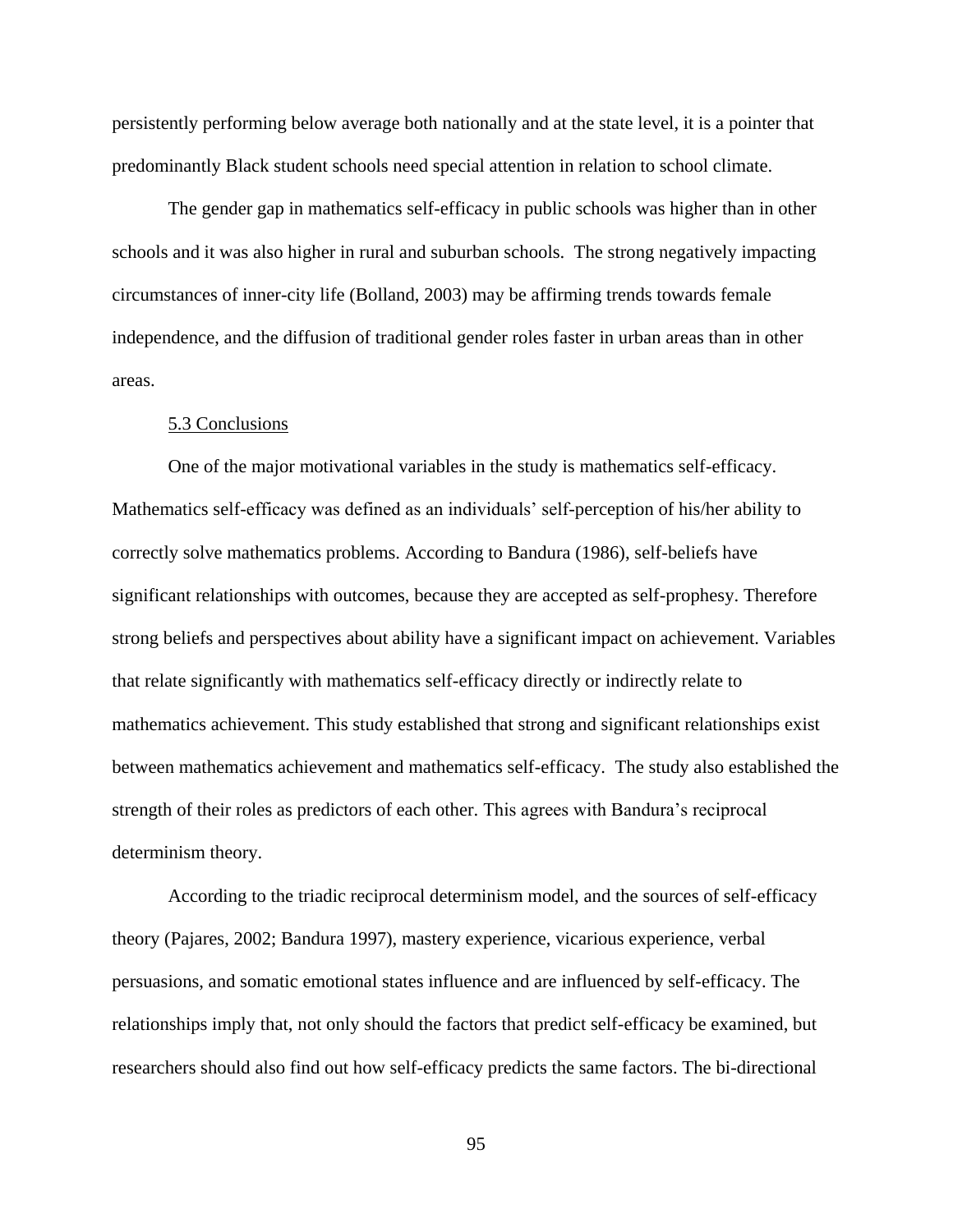interaction was established in this study, and found to have significant relationship with mathematics achievement.

Gender and race gaps in mathematics achievement still persist. These two common demographic characteristics have not been examined in terms of grouping students into some special groups that require unique interventions. Until something is done that uniquely addresses each group, their inclusion in the studies will be for other reasons other than intervention. There is need for proper examination on why gender and race gaps continue to persist in mathematics and related fields.

Socioeconomic status was the most significant level -2 variable for both mathematics self-efficacy and mathematics achievement. Despite its common use, several other studies showed that it is not due to a lack of the resources even in the lower cadres, but rather due to how much prioritizing, relationship-building, and education valuing occurs in each socioeconomic level. The motivational factors in this study were critical in addressing mathematics achievement. The relationship between level-2 and level-1 variables not only confirms the hierarchical relationship, but fits into the conceptual framework of this study. Mathematics achievement and self-efficacy outputs are as a result of bi-directional, triadic interactions with varied magnitudes.

#### 5.4 Recommendations from the study

1. Although mathematics self-efficacy and mathematics achievement are positively related, the strength of the relationships dependent on school context and student factors. It is important for teachers to understand their students and find the best way to use the relationship to improve mathematics achievement. As with many other educational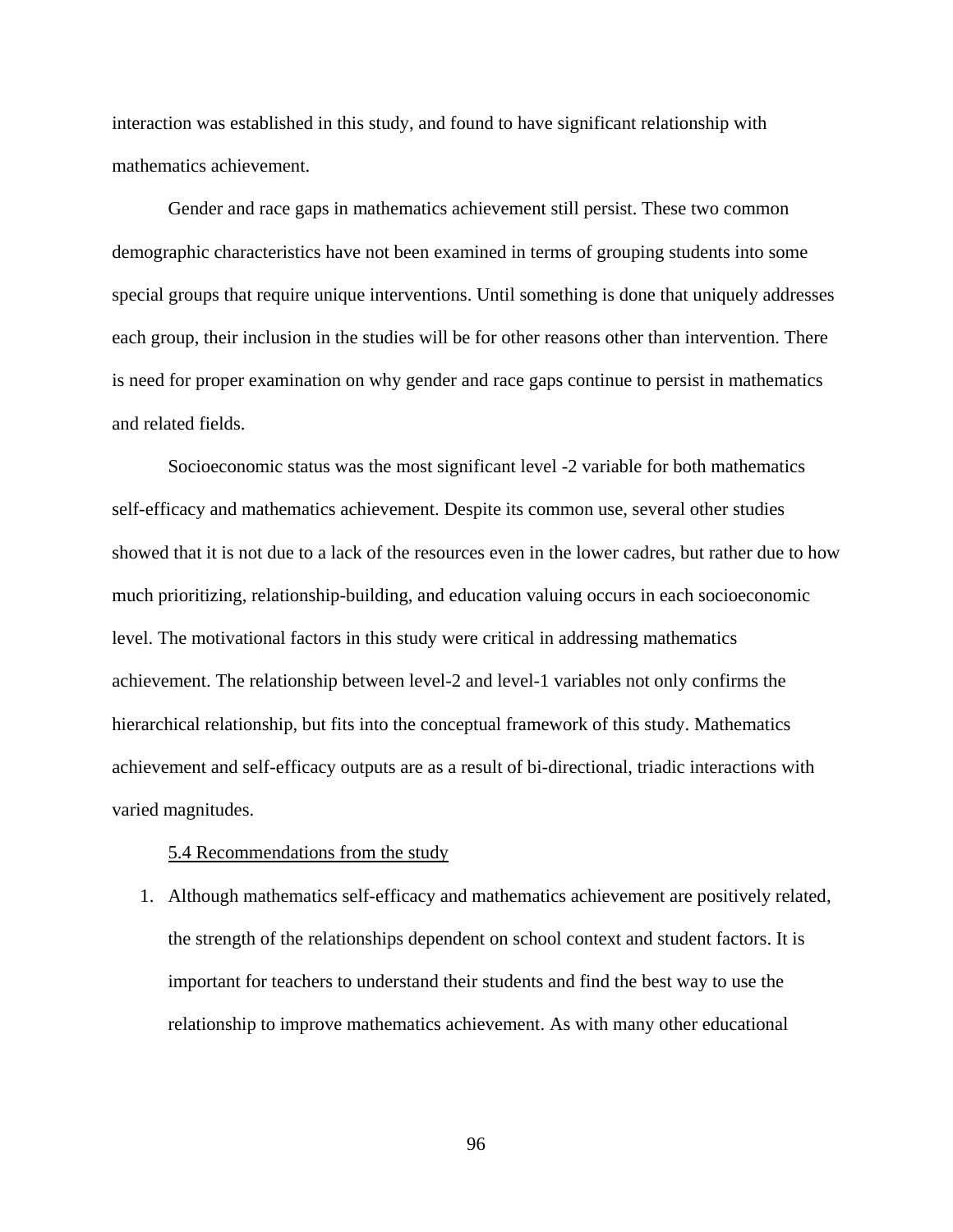psychology theories, training in self-efficacy and motivation theories is recommended during teacher training and professional development.

- 2. Psychological factors have significant relationships with achievement. More often than not, more school resources are expended on the improvement of school staff welfare and the provision of physical facilities, curriculum and technology for learning than on student's psychological well-being. The researcher recommends that more attention be paid to other services that influence the students' psychological states, such as: reevaluating the students' understanding of the meaning of school, connecting classroom content with real life (as often happens in upper socioeconomic status groups), and assisting students to set higher expectations by exposing them to common experiences.
- 3. Student groups are made diverse by many factors. Efforts should be made in finding out which techniques help which group in improving achievement. While learning a common language like English should be the aim, it should not be a prerequisite in teaching other subjects such as mathematics. To boost motivation and encourage understanding of mathematics concepts, mathematics should be taught with an aim of assisting students master mathematical concepts. This should not necessarily be preceded by proficiency in Standard English. This may address the problem of the Black and Hispanic students' underachievement in mathematics.
- 4. Although trends in higher education show female students have higher rates in high school graduation, college enrolment and graduation and completion time, the trends are in certain courses (The Economist, 2011). Science, technology, engineering and mathematics are still significantly topped by males. Gender-sensitive instruction has not been effected well. Since psychological states, self-efficacy and motivation relate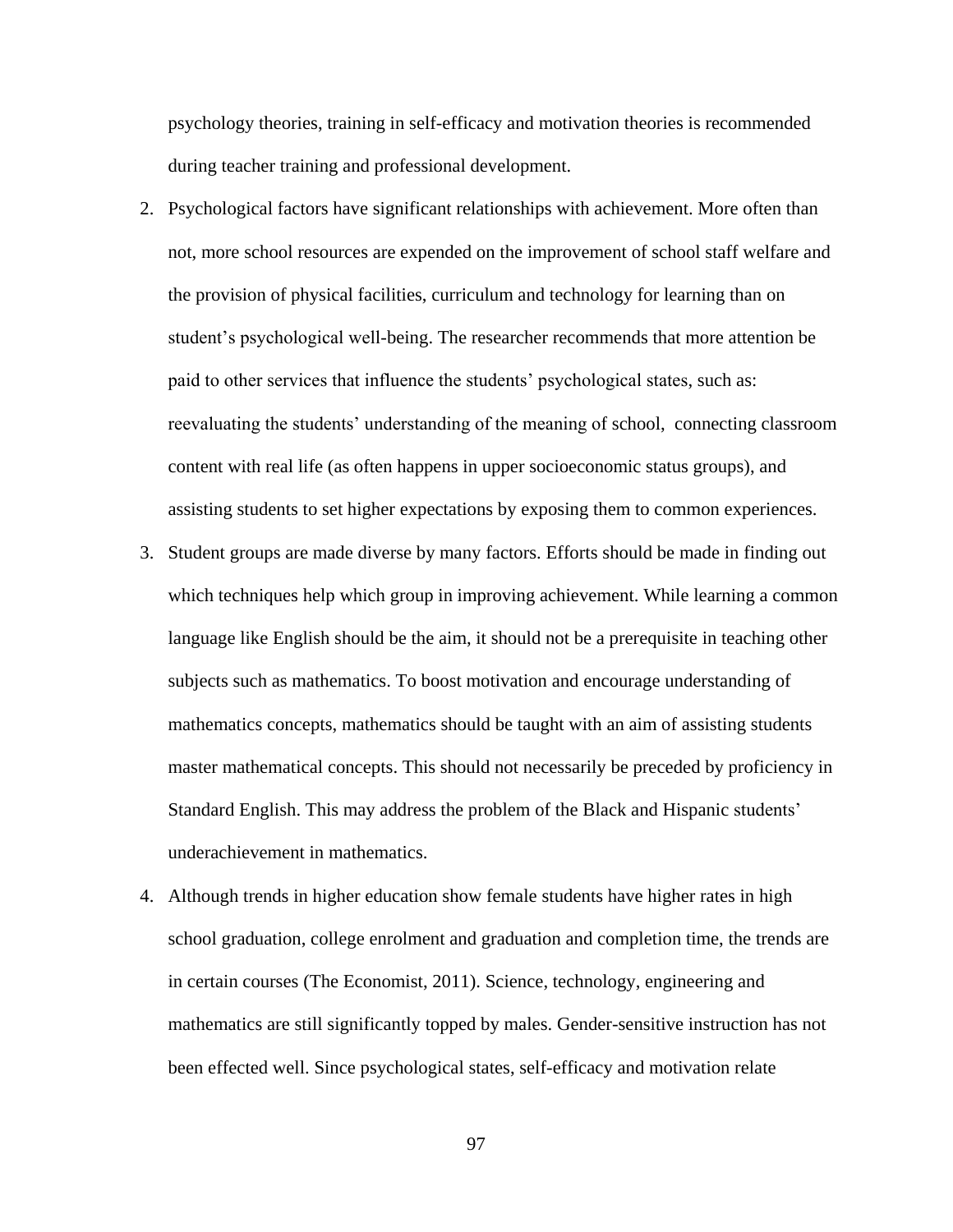differently to achievement, teachers need to be cautious during instruction to avoid conflicting responses, or seek alternatives that have common outcomes.

5. Socioeconomic status significantly predicted achievement and mathematics self-efficacy. It is clear that differences continue to hurt those lower on the scale. Elected leaders and Boards of Education need to be assertive about measures that reduce gaps in socioeconomic status. Institutions of learning, especially k-12 schools, should not be reflections of social inequity.

# 5.5 Recommendations for further research

- 1. The reasons for the gender, race, location and sponsor gaps in mathematics self-efficacy and mathematics achievement, and indeed all the other motivational scales used in this study, require further investigation. When better understood, their use in intervention in mathematics achievement will be of greater value.
- 2. The role of school climate was insignificant in all analyses except for the mathematics achievement of Black students in the context of rural and suburban locations. There is need for further research to determine its constitution as a scale, and or its role in academic achievement.
- 3. The motivational scales discussed in this paper were constructs named by the researcher. A study of the items that clustered during principal factor analysis could identify other items that could be added or clustered afresh. Other psychological factors that relate to mathematics achievement and self-efficacy could be explored in light of other motivation theories. Further research is recommended in the factor analysis for specific groups and locations.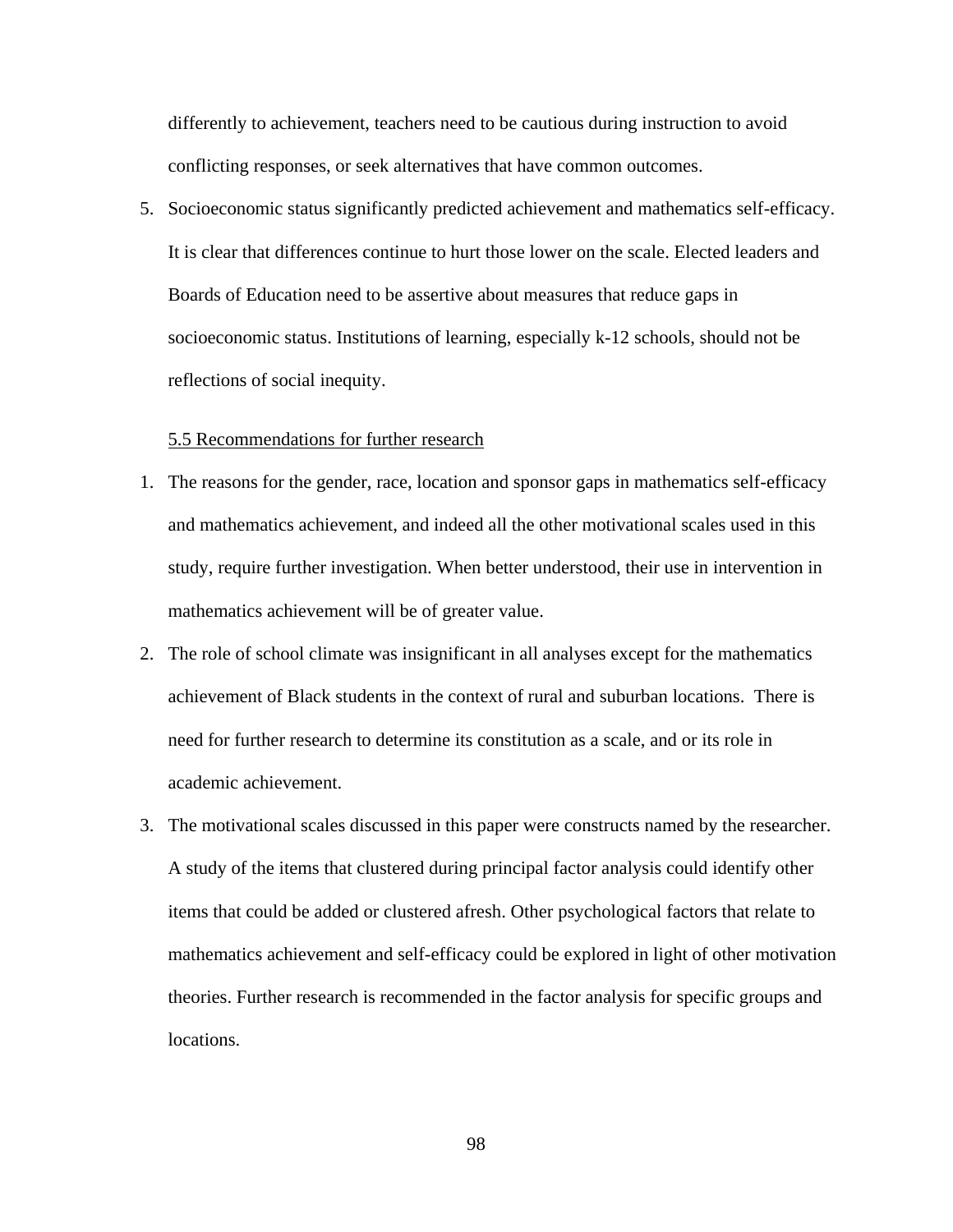4. This study used data from high school students. The researcher wondered what the results would be for elementary and middle school students. Indeed, since mathematics starts to concretize at middle school, this study could be very valuable if replicated using data from those levels.

# 5.6 Limitations

- 1. The data used for analysis was collected from  $10<sup>th</sup>$  and  $12<sup>th</sup>$  grade. Understanding that mathematics starts from as early as pre-school, the conclusions may not be generalizable.
- 2. The motivational predictor variables were based on the  $10<sup>th</sup>$  grade data, but used in predicting mathematics self-efficacy and achievement at  $12<sup>th</sup>$  grade. This researcher kept wondering if the outcomes would be any different if those predictor variables were closer in time. Indeed, two years' difference for the motivational scales could shift an individual's scales significantly.
- 3. America is extremely diverse, yet this sample was national. Although it is representative of the nation, more homogenous groups could have different outcomes. Units of analysis such as particular schools, school districts, or even states, could identify unique relationships useful for the organizations designing intervention strategies.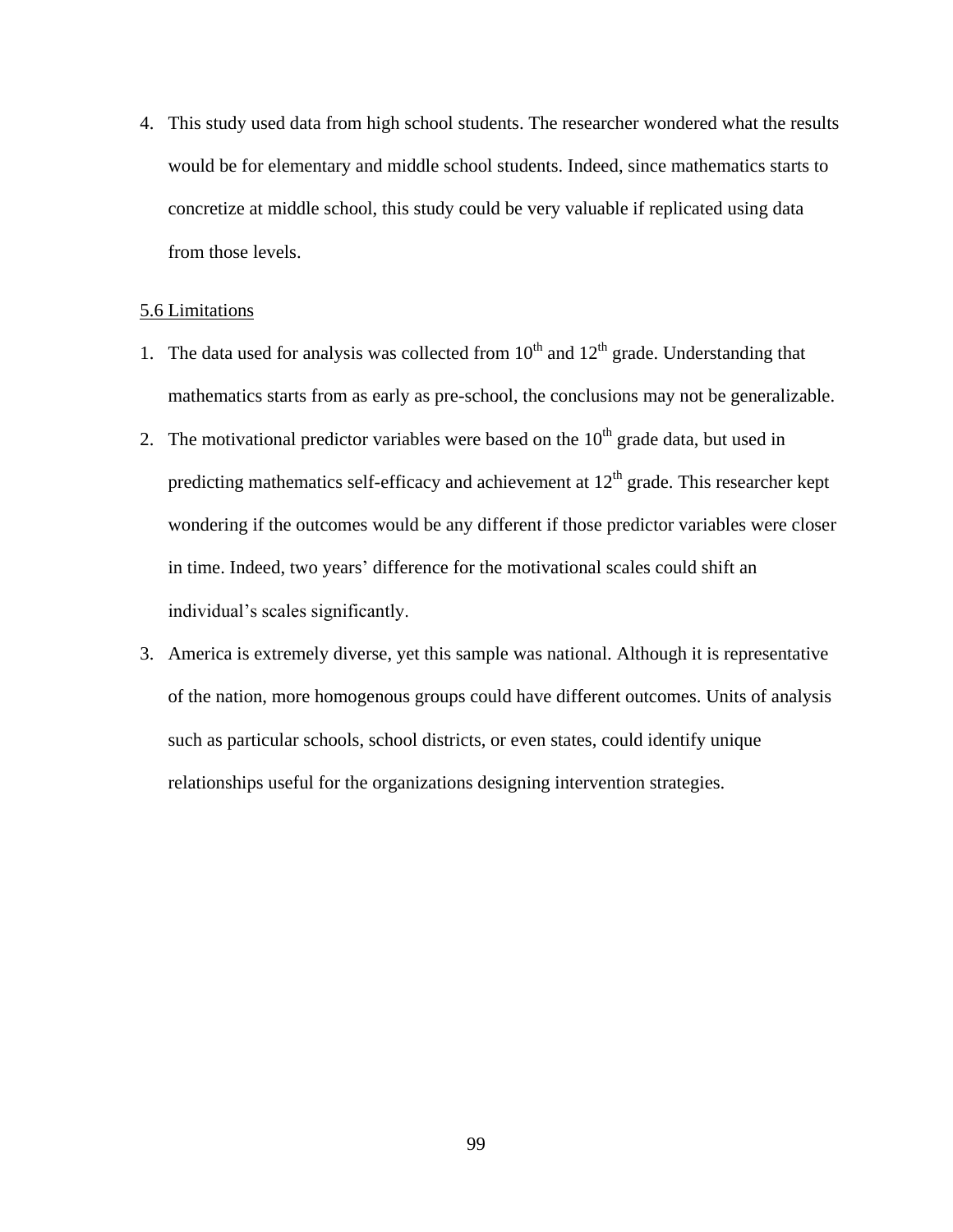#### **REFERENCES**

- Ajzen, I. (2002). Perceived behavioral control, self-efficacy, locus of control, and the theory of planned behavior. *Journal of Applied Social Psychology* 32: 665–683.
- Akey, T. M. (2006): School context, student attitudes and behavior, and Academic Achievement: An exploratory analysis. Retrieved 09/22/2012 from <http://www.mdrc.org/publications/419/full.pdf>
- Alon, S., Domina, T., Tienda, M. (2010). Stymied mobility or temporary lull? The puzzle of lagging Hispanic college degree attainment. *Social Forces.*88(4): 1807-1832. American Psychological Association, Task Force on Socioeconomic Status.2007).Report of the APA Task Force on Socioeconomic Status. Washington, DC: American Psychological Association. Retrieved 13/03/2013 from [http://www.apa.org/pi/ses/resources/publications/task-f](http://www.apa.org/pi/ses/resources/publications/task-)orce-2006.pdf
- Baer, J. (1998). Gender Differences in the Effects of Extrinsic Motivation on Creativity. *Journal of Creative Behavior,* 32, 18-37.
- Bagaka's, J. G. (2011). The role of teachers' characteristics and practices on upper secondary school students' mathematical self-efficacy in Nyanza province of Kenya: A multilevel analysis. *International Journal of Science and Mathematics Education, 9*(4), 817-842
- Bandura, A. (1989). Human agency in social cognitive theory. American Psychologist 44, 1175-1184.
- Bandura, A. (1999). Social cognitive theory of personality in L. A. Pervin& O. P. John (Eds.), *Handbook of personality: Theory and research* (2nd ed., pp. 154-196). New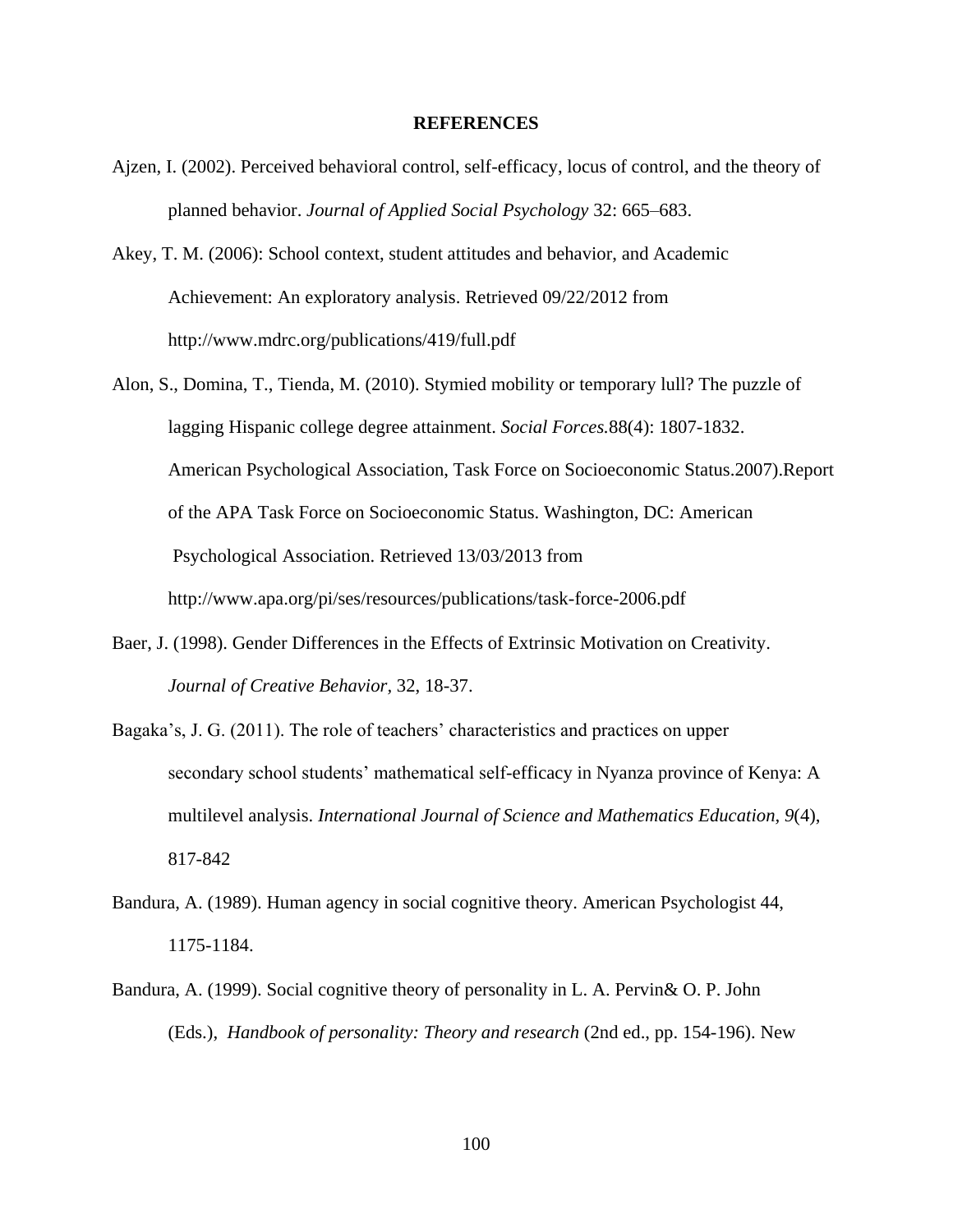York: The GuilfordPress. Retrieved on 12/22/2011 from [http://books.google.com/books?id=b0yalwi1HDMC](http://books.google.com/books?id=b0yalwi1HDMC&pg=PA169&lpg=PA169&dq=Individuals+%E2%80%9Cfunction+as+contributors+to+their+own+motivation,+behavior,+and+development+within+a+network+of+reciprocally+interacting+influences&source=bl&ots=747CQ7WtOp&sig=ndet9GMY133K9b5pjAsSus_iEOY&hl=en&ei=JcIZTKn7AYSglAfAq838Cg&sa=X&oi=book_result&ct=result&resnum=1&ved=0CBIQ6AEwAA#v=onepage&q&f=false)

- Bogard, K. (2005). Affluent adolescents, depression, and drug use: The role of adults in their lives. *Adolescence*, 40, 281-306.
- Bolland, J. M. (2003). Hopelessness and risk behavior among adolescents living in high-poverty inner-city neighborhoods. *Journal of Adolescence*, *26,* 145–158.

Brunner, M. (2008). No *g* in education? *Learning and Individual Differences, 18*(2), 152- 165.

- Carbonaro, W., Covay, E. (2010). School Sector And Student Achievement In The Era Of Standards Based Reforms. *Sociology of Education*, 83(2): 160-182.
- Casanova, F. P., Garcia-Linares, M.C., Torre, M.J., &Carpio, M.V., (2005). Influence of family and socio-demographic variables on students with low academic achievement. *Educational Psychology.25*(4).423-435.
- Cassady, J. C. & Johnson, R. E. (2002). Cognitive test anxiety and academic performance. *Contemporary Education Pshychology*27, 270-295
- Coleman, J.S. (1993). The rational reconstruction of society *American Sociological Review*, 58, 1–15.
- Cotton, C., McIntyre, F. & Price, J. (2013).Gender differences in repeated competition: Evidence from school math contests. *Journal of Economic Behavior & [Organization,](http://www.sciencedirect.com/science/journal/01672681)* 86, 52-66. Retrieved 04/12/2013 from <http://www.sciencedirect.com/science/article/pii/S0167268112003010>
- Darling-Hammond, L. (2010). The flat world and education: How America's commitment to equity will determine our future. NY: Teachers Colleges Press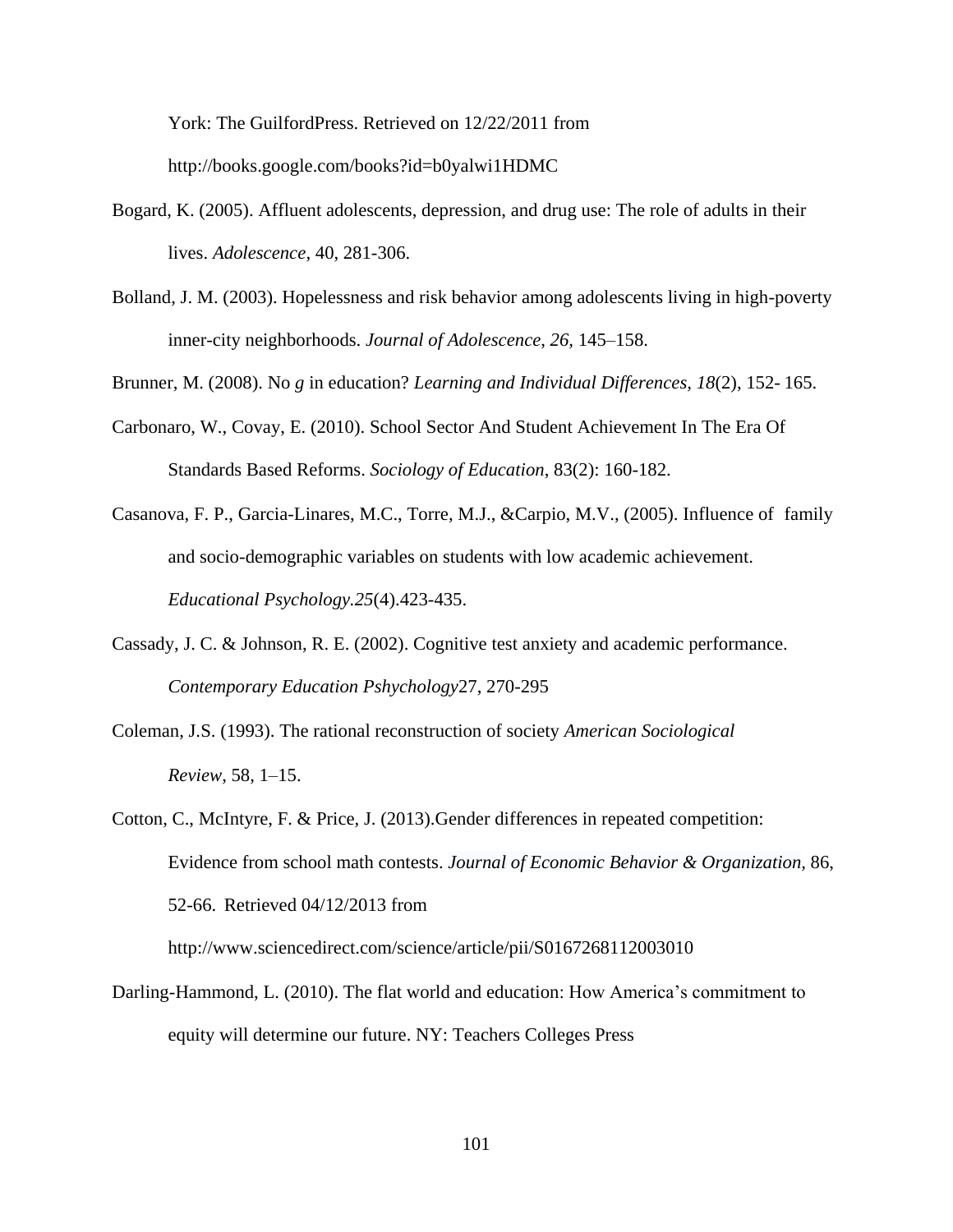- Darling, N. & Steinberg, L. (1993). Parenting style as context: an integrative model. *Psychological Bulletin*, 113, 487–496.
- Darwing (2012): What is Mathematics? Retrieved 06/12/2012 from <http://darkwing.uoregon.edu/~moursund/Math/mathematics.htm>
- Deci, E. L., & Ryan, R. M. (2000). The "what" and "why" of goal pursuits: Human needs and the self-determination of behavior. *Psychological Inquiry, 11,* 227-268.

Deci, E., & Ryan, R. (Eds.), (2002).*Handbook of self-determination research*. Rochester, NY: University of Rochester Press.

- Dicknison, L. (1995). Autonomy and motivation; A literature review.*Pergamon* 23(2), 165-174
- Domina, T. (2005).Leveling the home advantage: Assessing the effectiveness of parental involvement in elementary school.*Sociology of Education*, 78, 233-249
- Engberg, M. and Wolniak, G. (2010).Examining the Effects of High School Contexts on Postsecondary Enrollment.*Research in Higher Education,* 51(2): 132-153.
- England, D W. (2006).Relating individual and collective teacher and efficacy beliefs with urban fourth-grade students' reading and mathematics performance (Unpublished doctoral dissertation), Cleveland State University Cleveland, Ohio
- Fan, W. and Williams, C. M. (2010). The Effects of Parental Involvement on Students' Academic Self-Efficacy, Engagement and Intrinsic Motivation.*Educational psychology,* 30(1): 53-74.
- Fleischman, H. L., Hopstock, P. J., Pelczar, M. P. & Shelley, B. E. (2010).Performance of U.S. 15-year-old students in reading, mathematics, and science literacy in an international context. Retrieved 08/17/2012 from <http://nces.ed.gov/pubs2011/2011004.pdf>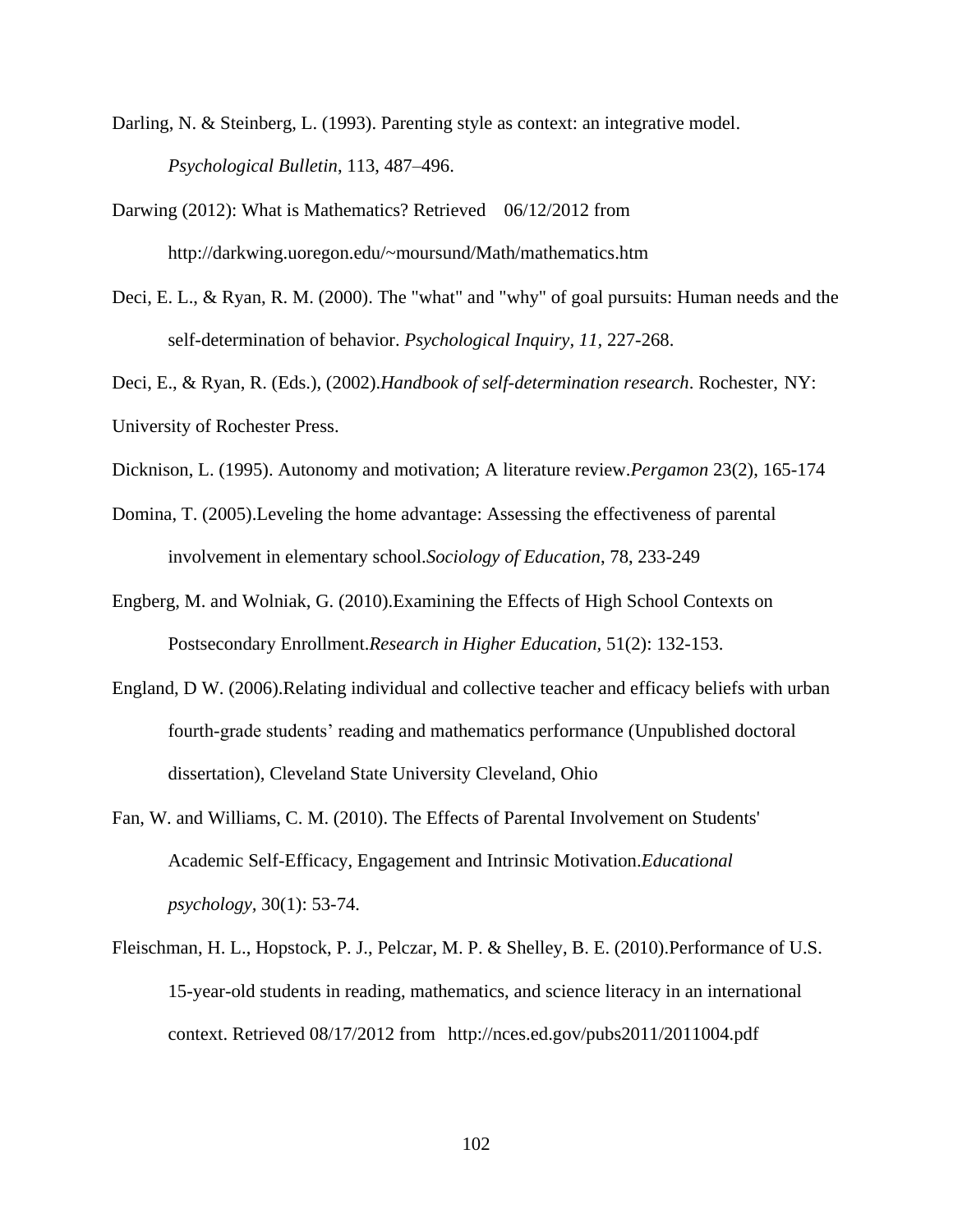Flores, A. (2007). Examining disparities in mathematics education: Achievement gap or opportunity gap? *The High SchoolJournal*October /November 29-42

Gabriel, T. (2010).Proficiency of black students is found to be far lower than expected. *The New York Times* Retrieved 03/23/2013 from http://www.nytimes.com/2010/11/09/education/09gap.html?\_r=0

Gemici, S. and Rojewski, J.W. (2010).Contributions of Cooperative Education in Preparing At-Risk Students for Post-High School Transition.*Journal of Education for Students Placed at Risk*, 15(3): 241-258.

- Goddard, R. D., Hoy, W.K., Hoy, A. W. (2002).Collective efficacy beliefs: Theoretical developments, empirical evidence, and future directions *Educational Researcher* 33(3) 3- 13
- Goodwin, K. S., Ostrom, L., Scott, K. W.(2009). Gender differences in mathematics selfefficacy and back substitution in multiple –choice assessments. *Journal of Adult Education,* 38, 22-42
- Greenwald, A. G., Pratkanis, A. R., Leippe, M. R., &Baumgardner, M. H. (1986). Under what conditions does theory obstruct research progress? *Psychological Review*, 93, 216−229.
- Gutman, L. M. (2006). How student and parent goal orientations and classroom goal structures influence the math achievement of African Americans during the high school transition. *Contemporary Educational Psychology*, 31, 44–63.
- Halpern, D.F., Benbow, C.O., Geary, D.C., Gur, R.C., Shibley -Hyde, J., &Gernbacher, M.A. (2007). The science of sex differences in science and mathematics.*Association for Psychological Science 8*(1), 1–51.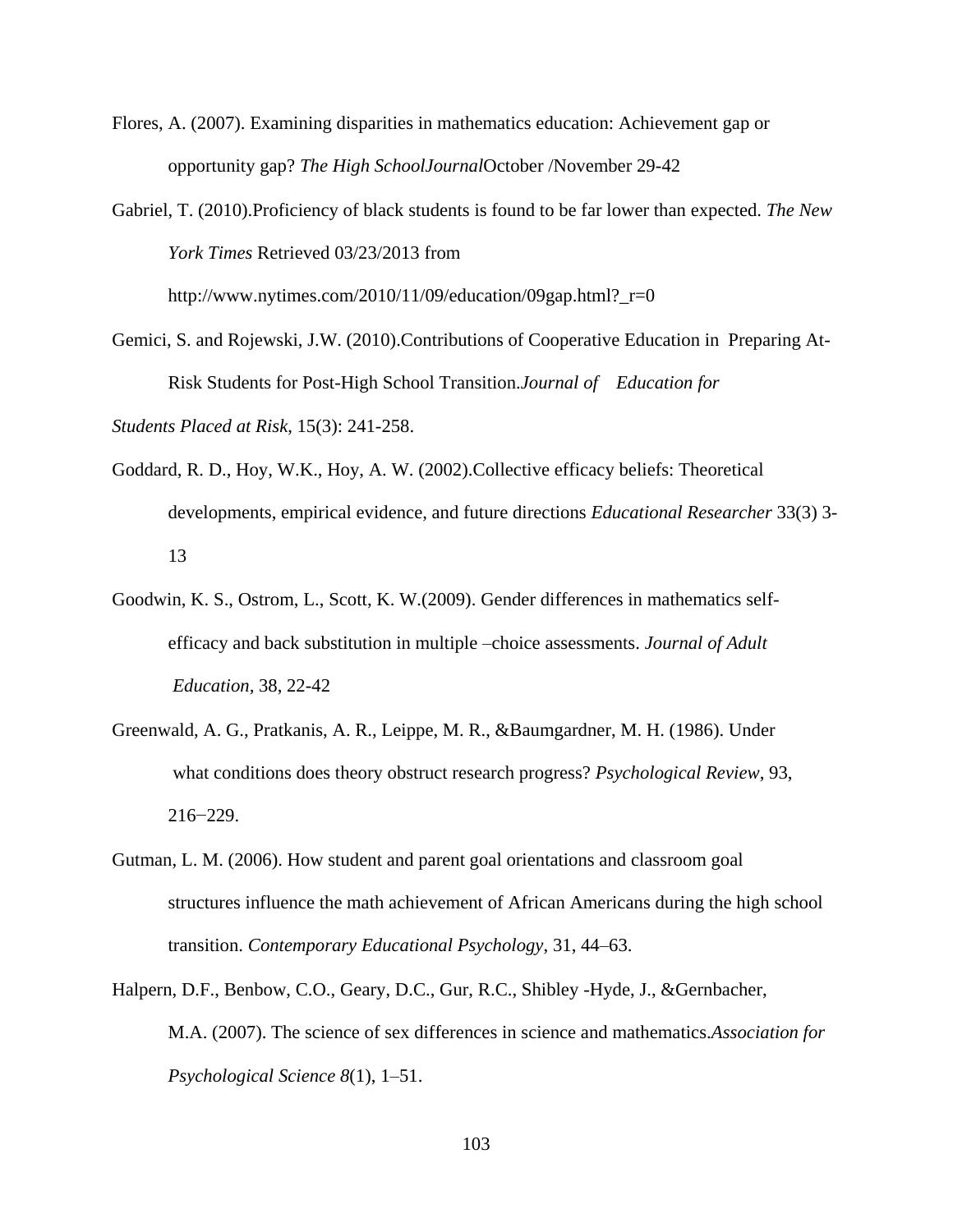- Hanushek, E. A., Peterson, P. E., &Woessmann, L. (2010): U. S. math performance in global perspective: How well does each state do at producing high-achieving students? Retrieved 11/16/2012 from [http://www.hks.harvard.edu/pepg/PDF/Papers/PEPG10-](http://www.hks.harvard.edu/pepg/PDF/Papers/PEPG10-%0919_HanushekPetersonWoessmann.pdf) [19\\_HanushekPetersonWoessmann.pdf](http://www.hks.harvard.edu/pepg/PDF/Papers/PEPG10-%0919_HanushekPetersonWoessmann.pdf)
- Hannula, M. S. (2006). Motivation in mathematics: Goals reflected in emotions.*Educational Studies in Mathematics, 63*(2), 165-178.
- Harkness, S. S., Dâ $\epsilon^{\text{TM}}$ ambrosio, B., &Morrone, A. S. (2007). Pre-service elementary teachers $\hat{\mathbf{a}} \in \mathbb{R}^N$  voices describe how their teacher motivated them to do mathematics. *Educational Studies in Mathematics, 65*(2), 235-254
- Herzig, A. H. (2004). Becoming mathematicians: Women and students of color choosing and leaving doctoral mathematics. Review of Educational Research, 74, 171-214.
- Hemmings, B., Grootenboer, P., Kay, R. (2011). Predicting mathematics achievement: The influence of prior achievement and attitudes. *International Journal of Science and Mathematics Education* 9 (3), 691-705.
- Howley, C., & Gunn, E. (2003). Mathematics achievement in the rural circumstance *Journal of Research in Rural Education, 18*(2), 86-95.
- Hoyles, C., Wolf, A., Molyneux-Hodgson, S. & Kent, P. (2002).Mathematical skills inthe workplace final report to the science, technology and mathematics council.retrieved on 09/07/2012.<http://eprints.ioe.ac.uk/1565/1/Hoyles2002MathematicalSkills.pdf>
- Irvin, M. J., Meece, J. L., Byun, S., Farmer, T. W., & Hutchins, B. C. (2011). Relationship of school context to rural Youth's educational achievement and aspirations *Journal of Youth and Adolescence, 40*(9), 1225-1242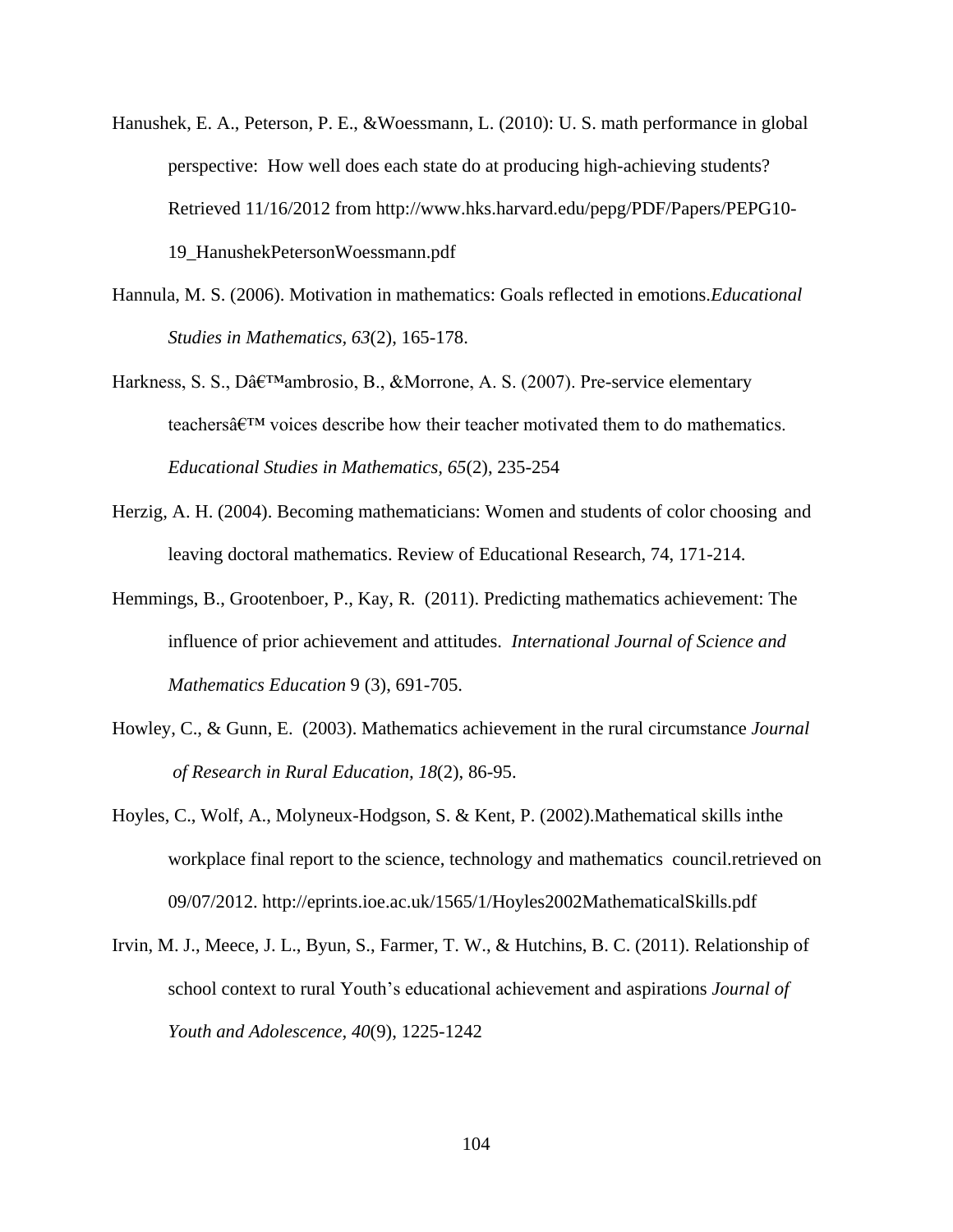- Jacobs, J. E., Lanza, S., Osgood, D. W., Eccles, J. S., & Wigfield, A. (2002). Changes in children's self-competence and values: Gender and domain differences across grades one through twelve. Child Development, 73, 509 – 527.
- Jagacinski, C. M., Kumar, S., Boe, J. L., Lam, H., & Miller, S. A. (2010). Changes in achievement goals and competence perceptions across the college semester *Motivation and Emotion, 34*(2), 191-204
- Johnson, C. W. (2008): The link between teacher practices and high school students mathematics self-efficacy: A multi-level analysis (unpublished doctoral dissertation) Cleveland State University, Cleveland OH
- Johnson, J. (2010) New York times "International Education Rankings Suggest reform Can Lift U.S." Retrieved 05/14/2012 [http://www.ed.gov/blog/2010/12/international](http://www.ed.gov/blog/2010/12/international-%09education-rankings-suggest-)[education-rankings-suggest-r](http://www.ed.gov/blog/2010/12/international-%09education-rankings-suggest-)eform-can-lift-u-s/
- King, B., & Newman, F.M. (2000). Will Teacher Learning Advance School Goals?" *Phi Delta Kappan* 81(8), 576
- Kominski, R., Jamieson, A. & Martinez, G. (2001). At risk conditions of US school age children *U.S Census Bureau, Population Division, Education & Social Stratification Branch Retrieved on 11/12/2011*

<http://www.census.gov/population/www/documentation/twps0052/twps0052.html>

- Lepper, M. R., & Hodell, M. (1989).Intrinsic motivation in the classroom In C. Ames & R. Ames (Eds.), Research on motivation in education (Vol. 3, p.73-105) San Diego: Academic Press
- Linnenbrink, E. A., & Pintrich, P. R. (2003).The role of self-efficacy beliefs in student engagement and learning in the classroom. *Reading and Writing Quarterly, 19,* 119-137.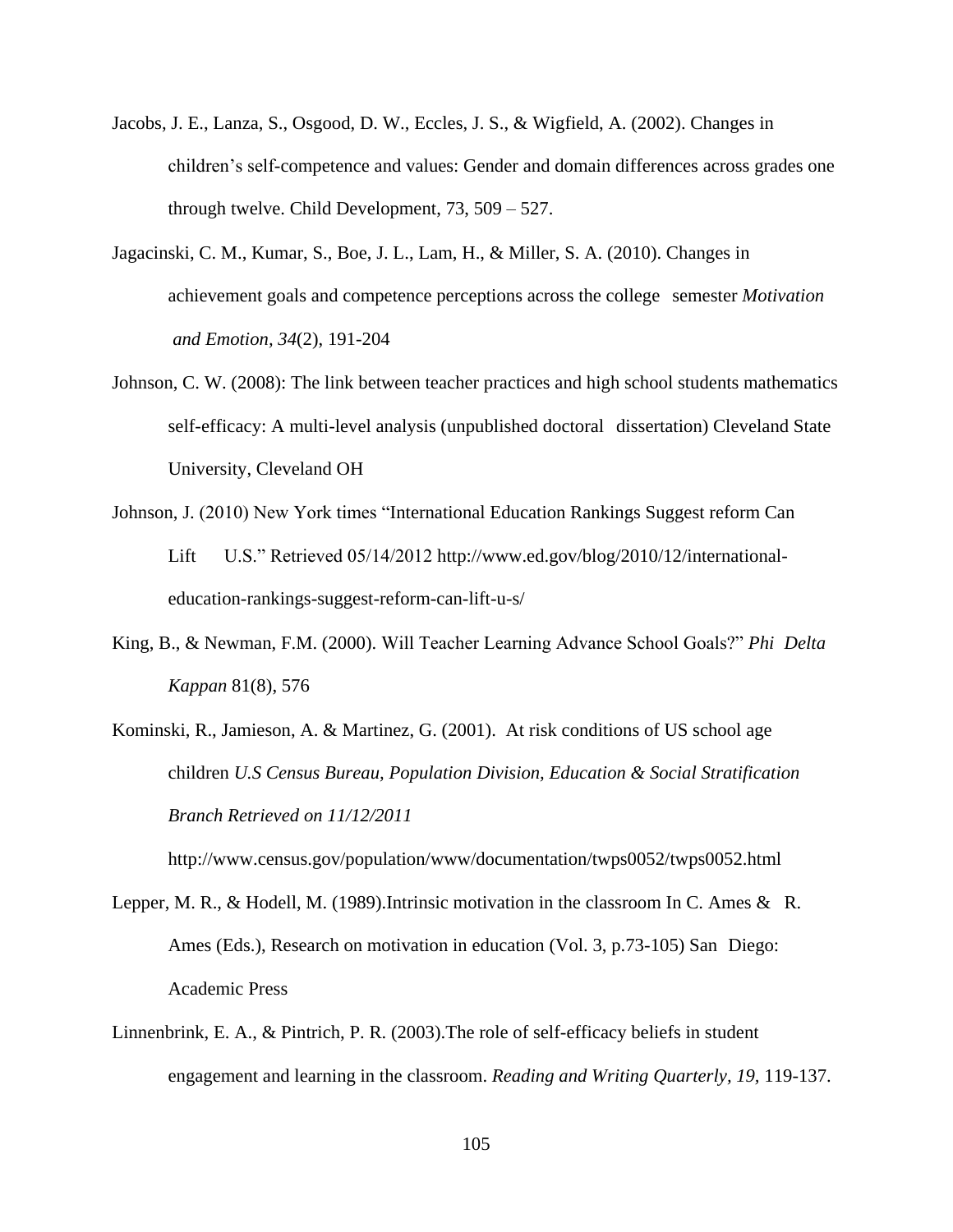- Marjoribanks, K. (2003). Learning environments, family contexts, educational aspirations and attainment: A moderation-mediation model extended. *Learning Environments Research, 6*(3), 247-265.
- Marjoribanks, K. (1999). Environmental and individual influences on adolescents' aspirations: A moderation-mediation model *Learning Environments Research, 2*(1), 43- 63.
- Maslow, A. H. (1943). A Theory of Human Motivation *Psychological Review*, 50, 37
- Matsui, T., Matsui, K., &Ohnishi, R. (1990). Mechanisms underlying math self-efficacy learning of college students.*Journal of Vocational Behavior, 37,* 225-238
- Mayer, R. E. (2000). Intelligence and education.In R. J. Sternberg (Ed.), Handbook of intelligence (pp. 519−533). Cambridge, UK: Cambridge University Press.
- Meece, J. L., Wigfield, A., &Eccles, J. S. (1990).Predictors of math anxiety and its consequences for young adolescents' course enrollment intentions and performances in mathematics.*Journal of Educational Psychology*, 82, 60-70.
- Meece, J. L., Glienke, B. B. &Burg, S.(2006).Gender and motivation. *Journal of School Psychology* 44(2006), 351-373
- Mickelson, R. A. (1990). The attitude achievement paradox among black adolescents *Sociology of Education* 63 (January), 44-6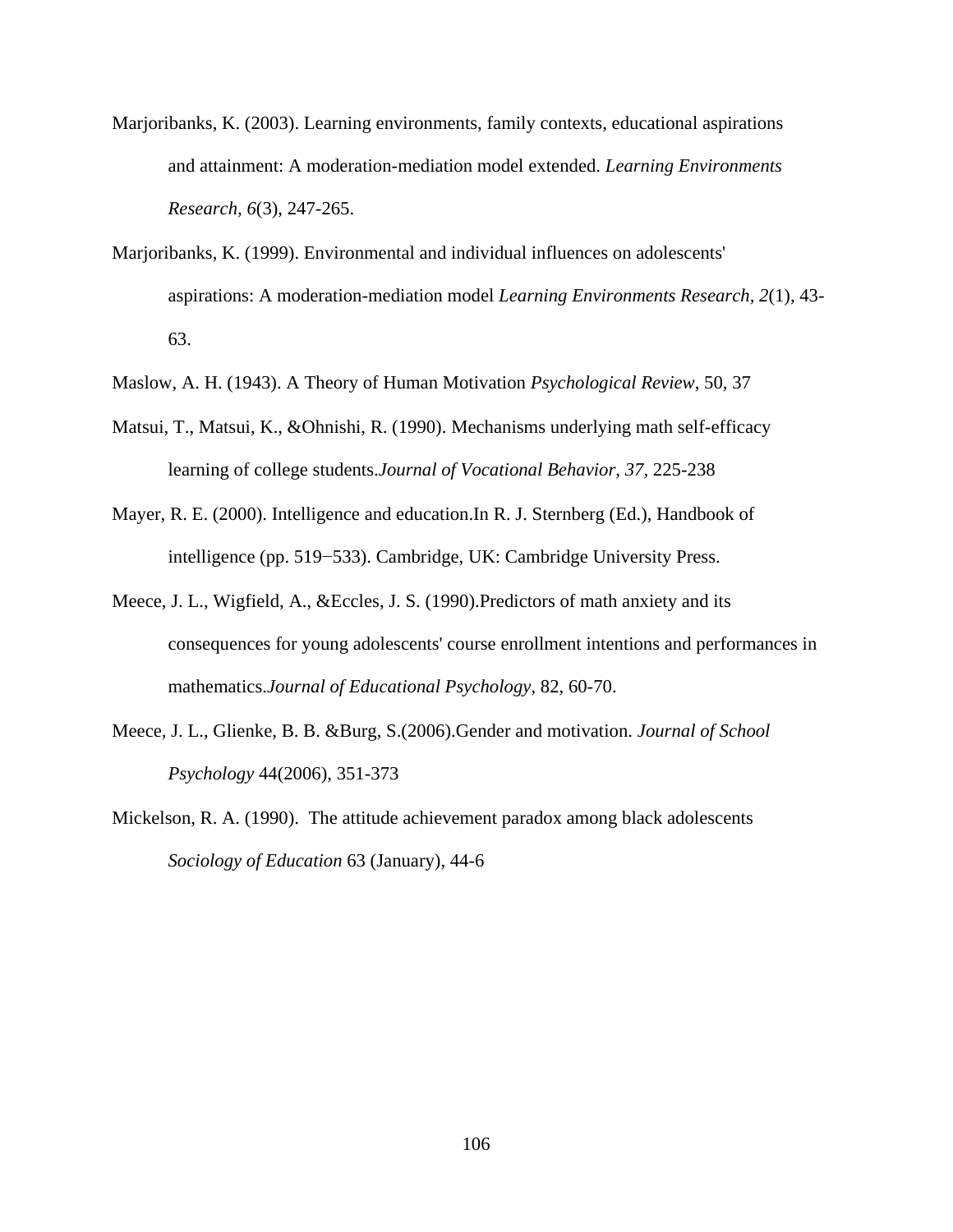- Mji, A. &Makgato, M. (2006): Factors associated with high school learners' poor performance: a spotlight on mathematics and physical science *South African Journal of Education* 26 (2).
- Nauta, M. M., Epperson, D. L., & Kahn, J. H. (1998). A multiple-groups analysis of predictors of higher level CareerAspirations among women in mathematics, science, and engineering majors.*Journal of Counseling Psychology, 45*(4), 483- 496.
- NAEP (2011): The Nation's report card: Mathematics 2011. Retrieved 06/27/2012 from http://nces.ed.gov/nationsreportcard/pubs/main2011/2012458.aspx
- NCES 2008-319 (2008): Mathematics course taking and achievement at the end of high school: Evidence from Educational Longitudinal Study 2002 (ELS: 2002). Statistical Analysis Report NCES 2008-319 Retrieved 11/26/2011 from [http://eric.ed.gov/PDFS/ED499546.pdf. retrieved 11/26/2011](http://eric.ed.gov/PDFS/ED499546.pdf.%20%20%20retrieved%2011/26/2011)
- NCES(2010): Low-performing students: Percentage of U.S. students at the lowest proficiency levels relative to international peers on the most recent international assessments in reading, mathematics, and science: Results from PIRLS 2006, TIMSS 2007, and PISA 2009.Retrieved on 08/12/2012

http://nces.ed.gov/surveys/international/reports/pdf/2012-lps-mrs.pdf.

- Newton, X. A., Tores, D., Rivero, R. (2008).Making the connection: Timing of taking algebra in secondary schools and future college STEM participation.Retrieved 07/01/2012 from [http://www3.airweb.org/images/final\\_research\\_paper\\_newton\\_2008.pdf](http://www3.airweb.org/images/final_research_paper_newton_2008.pdf)
- Nicolaidou&Philippou, 2012.Attitudes towards mathematics self-efficacy and achievement in problem solving.*European Research in Mathematics Education* 2, 1-11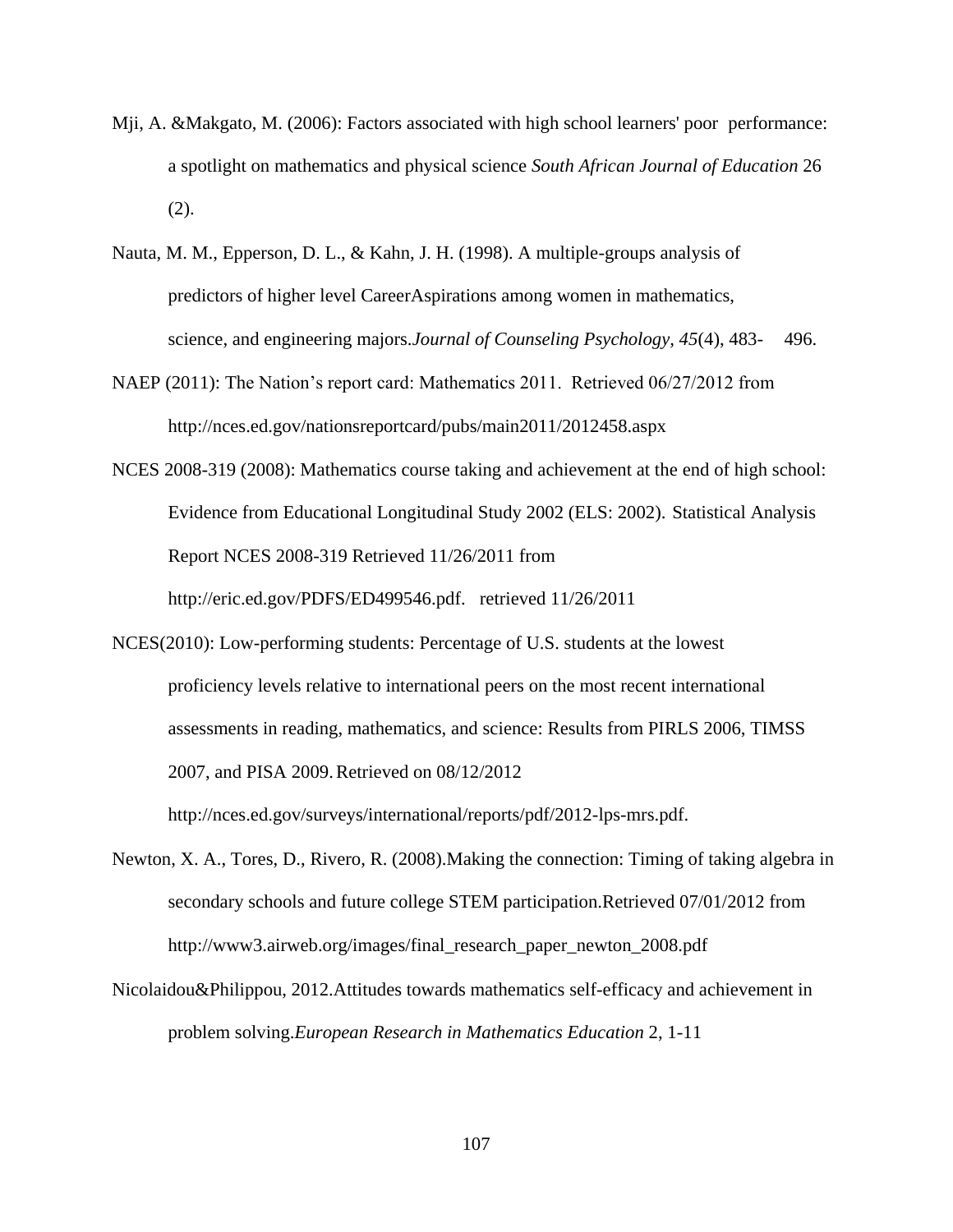- Ogbuehi, P. I. and Fraser, B. J. (2007). Learning environment, attitudes and conceptual development associated with innovative strategies in middle-school mathematics. *Learning Environments Research* 10 (2), 101 – 114.
- Pajares, F. (1996). Self-efficacy beliefs in academic settings *Review of Educational Research* 66, 543-578
- Pajares, F. (2002). Overview of the social cognitive theory and self-efficacy, Retrieved 11/22/2012 from<http://www.uky.edu/~eushe2/Pajares/eff.html>
- Peguero, A. A. (2010). A prrofile of Latino school-based extracurricular activity involvement *Journal of Latinos & Education,* 9(1): 60-71.
- Peterson, P.L. &Fennema, E. (1985).Effective teaching, student engagement in classroom activities and sex related differences in learning mathematics. *American Educational Research Journal 22*(3), 309-335 Retrieved 11/21/2012 from <http://aer.sagepub.com/content/22/3/309.full.pdf>
- Peterson, P. E., Woessman, L., Hanushek, E. A., Lastra-Anadón, C. X. (2011)[.Globally](file:///C:/Documents%20and%20Settings/cet/My%20Documents/AppData/Local/AppData/Local/My%20Documents/My%20Documents/My%20Documents/Local%20Settings/Temp/wjtewlqz.tmp/Globally%20%09Challenged:%20Are%20U.S.%20students%20ready%20to%20compete%3f)  [Challenged: Are U.S. students ready to compete?](file:///C:/Documents%20and%20Settings/cet/My%20Documents/AppData/Local/AppData/Local/My%20Documents/My%20Documents/My%20Documents/Local%20Settings/Temp/wjtewlqz.tmp/Globally%20%09Challenged:%20Are%20U.S.%20students%20ready%20to%20compete%3f) Retrieved on 06/12/2012 from [http://www.hks.harvard.edu/pepg/PDF/Papers/PEPG11-](http://www.hks.harvard.edu/pepg/PDF/Papers/PEPG11-%0903_GloballyChallenged.pdf) 03\_GloballyChallenged.pdf
- Phelps, C. M. (2010). Factors that pre-service elementary teachers perceive as affecting their motivational profiles in mathematics. *Educational Studies in Mathematics, 75*(3), 293- 309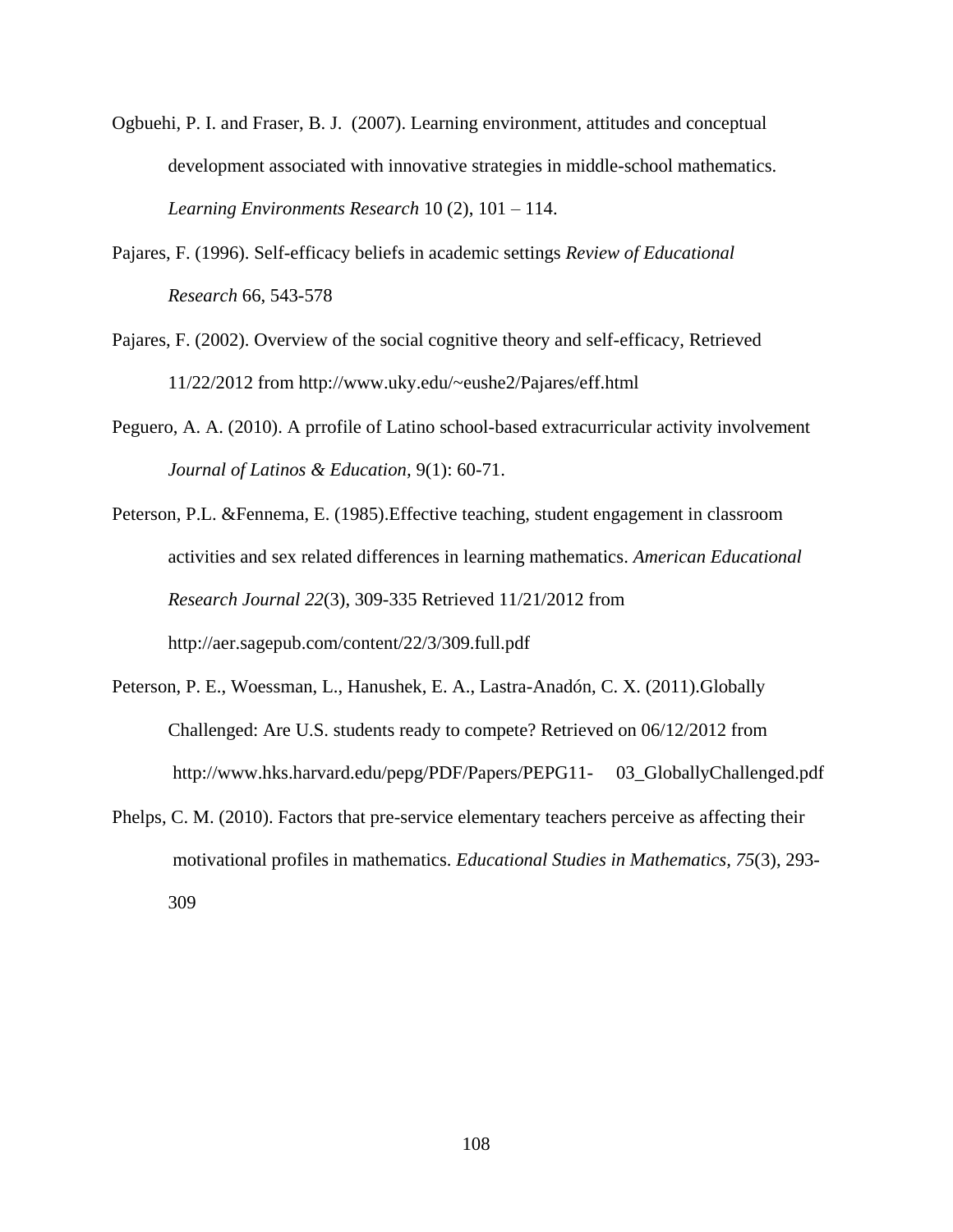- [Phillips,](http://www.springerlink.com/content/?Author=Susan+D.+Phillips) S.D., [Burns,](http://www.springerlink.com/content/?Author=Barbara+J.+Burns) B. J., [Wagner,](http://www.springerlink.com/content/?Author=H.+Ryan+Wagner) H. R., [Kramer,](http://www.springerlink.com/content/?Author=Teresa+L.+Kramer) T. [&Robbins,](http://www.springerlink.com/content/?Author=James+M.+Robbins) J. M. (2002). [Parental](http://www.springerlink.com/content/j70773133670v411/) [incarceration](http://www.springerlink.com/content/j70773133670v411/) among adolescents receiving mental health services .*Journal of Child and Family Services* 11(4) 385-399
- Raudenbush, S. W. &Bryk, A. S. (2002).Hierachical linear models: Applications and data analysis methods  $2<sup>nd</sup>$  edition. Thousand Oaks, London. Sage

Reeve, J. (2010).Self-determination theory applied to Educational settings.

- Ryan, R. M.; Connell, J. P. (1989): Perceived locus of causality and internalization: Examining reasons for acting in two domains. *Journal of Personality and Social Psychology*, 749-769 57(5)
- Sasson, R. (2010). What is motivation and how to strengthen it. Retrieved on 7/20/2010 from [http://www.successconsciousness.com/strengthen\\_motivation.htm](http://www.successconsciousness.com/strengthen_motivation.htm)
- Schunk, D. H., Pintrich, P. R. &Meecee, J. L. (2008): *Motivation in education: Theory research and application.* New Jersey, Pearson.
- Sciarra, D. T. (2010). Predictive Factors in Intensive Math Course-Taking in High school. *Professional School Counseling,* 13(3): 196-207.
- *Schunk*, D. H. (*1989*).Self-efficacy and achievement behaviors.*Educational Psychology Review*, 1, 173-208.
- Schweinle, A. & Mims, G.A (2009). Mathematics self-efficacy: Stereotype threat versus resilience, *Social Psychology of Education*12 (4) 501-514
- [Shapka,](http://www.tandfonline.com/action/doSearch?action=runSearch&type=advanced&result=true&prevSearch=%2Bauthorsfield%3A(Shapka%2C+Jennifer+D.)) J. D., [Domene,](http://www.tandfonline.com/action/doSearch?action=runSearch&type=advanced&result=true&prevSearch=%2Bauthorsfield%3A(Domene%2C+Jos%C3%A9+F.)) J. F. & [Keating,](http://www.tandfonline.com/action/doSearch?action=runSearch&type=advanced&result=true&prevSearch=%2Bauthorsfield%3A(Keating%2C+Daniel+P.)) D. P(2006). Trajectories of career aspirations through adolescence and young adulthood: Early math achievement as a critical filter *Educational Research and Evaluation* 12(3) 347-358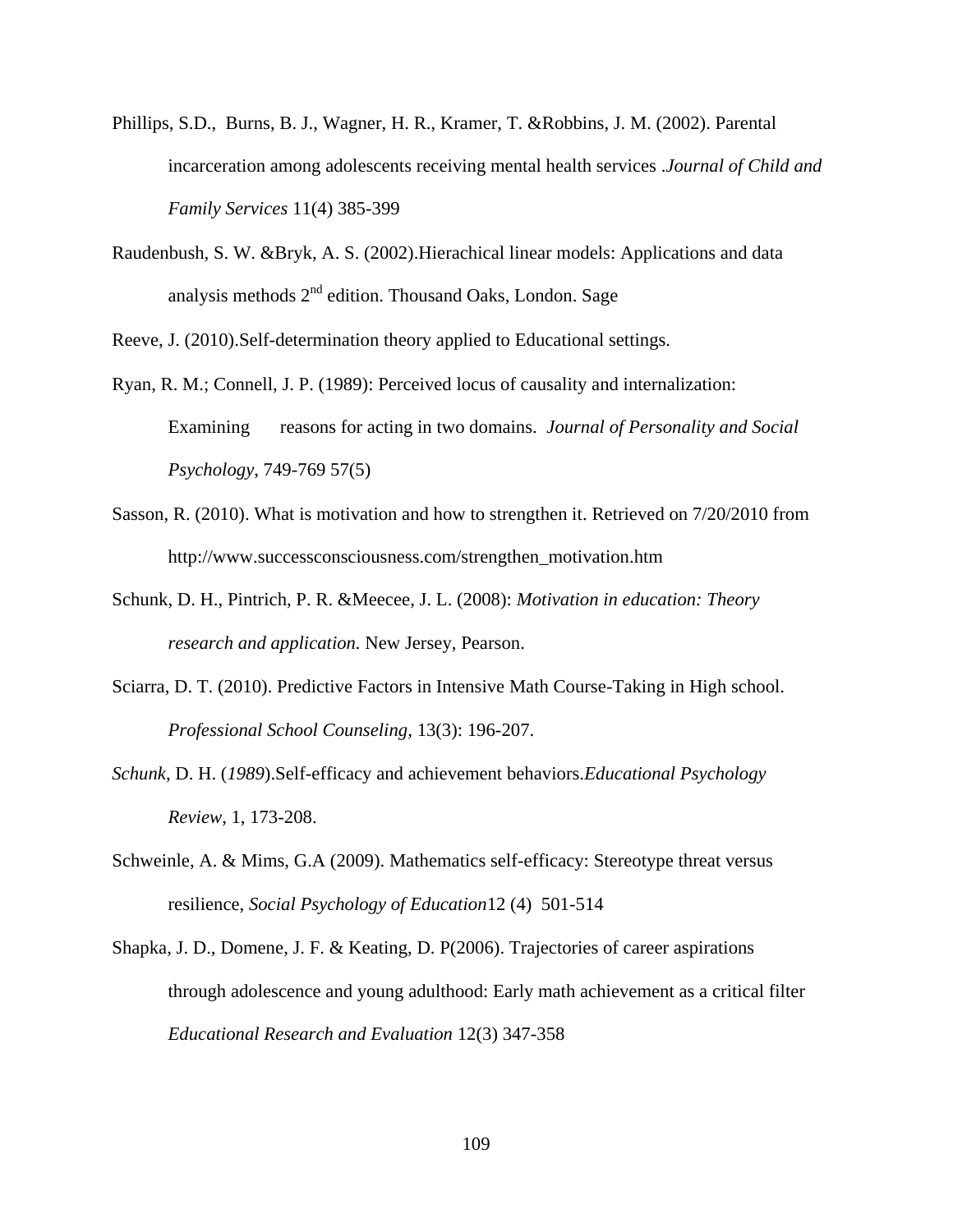- Shen, C. & Talavera, O. (2003).*The effects of self-perception on students' mathematics and science achievement in 38 countries based on TIMSS 1999 data*: (unpublished) Boston College Retrieved 04/12/2012 from <http://fmwww.bc.edu/repec/nasug2003/shen.pdf>
- Sinha, J. W., Cnaan, R. A. &Gelles, R. J. (2007).Adolecent risk behaviors and religion: Findings from a national survey. *Journal of Adolescence*30(2), 231-249

Smith, Mark K. (2002, 2008) 'Howard Gardner and multiple intelligences', *the encyclopedia of informal education*, Retrieved 11/25/2011 from [http://www.infed.org/thinkers/gardner.htm.](http://www.infed.org/thinkers/gardner.htm.%20%09Retrieved%2011/25/2011) 

- Steel, D. (2012): This is how you make children love math [http://www.washingtonpost.com/national/on-innovations/this-is-how-you-make-](http://www.washingtonpost.com/national/on-innovations/this-is-how-you-make-%09kids-%09love-math/2012/06/04/gJQAw38XDV_story.html) kids[love-math/2012/06/04/gJQAw38XDV\\_story.html](http://www.washingtonpost.com/national/on-innovations/this-is-how-you-make-%09kids-%09love-math/2012/06/04/gJQAw38XDV_story.html) Retrieved 11/22/2012
- Strutchens, M. E., & Silver, E. A. (2000). NAEP findings regardingrace/ethnicity: Students performance, school experiences, andattitudes and beliefs. In E. A. Silver & P. A. Kenney (Eds.),*Results from the seventh mathematics assessment of the NationalAssessment of Educational Progress* (pp. 45-72). Reston, VA:National Council of Teachers of Mathematics
- TIMSS (2007): Mathematics Achievement of Fourth- and Eighth-Graders between 1995 and 2007. Retrieved on 08/12/2012 from [http://nces.ed.gov/timss/results07\\_math95.asp](http://nces.ed.gov/timss/results07_math95.asp)

The Economist (September  $4<sup>th</sup>$ , 2011) retrieved 04/21/2013 from

http://www.economist.com/blogs/dailychart/2011/09/us-household-income

The Washington Post (December  $5<sup>th</sup> 2007$ ) retrieved 07/18/2011 from [http://www.washingtonpost.com/wp](http://www.washingtonpost.com/wp-%20%09dyn/content/article/2007/12/04/AR2007120400730.html)[dyn/content/article/2007/12/04/AR2007120400730.html,](http://www.washingtonpost.com/wp-%20%09dyn/content/article/2007/12/04/AR2007120400730.html)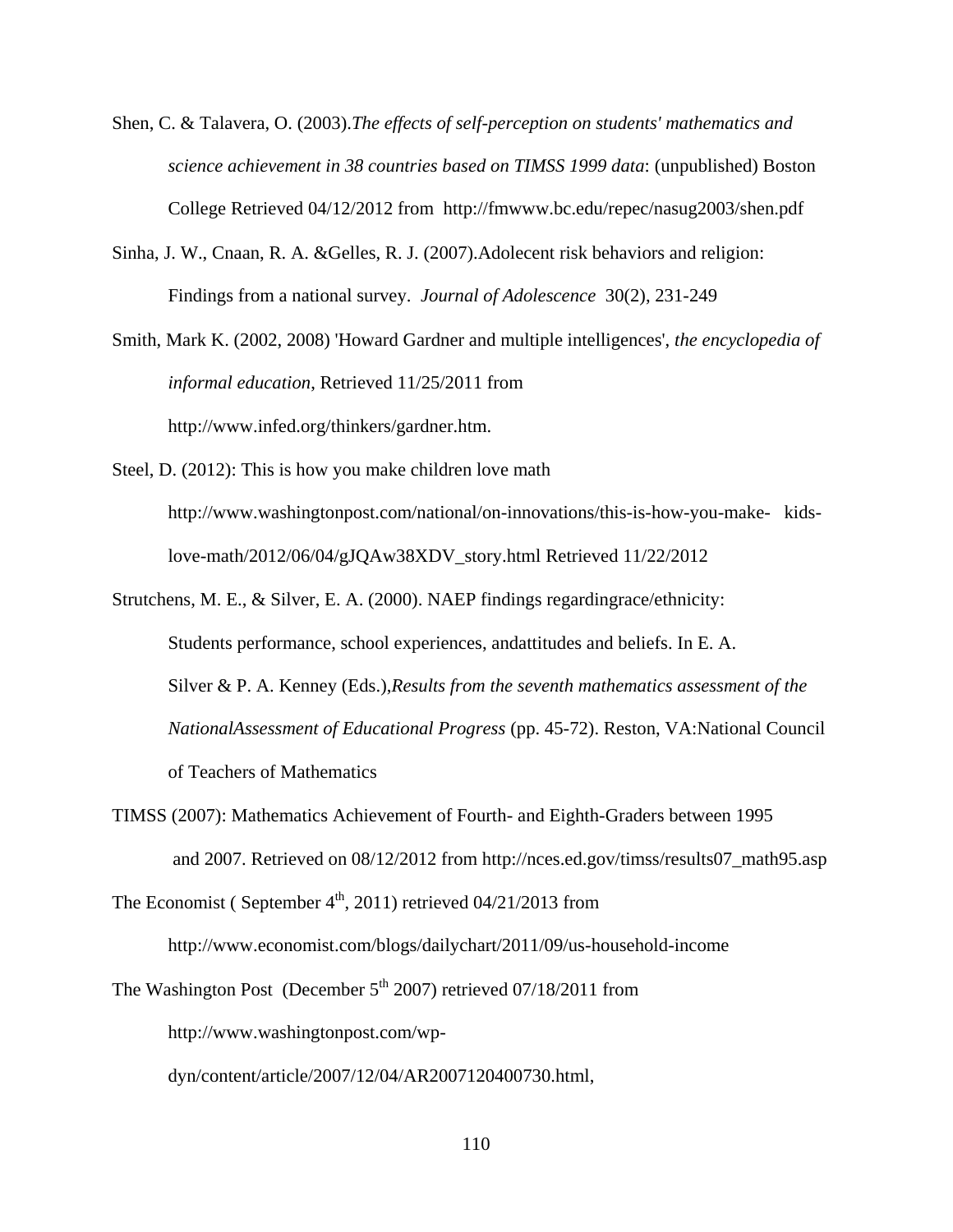TUDA-,2011: Trial Urban District Assessment Retrieved 11/22/2012 from [http://www.sandi.net/cms/lib/CA01001235/Centricity/Domain/121/assessment/pd](http://www.sandi.net/cms/lib/CA01001235/Centricity/Domain/121/assessment/pd%09fs/TUDA.Factsheet2011.pdf) [fs/TUDA.Factsheet2011.pdf](http://www.sandi.net/cms/lib/CA01001235/Centricity/Domain/121/assessment/pd%09fs/TUDA.Factsheet2011.pdf)

- Tuminaro, J. (2004). A Cognitive framework for analyzing and describing introductory students' use and understanding of mathematics in physics.*Unpublished Doctoral,University of Maryland, College Park.*
- Wang, S. & Han, S. (2001). Six C's of Motivation.In M. Orey (Ed.), Emerging perspectives on learning, teaching, and technology. Retrieved 10/26/2011 from <http://projects.coe.uga.edu/epltt/>
- [Watanabe,](http://www.ncbi.nlm.nih.gov/pubmed?term=Watanabe%20M%5BAuthor%5D&cauthor=true&cauthor_uid=11685405) M., [Cromwell,](http://www.ncbi.nlm.nih.gov/pubmed?term=Cromwell%20HC%5BAuthor%5D&cauthor=true&cauthor_uid=11685405) H. C., [Tremblay,](http://www.ncbi.nlm.nih.gov/pubmed?term=Tremblay%20L%5BAuthor%5D&cauthor=true&cauthor_uid=11685405) L., [Hollerman](http://www.ncbi.nlm.nih.gov/pubmed?term=Hollerman%20JR%5BAuthor%5D&cauthor=true&cauthor_uid=11685405) J. R., [Hikosaka,](http://www.ncbi.nlm.nih.gov/pubmed?term=Hikosaka%20K%5BAuthor%5D&cauthor=true&cauthor_uid=11685405) K. [&Schultz](http://www.ncbi.nlm.nih.gov/pubmed?term=Schultz%20W%5BAuthor%5D&cauthor=true&cauthor_uid=11685405) W. (2001): Behavioral reactions reflecting differential reward expectations in monkeys.*Exbrain Research* 40(4), 511-518
- Watt, H. M. G. (2004) Development of adolescents' self-perceptions, values and task perceptions according to gender and domain in  $7<sup>th</sup>$  through  $11<sup>th</sup>$  grade in Australian students *Child Development*, 75(5), 1556 – 1574
- Weiss, C. C., Carolan, B. V. and Smith, J. B. (2010). Big School, Small School: (Re) testing assumptions about high school size, school engagement and mathematics achievement. *Journal of Youth and Adolescence,* 39(2): 163-176.
- White-Johnson, A. F. (2001). "Peas 'N Rice" or "Rice 'N Peas"— Which one are we really ordering? The plight of African American male students engaged in educational exchange processes. *Urban Education* 36 (3), 343-373.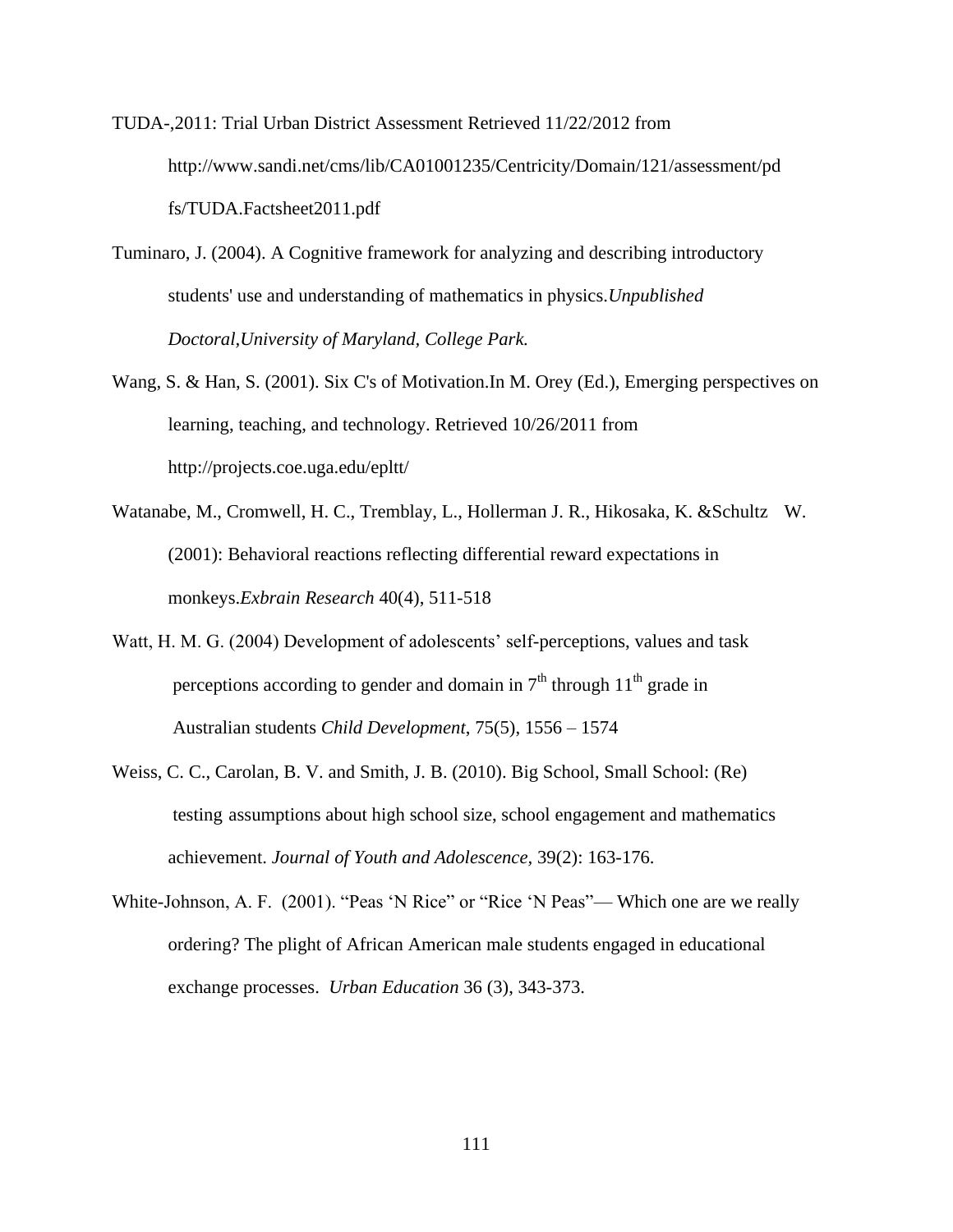- Willams, T., Jocelyn, L., Roey, S., Kastberg, D. &Brenwald, S. (2009). Highlights from TIMSS 2007: Mathematics and science achievement of U.S. fourth and eighth-grade students in an international context Retrieved 08/12/2012 <http://nces.ed.gov/pubs2009/2009001.pdf>
- Yau, H. K. & Kan M. S. (2011). Gender differences on Intrinsic Motivation in Hong Kong Higher Education; *e-Journal of Organizational Learning and Leadership* 9(2) 63-80 retrieved 03/23/2013 from ttp://journalofafricanamericanmales.com/wpcontent/uploads/downloads/2011/08/Noble-20112.pdf
- Yoon, J. (2002). Teacher characteristics as predictors of teacher-student relationships: Stress, negative affect, and self-efficacy *Social Behavior and Personality*, *30*(5), 485- 494.
- Zeldin , A. L. &Pajares, F. (2000). Against all odd: Self-efficacy beliefs of women in mathematical, scientific and technological careers; *American Educational Research Associatio* 37(1). 215-246
- Zimmerman, B. J.; Bandura, A & Martinez-Pons, M. (1992). Self-motivation for academic attainment: the role of self-efficacy beliefs and personal goal-setting. *American Educational Research Journal, 29*, 663-676.